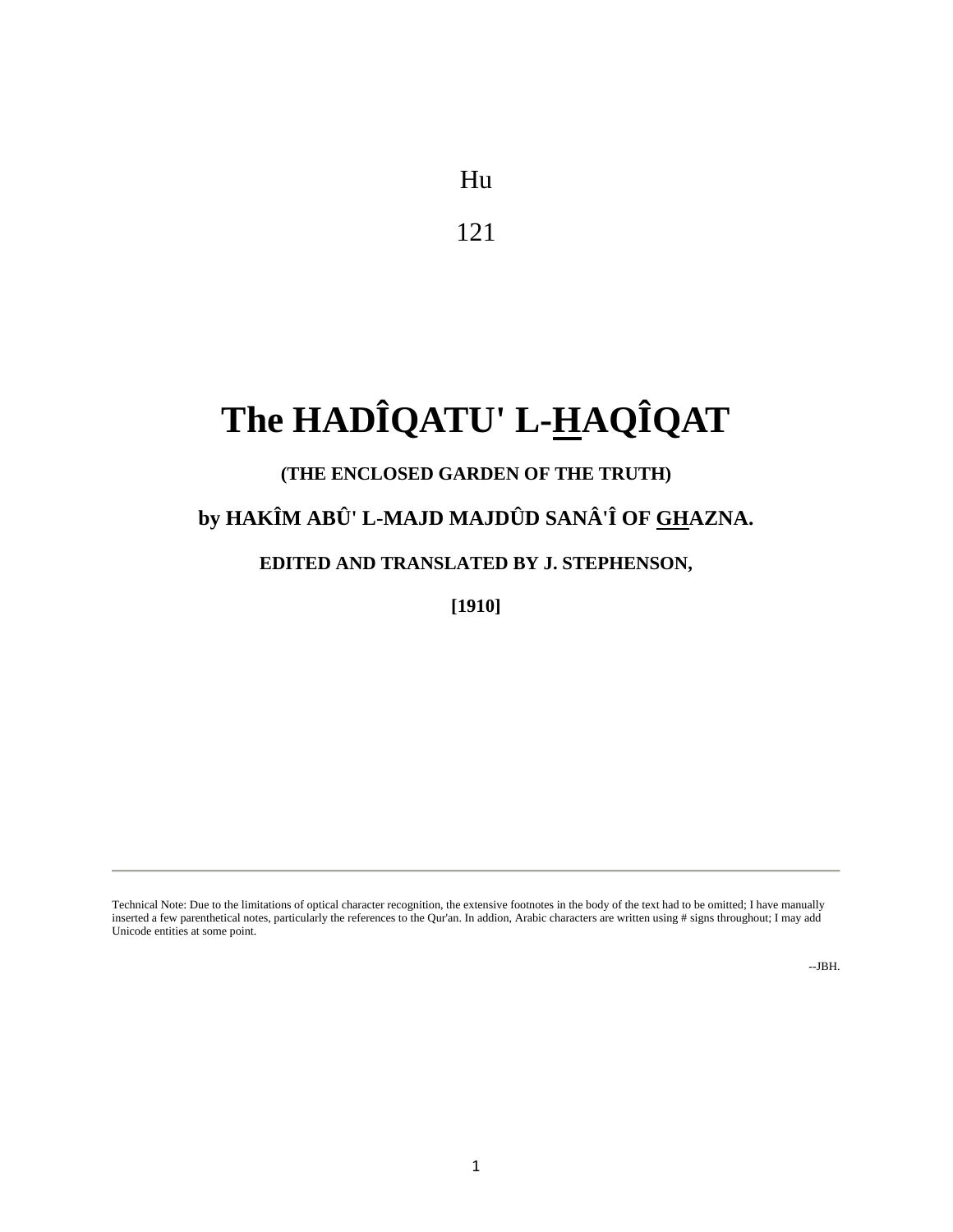Preface. Abbreviations. Introduction. I.--Life of the Author. II.--Manuscripts and Lithographs. III.--History of the Text. IV.--The Commentators. V.--The HadÎqatu'l-haqîqat. VI.--Sanâ'î's Preface. The First Book of the Hadîqatu'-l-Haqîqat of Sanâ'î. ON THE KNOWLEDGE OF GOD. ON THE ASSERTION OF THE UNITY. ON GOD AS FIRST CAUSE. ON PURITY OF HEART. ON THE BLIND MEN AND THE AFFAIR OF THE ELEPHANT. ON THE ABOVE ALLEGORY. OF THOSE WHO HEED NOT. ON THE STEPS OF ASCENT. ON THE PROTECTION AND GUARDIANSHIP OF GOD. THE PARABLE OF THOSE WHO GIVE ALMS. ON THE CAUSE OF OUR MAINTENANCE. OF THE RIGHT GUIDANCE ON THE SURRENDER OF THE SELF. IN HIS MAGNIFICATION. ON THE EARNEST STRIVING. OF THE TRAVELLER ON THE PATH. ON BEING SILENT. THE PARABLE OF THOSE WHO HEED NOT. THE PARABLE OF THE EYE OF THE SOUINT-EYED. AGAIN THE PARABLE OF THOSE WHO HEED NOT. IN PRAISE OF HIS OMNIPOTENCE. ON THE PROVERBS AND ADMONITIONS 'POVERTY IS BLACKNESS OF THE FACE' (THE RECITAL OF PROVERBS IS THE BEST OF DISCOURSES) AND 'THE WORLD IS A HOUSE OF DEPARTURE AND CHANGING AFFAIRS AND MIGRATION.' ON THE NEED OF GOD, AND INDEPENDENCE OF ALL BESIDE HIM. ON SELF-ABASEMENT AND HUMILITY. ON THE JUSTICE OF THE PRINCE AND THE SECURITY OF HIS SUBJECTS. ON CELEBRATING THE PRAISE OF GOD. CONCERNING THE PIOUS DISCIPLE AND THE GREAT MASTER. CONCERNING THE HOUSE OF DECEPTION. ON GIVING THANKS. ON HIS WRATH AND HIS KINDNESS. ON HIS, OMNISCIENCE, AND HIS KNOWLEDGE OF THE MINDS OF MEN. CONCERNING HIS BENEFICENCE,--AND VERILY HE IS THE PROVIDER OF PROVISIONS.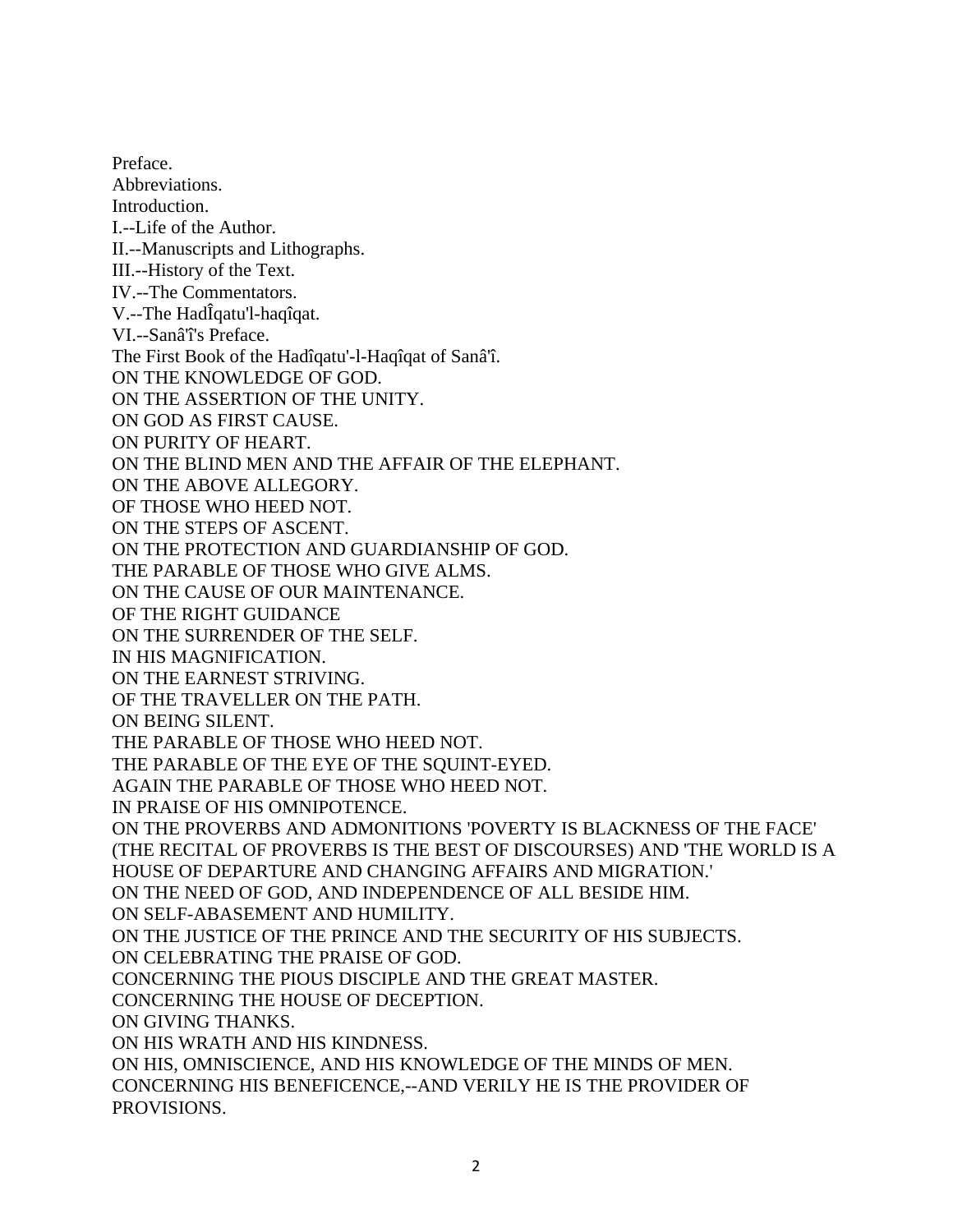A STORY. A STORY. ON THE DESIRE FOR GOD. ON AFFECTION AND ISOLATION. ON RENUNCIATION AND STRENUOUS ENDEAVOUR. ON FOLLOWING THE PATH OF THE HEREAFTER. OF THE LEARNED MAN AND THE FOOL. A STORY. ON TRUST IN GOD. ON THE TRUST IN GOD SHOWN BY OLD WOMEN. ON THE KALIMA. ON THE INTERPRETATION OF THE DREAM. ON DREAMS OF VESSELS AND GARMENTS. ON DREAMS OF HANDICRAFTSMEN. ON DREAMS OF BEASTS. ON DREAMS OF WILD ANIMALS. ON DREAMS OF LIGHTS AND STARS. ON THE INCOMPATIBILITY OF THE TWO ABODES. THE PARABLE OF THE SCHOOLBOYS. ON STRIVING IN GOD'S PATH. ON CHARITY AND GIFTS. OF THE STORY OF QAIS IBN `ÂSIM. ON INTIMATE FRIENDSHIP AND ATTACHMENT. HE WHO IS INDIFFERENT TO THE WORLD FINDS A KINGDOM THAT SHALL NOT WANE. (Qur. 20:118) ON THE ASCETICISM OF THE ASCETIC. ON THE LOVE OF THE WORLD AND THE MANNER OF THE PEOPLE OF IT. OF ADDRESSES TO GOD, AND SELF-ABASEMENT, AND HUMILITY. ON THE PARTICIPATION OF THE HEART IN PRAYER. ON FAILURE TO PRAY ARIGHT ON LAUD AND PRAISE. ON POVERTY AND PERPLEXITY. ON BEING GLAD IN GOD MOST HIGH, AND HUMBLING ONESELF BEFORE HIM ON HIS KINDNESS AND BOUNTY. ON TURNING TO GOD. HE WHO TRUSTS IN HIS SUBMISSION SUFFERS A MANIFEST HURT. ON DEVOTION TO GOD. OF HIS MERCY. OF HIM WHO FEEDS ME AND GIVES ME DRINK. OF THE MULTITUDE; THEY ARE LIKE CATTLE--NAY. THEY ARE MORE ERRING. ON THE DESIRE FOR GOD ON HIS DECREE AND ORDINANCE AND HIS CREATIVE POWER. TO REMEMBER THE WORDS OF THE ALL-KNOWING LORD ON THE GLORY OF THE QUR'ÂN. OF THE RECITAL OF THE SECRET OF THE QUR'ÂN. IN THE RECITAL OF THE MIRACLE WROUGHT BY THE QUR'ÂN.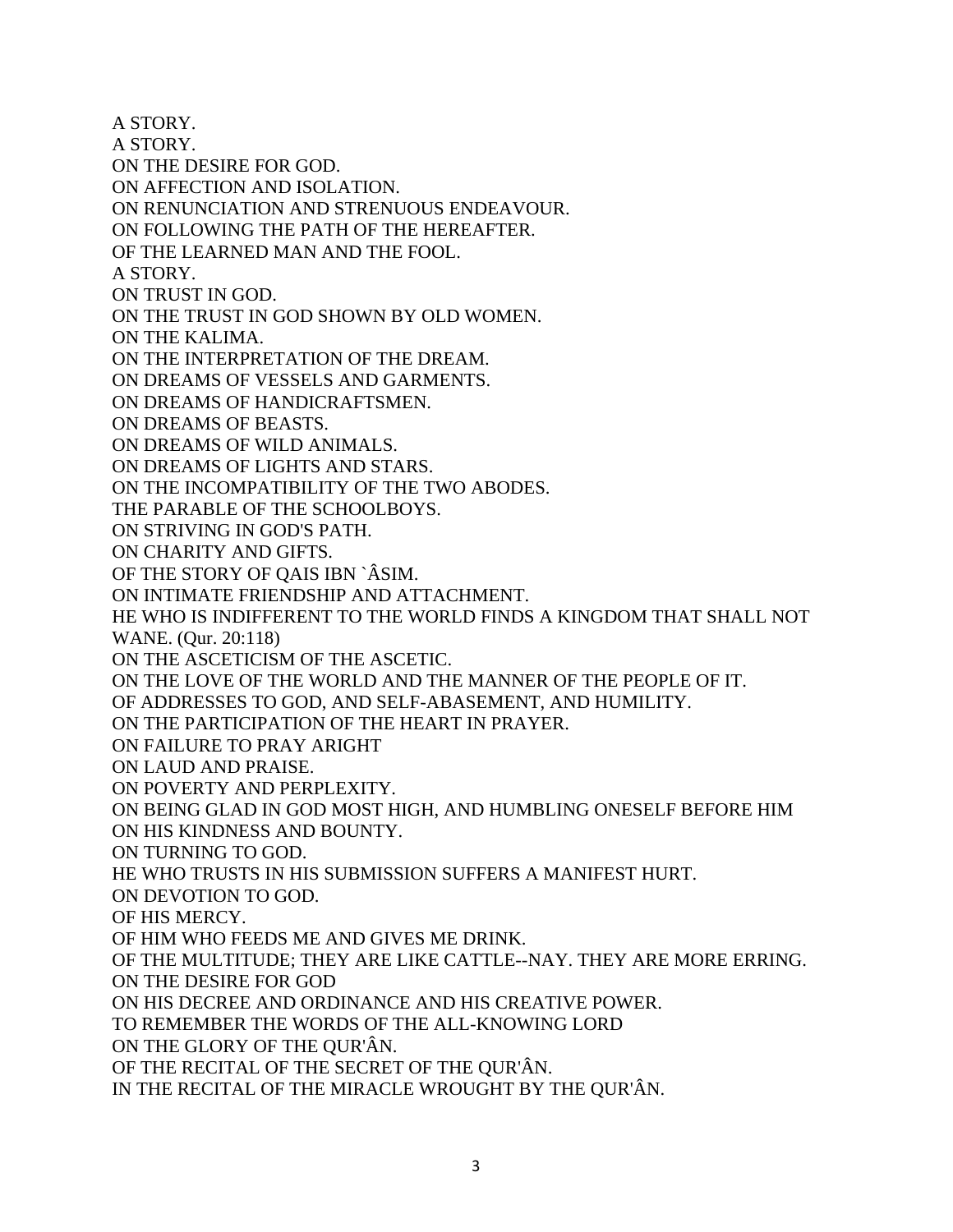OF THE GUIDANCE OF THE QUR'ÂN.

ON THE GREATNESS OF THE QUR'ÂN,--VERILY IT CONSISTS NOT IN ITS DIVISION INTO 'TENS' AND 'FIVES.'

ON THE ALLEGATIONS BROUGHT FORWARD BY THE WORD OF GOD.

ON THE SWEETNESS. OF THE QUR'ÂN.

ON THE HEARING OF THE QUR'ÂN.

THE COMPARISON OF THE CREATION OF ADAM AND OF JESUS SON OF MARY (ON BOTH OF WHOM BE PEACE!).

TO COMMEMORATE THE PROPHETS IS BETTER THAN SPEAKING OF FOOLS.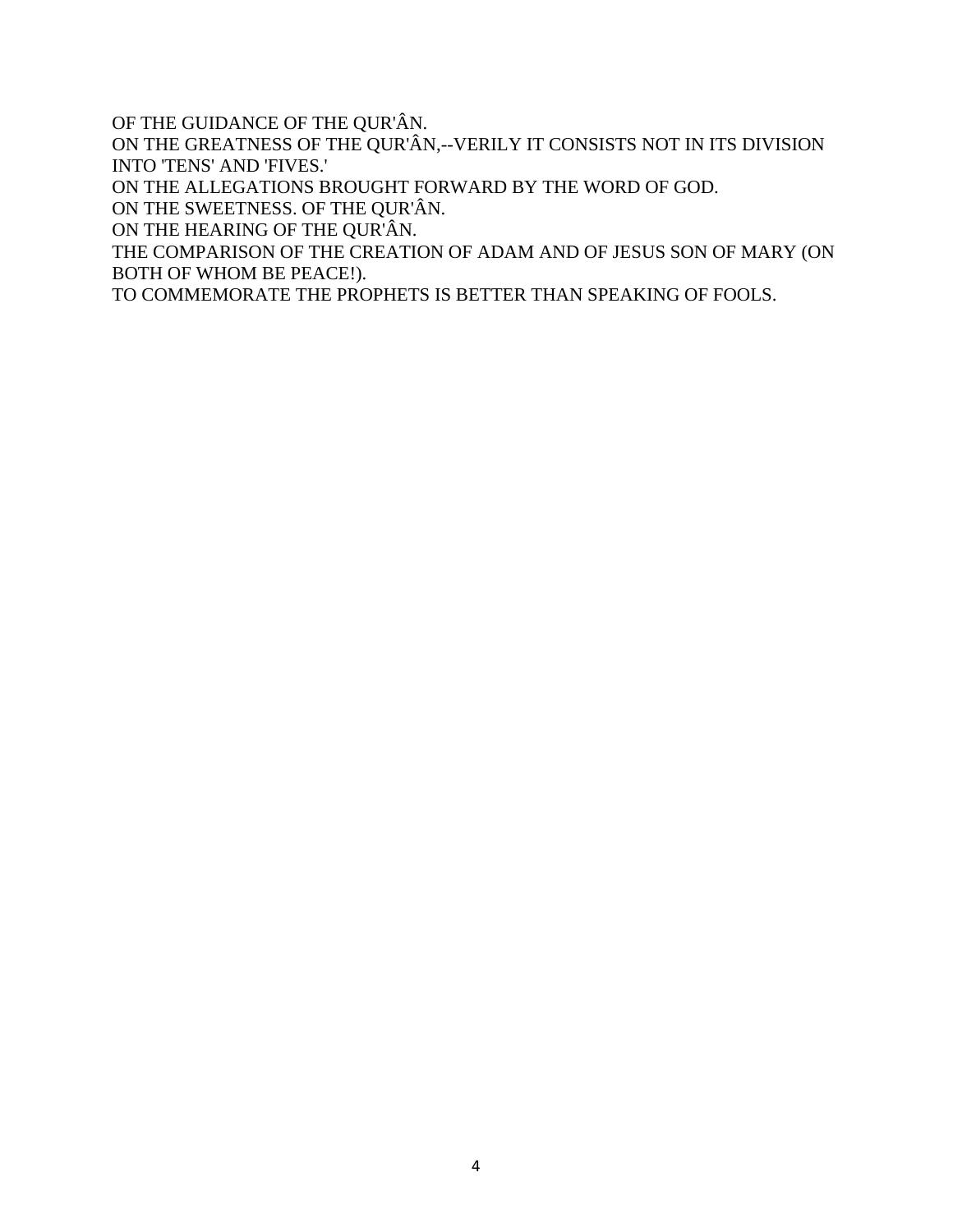### **THE FIRST BOOK**

*OF THE*

### **HADÎQATU' LHAQÎQAT**

#### *OR THE*

#### **ENCLOSED GARDEN OF THE TRUTH**

#### *OF THE*

### **HAKÎM ABÛ' L-MAJD MAJDÛD SANÂ'Î OF GHAZNA.**

*EDITED AND TRANSLATED BY*

MAJOR J. STEPHENSON,

*Indian Medical Service, Member of the Royal Asiatic Society, and of the Asiatic Society of Bengal*.

**Calcutta: Baptist Mission Press** 

**[1910]**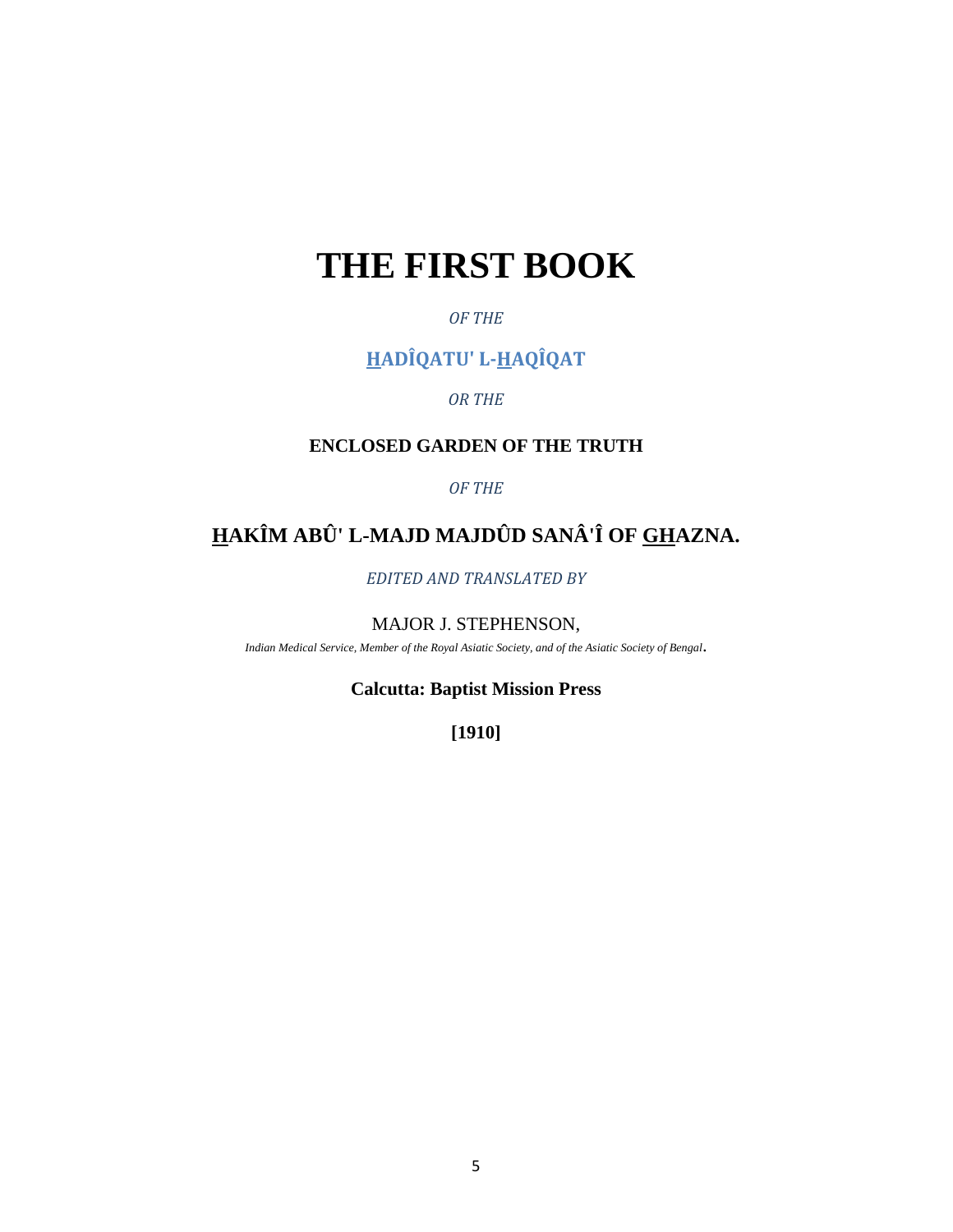### **PREFACE.**

Several years ago, on looking up the literature pertaining to the earlier Sufi poets of Persia, I found that there was no European edition or translation, nor even any extended account of the contents of any of the works of Sanâ'î. Considering the reputation of this author, and the importance of his writings for the history of Sufiism, the omission was remarkable; and I was encouraged by Dr. E. D. Ross, Principal of the Calcutta. Madrasah, to do something towards filling up the blank. The present volume is an attempt at a presentation of a part of Sanâ'î's most famous work, which, it is hoped. may serve to give an idea of his manner of thought not only to Oriental scholars, but also to non-Orientalists who may be interested in the mysticism of Persia.

MSS. of Sanâ'î's Hadîqa are not rare in European libraries and a selection of those contained in the British Museum and India Office libraries furnished me with as many as I was able to collate during the time I could devote to this work on the occasion of a recent furlough. My selection of MSS. for collation was, I must confess, somewhat arbitrary *C* I took because it was the oldest of those to which I had access *H* because it also was of respectable age, and fairly well written; *M* mainly on account of its being easily legible, this being a consideration, since; my time in London was limited, and the British Museum does not allow MSS. to leave the building; *I* I took because it was written in Isfahân and so might embody a Persian, as distinct from an Indian, tradition of the text; and A was selected because it was stated to be `Abdu'l-Latîf's autograph of his revision of the text. I must here acknowledge my gratitude to the management of the India Office Library for the permission accorded me to take away these two valuable MSS. for collation in the country; the materials upon which the present text is based would otherwise have been much poorer, and the result even more inconclusive than it is.

Though thus in some degree arbitrary, and restricted to only two collections, I do not think a limited choice of MSS. could have turned out much more fortunately. It has at least, I think, brought a considerable amount of light to bear on the history of the author's text, especially with regard to the labours of its editor `Abdu'l-Latîf in the seventeenth century; though, as explained in the Introduction, I am very far from imagining that we have arrived at any close approximation to the author's original. I do not say that a reconstruction of Sanâ'î's original text is impossible; though judging merely from the MSS. I have examined, I am inclined to doubt the possibility. The text fell into confusion at a very early date, and it will perhaps only be by prolonged search or by a lucky chance that a future editor will obtain a copy which approximates in any close degree to the original; though a closer and more prolonged study of the copies we possess would, I have no doubt, give indications as to the place of many lines and passages which in the present edition are almost certainly wrongly placed or have been set apart as homeless. But at the present stage of Oriental studies it is unprofitable to devote to the preparation of a text the same prolonged research which we are accustomed to see in editions of the classical authors of Greece and Rome; and the labour of scholars in the province of Oriental letters is better expended on a first rough survey of the ground, so much of which remains as yet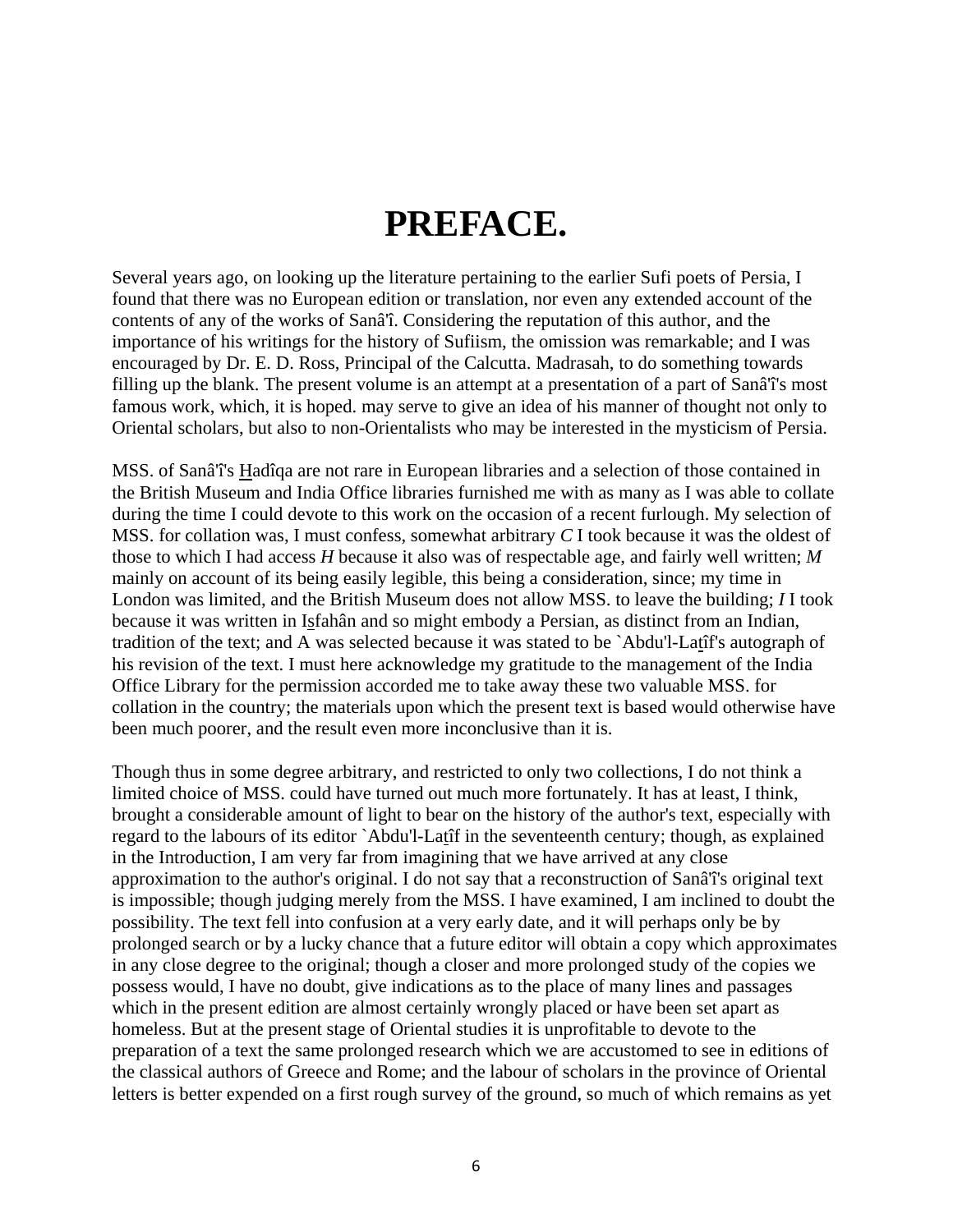absolutely unknown; when a general knowledge of the whole has been obtained, it will be time to return for a thorough cultivation of each individual plot.

In the list of the variant readings I have found it quite impossible to indicate the different order of the lines and sections in the several MSS., nor have I as a rule given the variations in the titles of the sections. Otherwise the list is complete.

The translation is as literal as I have been able to make it. The notes are largely taken from the commentaries of `Abdu'l-Latîf, published along with the text in the Lucknow lithograph (L), and of `Alâu'd-Dîn, similarly given in the lithograph (B) which I obtained from Bombay. I have utilized all such portions of these commentaries as appeared to me to be helpful in arriving at an understanding of the text; matter taken from the commentary in the Lucknow lithograph I have distinguished by the letter L, also used in the list of variants to denote the readings of this lithograph; similarly the matter of `Alâu'd-Dîn's commentary is distinguished in the notes by the letter B. Where the note presents a literal translation of the commentaries, I have indicated this by the use of inverted commas; where my note gives only the general sense of the commentary I have omitted the quotation marks, the source of the note being sufficiently indicated by the appropriate letter.

In the fuller explanation of the technicalities of Sufi. philosophy I have drawn largely on the first volume of the late E. J. W. Gibb's "History of Ottoman Poetry," and especially on the second chapter of that work; where allusions to proper names, etc., are not explained by the commentators, I have often quoted from Hughes's "Dictionary of Islam." Quotations from the Qur'ân I have usually given in Palmer's translation. Finally, I am myself responsible for the notes in cases where no source is given; these are usually either in places where the meaning of the text is not easy to grasp, and where nevertheless the commentators, as not infrequently happens, pass over the line without explanation; or on the other hand such notes refer to matters of common knowledge to Persian scholars, which however may not be familiar to others; I have added a certain number of such in order, as stated already, to render the work of some use to non-Persianists who take an interest in the philosophies of the East.

Had I been able to devote myself continuously to the work, the number of references from one part of the text to another might have been considerably increased, and the author's meaning probably in many places thus rendered clearer; I think also, as I have already said, lines and passages that are here doubtless misplaced might have found, if not their original, still a more suitable home. But it has often happened that months, in one case as many as eleven, have elapsed between putting down the work and taking it up again; and thus all but the most general remembrance of the contents of the earlier parts of the text has in the meanwhile escaped me. I can only say that it seemed better to let the work go out as it is, than to keep it longer in the hope of obtaining a continuous period of leisure which may never come, for a more thorough revision and recasting of the whole.

GOVERNMENT COLLEGE, LAHORE: *June* 1908.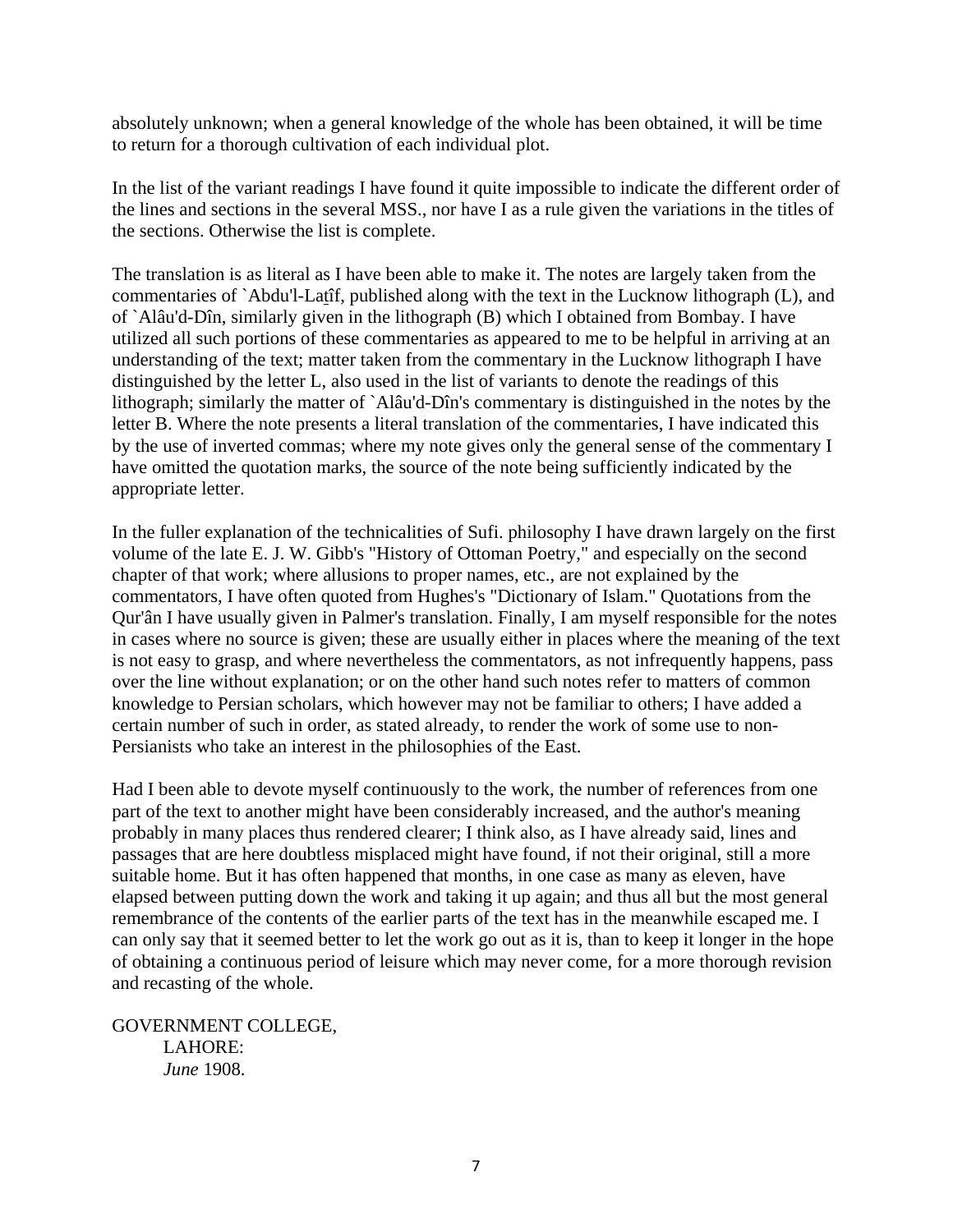### **ABBREVIATIONS.**

L (in the notes) refers to the commentary of 'Abdu'l-Latîf.

\* (in the notes) refers to the commentary of 'Alâu'd-Dîn.

Gibb = A History of Ottoman Poetry, vol. I, by E. J. W. Gibb. London. Luzac & Co., 1900.

Sale = Sale's Translation of the Qur'ân, with notes (several editions; a cheap one is published by Warne & Co.).

Stein. =Steingass's Persian-English Dictionary.

B.Q. =*The Burhân-i Qâti`* (a Persian Dictionary, in Persian).

The scheme of transliteration adopted is that at present sanctioned by the Asiatic Society of Bengal.

The references in the notes to other passages of the work are given according to the page and line of the Persian text (indicated also in the margin of the translation).

Quotations from the Arabic ore indicated by printing in italics.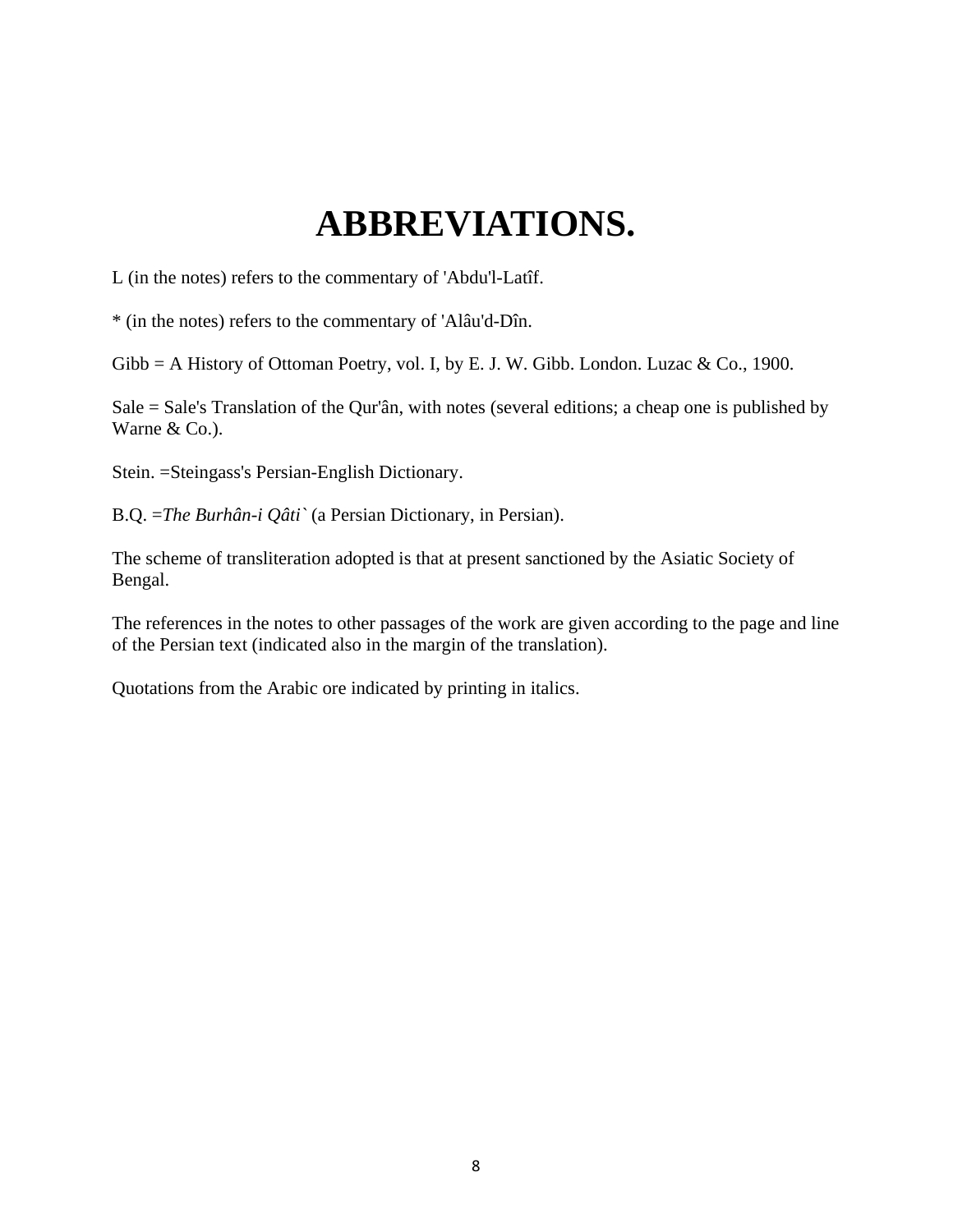## **INTRODUCTION.**

- I. LIFE OF THE AUTHOR
- II. MANUSCRIPTS AND LITHOGRAPHS
- III. HISTORY OF THE TEXT
- IV. THE COMMENTATORS
- V. THE *Hadîqatu'l-Haqîqat*
- VI. SANÂ'Î'S PREFACE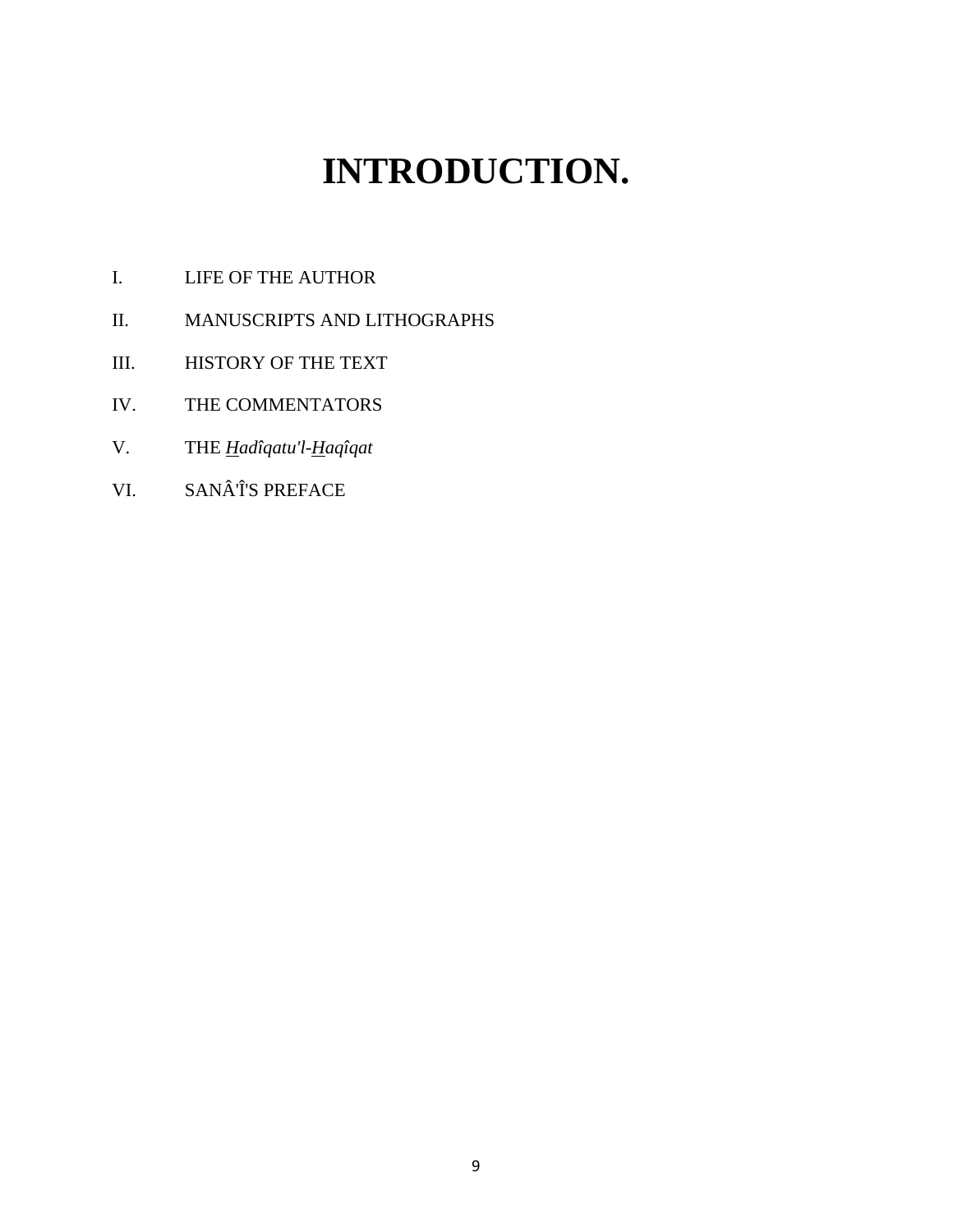## **I.--LIFE OF THE AUTHOR.**

Abû'l-Majd Majdûd b. Adam Sanâ'î 1 was born at Ghazna, and lived in the reign of Bahrâmshâh (A.H. 512-548, A.D. 1118-1152). Ouseley says of him that he "while yet young became one of the most learned, devout, and excellent men of the age which he adorned. His praise was on every tongue; for, in addition to his accomplishments in the Sufi philosophy, he possessed a kind and benevolent heart, delightful manners, and a fine taste for poetry . . . . Sanâî in early life retired from the world and its enjoyments, and the reason for his doing so is supposed to have arisen from the following circumstance.

"He had frequented the courts of kings and princes, and celebrated their virtue and generous actions. When Sultan Ibrahim of Ghazni determined upon attacking the infidel idolaters of India, Hakim Sanâî composed a poem in his praise, and was hurrying to the court to present it before that monarch's departure. There was at that time in Ghazni a madman known as Lâi Khûr (the ox-eater), who often in his incoherent wanderings uttered sentiments and observations worthy of a sounder head-piece; he was addicted to drinking wine, and frequented the bath. It so happened that Sanâî, in passing a garden, heard the notes of a song, and stopped to listen. After some time the singer, who was Lâi Khûr, addressing the cup-bearer, said, 'Saki, fill a bumper, that I may drink to the blindness of our Sultan, Ibrahim.' The Saki remonstrated and said it was wrong to wish that so just a king should become blind. The madman answered that he deserved blindness for his folly in leaving so fine a city as Ghazni, which required his presence and care, to go on a fool's errand in such a severe winter. Lâi Khûr then ordered the Saki to fill another cup, that he might drink to the blindness of Hakim Sanaî. The cup-bearer still more strongly remonstrated against this, urging the universally esteemed character of the poet, whom everyone loved and respected. The madman contended that Sanâî merited the malediction even more than the king, for with all his science and learning, he yet appeared ignorant of the purposes for which the Almighty had created him; and when he shortly came before his Maker, and was asked what he brought with him, he could only produce panegyrics on kings and princes,--mortals like himself. These words made so deep an impression on the sensitive mind of the pious philosopher, that he secluded himself from the world forthwith, and gave up all the luxuries and vanities of courts.

"Sirâjuddin Ali, in his 'Memoirs of the Poets,' says, that in consequence of the sudden impression occasioned by Lâi Khûr's remarks, Sanâî sought instruction from the celebrated Sheikh Yusef Hamdani, whose cell was called the 'Kaabah of Khorâsân.'

"It was about this time that Behrâm Shah offered him his sister in marriage, which honour, however, he gratefully declined, and almost immediately set out on a pilgrimage to Mecca and Medinah. It is to the refusal of the royal bride that he alludes in his Hedîkeh, as an apology to the king, in the following lines:--'I am not a person desirous of gold or of a wife, or of exalted station; by my God, I neither seek them nor wish them. If through thy grace and favour thou wouldest even offer me thy crown, I swear by thy head I should not accept it.'" The account of Sanâ'î's conversion contained in the foregoing extract is probably, as Browne says, of little historical value.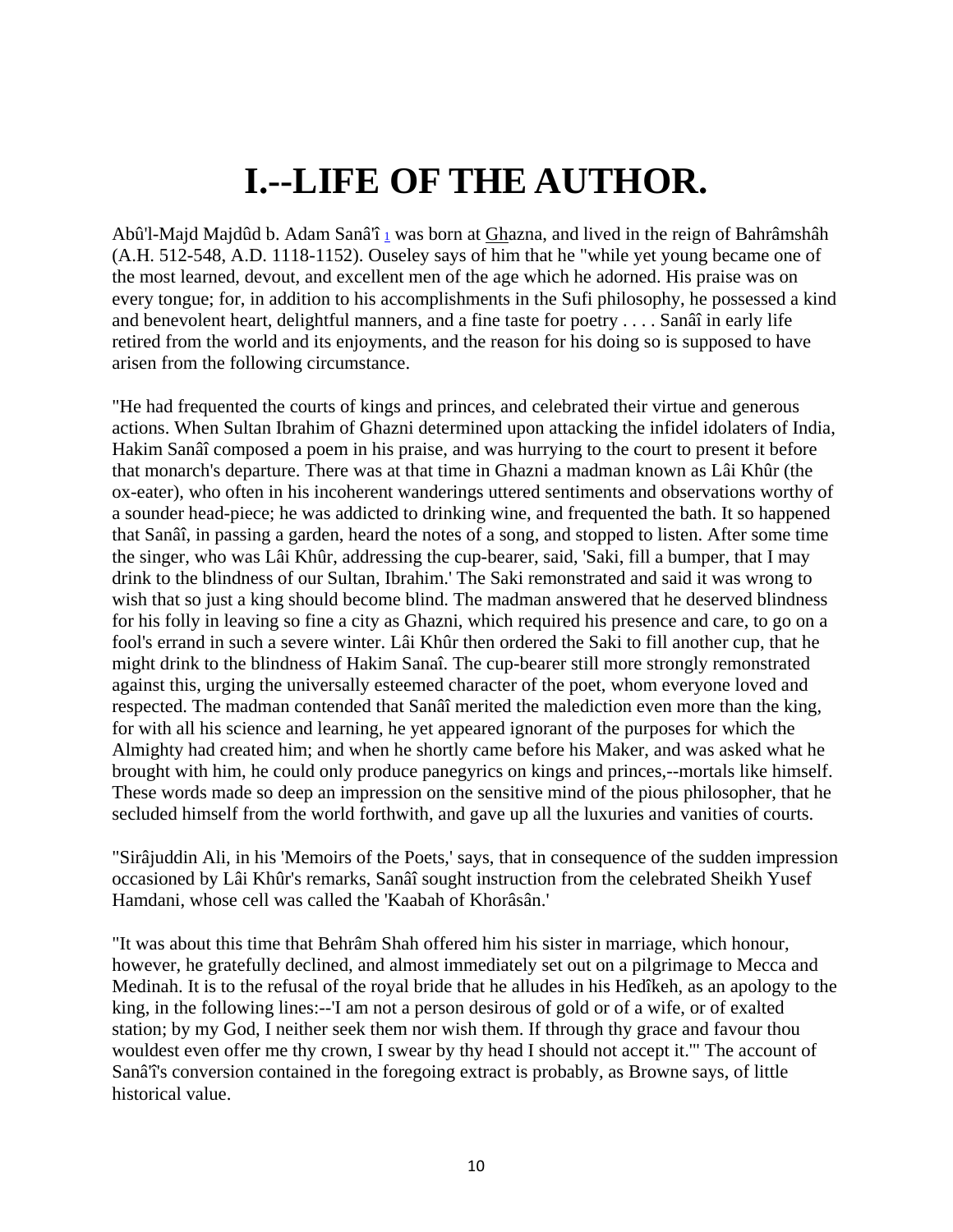Sanâ'î composed the present work after his return from the pilgrimage; according to most copies he completed it in A.H. 525 (A.D. 1131), though some MSS. have A.H. 534 or 535 (A.D. 11391141).

Sanâ'î was attacked during his lifetime on account of his alleged unorthodoxy; but a fatwa was published by the Khalîfa's court at Baghdâd, vindicating his orthodoxy against his calumniators. His commentator `Abdu'l-Latîf, if in his Preface (v. *post*.) mentions the suspicions of the various sects on the subject of the Hakîm's heresies.

Several dates are given for the Hakîm's death. His disciple Muhammad b. `Ali al-Raffâ (Raqqâm), in a preface to the work preserved in one of the Bodleian MSS., gives Sunday, the 11th Sha`bân A.H. 525 (A.D. 1131). This date, however, fell on a Thursday; the 11th Sha`bân of the year A.H. 545 (A.D. 1150), which is the date given by Taqî Kâshî and the *Âtashkada*, was, however, a Sunday. Daulatshâdh and Hâjî Khalfa give A.H. 576 (A.D. 1180, 1181). Since the poet completed his *Tarîqu't-Tahqîq* in A.H. 528, the earliest of the three dates is impossible; the second would appear -to be the most probable.

Besides the *Hadîqatu'l-Haqîqat*, the first chapter of which is here presented, Sanâ'î wrote the *Tarîqu't-Tahqîq* ("Path of Verification"), *Gharîb-nâma* ("Book of the Stranger"), *Sairu'l-`ibâd ila'l-Ma`âd* ("Pilgrimage of [God's] servants to the Hereafter"), *Kâr-nâma* Book of Deeds "), *`Ishq-nâma* (" Book of Love "), and *`Aql-nâma* ("Book of Reason"), as well as a *Dîwân*, or collection of shorter poems in various metres. All these works, with the exception of the *Haqîqa* and the *Dîwân*, are said by Prof. Browne, from whom the above list is taken, to be very rare.

#### **Footnotes**

vii:1 For the facts contained in the following sketch I am indebted to Sir Gore Ouseley's "Biographical Notices of the Persian Poets," Lond., Or. Trans. Fund, 1846; Rieu's and Ethé's Catalogues; and Prof. Browne's "A Literary History of Persia," Vol. II.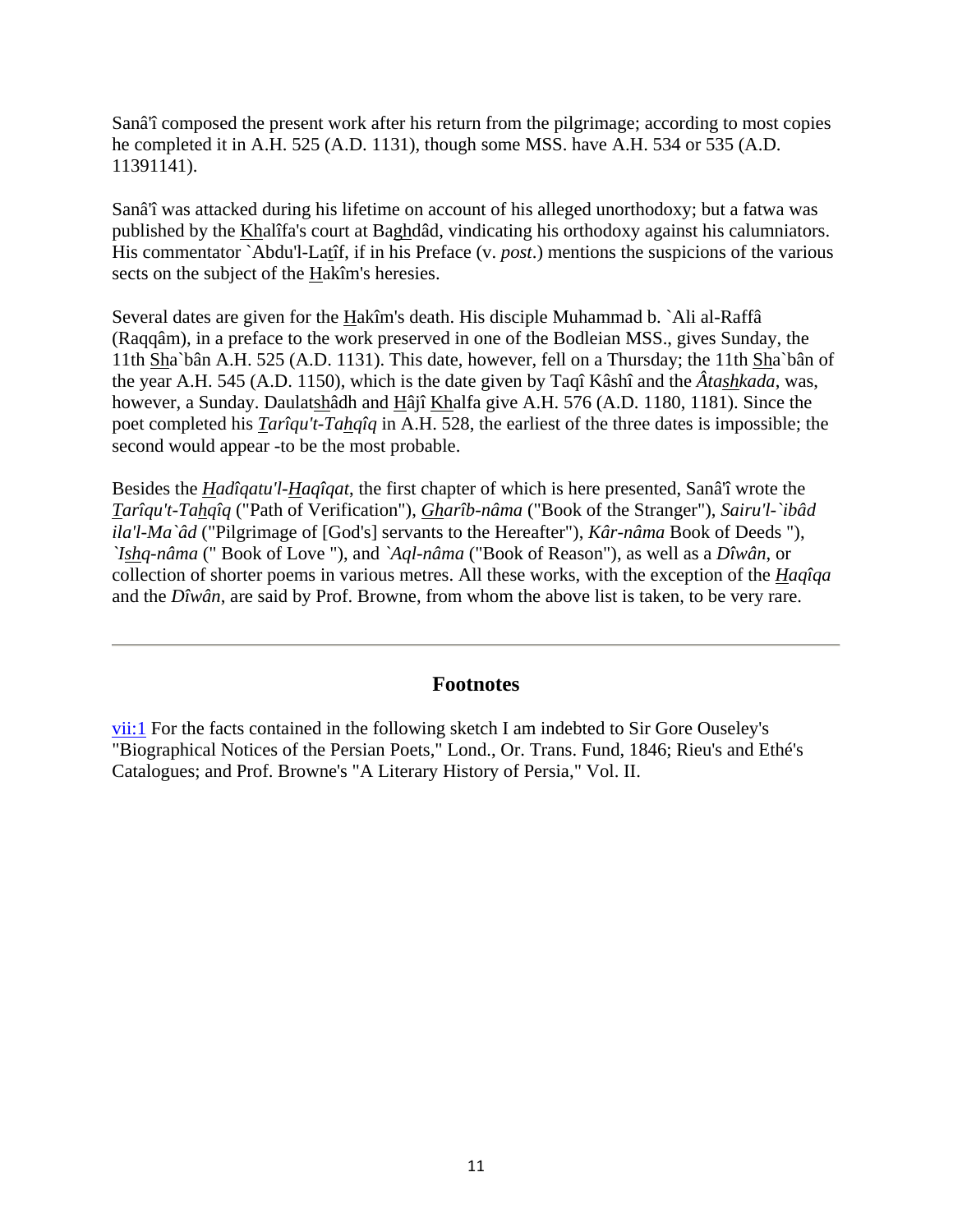## **II.--MANUSCRIPTS AND LITHOGRAPHS.**

I have used the following manuscripts and lithographs in the preparation of the text:--

(1) Br. Mus. Add. 25329. Foll. 298, 7 ¾" x 4 ¾", 15 ll. 2 3/8" long, in small Nestalik, with gold headings, dated Safar A.H. 890 (A.D. 1485) [Adam Clarke].

There are marginal additions by two other hands; f. 1 is on different paper, by a different and later hand. The letters #, #, #, # are often not distinguished, # never; # and # are often not distinguished from # and #; the small letters are often without dots; the scribe usually writes the modern undotted # with three dots below. There are large omissions as compared with later MSS. and the lithographs.

I denote this MS. by C.

(2) Br. Mus. Or. 358. Foll. 317, 6 ¾" x 3 ¾", 17 ll. 2" long, in small Nestalik, in two gold-ruled columns, with two `unvâns, apparently written in the 16th cent. [Geo. Wm. Hamilton].

There are many marginal additions, mostly by one, a later, hand,: the MS. as a whole has been subjected to a great many erasures and corrections. The writing is good, the pointing of the letters fairly complete; the scribe usually writes and the # and #, the # rarely appears with three dots below. The MS. contains the prefaces of Raqqâm and of Sanâ'î himself, but, like the preceding, shows omissions as compared with later MSS. and the lithographs.

I denote this MS. by H.

(3) Br. Mus. Add. 16777. Foll. 386, 10 ¾" x 6 ¼", 15 ll., 3 ½" long, in fair Nestalik, with goldruled margins, dated A.H. 1076 (A.D. 1665) [Win. Yule].

This is a clearly written MS., the pointing of the letters usually full, #, and, # are frequently distinguished by their dots, and the pure # usually written with three dots below. Erasures are not frequent; the marginal corrections usually by the original hand. This MS. gives a very large number of divergent readings as compared with the others; its order is very different from that of the others; it is, as regards its extent, not so much defective as redundant, long passages appearing twice, and some passages not to be found in any of my other sources are also included. Some of these latter I have found in subsequent chapters of the Hadîqa, and it is possible that a more thorough search might have shown that they are all contained there.

This MS. is denoted by M.

(4) Ind. Off. 918. Ff. 395, 2 coll. each ll. 15; Nasta`lîk; the last four pp. written by another hand; 9 ½" by 5 ½". Written at Isfahân A.H. 1027 (A.D. 1618); occasional short glosses on the margin.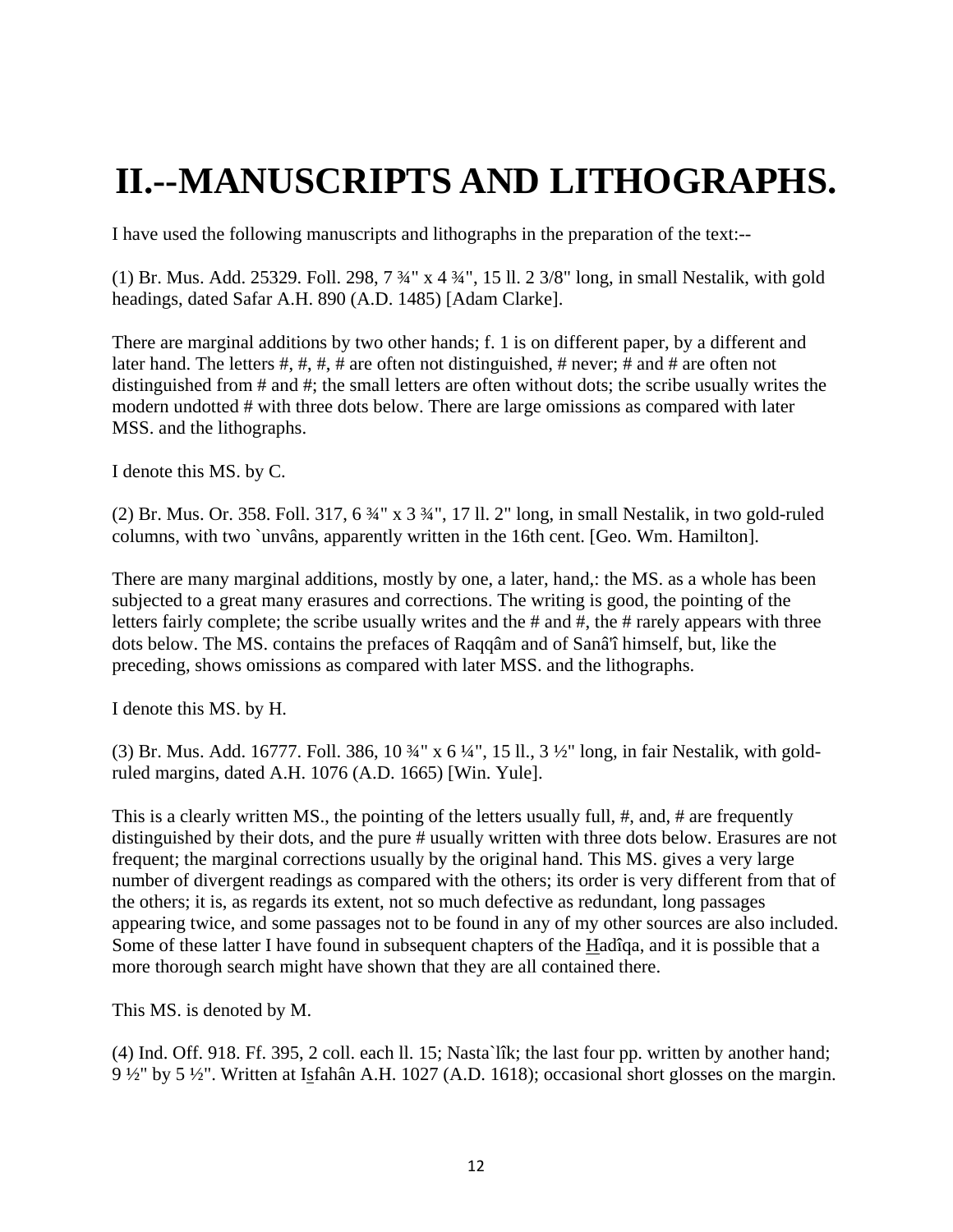A clearly written and well-preserved MS., closely related to the following. The letters # and #, are frequently distinguished; the sign *madda*, is usually omitted.

I denote this MS. by I.

(5) Ind. Off. 923. The description given in the Catalogue is as follows --"Sharh-Hadîkah. The revised and collated edition of Sanâ'î's Hadîkah with a commentary and marginal glosses by `Abd-allatîf bin `Abdallâh al-`Abbâsî, who is best known by his revised and annotated edition of Jalâl-aldîn Rûmi's Mathnawî, his commentaries on the same poem, and a special glossary, Latâ`'f-allughât (lithogr. Lucknow under title Farhang-i-Mathnawî 1877). He died 1048 or 1049 (A.D. 1638, 1639) in Shahjahân's reign. The present copy, which is the author's autograph, was finished by him 20th Jumâdâ alawwal A.H. 1044 (=Nov. 11th, 1634), and represents an abridgement from a larger commentary of his, the Latâ'if al Hadâ'ik, from which also the glosses are taken (marked #). According to the dîbâca he began the larger work 1040 and completed it 1042 (1630-33) supported by his friend Mîr `Imâd-aldîn Mahmûd al Hamadânî, with the takhallus Ilâhî, the author of the well-known tadhkirah of Persian poets the Khazîna-i-Ganj.'

The following is an account of the contents of this MS. First comes a short preface by `Abdu'l-Latîf, introducing Sanâ'î's own preface, which is stated to have been written to the complete collection of his writings; it is frequently, states `Abdu'l-Latîf, not to be found in copies of his works. After Sanâ'î's preface comes another, called *Râsta-i khiyâbân*, by `Abdu'l-Latîf, described as a short preface to this writer's commentary; this concludes with a reference to Ilâhî and his share in the work, and two *târîkhs* by Ilâhî, giving A.H. 1040 as the date of its commencement, and 1042 as that of its completion. A few more lines by `Abdu'l-Latîf introduce the work itself. The original numbering of the folia commences with the text; there is also a pencil numbering, in English characters, beginning with the first preface The poem closes with 59 verses, in the same metre, which form an address to Abû'l-Hasan `Alî b. Nâsir al Ghaznawî, named Biryângar, sent to him at Baghdâd, because of the accusations of the traducers of the book. The date of completion of the text is given as A.H. 535; and, in a triangular enclosure of gold lines, it is stated that "this honoured copy was completed 20th Jumâdâ al-awwal, 1044 A.H." A few pages at the end, written by the same hand, give an account of how the book was sent to Biryângar at Baghdâd, on account of the accusations that were brought against it; how it was found to be orthodox, and a reply sent to Ghaznî.

#### This MS. I denote by A.

(6) The Lucknow lithograph published by the Newal Kishore Press, dated A.H. 1304 (A.D. 1886). This is an edition of the whole, work, including prefaces and `Abdu'l-Latîf's commentary. It comprises 860 pp., of 15 verses to a page; the paper, as usual, is somewhat inferior; the text is on the whole easily legible, but the same cannot always be said for the commentary, written in the margins and in a much smaller hand. It contains first a list of the titles of all the sections of all the chapters, followed by some verses setting forth the subjects of the ten chapters each as a whole. The ornamental title-page follows, stating that the *Hadîqa* of Sanâ'î is here accompanied by the commentary *Latâ'ifu'l-Hadâ'iq* of `Abdu'l-Latîf al-`Abbâsî. On p. 2 begins the 'First Preface', called *Mirâtu'l-Hadâ'iq*, by 'Abdu'l-Latîf, dated 1038 A. H.; this is not included in A; an abstract of it is given later (v. p. xxi). After this comes Sanâ'î's preface with `Abdu'l-Latîf's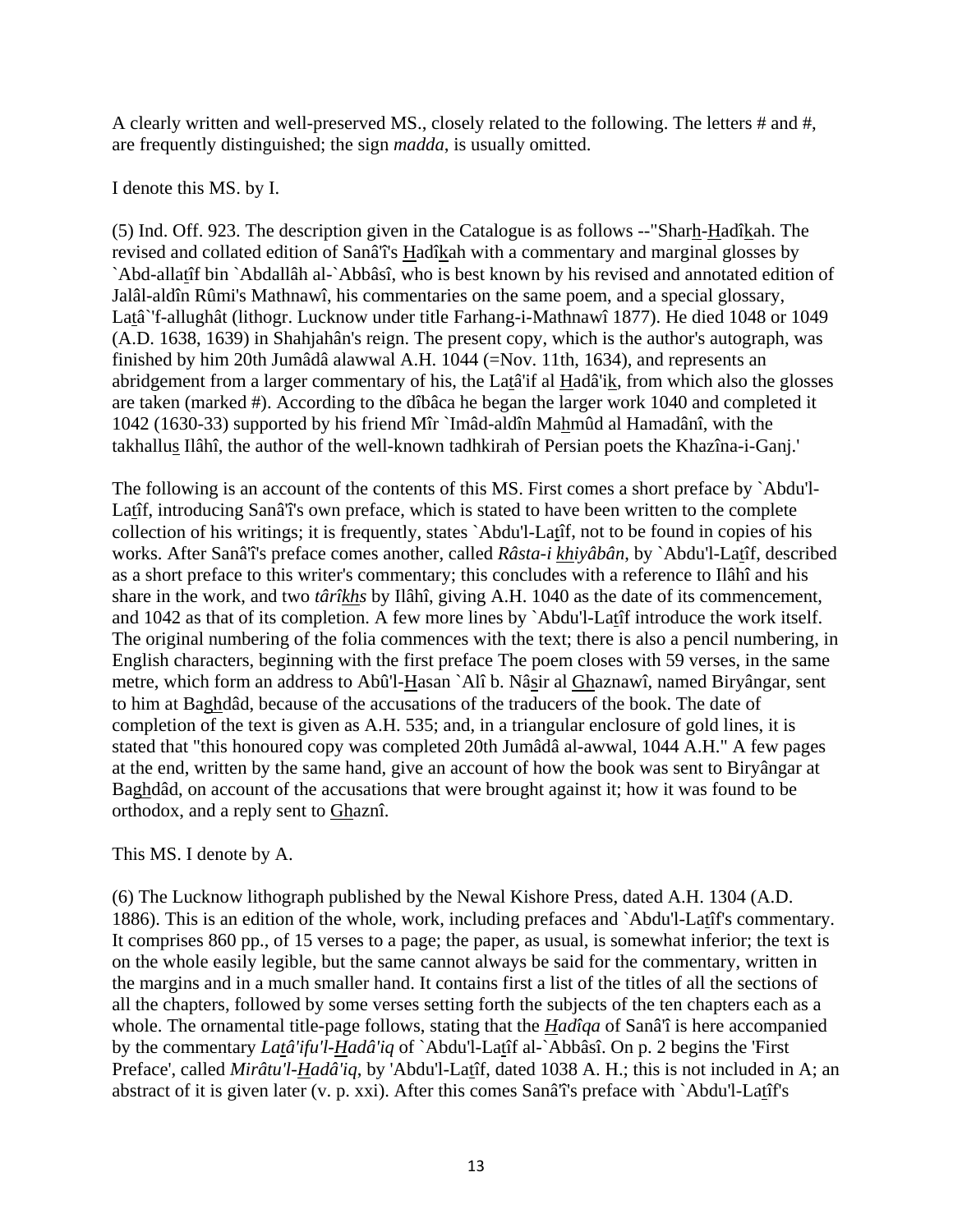introductory words, as in A; this is called the 'Second Preface'. The 'Third Preface', which is `Abdu'l-Latîf's *Râsta-i khiyâbân*, is here written in the margins of the ' Second Preface'. Then comes the text with marginal commentary, introduced as in A by a few more words from `Abdu'l-Latîf. At the conclusion of the work is the address to Biryângar; and finally some *qit`as* on the dates of commencement and completion of the printing of the book.

I denote this lithograph by L.

(7) I obtained from Bombay, from the bookshop of Mirzâ Muhammad Shîrâzî, another lithograph, which comprises only the first chapter of the work accompanied by a copious marginal commentary. Pp. 15 + 4 + 31 + 188, 15 ll. to a page; published at Lûhârû (near Hi*ss*ar, Punjab) 1290 A.H. (1873 A.D.). The title-page states that this is the commentary on Sanâ'î's Hadîqa by Nawâb Mirzâ `Alâu'd-Dîn Ahmad, Khân Bahâdur, chief (###) of Lûhârû, called `Alâ'î, the scribe being Maulavî Muhammad Ruknu'd-Dîn of Hi*ss*ar. Ruknu'd-Dîn states (p. 2) that he himself was doubtful of many words, and did not understand a number of the verses; he took his difficulties to `Alâ'î, who explained all; and "Praise be to God, there never has been such a commentator of the Hadîqa, nor will be; or if there is, it will be an imitation or a theft from this king of commentators." This reads rather curiously when considered in connection with the fact, to be mentioned hereafter, that the authors have incorporated in their commentary the whole of that of `Abdu'l-Latîf, and that their original contributions to the elucidation of the text are of slight value. Ruknu'd-Dîn was asked one day by the printers (###) to bring them his copy (###) of the *Hadîqa* on its completion, for printing and publication. Pp. 4-10 are occupied by an Arabic preface by Ruknu'd-Dîn, again in extravagant praise of `Alâ'î and his accomplishments as a commentator. There follows (pp. 11-14) another title-page, and a short poem by `Alâ'î; and then (p. 15) a *qit`a*, giving the dates of commencement and completion of the work. Four pages of introduction (pp. 1-4) follow, and again with separate paging, 31 pp. of commentary on the first 28 pp. of the text, the reason apparently being that the whole of the commentary on these pages could not conveniently be written in the margins. The text comprises 186 pp., and includes (though I cannot find this stated anywhere) only the first book of the complete *Hadîqa*; the volume is concluded by some lines of `Alâ'î in praise of Muhammad, and a benediction. At the end of the marginal notes on every page is written "*`Alâ'î sallamahu," or "Maulânâ `Alâ'î sallamahu Allâhu ta`âla*."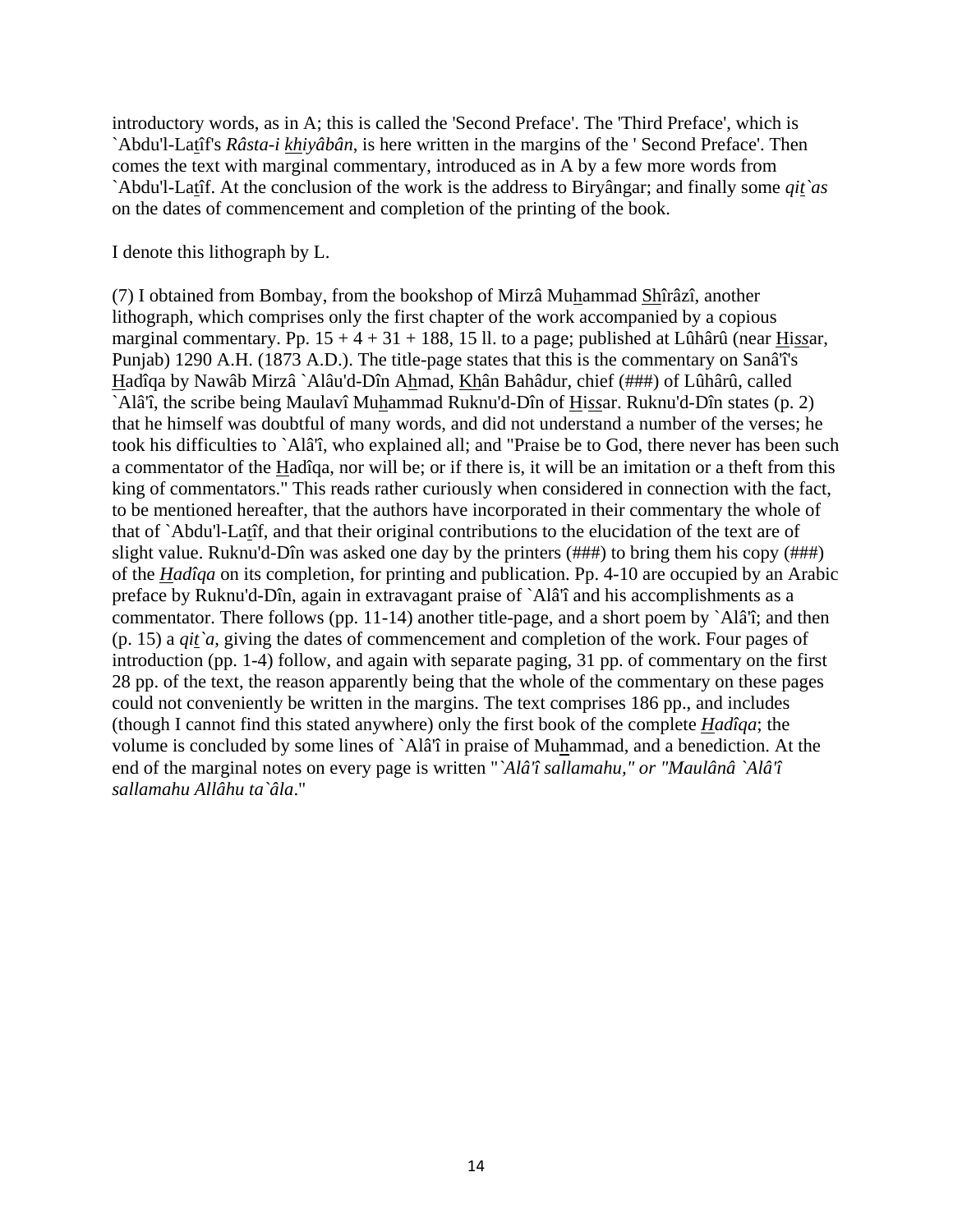## **III.--HISTORY OF THE TEXT.**

Muhammad b. `Alî Raqqâm informs us, in his preface to the *Hadîqa*, that while Sanâ'î was yet engaged in its composition, some portions were abstracted and divulged by certain ill-disposed persons. Further, `Abdu'l-Latîf in his preface, the *Mirâtu'l-Hadâ'iq*, states that the disciples of Sanâ'î made many different arrangements of the text, each one arranging the matter for himself and making his own copy; and that thus there came into existence many and various arrangements, and two copies agreeing together could not be found.

The confusion into which the text thus fell is illustrated to some extent by the MSS. which I have examined for the purpose of this edition. C shows many omissions as compared with later MSS.; at the same time there is a lengthy passage, 38 verses, which is not found in any other; H, though also defective, is fuller than C but evidently belongs to the same family. M contains almost all the matter comprised in `Abdu'l-Latîf's recension, much of it twice over as has already been mentioned; and in addition about 300 verses, or altogether 10 folia, which apparently do not of right belong to this first chapter at all; the first chapter, too, is here divided into two chapters. The remaining MSS. and lithographs agree closely with each other and are evidently all nearly related.

The same story, of an early confusion of the text, is even more strikingly brought out if, instead of the omissions and varying extent of the text in the several MSS., we compare the order of the text. Here M startles us by giving us an order totally at variance with that of any other of our sources. There seems to be no reason for this: the arrangement of the subject is not, certainly, more logical; and it would appear that the confusion has simply been due to carelessness at some early stage of the history of the text; the repetitions, and the inclusions of later parts of the work, point to the same explanation. I need only mention the consequent labour and expenditure of time on the collation of this manuscript. C and H agree mostly between themselves in the order of the text, and broadly speaking the general order is the same as that of the later MSS.; the divergences would no doubt have appeared considerable, but that they are entirely overshadowed by the confusion exhibited by M. IALB agree closely with each other, as before.

The same confusion is again seen in the titles of the various sections as given in the several MSS. I am inclined to doubt how far any of the titles are to be considered as original; and it seems to me very possible that all are later additions, and that the original poem was written as one continuous whole, not divided up into short sections as we have it now. At any rate, the titles vary very much in the different MSS.; some, I should say, were obviously marginal glosses transferred to serve as headings; in other cases the title has reference only to the first few lines of the section, and is quite inapplicable to the subject-matter of the bulk of the section; in other cases again it is difficult to see any applicability whatever. It appears to have been the habit of the copyists to leave spaces for the titles, which were filled in later; in some cases this has never been done .. in others, through some omission in the series, each one of a number of sections will be denoted by a title which corresponds to that of the text following section in other MSS.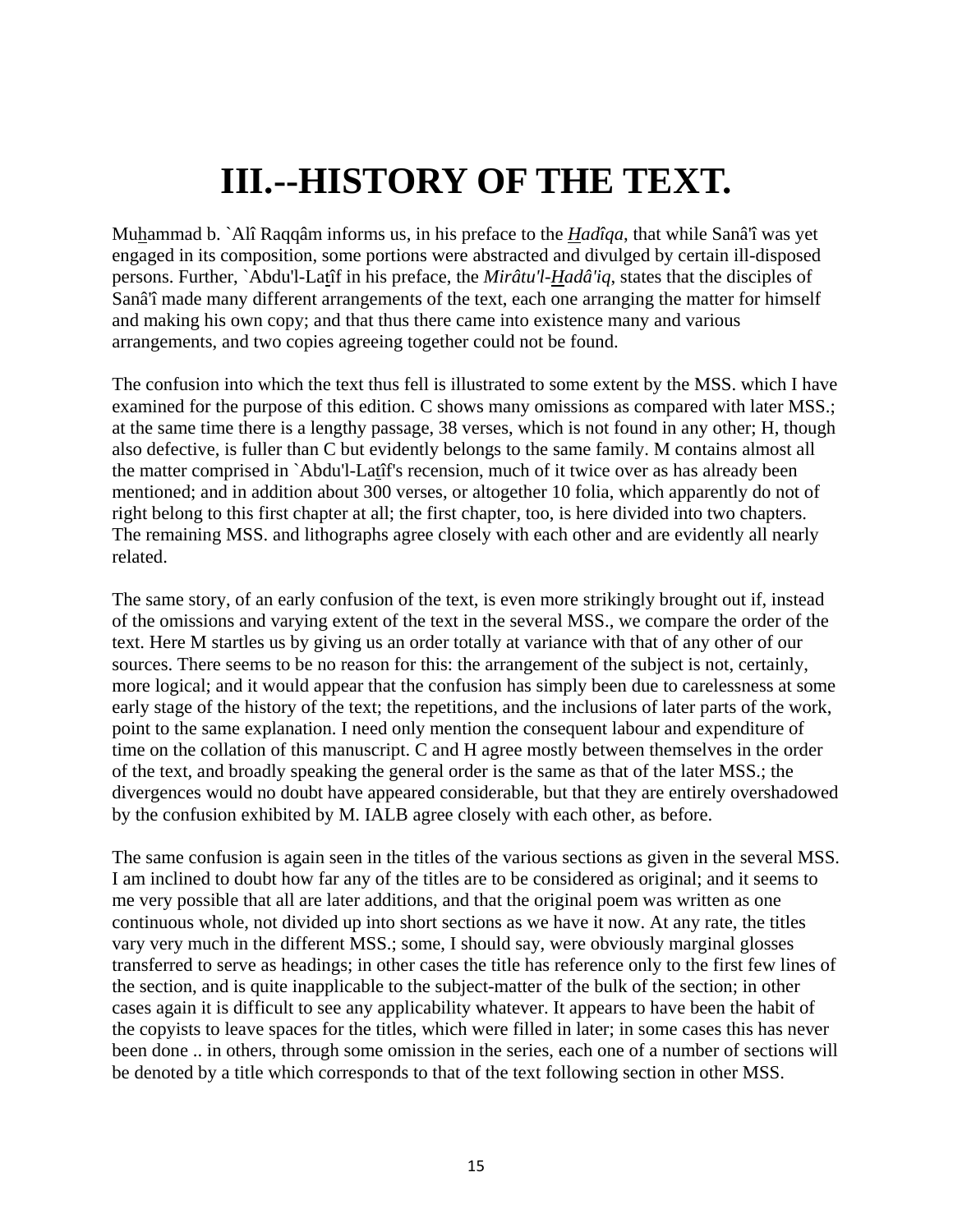It is then obvious that `Abdu'l-Latîf is right in saying that in the centuries following Sanâ'î's death great confusion existed in the text of the *Hadîqa*. This text he claims to have purified and restored, as well as explained by means of his commentary; and it is his recension which is given in A, as well as in the Indian lithographs Land B. He says that he heard that the Nawâb Mirzâ Muhammad `Azîz Kaukiltâsh, styled the Great Khân, had, while governor of Gujrât in the year 1000 A.H., sent to the town of Ghaznîn a large sum of money in order to obtain from the tomb of Sanâ'î a correct copy of the *Hadîqa*, written in an ancient hand; this copy the Nawâb, on his departure on the pilgrimage, had bestowed on the Amîr `Abdu'r-Razzâq Ma`mûri, styled Mu*z*affar Khan, at that time viceroy of that country. `Abdu'l-Latîf, however, being then occupied in journeys in various parts of India, could not for some time present himself before the Amîr; till in A.H. 1035 this chief came to Agra, where `Abdu'l-Latîf presented himself before him and obtained the desire of so many years. This MS. of the *Hadîqa* had been written only 80 years after the original composition, but the text did not satisfy the editor, and it was besides deficient, both in verses here and there, and also as regards twenty leaves in the middle of the work.

In the year A.H. 1037 `Abdu'l-Latîf came to Lahore, where having some freedom from the counterfeit affairs of the world and the deceitful cares of this life, he entered again on the task of editing the text, with the help of numerous copies supplied to him by learned and critical friends; He adopted the order of the ancient MS. before-mentioned, and added thereto such other verses as he found in the later MSS. which appeared to be of common origin, and to harmonize in style and dignity and doctrine, with the text. As to what `Abdu'l-Latîf attempted in his commentary, v. p. xxii *post*.

So far `Abdu'l-Latîf's own account of his work. We can, however, supplement this by a number of conclusions derived from the MSS. themselves.

In the first place, it appears that A is not, as stated in the India Office Catalogue, `Abdu'l-Latîf's autograph copy. The statement that it is so is apparently based on the fact of the occurrence of the words "*harrarahu wa sawwadahu `Abdu'l-Latîf. b. 'Abdu'llâhi'l-`Abbâsî*," at the end of the editor's few words of introduction to Sanâ'î's preface and again of the occurrence of the words "*harrarahu `Abdu'l-Latîf . . . ki shârih wa niusahhih-i în kitâb-i maimunat ni*s*âb ast*," at the end of the few lines of introduction immediately preceding the text. But both these sentences are found in the Lucknow lithograph, and therefore must have been copied in all the intermediate MSS. from `Abdu'l-Latîf's autograph downwards the words in each case refer only to the paragraph to which they are appended, and were added solely to distinguish these from Sanâ'î's own writings.

1 cannot find any other facts in favour of the statement that A is the editor's autograph; there are, however, many against it. Thus A is beautifully written, and is evidently the work of a skilled professional scribe, not of a man of affairs and a traveller, which `Abdu'l-Latîf represents himself as having been. Again, there are occasional explanatory glosses to the commentary, in the original hand; these would have been unnecessary had the scribe been himself the author of the commentary. The handwriting is quite modern in character and the pointing is according to modern standards throughout; the late date of A is immediately brought out clearly by comparing it with I (of date 1027 A.H.) or M (of date 1076 A.H.); though the supposed date of A is 1044 A.H. it is obviously much later than either of the others. But perhaps the most curious bit of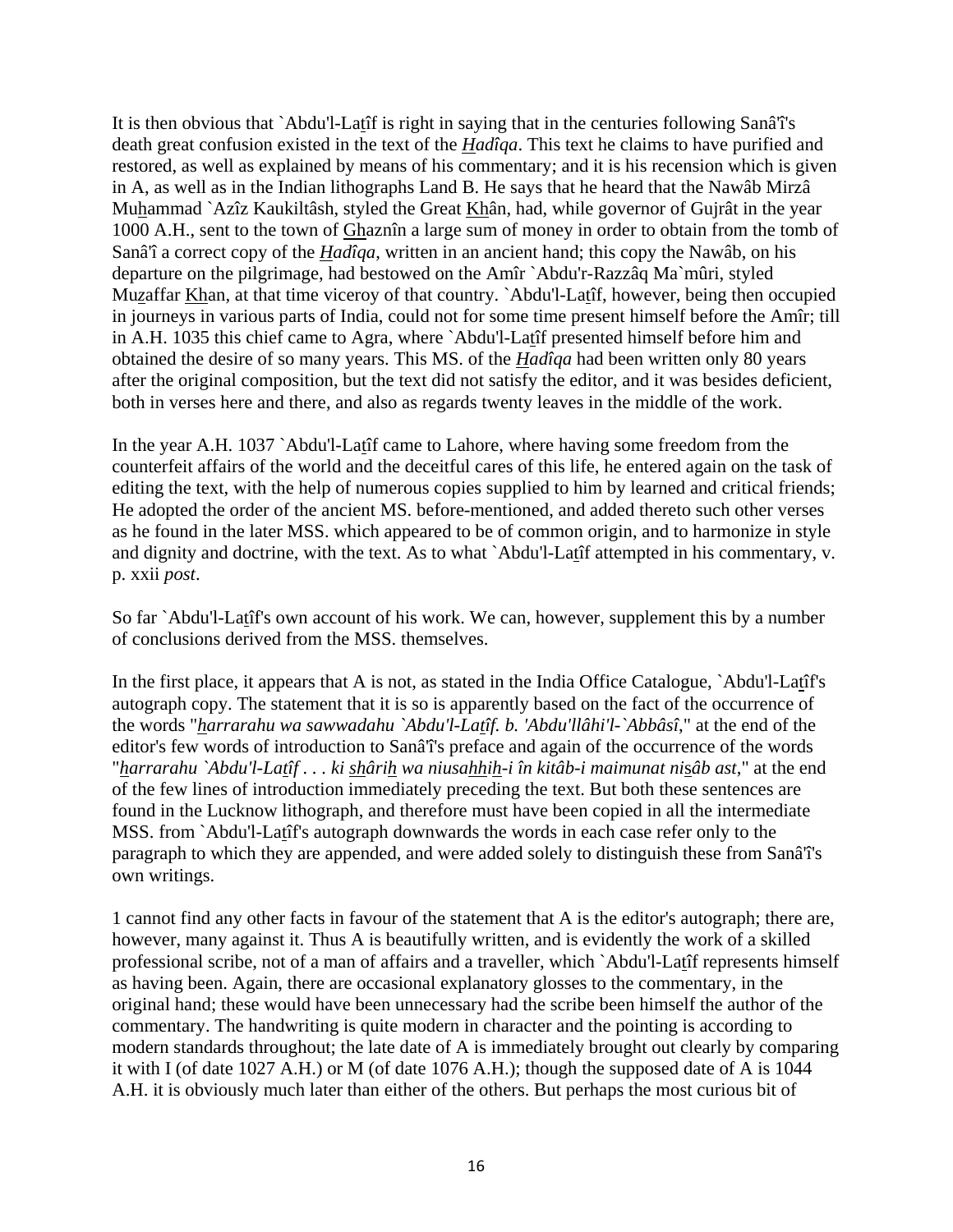evidence is the following; at the top of fol. 11*b* of the text of A there is an erasure, in which is written ### in place of an original reading ###, and as it happens this line is one which has been commented on by the editor; in the margin is a note in a recent hand,--###, which is true,--the commentary certainly presumes a reading ###, but this MS. had originally ###; the scribe could not therefore have been the commentator himself, i.e., `Abdu'l-Latîf

Further, not only is A not `Abdu'l-Latîf's autograph, but it does not accurately reproduce that autograph. I refer to 34 short passages of Sanâ'î's text, which in A are found as additions in the margin; these, though obviously written in the same hand, I regard as subsequent additions from another source by the same scribe, not as careless omissions filled in afterwards on comparing the copy with the original. In the first place, the scribe was on the whole a careful writer; and the mistakes he has made in transcribing the commentary, apart from the text, are few. The omissions of words or passages of commentary, which have been filled in afterwards, are altogether 10; of these, two are of single words only; two are on the first page, when perhaps the copyist had not thoroughly settled down to his work; five are short passages, no doubt due to carelessness; and one is a longer passage, the whole of a comment on a certain verse,--an example of carelessness certainly, but explicable by supposing that the scribe had overlooked the reference number in the text indicating that the comment was to be introduced in relation to that particular verse. Roughly speaking, the commentary is of about equal bulk with the text; yet the omissions of portions of commentary by the copyist are thus many fewer in number and much less in their united extent than the omissions of the text,--supposing, that is, that the marginal additions to the text in A are merely the consequence of careless copying. The reverse would be expected, since owing to the manner of writing, it is easier to catch up the place where one has got to in a verse composition; it would seem therefore. as said above, that the comparatively numerous marginal additions to the text are rather additions introduced afterwards from another source than merely careless omissions in copying. In the second place, none of these 34 passages are annotated by `Abdu'l-Latîf; in all likelihood, if they had formed part of his text, some one or more of the lines would have received a comment. The passages comprise, together, 63 verses; there is only one instance in the First chapter of the *Hadîqa* of a longer consecutive passage without annotation, and in general it is rare (eleven instances only) to find more than 30 consecutive verses without annotation; usually the editor's comments occur to the number of two, three or more on each page of 15 lines. I think, therefore. it must be admitted that the chances would be much against a number of casual omissions aggregating 63 lines falling out so as not to include a single comment of the editor. Thirdly, it is a remarkable fact that of these 34 passages the great majority are also omitted in both C and H, while they are present in both M and 1; to particularize, C omits 30 ½, H omits 28, both C and H omit 25 ½, and either C or H or both omit every one of these 34 passages; while I and M each have all the 34 with one exception in each case; further, while many of these 34 marginally added passages in A correspond exactly to omissions in H, the corresponding omissions in C may be more extensive, i.e., may include more, in each case, of the neighbouring text.

We must therefore, I think, conclude that after completing the transcription of A the scribe obtained a copy of the *Hadîqa* of the type of I or M, and filled in certain additions therefrom; and that '`Abdu'l-Latîf's edition did not originally contain these passages.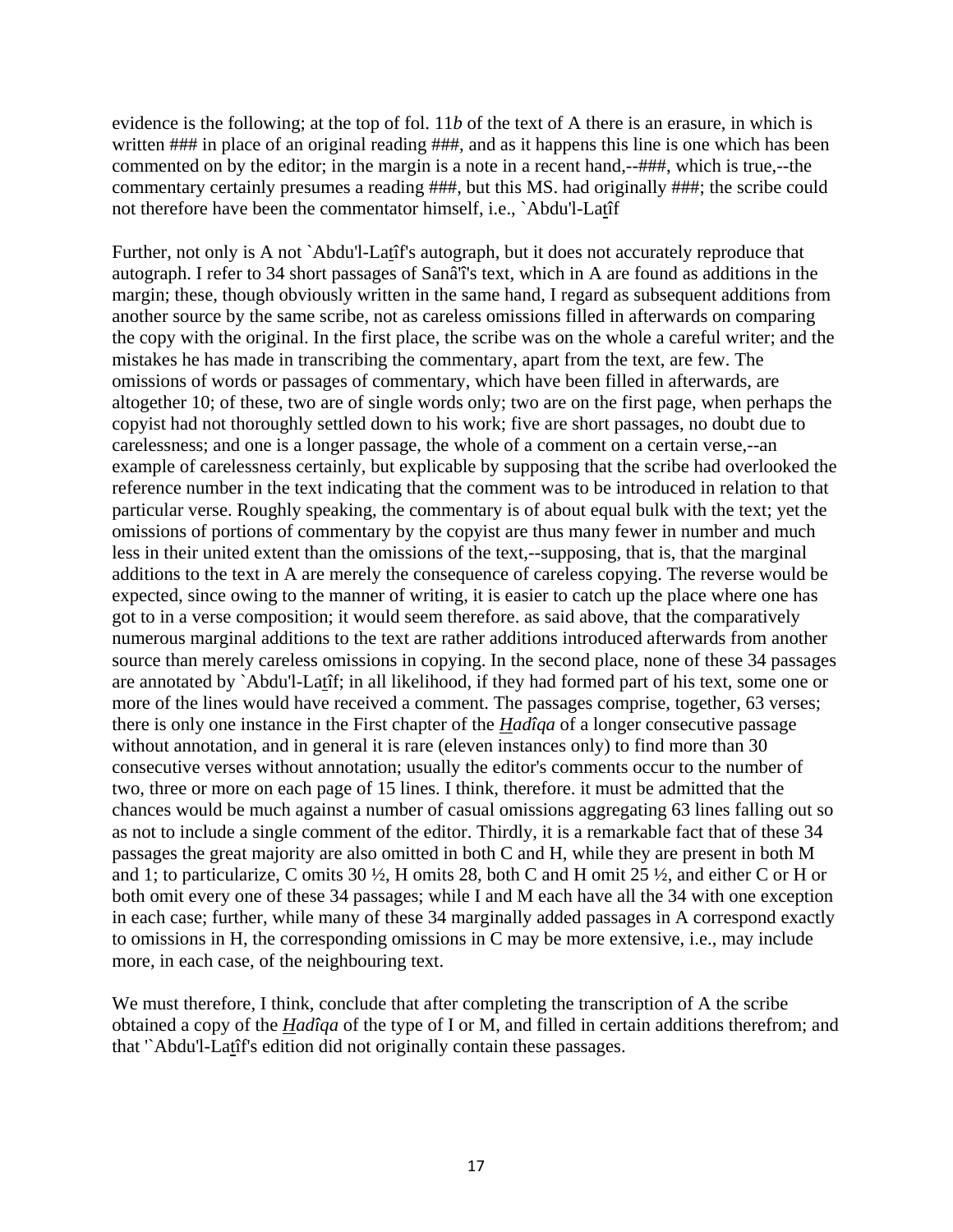Let us turn to a consideration of I and its relation to `Abdu'l-Latîf's edition. I is dated A.H. 1027; it is, therefore, earlier than `Abdu'l-Latîf's edition of A.H. 1044. As we have seen, A is not `Abdu'l-Latîf's autograph; but we have, I think, no reason to doubt that it was either copied from that autograph, or at any rate stands in the direct line of descent; so much seems to be attested by the occurrence of the words --"*harrarahu `Abdu'l-Latîf* . . . . . . . " and by the inscription at the end as to the completion of the book in A.H. 1044, the actual date of the completion of `Abdu'l-Latîf's work. Regarding, then, A as presenting us (with the exception of the marginally added passages) with a practically faithful copy of `Abdu'l-Latîf's own text, we notice a striking correspondence between this text and that of I. As to the general agreement of the readings of the two texts, a glance at the list of variants will be sufficient; and it is not impossible to find whole pages without a single difference of any importance. The titles also, which as a rule vary even so much in the different MSS., correspond closely throughout. The order of the sections is the same throughout; and the order of the lines within each section, which, ' is also very variable in the various M88., corresponds in I and A with startling closeness. The actual spellings of individual words also, which vary even in the same MS., are frequently the same in I and A; for example, at the bottom of p. ### of the present text the word ### or ### occurs three times within a few lines. The word may also be written ###, ###; thus while C and M have ###, H has first ### and then twice ###; I however has first ### and then twice ###; and this is exactly repeated in A. Another example occurs a few lines afterwards (p. ###, l. ###); the reading is ###, *mâr-i shikanj*, *mâr* being followed by the izâdfat; this I writes as ###; in A an erasure occurs between ### and ###, doubtless due to the removal of a ### originally written there as in I.

The above will serve to show the close relation between I and A, or between I and `Abdu'l-Latîf's autograph, of which A is a copy or descendant. But, however close this relationship, `Abdu'l-Latîf cannot actually have used I in the preparation of his revision of the text, or he would certainly have incorporated many of the 34 passages before alluded to, which were all, with one exception, contained in 1. These, we have seen, were only added by the scribe of A, and by him only subsequently, from another source, after he had completed his transcription from `Abdu'l-Latîf's autograph.

The facts, then, are these. There was in existence, before `Abdu'l-Latîf's time, a tradition, probably Persian, of the order of the text, which he adopted even in detail. This is represented for us by I, written A.H. 1027 at I*s*fahân; but I itself is somewhat fuller than the copy of which `Abdu'l-Latîf if made such great use. This copy may be called P. Such use, indeed, did `Abdu'l-Latîf make of P, that, so far as can be seen, it is only necessary that he should have had P before him, with one or two other copies from which he derived a certain number of variant readings, which he substituted here and there in his own edition for those of P.

We have now brought down the history of the text to A.H. 1044. Not much remains to be said; A, as we have seen, is quite possibly a direct copy of `Abdu'l-Latîf's autograph, with, however, marginal additions from another source. This other source might be at once assumed to be 1, but for the fact that only 33 out of the 34 marginally added passages occur in I; and it still seems to me at least possible that I was thus used. 1, though written at I*s*fahân, was probably by this time in India, where A, the so-called "Tippu MS.," was certainly written; at least, that I did come to India may be assumed from its presence in the India Office Library. Again, though it is, I think, impossible that the whole of the 34 passages added marginally in A should have been careless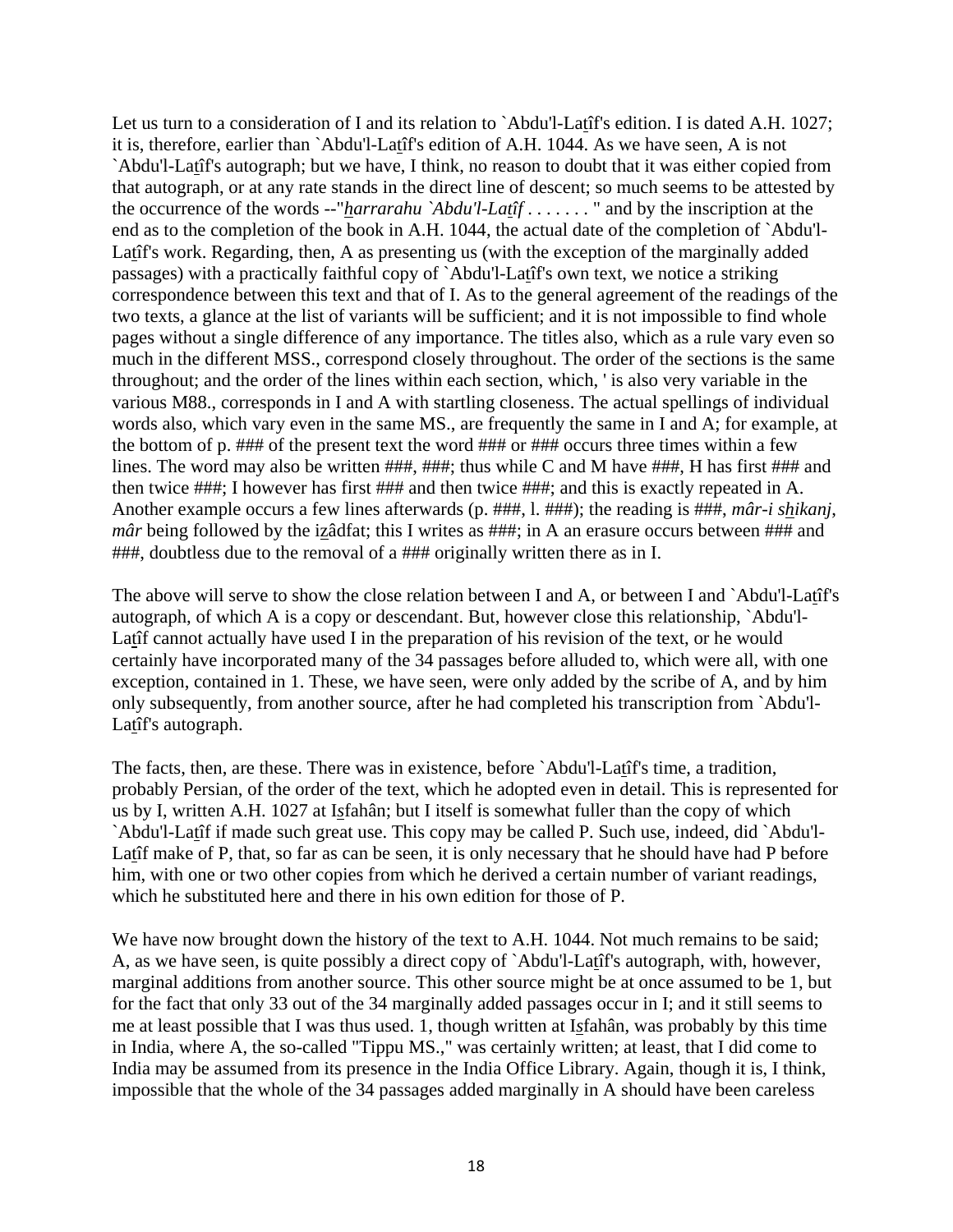omissions of the copyist, one or two might possibly be so, and it is possible that the single line now under discussion may be such an omission, filled in from the scribe's original, not from another source. Finally it is, of course, always possible that the additions were taken from two sources, not one only; i.e., that while perhaps even 33 were filled in after comparison with I, the single remaining line may have been derived from elsewhere. Though absent in C, it is present in both H and M.

As to the lithographs, both are obviously descendants of A. The above conclusions may be summarized in the following *stemma codicum*.



The present text is founded on that of the Lucknow lithograph L, with which have been collated the other texts mentioned above. L is practically a verbatim copy of A, the value of which has been discussed above. Though MSS. of the *Hadîqa* are not rare, at least in European libraries, I have not met with any in India; and a considerable portion of the first draft of the translation and notes was done on the basis of L and B alone. The *Hadîqa* is not in any case an easy book, with the exception, perhaps, of a number of the anecdotes which are scattered through it; and it was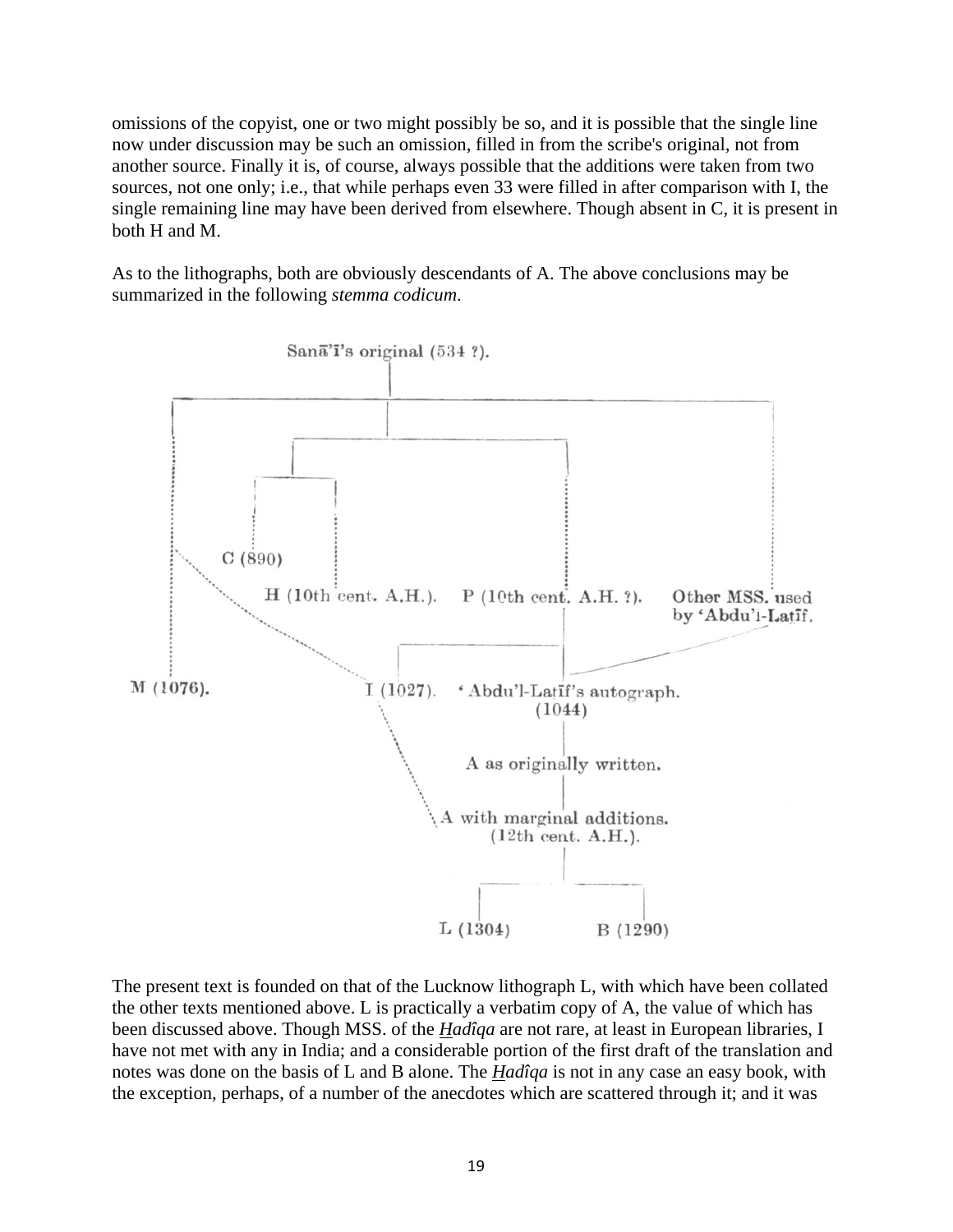rendered far more difficult by the fact, which I did not recognize for some time, that a very great amount of confusion exists even in the text as it is published to-day, in the lithographs descended from `Abdu'l-Latîf's recension. There appeared to be frequently no logical connection whatever between successive verses; whole pages appeared to consist of detached sayings, the very meaning of which was frequently obscure; a subject would be taken up only to be dropped immediately.

I ultimately became convinced that the whole work had fallen into confusion, and that the only way of producing any result of value would be to rearrange it. This I had done, tentatively, for part of the work, before collating the British Museum and India office MSS. cited above.

When I came to examine the MSS., the wide variations, not only in the general order of the sections to which allusion has already been made, but in the order of the verses within each section, showed me that probably no MS. at the present day, or at any rate none of those examined by me, retains the original order of the author: and I felt justified in proceeding as I had begun, altering the order of the lines, and even of the sections, if by so doing a. meaning or a logical connection could be brought out. I need not say that the present edition has no claims to represent Sanâ'î's original; probably it does not represent it even approximately. In some cases there is, I think, no doubt that I have been able to restore the original order of the lines, and so to make sense where before it was wanting; in other cases this is possible, but I feel less confident; while in still others the reconstruction, preferable though I believe it to be to the order as found in any single MS., is nevertheless almost certainly a, makeshift, and far from the original order. Lastly it will be seen that I have quite failed, in a number of instances, to find the context of short passages or single lines; it seemed impossible to allow them to stand in the places they occupied in any of the MSS., and I have, therefore, simply collected them together, or in the ease of single lines given them in the notes.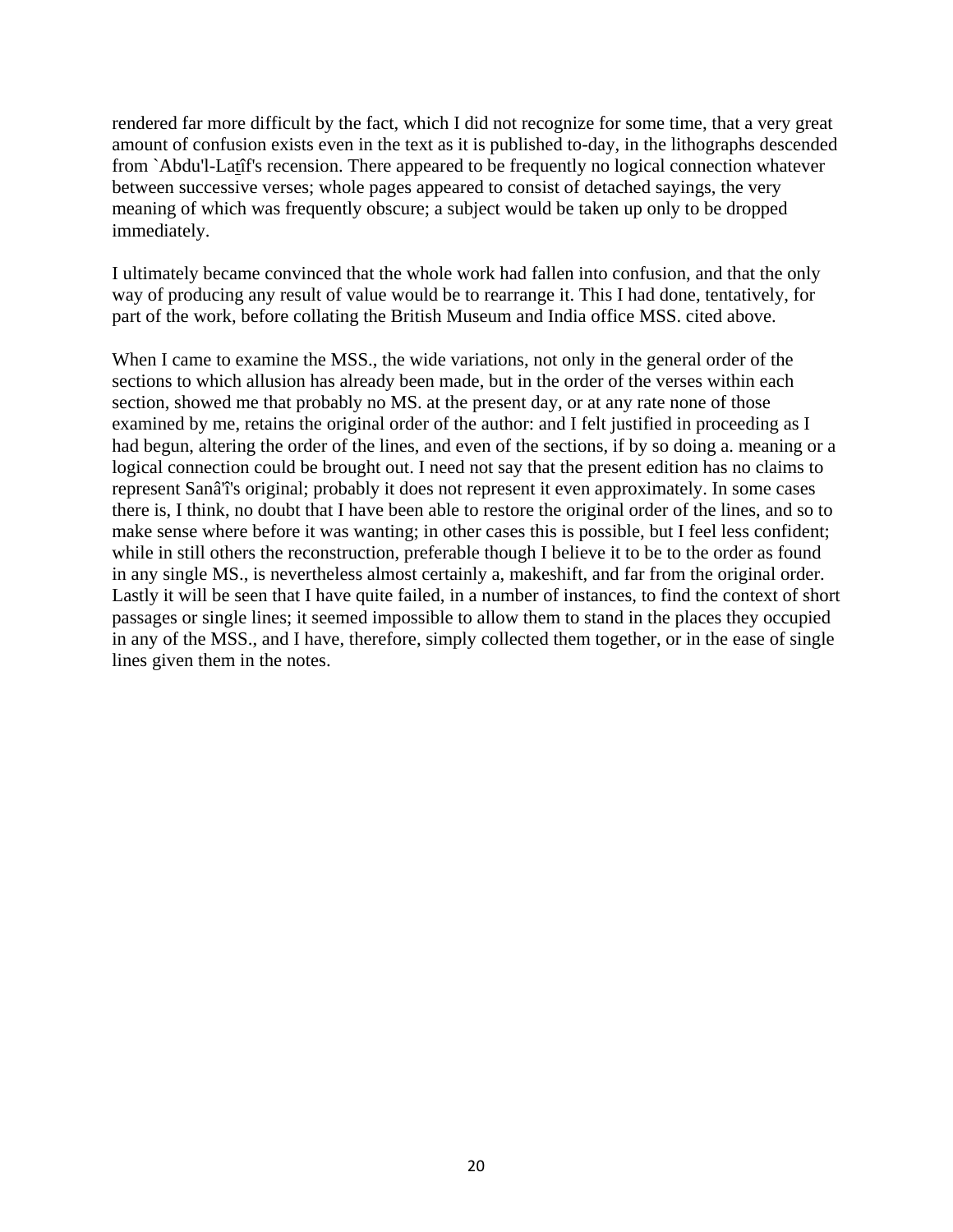## **IV.--THE COMMENTATORS.**

Khwâja `Abdu'l-Latîf b. `Abdullâh al-`Abbâsî, already so frequently mentioned, explains to us in his Preface, the *Mirâtu'l-Hadâ'iq*, what he has attempted in his commentary on the *Hadîqa*. He states that he was writing in A.H. 1038, in the second year of the reign of the Emperor Shahjahân, that he had already completed his work on Jalâlu'd-Dîn Rûmî's Mathnawî, and that he had in A.H. 1037 settled down to work on the *Hadîqa*. 'What he professes to have done for the text of that work has been mentioned in the last section; the objects he has aimed at in the way of commentary and explanation are the following:-- Firstly, he has followed up the references to passages in the Qur'ân, has given these passages with their translations, and a statement of the sûra in which they are to be found. Secondly, the traditions referred to are also quoted. Thirdly, obscure passages have been annotated, and strange or curious Arabic and Persian words have been explained, after an investigation into their meanings in trustworthy books. Fourthly, certain signs have been used in transcribing the text, in order to fix the signification of various letters; thus the *yâ'i kitâbî* is denoted by ### subscript, the *yâ'i majhûl* similarly by ###, the *yâ'i ma'rûf* by ###, the Persian # (#) by #, the Arabic # by #, and so on. Again the vocalization has been attended to in words which are often mispronounced; thus ignorant people often substitute *fatha* for *kasra* in such words as *`khizâna'*, of which the *Qâmûs* says "*Khizâna* is never pronounced with *fatha*"; '*Shamâl*', meaning the North wind, should be pronounced with *fatha*, not *kasra*, as is often done. The *izâfat*, *jazm*, and other orthographical signs have often been written in the text; and finally a glossary of the less known words has been added in the margin. Since it is inconvenient to have text and commentary separate, "in this copy the whole stability of the text has been dissolved, and the text bears the commentary along with it (###), i.e., text and commentary are intermingled, the commentary not being written in the margin, but each annotation immediately after the word or line to which it applies. These researches the author has also written out separately, and called them "*La*t*â'ifu'l-Hadâ'iq min Nafâ'isi'l-Daqâ'iq*." The date is again given as A.H. 1038.

It appears then that the original form of the commentary was not that of marginal notes, as it is presented in A and L; that it was completed in 1038 A.H., and, in its separate form, was called the *La*t*â'ifu'l-Hadâ'iq*. That this is the name of the commentary we know and possess, seems to have been the opinion of the scholar who prepared the Lucknow lithograph, which is entitled "Sanâ'î's *Hadîqa*, with the commentary *La*t*â'ifu'l-Hadâ'iq*."

Besides the preface just considered, there is also another, found in both A and L, called the *Râsta-i Khiyâbân*, written especially, it would seem, as an introduction to the commentary *La*t*â'ifu'l-Hadâ'iq*. After dwelling on the unworthiness of the writer, `Abdu'l-Latîf states that the interpretations given by him are not mere expressions of private opinion, but are derived from the best Arabic and Persian books; the emendations of the text are all derived from authentic MSS., and are in accordance with the judgment of discerning men; everything has been weighed and discussed by the learned. He does not, however, say that these explanations are the only ones, nor that he has commented on every line that to some people would seem to require it. Though his work may seem poor now while he is alive, it may grow in the esteem of men after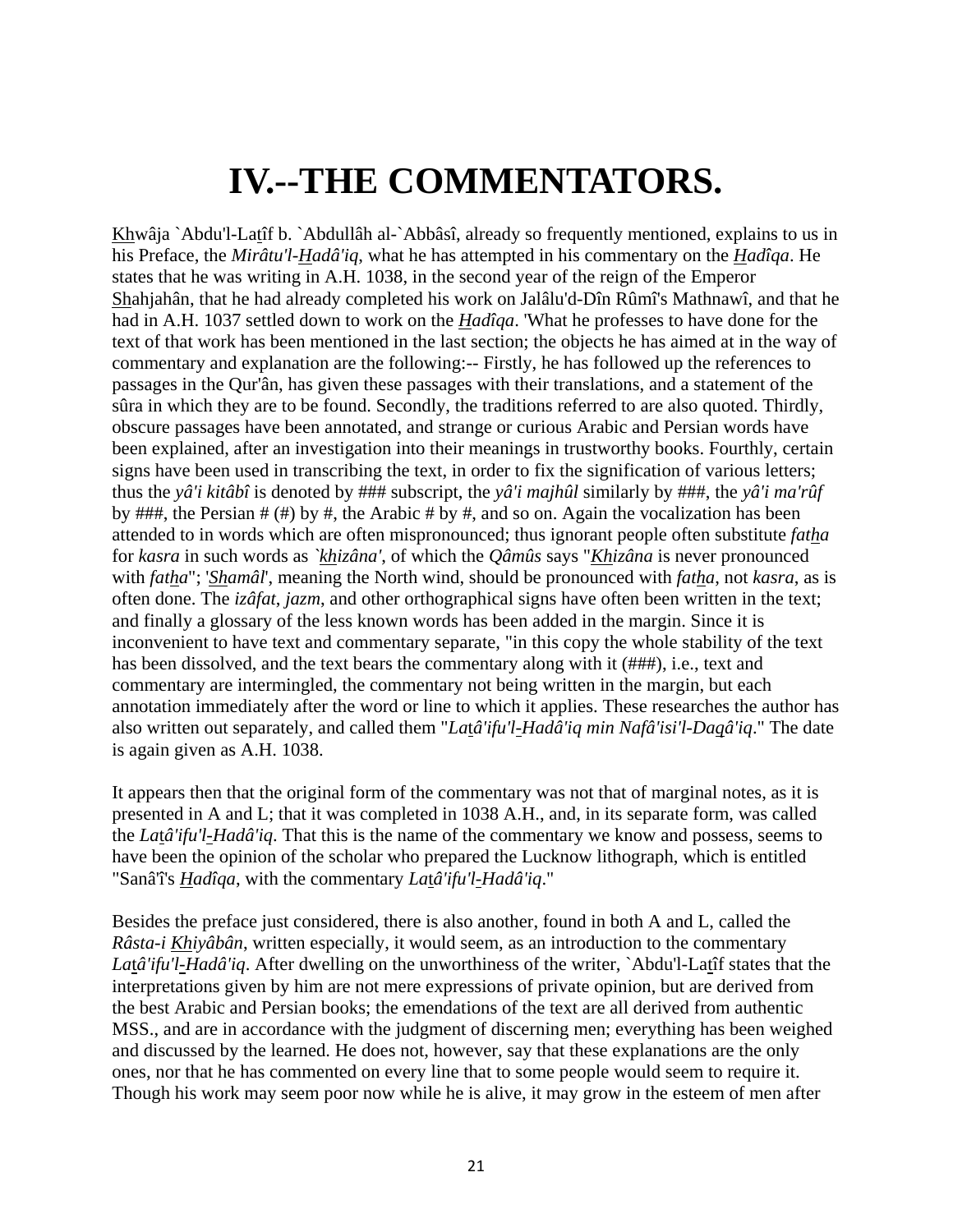his death. The work has been done in the intervals of worldly business, while occupied with affairs of government. There follows a lengthy eulogy of his friend Mîr `Imâdu'd-Dîn Mahmûd al-Hamadâni, called Ilâhî, two *târîkhs* by whom close this preface. The first *târîkh* says that the work having been begun in the year 1040. all the correction and revision was completed in 1042 (###); the second simply gives the date 1040.

These dates evidently cannot refer to the edition and commentary as first written; since we have seen that the text and the *La*t*â'ifu'l-Hadâ'iq* are referred to by `Abdu'l-Latîf in 1038 as having been completed. It would seem that the editor had either been at work on another, revised and improved edition; or, as is assumed in the India Office Catalogue (No. 923), on an abridgment of his earlier work. Lastly, we have the date 1041 for the completed work of which A is a copy (see description of contents of A, in Section II, p. xi); and this seems to represent the final form of the work. in which the annotations are written in the margin, not, as at first, intermingled in the text.

In the India Office Catalogue the series of events is interpreted somewhat differently. The commentary as it appears in A (and L, the only form, apparently, in which we possess it) is stated to be an abridgement from a larger commentary, the *La*t*â'ifu'l-Hadâ'iq*; according to the preface (the Catalogue states) the larger work wa-. begun in 1040 and completed in 1042. It is with diffidence that I venture to question this presentation of the facts; but A, in the description of which the above statements occur, does not contain the preface called *Mirâtu'l-Hadâ'iq*, and therefore presents no indication that the text and *La*t*â'ifu'l-Hadâ'iq* had already been completed in 1038. That the work done between 1040 and 1042 consisted in the preparation of the original *La*t*â'ifu'l-Hadâ'iq* is, from the statement of the *Mirâtu'l-Hadâ'iq*, impossible. We have seen, moreover, that the tradition in India is that the commentary as we have it, as it appears in A and L, is the *La*t*â'ifu'l-Hadâ'iq* itself., and not an abridgement. I do not gather from the India Office Catalogue or elsewhere that two-commentaries, a larger and a smaller, are actually in existence; there may be other evidences of their former existence of which I am ignorant, but so far merely as my own knowledge goes, I can see no reason for assuming two commentaries, and would look on the labours of 1040-1042 in the light of revision and rearrangement, a work which was perhaps only finally completed in 1044, the date given in A for the completion of the work. Besides his work on the *Hadîqa*, `Abdu'l-Latîf had previously, as has been mentioned, published a revised and annotated edition of Jalâlu'd-Dîn Rûmî's Mathnawî, commentaries on the same poem, and a special glossary, the lithographed at Lucknow in A.D. 1877 under the title *Farhangi Mathnawî*. He died in 1048 or 1049 A.H. (A.D. 1638, 1639).

A general description of the volume containing the other commentary which I have used in the preparation of the notes appended to the present translation, has already been given. Of the authors, or author and scribe, Mirzâ `Alâu'd-Dîn Ahmad of Lûhârû, called `Alâ'î, and Maulavî Muhammad Ruknu'd-Dîn of Hi*ss*ar, I know no more, than is to be gathered from their prefaces.

Their commentary is of slight value as compared with that of `Abdu'l-Latîf: that is to say, that part of it which is original. The commentary is considerably more bulky than `Abdu'l-Latîf's, perhaps between two and three times as extensive; but it includes, without one word of acknowledgment, the whole of `Abdu'l-Latîf's work. This is, in the great majority of cases, reproduced verbatim; in some instances a paraphrase of `Abdu'l-Latîf's commentary has been attempted, and in certain of these it is plain that the authors did not understand the sense of what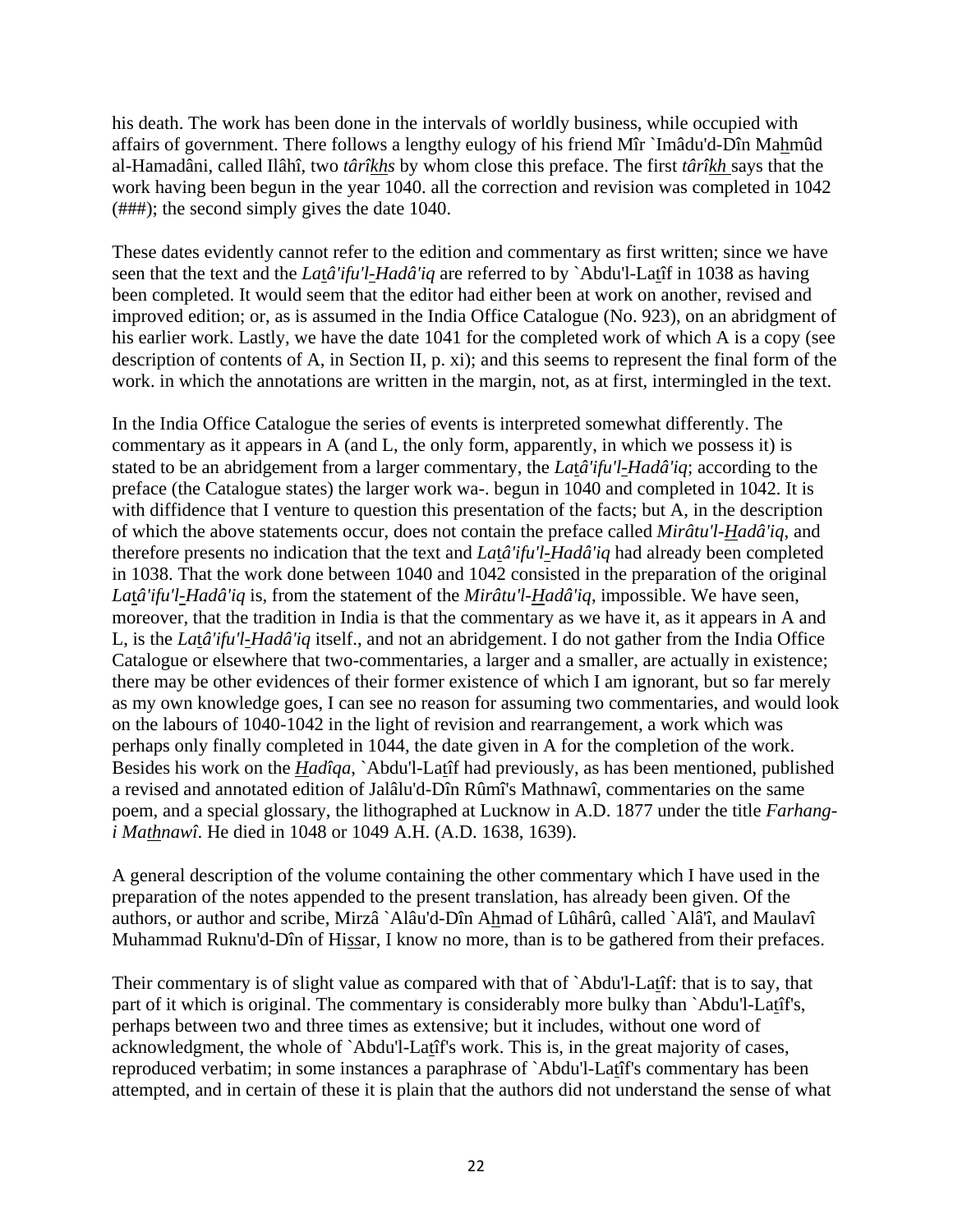they paraphrased. Of their own work, a certain amount is superfluous, the sense of the text being immediately obvious; a certain amount is mere paraphrase of Sanâ'î's words: and another portion consists in an attempt to read mystical meanings into the original in passages which, as it seems, were never intended by the author to bear them. Notwithstanding these facts, I have, as will be seen, quoted freely in my notes from their commentary; for a certain portion of their work is helpful, and moreover, it seemed to me to be of interest to give in this way a specimen of present-day Indian thought and criticism in the field of *S*ûfîistic philosophy. I cannot, however, leave the subject of Sanâ'î's commentators without expressing my sorrow that scholars should have existed who were not only capable of such wholesale theft, but even lauded themselves on the results of it; witness the extravagant praise of `Alâ'î in Ruknu'd-Dîn's preface; and again the words

Praise be to God! There has never been. such a commentator of the *Hadîqa*, nor will be; or if there is. it will be an imitation or a theft from this king of commentators!" There is also no indication that the volume comprises only one out of ten chapters of the *Hadîqa*; it is everywhere implied that the. complete *Hadîqa* is presented.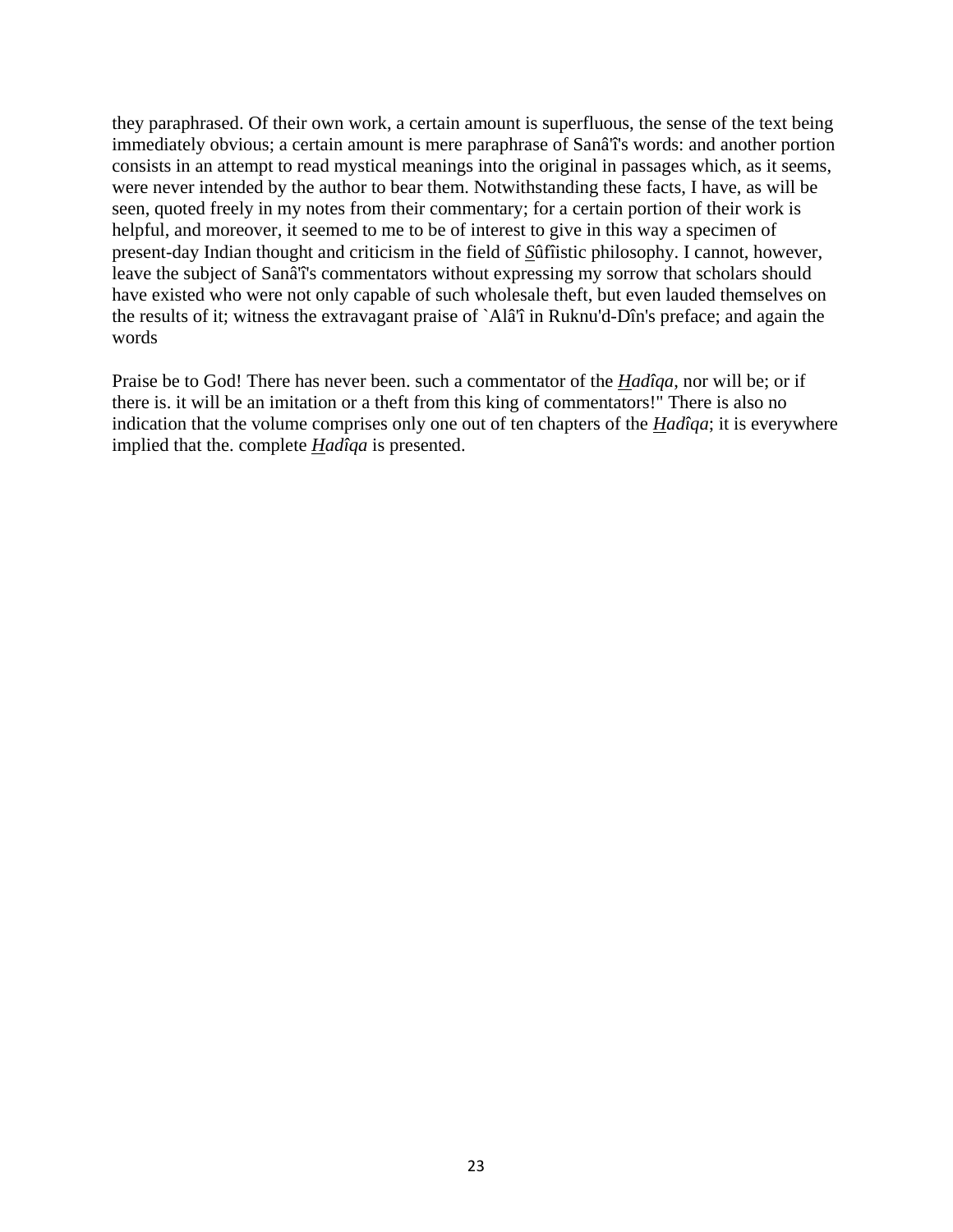# **V.--THE HADÎQATU'L-HAQÎQAT.**

The *Hadîqatu'l-Haqîqat*, or the "Enclosed Garden of the Truth", commonly called the *Hadîqa*, is a poem of about 11,500 lines; each line consists of two hemistichs, each of ten or eleven syllables; the bulk, therefore, is equal to about 23,000 lines of English ten-syllabled verse. It is composed in the metre ### which may be represented thus:

کے سے <sub>ا</sub>ک لی کا لی <sub>ا</sub>کس کے لیے سے اس کی ایک لیے ک

The two hemistichs of each verse rhyme; and the effect may therefore roughly be compared to that of English rhymed couplets with the accent falling on the first (instead of the second) syllable of the line, and, occasionally, an additional short syllable introduced in the last foot.

The chapter,; of which the *Hadîqa* consists treat, according to a few lines of verse at the end of the table of contents in the Lucknow edition, of the following subjects; the First, on the Praise of God, and especially on His Unity; the Second, in praise of Muhammad; the Third, on the Understanding; the Fourth, on Knowledge; the Fifth, on Love, the Lover, and the Beloved; the Sixth, on Heedlessness; the Seventh, on Friends and Enemies, the Eighth, on the Revolution of the Heavens; the Ninth, in praise of the Emperor Shâhjahân; the Tenth, on the characters or qualities of the whole work. This, however, is not the actual arrangement of the work as presented in the volume itself; the first five chapters are as already given, but the Sixth concerns the Universal Soul; the Seventh is on Heedlessness; the Eighth on the Stars; the Ninth on Friends and Enemies; the Tenth on many matters, including the praise of the Emperor. Prof. Browne (Lit. Hist. Persia, vol. ii., p. 318) gives still another order, apparently that of an edition lithographed at Bombay in A.H. 1275 (A.D. 1859).

Sanâ'î's fame has always rested on his *Hadîqa*; it is the best known and in the East by far the most esteemed of his works; it is in virtue of this work that he forms one of the great trio of *S*ûfî teachers,--Sanâ'î, `A*tt*âr, Jalâlu'd-Dîn Rûmî. It will be of interest to compare some of the estimates that have been formed of him and of the present work in particular.

In time he was the first of the three, and perhaps the most cordial acknowledgment of his merits conies from his successor Jalâlu'd-Dîn Rûmî. He says:--

> I left off boiling while still half cooked; Hear the full account from the Sage of Ghazna."

And again--

"`A*tt*âr was the Spirit, Sanâ'î the two eyes: We walk in the wake of Sanâ'î and `A*tt*âr."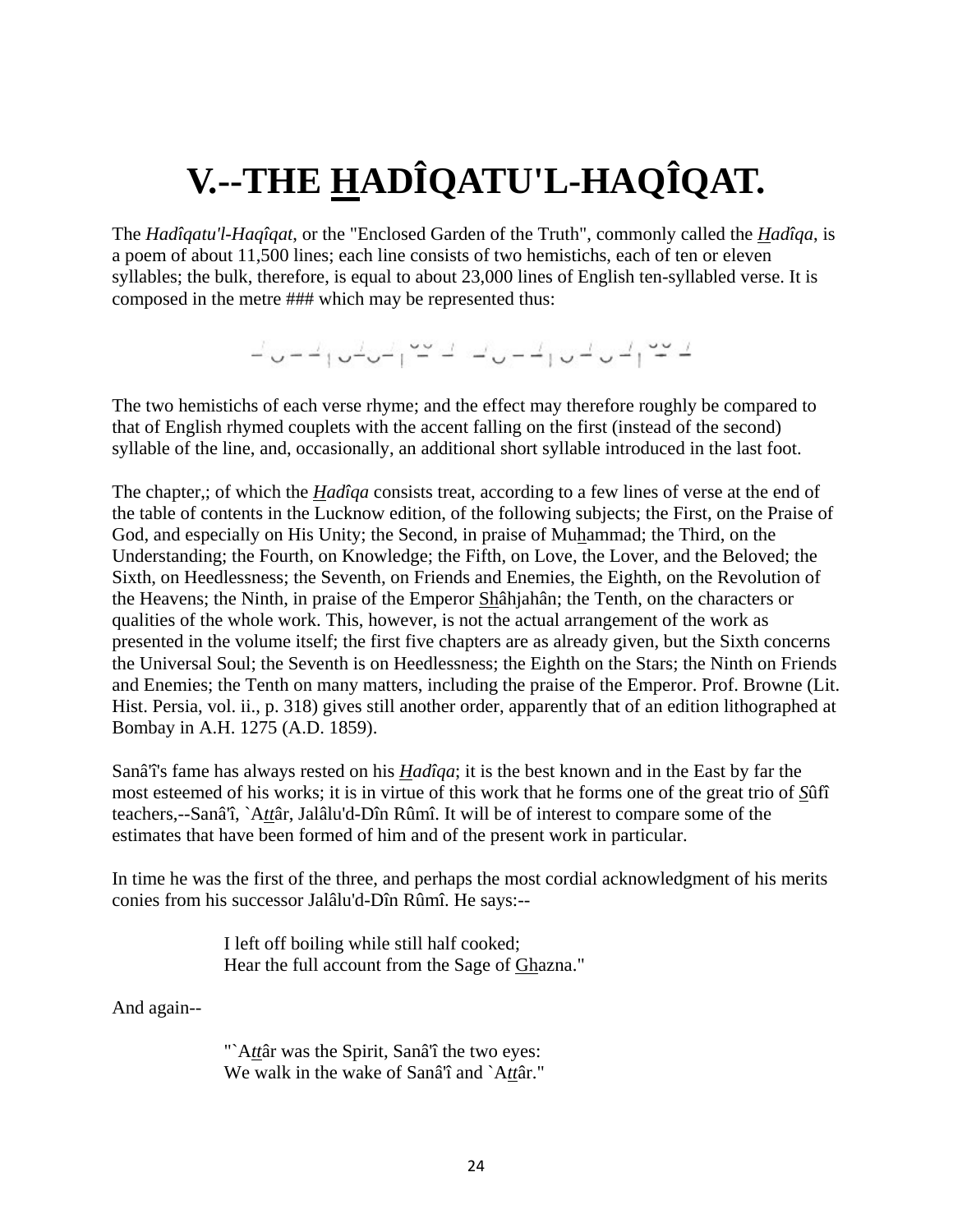`Abdu'l-Latîf, in his preface called the *Mirâtu'l-Hadâ'iq*, enters into a somewhat lengthy comparison between Sanâ'î and Rûmî, in which he is hard put to it to avoid giving any preference to one or other. It is interesting to observe how he endeavours to keep the scales even. He begins by adverting to the greater length of the *Mathnawî* as compared with the *Hadîqa*, and compares the *Hadîqa* to an abridgement, the *Mathnawî* to a fully detailed account. Sanâ'î's work is the more compressed; he expresses in two or three verses what the *Mathnawî* expresses in twenty or thirty, `Abdu'l-Latîf therefore, as it would seem reluctantly, and merely on the ground of his greater prolixity, gives the palm for eloquence to Jalâlu'd-Dîn.

There is the most perfect accord between Sanâ'î and Rûmî; tile substance of their works, indeed, is in part identical. Shall it therefore be said that Rûmî stole from Sanâ'î? He asks pardon from God for expressing the thought; with regard to beggars in the spiritual world, who own a stockin-trade of trifles, bankrupts of the road of virtue and accomplishments, this might be suspected; but to accuse the treasurers of the stores of wisdom and knowledge, the able natures of the kingdom of truth and allegory, of. plagiarism and borrowing is the height of folly and unwisdom.

With regard to style, some suppose that the verse of the *Hadîqa* is more elevated and dignified than the elegantly ordered language of the *Mathnawî*. The *Hadîqa* does indeed contain poetry of which one verse is a knapsack of a hundred *dîwâns*; nor, on account of its great height, can the hand of any intelligent being's ability reach the pinnacles of its rampart; and the saying--

> "I have spoken a saying which is a whole work; I have uttered a sentence which is a (complete) dîwân,"

is true of the *Hadîqa*. But if the sense and style of the Maulavî be considered, there is no room for discrimination and distinction; and, since "*Thou shalt not make a distinction between any of His prophets*," to distinguish between the positions of these two masters, who may unquestionably be called prophets of religion, has infidelity and error as its fruit. Who possesses the power of dividing and discriminating between milk and sugar intermingled in one vessel? `Abdu'l-Latîf sums up thus "in fine, thus much one may say, that in sobriety the Hakîm is preeminent, and in intoxication our lord the Maulavî is superior; and that sobriety is in truth the essence of intoxication, and this intoxication the essence of sobriety."

Prof. Browne, however, places the *Hadîqa* on a far lower level than the Eastern authors quoted above. He says  $\pm$ --"The poem is written in a halting and unattractive metre, and is in my opinion one of the dullest books in Persian, seldom rising to the level of Martin Tupper's *Proverbial Philosophy*, filled with fatuous truisms and pointless anecdotes, and as far inferior to the *Mathnawî* of Jalâlu'd-Dîn Rûmî as is Robert Montgomery's *Satan* to Milton's *Paradise Lost*."

It is of course true that to us, at least, the interest of the *Hadîqa* is largely historical, as being one of the early Persian text-books of the *S*ûfî philosophy, and as having so largely influenced subsequent writers, especially, as we have seen, the Maulavî Jalâlu'd-Dîn Rûmî. Yet I cannot butt think that Prof. Browne's opinion, which is doubtless shared by other scholars, as well as the neglect to which the *Hadîqa* has been exposed in the West, is due not to the demerits of the original text so much as to the repellent and confused state into which the text has fallen; and I would venture to hope that the present attempt at a restoration of the form and meaning of a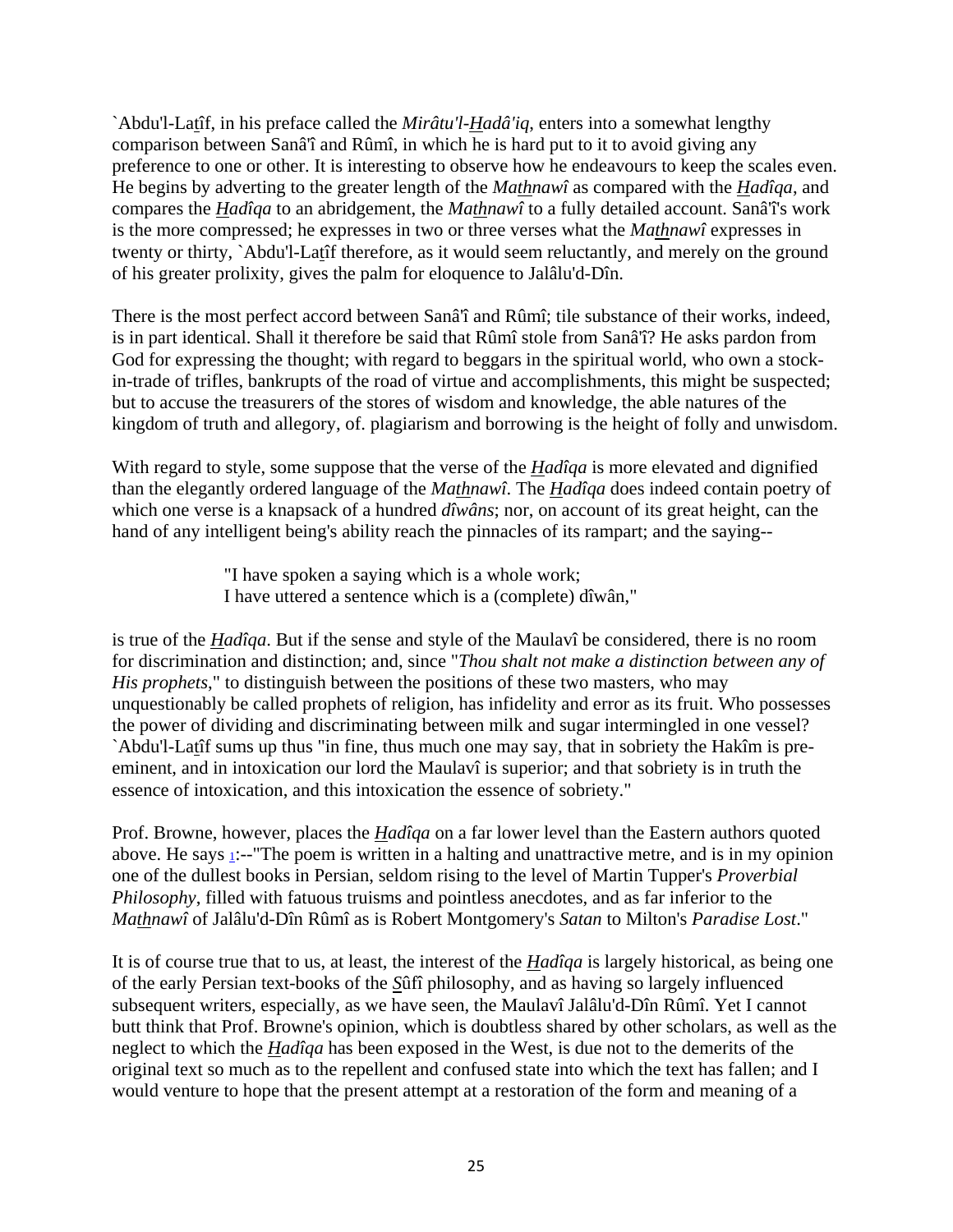portion of the work, imperfect in the highest degree as I cannot but acknowledge it to be, may still be of some slight service to its author's reputation among European Orientalists.

The first Chapter or Book of the *Hadîqa*, which is here presented, comprises a little more than one-sixth of the entire work. The subjects of which it treats may be briefly resumed as follows:--

After an introductory section in praise of God the author speaks of the impotence of reason for the attaining a knowledge of God; of God's Unity, of God as First Cause and Creator and delivers more than one attack against anthropomorphic conceptions of God (pp. 1-10). After speaking of the first steps of the ascent towards God, for which worldly wisdom is not a bad thing, with work and serenity (pp. 10-11), he devotes the next portion of the book to God as Provider, to His care for man through life, the uselessness of earthly possessions, and to God as guide on the road, but self must first be abandoned (pp. 11-46). A fine section on God's incomprehensibility to man might perhaps come more fittingly at an earlier stage instead of here (pp. 16-18). After overcoming self, God's special favour is granted to the traveller on the path: but we see crookedly, and He alone knows what is best for us: He has ordered all things well, and what seems evil is so only in appearance (pp. 18-25).

The greater part of the book is really concerned with the life and experiences of the *S*ûfî, and especially with continually repeated injunctions as to abandonment of the world and of self; to be dead to this world is to live in the other. Pp. 25-30 are thus concerned with poverty in this world, with loss of the, self, humility, man's insignificance and God's omnipotence; pp. 30-34 with the necessity of continual remembrance of God, of never living apart from Him, and again of dying to the world; death to the world leads to high position with God. There follows (pp. 34-41) a series of passages on the duty of thanksgiving for God's mercies; His mercy however has its counterpart in His anger, and examples of His wrath are given; then returning again to the subject of His mercies, the author speaks of God's omniscience, and His knowledge of the wants of His servants; we must therefore trust in God for all the necessaries of life, they will be given as long as life is destined to last. Two later pages (48-50), which are similarly devoted to the subject of trust in God, should probably come here. Pp. 41-48 deal with the *S*ûfîs desire for God, and his zeal in pursuing the path; various directions for the road are given, especially as rewards the abandonment of the world and of self, and fixing the desires on God only; union with God is the. goal. The abandonment of self is again the theme of pp. 50-51.

A portion of the book (pp. 51-56) is, curiously, here devoted to the interpretation of dreams; after which the author treats of the incompatibility of the two worlds, again of the abandonment of earth and self, and of the attainment of the utmost degree of annihilation (pp. 56-58). There follows a passage on the treatment of schoolboys, a comparison with the learner on the *S*ûfî path, and an exhortation to strive in pursuing it (pp. 58-60). The next portion of the book (pp., 60-67) treats of charity and gifts as a form of renunciation, of relinquishing riches for God's sake; prosperity is injurious to the soul, and the world must be abandoned; possessions and friends are useless, and each must trust to himself; each will find his deserts hereafter, and receive the reward of what he has worked for here.

Pp. 67-80 treat of prayer, the preparation for which consists in purity of heart, humility, and dependence upon God. Prayer must come from the heart; the believer must be entirely absorbed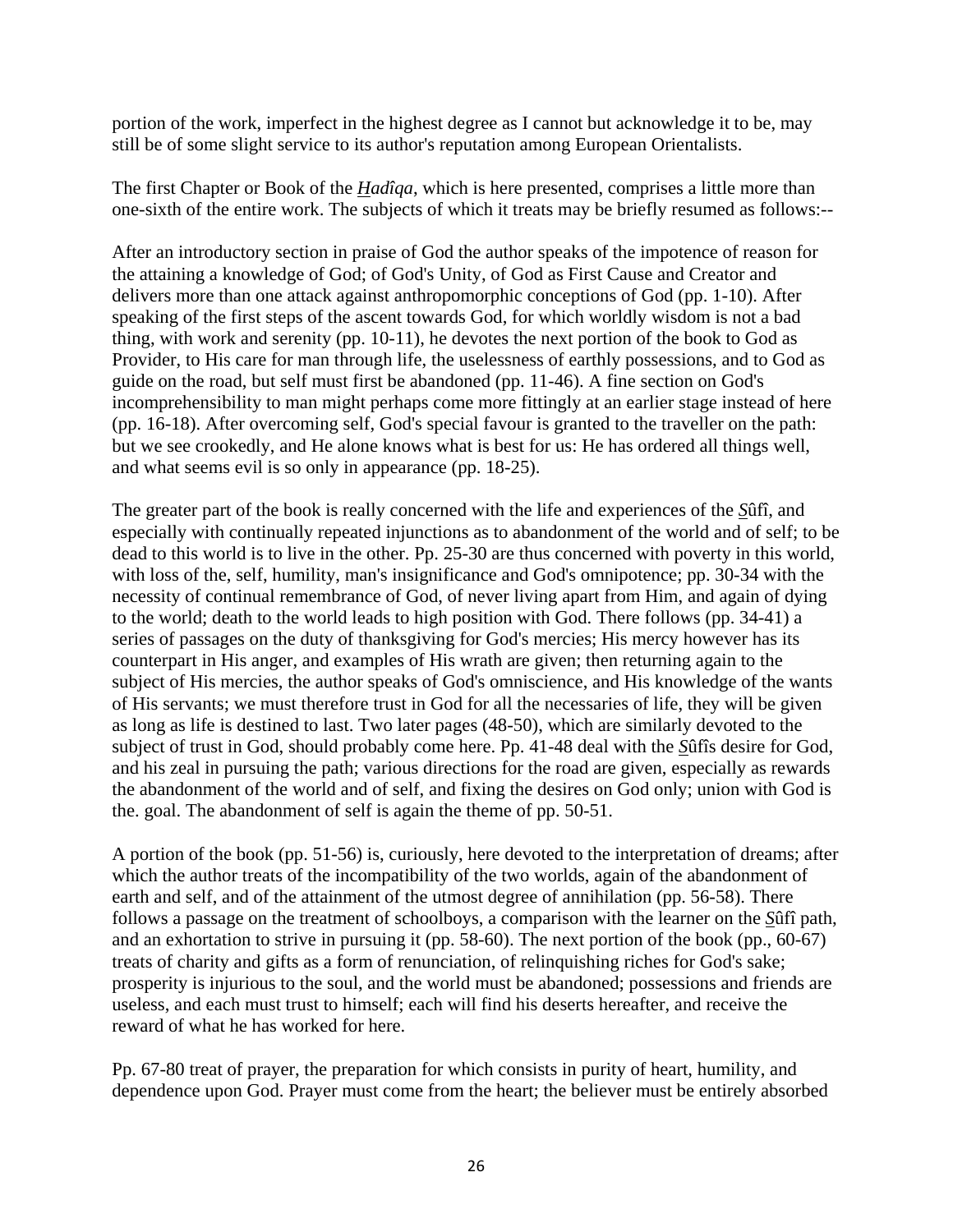in his devotions. Prayer must be humble; the believer must come in poverty and perplexity, and only so can receive God's kindness. A number of addresses to God follow, prayers for help, and humble supplications to God on the part of the author. A few pages (80-92) treat of God's kindness in drawing men towards himself, though His ways may appear harsh at first. The progress of the believer is described in a strain of hyperbole (pp. 82-83); and this portion closes with a few sections (pp. 83-86) on God's majesty and omnipotence somewhat after the manner of those in the earlier part of the book.

In pp. 86-97 the author speaks of the Qur'ân, and its excellence and sweetness. The letter however is not the essential: its true meaning is not to be discovered by reason alone. The Qur'ân is often dishonoured, especially by theologians, and by professional readers, who read it carelessly and without understanding it. A short section (pp. 97-98) on humility and selfeffacement follows, and the book is brought to a close by a description of the godlessness of the world before the advent of Muhammad (pp. 98-100), which serves to introduce the subject of the Second Chapter.

Though it must he admitted that the author is occasionally obscure, sometimes dull, and not infrequently prosaic, some fine sections and a larger number of short passages of great beauty are contained in this chapter; I may perhaps be permitted especially to refer to the sections "In His Magnification," pp. 16-18. and "On Poverty and Perplexity," p. 74; while as characteristic and on the whole favourable passages may be mentioned "On His Omniscience, and His Knowledge of the Minds of Men," pp. 37-39; " On the Incompatibility of the Two Abodes," pp. 56-58; "On intimate Friendship and Attachment," pp. 62-63; and certain of the addresses to God contained in pp. 74-77.

#### **Footnotes**

xxvii:1 A Literary History of Persia, Vol. II., p. 319.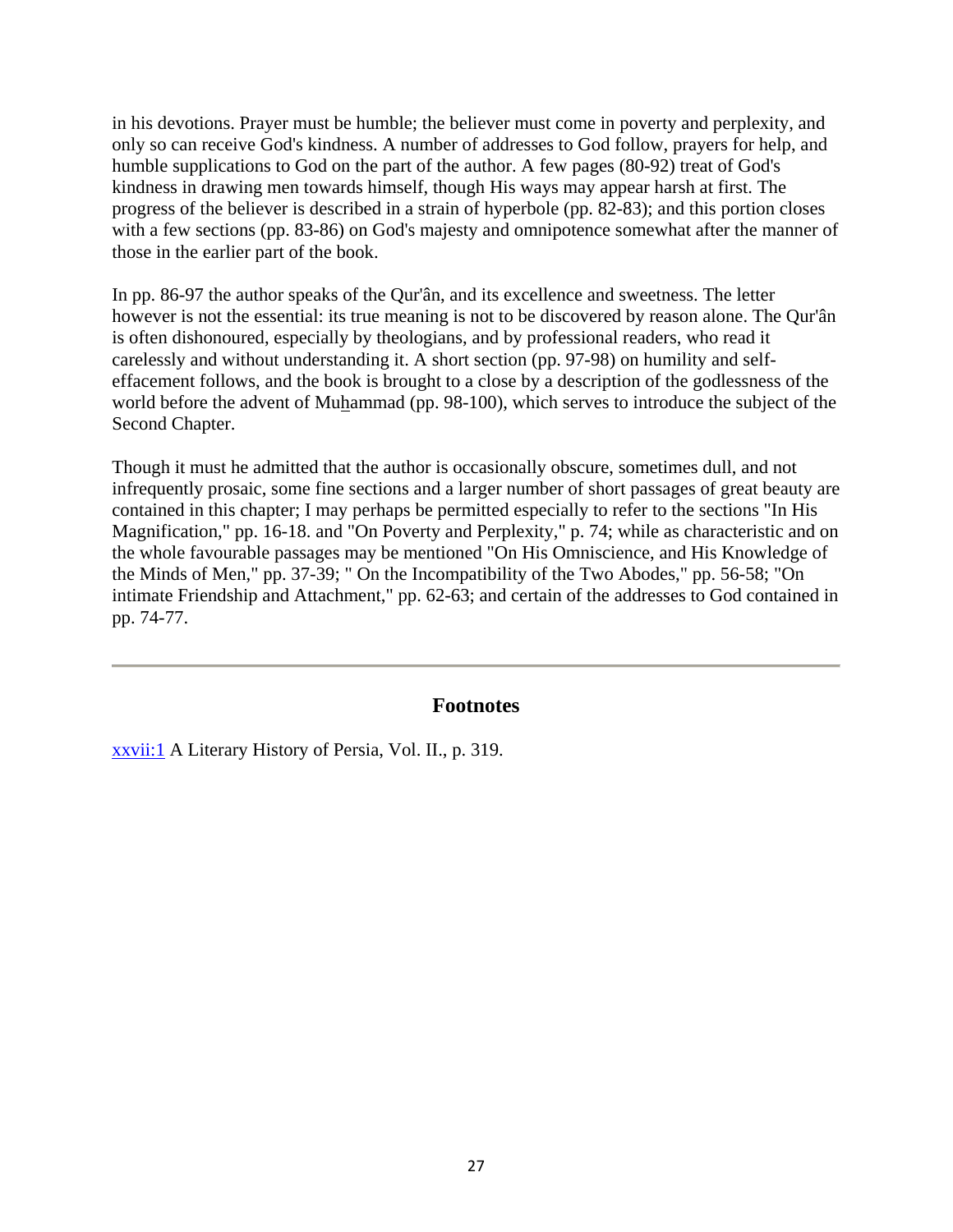# **VI.--SANÂ'Î'S PREFACE.**

The author's Preface to the work, given in A and L, and occupying in the latter nearly thirteen closely printed pages, is here given in abstract. It was not, as will appear, written specially as an introduction to the *Hadîqa*, but to his collected works.

After an opening section in praise of God, the author introduces the tradition, "*When a son of Adam dies, his activity ceases, except in three things; a permanent bequest, and knowledge by which men are benefited, and pious sons who invoke blessings on him after his death*." Considering these words one day, and reflecting that none of the three conditions was applicable to himself, he became sorrowful, and continued for some time in a state of grief and depression. one, day while in this condition, he was visited by his friend Ahmad b. Mas`ûd, who inquired the cause of his sorrow. The author told him that, not fulfilling any one of the above conditions, he was afraid to die; possessing not one of these three advocates at court, he would stand without possessions or adornment in the Presence of the Unity. His friend then began to comfort him, saying, "First let me tell you a story." Sanâ'î replied, "Do so."

Ahmad b. Mas`ûd then related how one day a company of women wished to have audience with Fâtima, Muhammad's daughter. Muhammad gave permission; but Fâtima, weeping, said, "O Father, how long is it since I have had even a little shawl for my head? and that mantle that I had pieced together in so many places with date-leaves is in pledge with Simeon the Jew. How can I receive them?" But Muhammad said, "There is no help; you must go." Fâtima went ashamed to the interview, and came back in sorrow to her father; who was comforting her when the rustle of Gabriel's wings was heard. Gabriel looked at Fâtima and asked, "What is this sorrow? Ask the women, then, what garments they had on, and what thou." Muhammad sent a messenger to the women, who returned, and said, "It was so, at the time when the Mistress of Creation bestowed beauty on that assembly, that the onlookers were astounded; though clothed, they seemed to themselves naked; and among themselves they were asking 'Whence came this fine linen, and from which shop this embroidery? What skilful artificers, what nimble-fingered craftsmen!'" Fâtima said, "O my father, why didst thou not tell me, that I might have been glad?" He answered, "O dear one, thy beauty consisted in that which was concealed inside thyself."

"By my life," continued Ahmad, "such modesty was allowable in Fâtima, brought up in seclusion; but here we have a strong and able man of happy fortune, one who is known as a pattern to others in both practice and theory! Though thou hast considered thyself naked, yet they have clothed thee in a robe from the wardrobe of Eternity. Is it proper for this robe to be concealed, instead of being displayed for the enlightenment of others? " And adverting to the saying, "*When a son of Adam dies, his work is cut short, except in three things*," he takes the three one by one. First, *a continuing alms*; but '*Every kindness is an alms; and it is a kindness that thou meet thy brother with a cheerful countenance, and that thou empty thy bucket into the pots of thy brother*;' that is, alms does not wholly consist in spreading food before a glutton, or giving some worthless thing to a pauper; it is a truer alms and a more imperishable hospitality to wear a cheerful countenance before one's friends, " and if others have the outward semblance of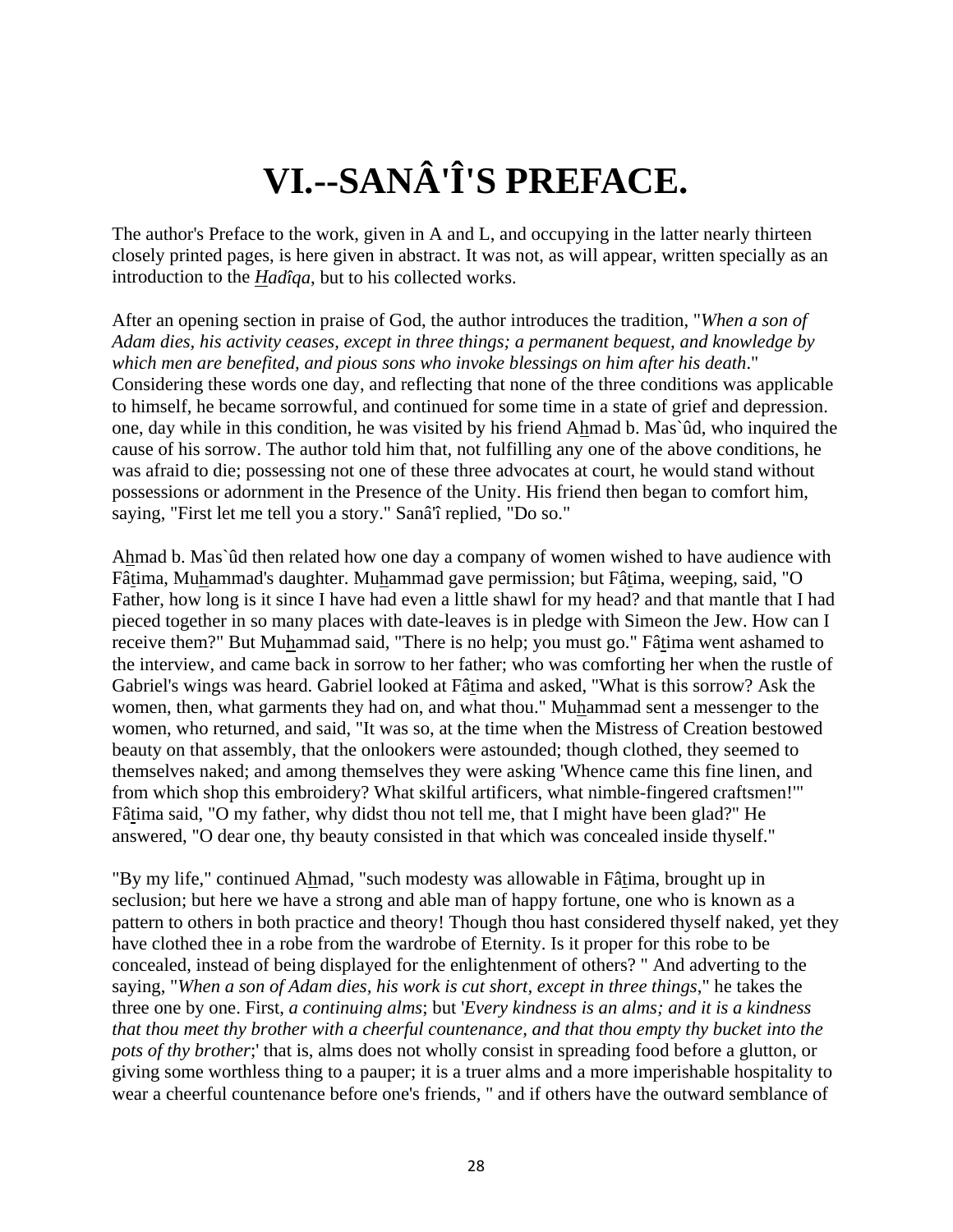alms, thou hast its inward essence; and if they have set forth a table of food before men, thou hast set forth a table of life before their souls; so much for what thou sayest, 'I am excluded from a continuing alms!'"

Ahmad b. Mas`ûd then takes up the second point, knowledge that benefits; and quotes, "*We take refuge with God from knowledge which does not benefit*" and "*Many a wise man is destroyed by his ignorance and his knowledge which does not advantage him*." As examples of knowledge that does not benefit he takes the science of metaphysics, a science tied by the leg to desire and notoriety, lying under the opprobrium of "*He who learns the science of metaphysics is a heretic, and flys in circles in the air*;" as well as of the saying "*A science newly born, weak in its credentials*"--"I have perfected it for the sake of heresy, and so peace." Then similarly the science of calculation, a veil which diverts attention from the Truth, a curtain in front of the subtilties of religion; and the science of the stars, a science of conjectures and the seed of irreligion, for "*Whoso credits a soothsayer has become an infidel*." After a tirade against the ordinary type of learned man, he proceeds, "All their falsifyings and terrorizings and imaginings and conjecturings are limited by their own defects; that philosophy of the law is cherished which is notorious over all the quarters and regions of the world; there is your '*knowledge that men benefit by*'! From earth to Pleiades who is there sees any benefit in our doctors?" He then tells Sanâ'î that he is master of a more excellent wisdom; "*the poets are the chiefs of speech*;" "*the gift of the poets comes from the piety of the parents*;" "*verily from poetry comes wisdom*;" and will have none of such sayings as "*poetry is of the affairs of Satan*."

As to the third part of the tradition, *and pious descendants to invoke blessings on him after his death*, Ahmad says, "The sons which suffice are thy sons; what son born in the way of generation and begetting is dearer than thy sons, or more honoured? Who has ever seen children like thine, all safe from the vicissitudes of time? The sons of poets are the poets' words, as a former master has said--

> 'A learned man never desires son or wife Should the offspring of both these fail, the scholar's offspring would not be cut off.'

A son according to the flesh may be a defilement to a family; but the son of intelligence and wisdom is an ornament to the household. These sons of yours you cannot disown."

He then asks Sanâ'î why he has thus become a recluse, and indolent and languid. This languidness is indeed preferable to a total heedlessness and forgetfulness of God, though Mutanabbi has said--

> "*I have not seen anything of the faults of men like the failure of those who are able to reach the end*."

He asks Sanâ'î not to bring forward the saying, "*Laziness is sweeter than honey*," but to bestir himself and collect and complete his poetical works.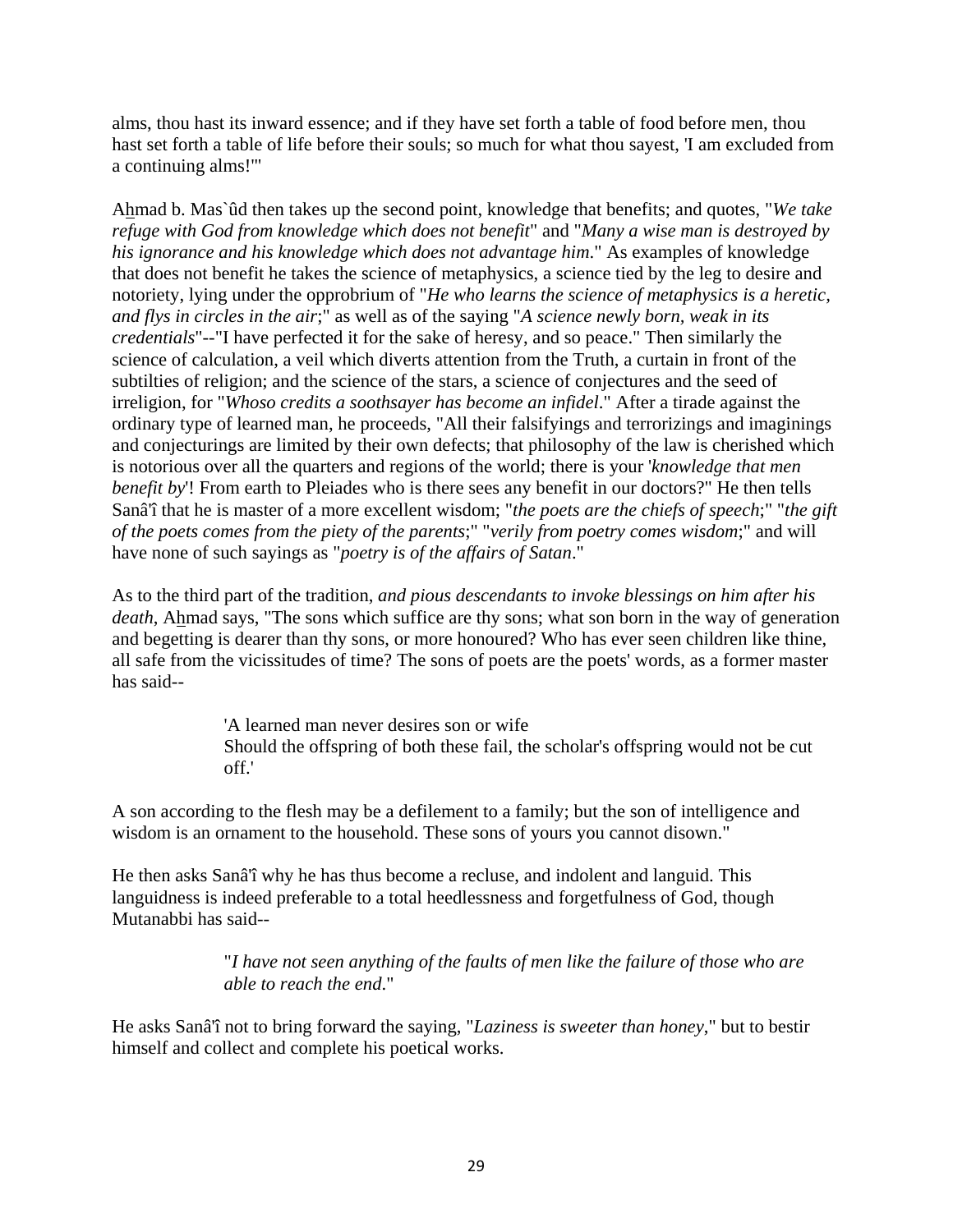Sanâ'î tells us that he submitted himself to the advice of his friend, but brought forward the difficulties of house and food, since the work could not be performed friendless and homeless. Ahmad b. Mas`ûd thereupon built him a house, gave him an allowance for his maintenance for one year, and sent also a supply of clothing. He was therefore enabled to complete and arrange his writing's free from all care and anxiety. The preface ends with the praise of his generous friend.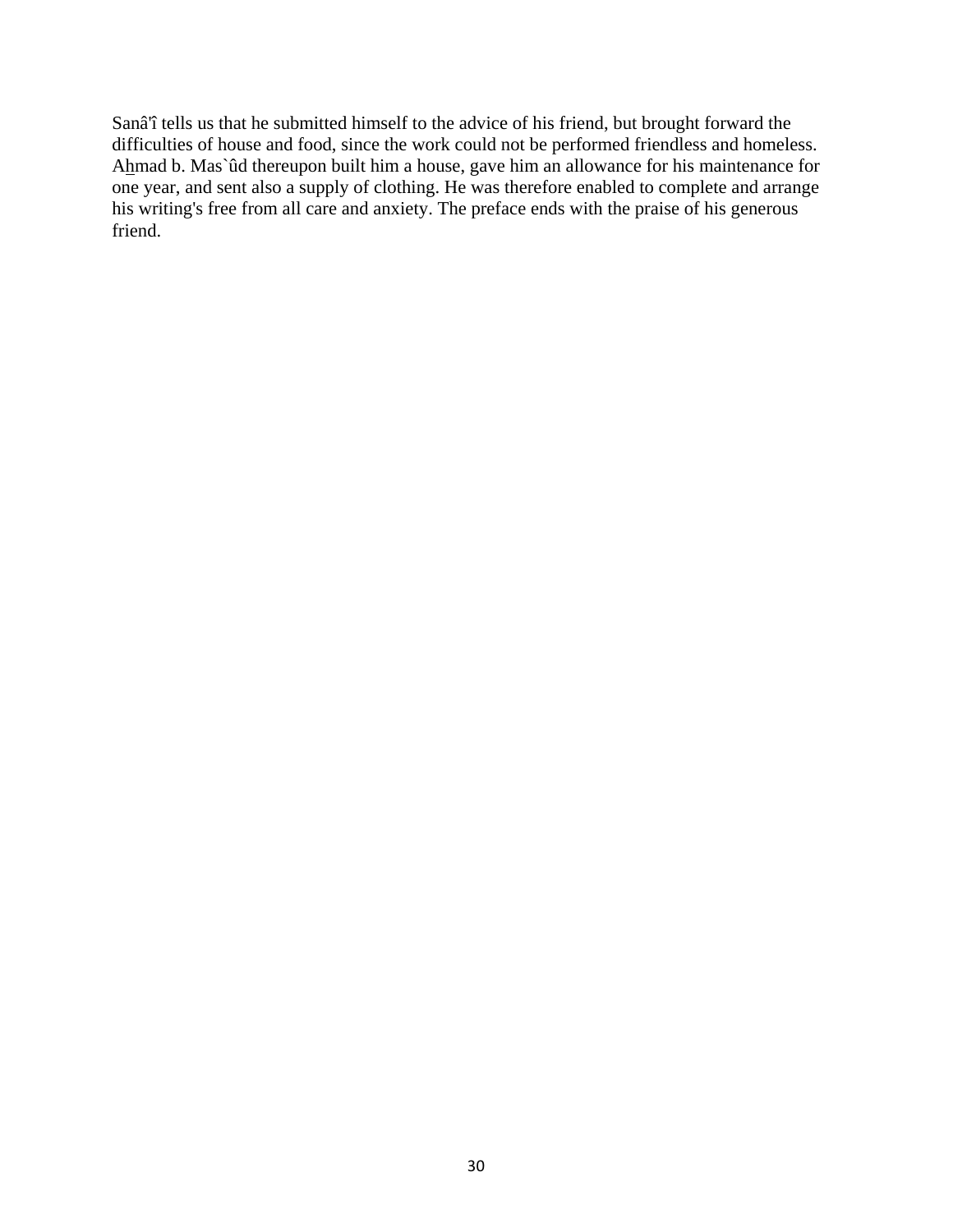### **The First Book of the Hadîqatu'-l-Haqîqat of Sanâ'î.**

#### IN THE NAME OF GOD, THE MERCIFUL, THE COMPASSIONATE.

O Thou who nurturest the mind, who adornest the body, O Thou who givest wisdom, who showest mercy on the foolish, Creator and Sustainer of earth and time, Guardian and Defender of dweller and dwelling; dwelling and dweller, all is of Thy creation; time and earth, all is under Thy command; fire and wind, water and the firm ground, all are under the control of Thy omnipotence, O Thou the Ineffable. From thy throne to earth, all is but a particle of what Thou hast created; the living intelligence is Thy swift messenger. Every tongue that moves within the mouth possesses life for the purpose of praising Thee; Thy great and sacred names are a proof of Thy bounty and beneficence and mercy. Each one of them is greater than heaven and earth and angel; they are a thousand and one, and they are ninety-nine; each one of them is related to one of man's needs, but those who are not in Thy secrets are excluded from them. O Lord, of thy grace and pity admit this heart and soul to a sight of Thy name!

Infidelity and faith, both travelling on Thy road, exclaim, He is alone, He has no partner. The Creator, the Bounteous, the Powerful is He; the One, the Omnipotent,--not like unto us is He, the Living, the Eternal, the All-knowing, the Potent, the Feeder of creation, the Conqueror and the Pardoner. He causes movement, and causes rest; He it is who is alone, and ha; no partner; to whatever thing thou ascribest fundamental existence, that thou assertest to be His partner; beware!

Our weakness is a demonstration of His perfection; His omnipotence is the deputy of His names. Both *No* and *He* returned from that mansion of felicity with pocket and purse empty. What is there above imagination, and reason, and perception, and thought, except the mind of him who knows God? for to a knower of God, wherever he is, in whatever state, the throne of God is as a carpet under his shoe. The seeing soul knows praise is folly, if given to other than the Creator; He who from earth can create the body, and make the wind the register of speech, the Giver of reason, the Inspirer of hearts, who calls forth the soul, the Creator of causes;--generation and corruption, all is his work; He is the source of all creation, and the place to which it returns all comes from Him and all returns to Him; good and evil all proceeds to Him. He creates the freewill of the good and of the wicked; He is the Author of the soul, the Originator of wisdom; He from nothing created thee something; thou wert of no account, and He exalted thee.

No mind can reach a comprehension of His mode of being; the reason and soul know not His perfection. The mind of Intelligence is dazzled by His majesty, the soul's eye is blinded before His perfection. The Primal Intelligence is a product of His nature,--it He admitted to a knowledge of himself. Imagination lags before the glory of His essence; understanding moves confined before His nature's mode of being. His fire, which in haughtiness He made His carpet, burnt the wing of reason; the soul is a serving-man in His pageant, reason a novitiate in His school. What is reason in this guest-house? only a crooked writer of the script of God.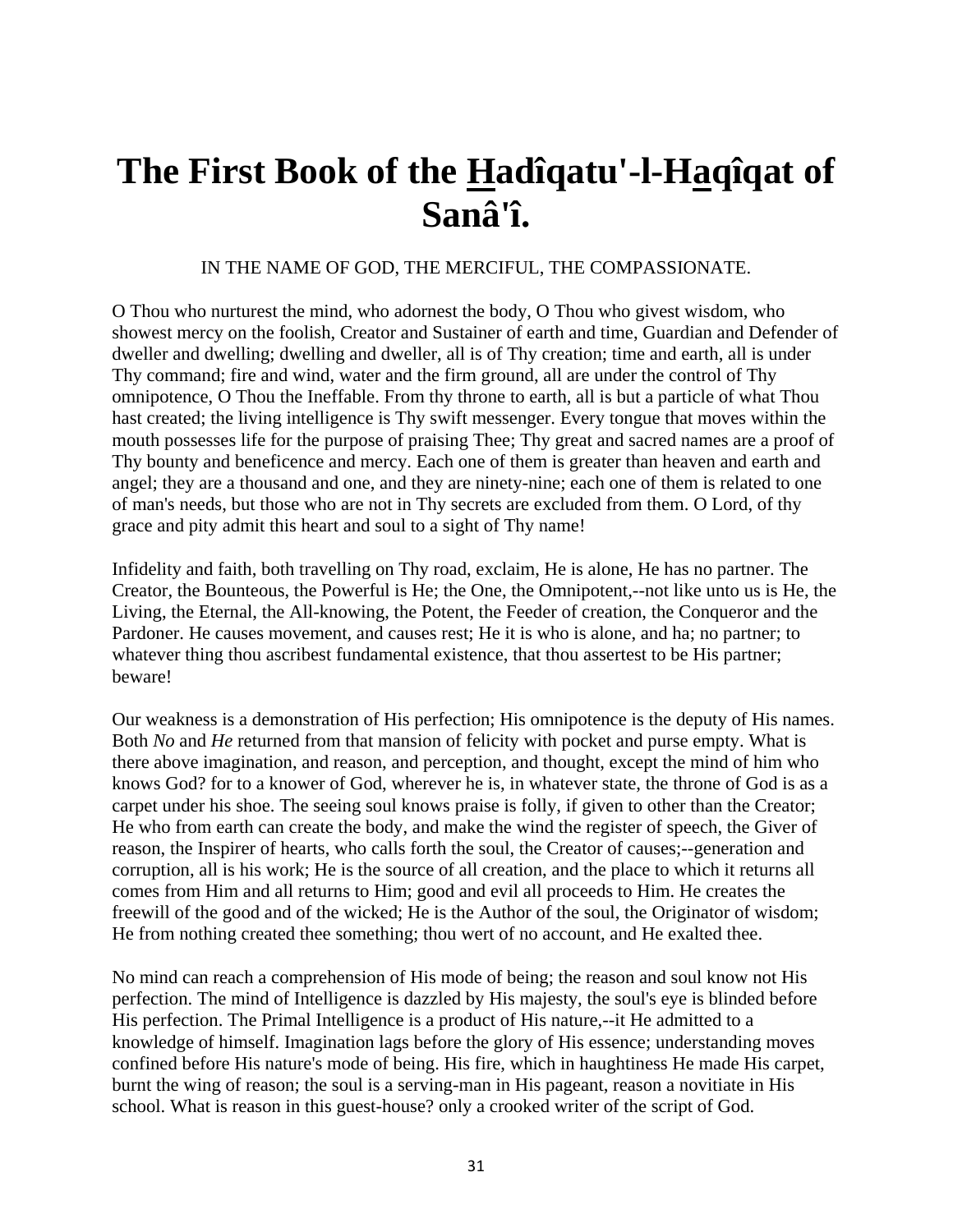What of this intelligence, agitator of trifles? What of this changing inconstant nature?, When He shows to intelligence the road to Himself, then only can intelligence fitly praise Him. Since Intelligence was the first of created things, Intelligence is above all choicest things besides; yet Intelligence is but one word out of His record, the Soul one of the foot-soldiers at His door. Love He perfected through a reciprocal love; but intelligence He tethered even by intelligence. Intelligence, like us, is bewildered on the road to His nature, like us confounded. He is intelligence of intelligence, and soul of soul; and what is above that, that He is. How through the promptings of reason and soul and senses can one come to know God? But that God showed him the way, how could man ever have become acquainted with Divinity?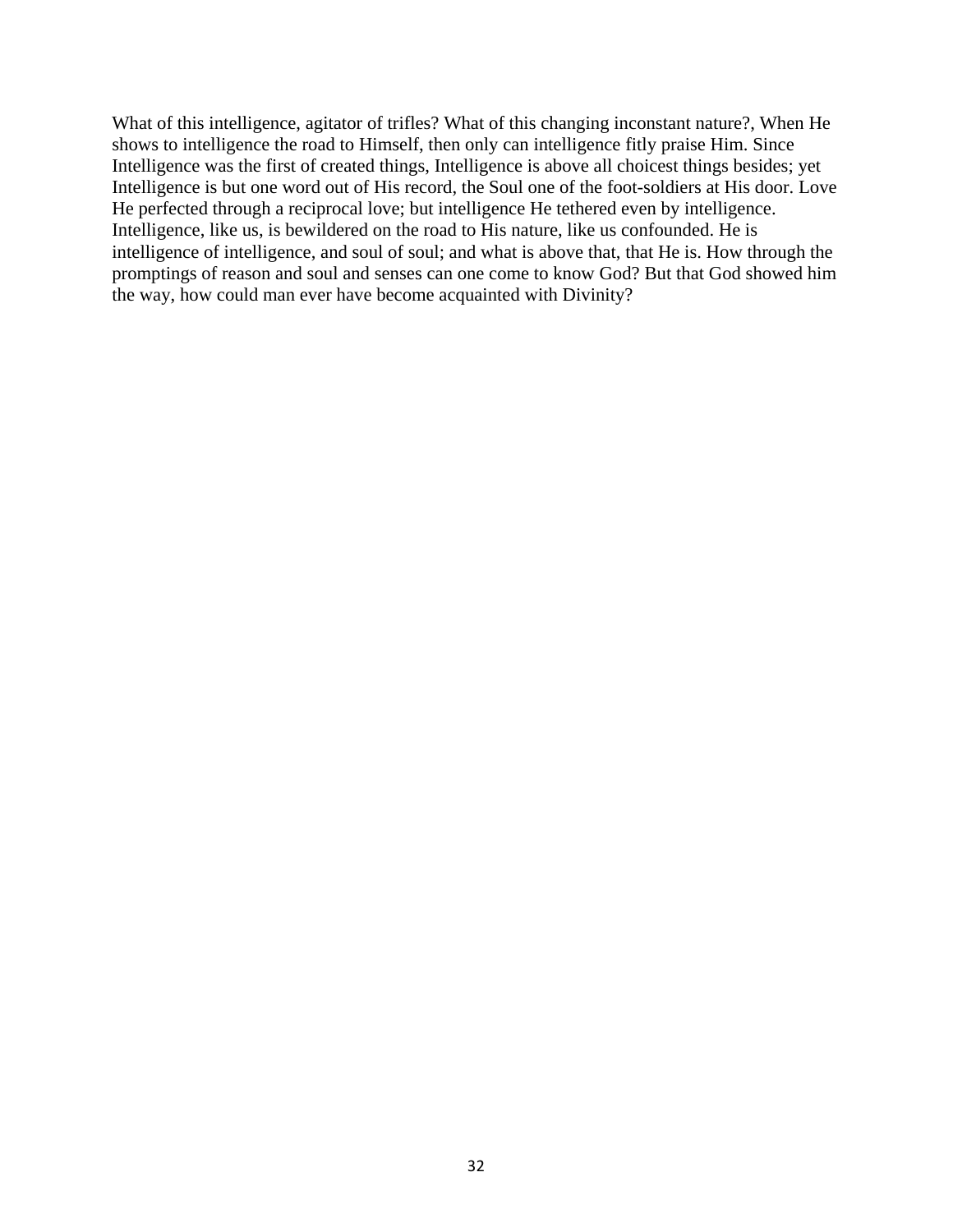## **ON THE KNOWLEDGE OF GOD.**

Of himself no one can know Him; His nature can only be known through Himself. Reason sought His truth,--it ran not well; impotence hastened on His road, and knew Him. His mercy said, Know me; otherwise who, by reason and sense, could know Him? How is it possible by the guidance of the senses? How can a nut rest firmly on the summit of a dome? Reason will guide thee, but only to the door; His grace must carry thee to Himself. Thou canst not journey there by reason's guidance; perverse like others, commit not thou this folly. His grace leads us on the road; His works are guide and witness to Him. O thou, who art incompetent to know thine own nature, how wilt thou ever know God? Since thou art incapable of knowing thyself, how wilt thou become a knower of the Omnipotent? Since thou art unacquainted with the first steps towards a knowledge of Him, how thinkest thou to conceive of Him as He is?

In describing Him in argument, speech is a comparison, and silence a dereliction of duty. Reason's highest attainment on His road is amazement; the people's riches is their zeal for Him.

Imagination falls short of His attributes; understanding vainly boasts her powers; the prophets are confounded at these sayings, the saints stupefied at these attributes. He is the desired and lord of reason and soul, the goal of disciple and devotee. Reason is as a guide to His existence; all other existences are under the foot of His existence. His acts are not bounded by 'inside' and 'outside'; His essence is superior to 'how' and 'why.' Intelligence has not reached the comprehension of His essence; the soul and heart of reason are dust upon this road; reason, without the collyrium of friendship with Him, has no knowledge of His divinity. Why dost thou instigate imagination to discuss Him? How shall a raw youth speak of the Eternal?

By reason and thought and sense no living thing can come to know God. When the glory of His nature manifests itself to reason, it sweeps away both reason and soul. Let reason be invested with dignity in the rank where stands the faithful Gabriel; yet before all His majesty a Gabriel becomes less than a sparrow through awe; reason arriving there bows down her head, the soul flying there folds her wing. The raw youth discusses the Eternal only in the light of his shallow sense and wicked soul; shall thy nature, journeying towards the majesty and glory of His essence, attain to a knowledge of Him?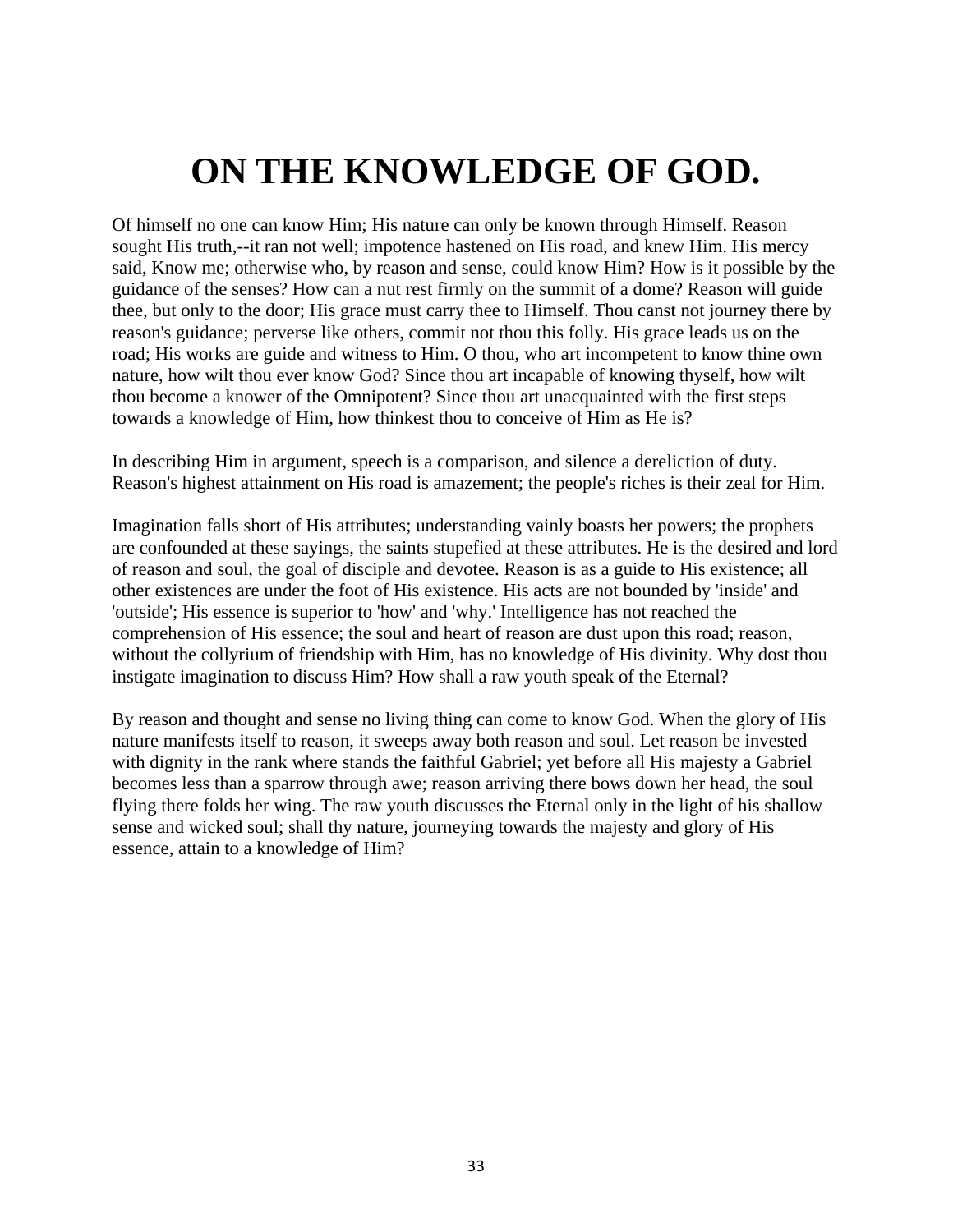## **ON THE ASSERTION OF THE UNITY.**

He is One, and number has no place in Him; He is Absolute, and dependence is far removed from Him; not that One which reason and understanding can know, not that Absolute which sense and imagination can recognise. He is not multitude, nor paucity; one multiplied by one remains one. In duality is only evil and error; in singleness is never any fault.

While multitude and confusion remain in thy heart, say thou 'One' or 'Two,'--what matter, for both are the same. Thou, the devil's pasture, know for certain what, and how much, and why, and how! Have a care! His greatness comes not from multitude; His essence is above number and quality; the weak searcher may not ask '*Is it*' or '*Who*' concerning Him. No one has uttered the attributes of the Creator, HE,--quantity, quality, why, or what, who, and where. His hand is power, His face eternity; 'to come' is His wisdom, 'the descent' His gift; His two feet are the majesty of vengeance and dignity, His two fingers are the effective power of His command and will. All existences are subject to His omnipotence; all are present to Him, all seek Him; the motion of light is towards light-how can light be separated from the sun?

In comparison with His existence eternity began but the day before yesterday; it came at dawn, but yet came late. How can His working be bounded by eternity? Eternity without beginning is a houseborn slave of his; and think not nor imagine that eternity without end (is more), for eternity without end is like to eternity without beginning.

How shall He have a place, in size greater or smaller? for place itself has no place. How shall there be a place for the Creator of place, a heaven for the Maker of heaven himself? Place cannot attain to Him, nor time; narration can give no information of Him, nor observation. Not through columns is His state durable; His nature's being has its place in no habitation.

O thou, who art in bondage to form and delineation, bound by '*He sat upon the throne*'; form exists not apart from contingencies, and accords not with the majesty of the Eternal. Inasmuch as He was sculptor, He was not image; '*He sat*' was, not throne, nor earth. Continue calling '*He sat*' from thy inmost soul, but think not His essence is bound by dimensions; for '*He sat*' is a verse of the Qur'ân, and to say '*He has no place*' is an article of faith. The throne is like a ring outside a door; it knows not the attributes of Godhead. The word 'speech' is written in the Book; but shape and voice and form are far from Him; '*God descends*' is written in tradition, but believe not thou that He comes and goes; the throne is mentioned in order to exalt it, the reference to the Ka`ba is to glorify it. To say '*He has no place*' is the gist of religion; shake thy head, for it is a fitting opportunity for praise. They pursue Husain with enmity because 'Alî spoke the word '*He has no place*.'

He made an earth for His creation in this form; behold how He has made a nest for thee! Yesterday the sky was not, to-day it is; again to-morrow it will not be,--yet He remains. He will fold up the veil of smoke in front of Him;--'*On a day we will fold up the heavens*;' (Qur. 21:103)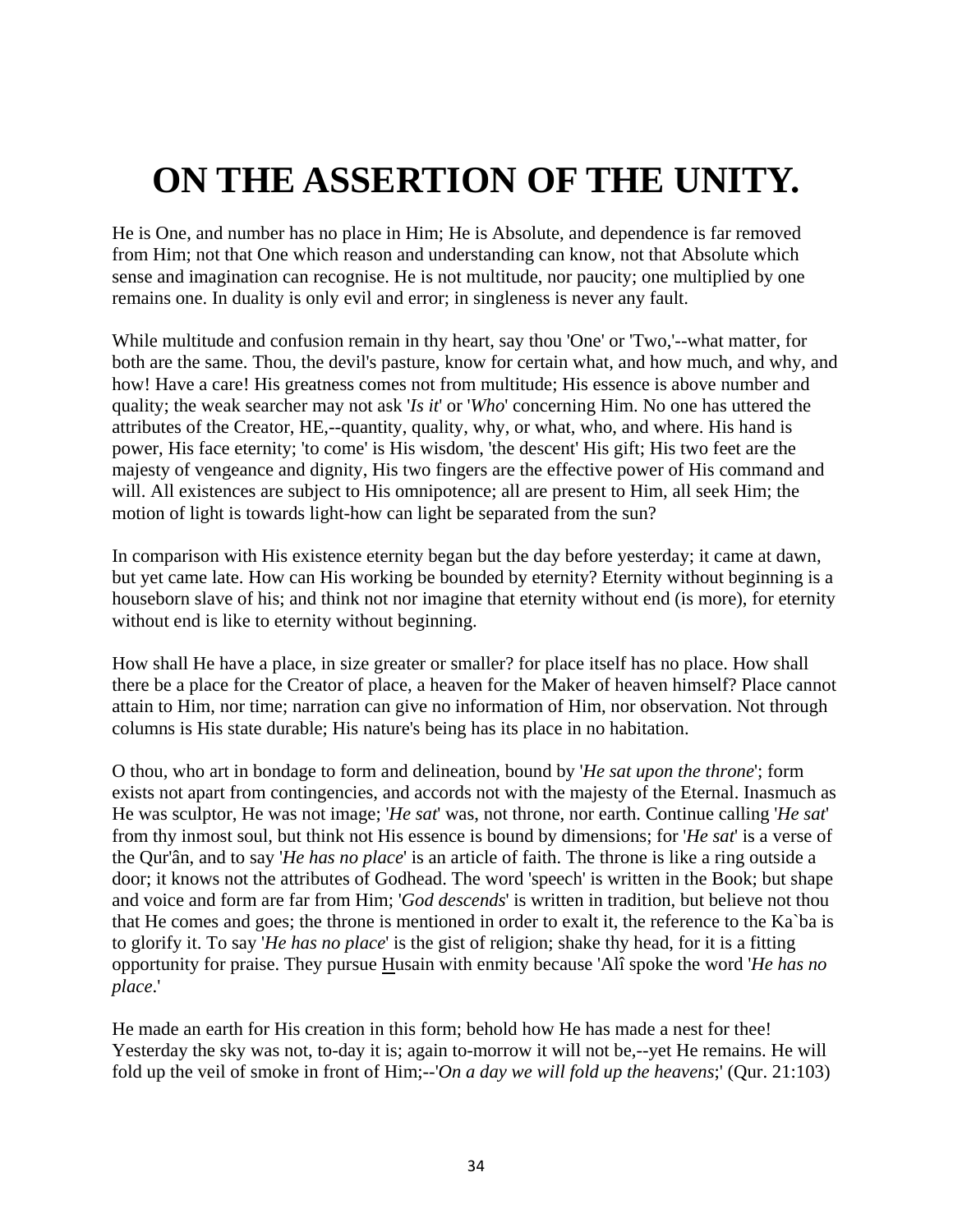breathe thou forth a groan. When the knowers of God live in Him, the Eternal, they cleave '*behold*' and '*He*' in two through the middle.

## **ON GOD AS FIRST CAUSE.**

The course of time is not the mould whence issues His eternal duration, nor temperament the cause of His beneficence; without His word, time and temperament exist not, as apart from His favour the soul enters not the body. This and that both are wanting and worthless; that and this both are foolish and impotent. 'Old' and 'new' are words inapplicable to His essence; He is, for He consists not of any existences except Himself. His kingdom cannot be known to its limits, His nature cannot be described even to its beginning; His acts and His nature are beyond instrument and direction, for His Being is above '*Be*' and '*He*'.

Before thou wert in existence a greater than thou for thy sake brought together the causes that went to form thee; in one place under the heavens by the command and act of God were the four temperaments prepared; I their gathering together is a proof of His power; His power is the draughtsman of His wisdom. He who laid down the plan of thee without pen can also complete it without colours; within thee, not in yellow and white and red and black, God has pourtrayed His work; and without thee He has designed the spheres; of what?--of wind and water and fire and earth. The heavens will not for ever leave to thee thy colours,--yellow and black and red and white; the spheres take back again their gifts, but the print of God remains for ever; He who without colours drew thy outlines will never take back from thee thy soul. By His creative power He brought thee under an obligation, for His grace has made thee an instrument I of expression of Himself; He said, 'I was a hidden treasure; creation was created that thou mightest know me; the eye like to a precious pearl through *kâf* and *nûn* He made a mouth filled with Yâ în.

Sew no purse and tear not thy veil; lick no plate and buy not blandishment. All things are contraries, but by the command of God all travel together on the same road; in the house of nonexistence the plan of all is laid down for all eternity by the command of the Eternal; four essences, through the exertion of the seven stars, become the means of bodying forth the plan. Say, The world of evil and of good proceeds not except from Him and to Him, nay, is Himself. All objects receive their outline and forms from Him, their material basis as well as their final shape. Element and material substance, the form and colours clothing the four elements,--all things know as limited and finite, as but a ladder for thy ascent to God.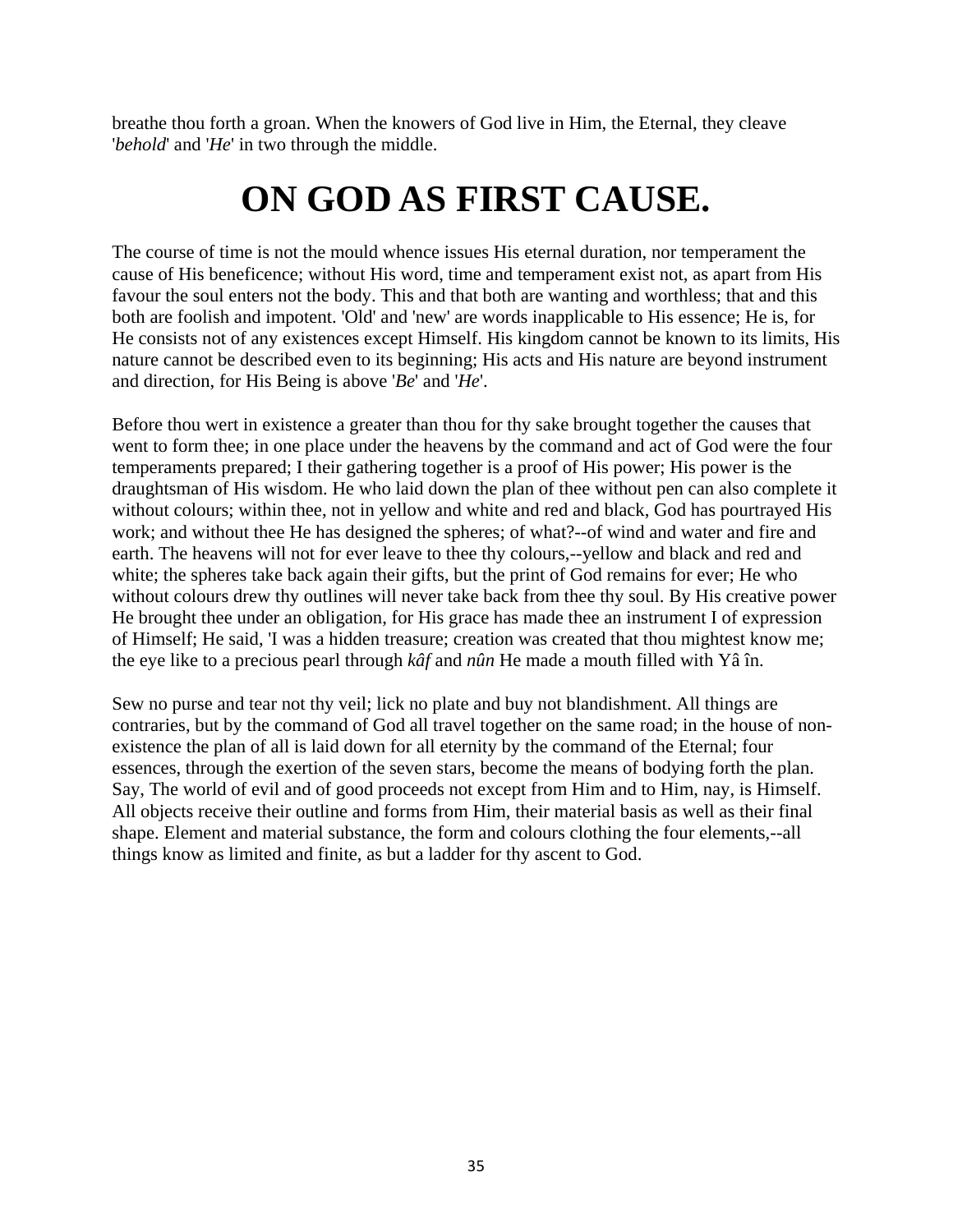## **ON PURITY OF HEART.**

Then, since the object of desire exists not in anyplace, how canst thou purpose to journey towards Him on foot? The highroad by which thy spirit and prayers can travel towards God lies in the polishing of the mirror of the heart. The mirror of the heart becomes not free from the rust of infidelity and hypocrisy by opposition and hostility; the burnisher of the mirror is your steadfast faith; again, what is it? It is the unsullied purity of your religion. To him in whose heart is no confusion the mirror and the form imaged will not appear as the same thing; although in form thou art in the mirror, that which is in the mirror is not thou,--thou art one, as the mirror is another. The mirror knows nothing of thy form; it and thy form are very different things; the mirror receives the image by means of light, and light is not to be separated from the sun;--the fault, then, is in the mirror and the eye.

Whoso remains for ever behind a veil, his likeness is as the owl and the sun.. If the owl is incapacitated by the sun, it is because of its own weakness, not because of the sun, the light of the sun is spread throughout the world, the misfortune comes from the weakness of the bat's eye.

Thou seest not except by fancy and sense, for thou dost not even know the line, the surface and the point; thou stumblest on this road of knowledge, and for months and years remainest tarrying in discussion; but in this matter he utters only folly who does not know the manifestation of God through his incarnation in man. If thou wishest that the mirror should reflect the face, hold it not crooked and keep it bright; for the sun, though not niggardly of his light, seen in a mist looks only like glass, and a Yûsuf more beautiful than an angel seems in a dagger to have a devil's face. Thy dagger will not distinguish truth from falsehood; it will not serve thee as a mirror. Thou canst better see thy image in the mirror of thy heart than in thy clay; break loose from the chain thou hast fettered thyself with,--for thou wilt be free when thou hast got clear from thy clay; since clay is dark and heart is bright, thy clay is a dustbin and thy heart a rose-garden. Whatever increases the brightness of thy heart brings nearer God's manifestation of Himself to thee; because Abû Bakr's purity of heart was greater than others', he was favoured by a special manifestation.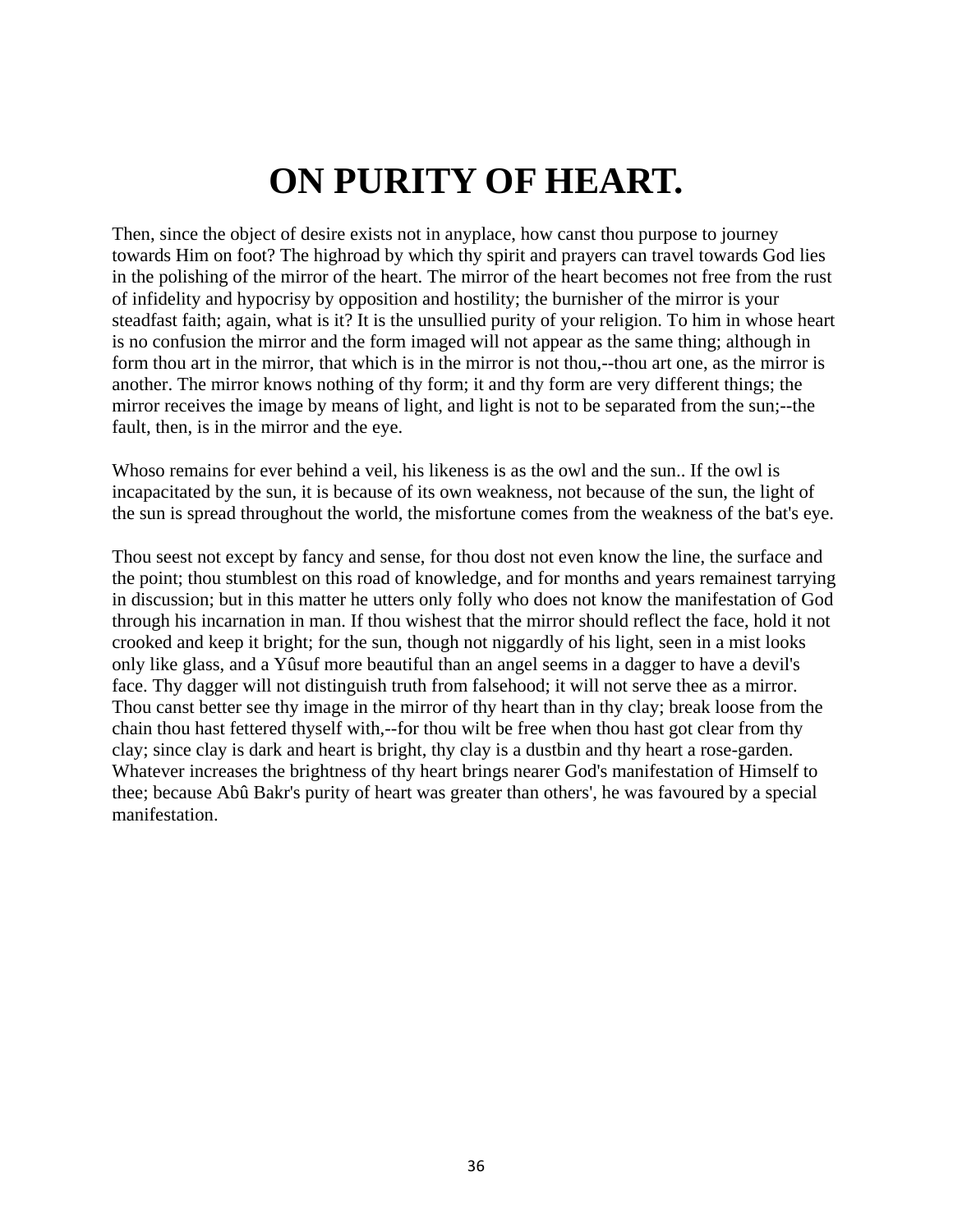### **ON THE BLIND MEN AND THE AFFAIR OF THE ELEPHANT.**

There was a great city in the country of Ghûr, in which all the people were blind. A certain king passed by that place, bringing his army and pitching his camp on the plain. He had a large and magnificent elephant to minister to his pomp and excite awe, and to attack in battle. A desire arose among the people to see this monstrous elephant, and a number of the blind, like fools, visited it, every one running in his haste to find out its shape and form. They came, and being without the sight of their eyes groped about it with their hands; each of them by touching one member obtained a notion of some one part; each one got a conception of an impossible object, and fully believed his fancy true. When they returned to the people of the city, the others gathered round them, all expectant, so misguided and deluded were they. They asked about the appearance and shape of the elephant, and what they told all listened to. One asked him whose hand had come upon its ear about the elephant; he said, It is a huge and formidable object, broad and rough and spreading, like a carpet. And he whose hand had come upon its trunk said, I have found out about it; it is straight and hollow in the middle like a pipe, a terrible thing and an instrument of destruction. And he who had felt the thick hard legs of the elephant said, As I have it in mind, its form is straight like a planed pillar. Every one had seen some one of its parts, and all had seen it wrongly. No mind knew the whole,--knowledge is never the companion of the blind all, like fools deceived, fancied absurdities.

Men know not the Divine essence; into this subject the philosophers may not enter.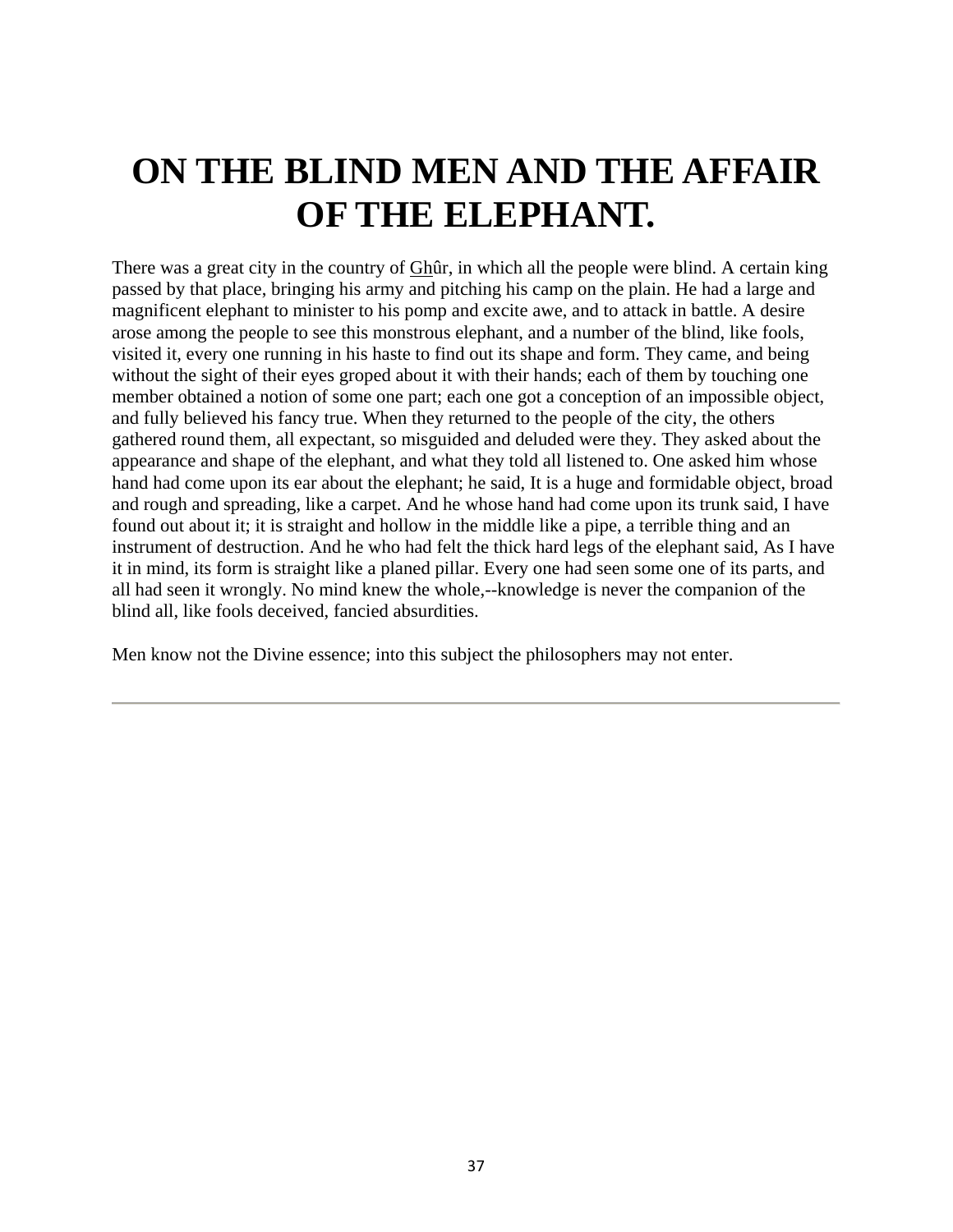## **ON THE ABOVE ALLEGORY.**

One talks of 'the foot', the other of 'the hand', pushing beyond all limits their foolish words; that other speaks of 'fingers' and 'change of place' and 'descending', and of His coming as an incarnation. Another considers in his science His 'settling himself' and 'throne' and 'couch', and in his folly speaks of 'He sat' and 'He reclined', making of his foolish fancy a bell to tie round his neck. 'His face' says one; 'His feet' another; and no one says to him, 'Where is thy object?' From all this talk there comes altercation, and there results what happened in the case of the blind men and the elephant.

Exalted be the name of Him who is exempt from 'what' and 'how'! the livers of the prophets have become blood. Reason hamstringed by this saying; the sciences of the learned are folded up. All have come to acknowledge their weakness; woe to him who persists in his folly! Say, It is allegorical; depend not on it, and fly from foolish conceptions. The text of the Qur'ân--we believe it all; and the traditions--we admit the whole of them.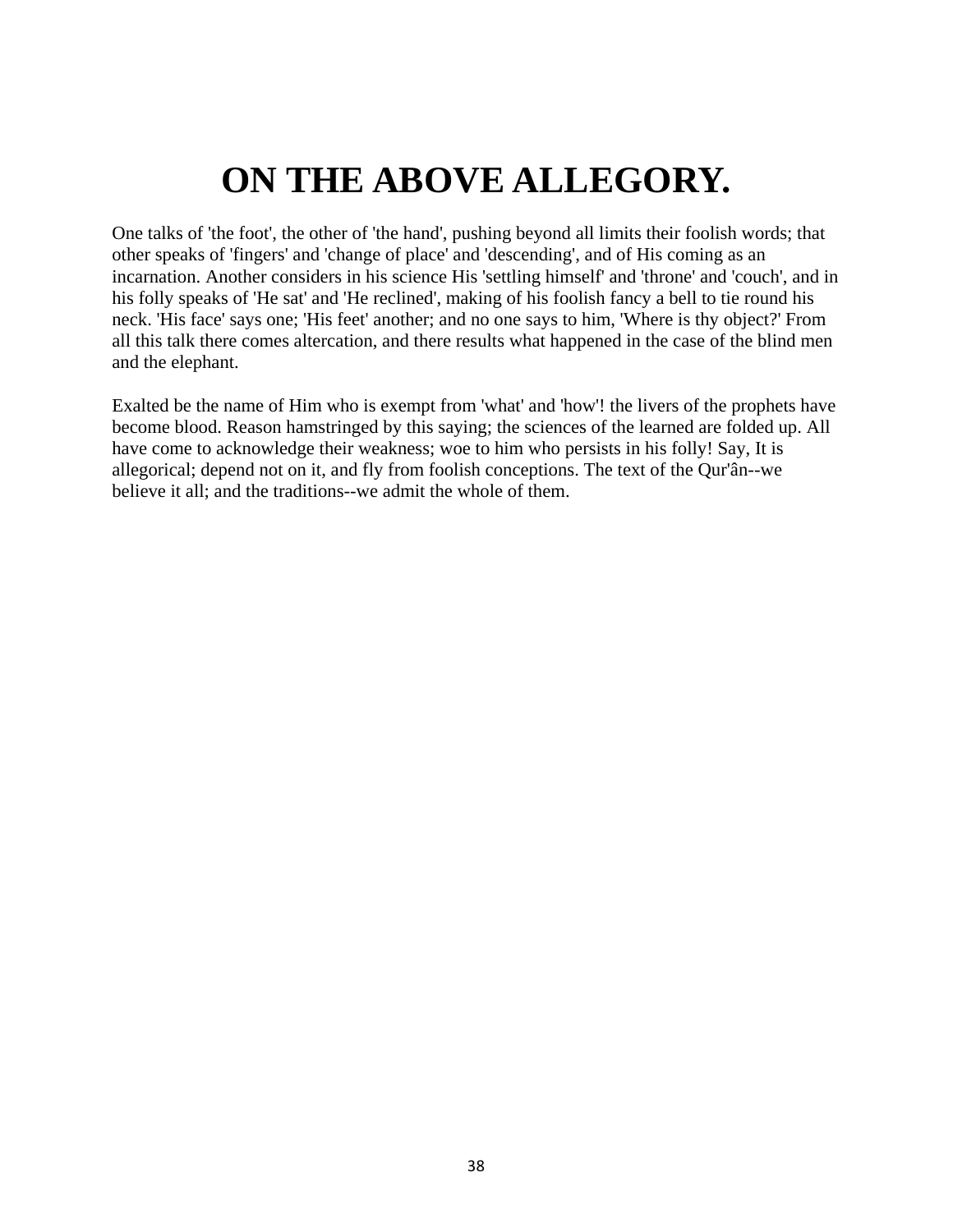## **OF THOSE WHO HEED NOT.**

A discerning man questioned one of the indifferent, whom he saw to be very foolish and thoughtless, saying, Hast thou ever seen saffron, or hast thou only heard the name? He said, I have it by me, and have eaten a good deal of it, not once only, but a hundred times and more. Said the wise and discerning man to him, Bravo, wretch! Well done, my friend! Thou knowest not that there is a bulb as well! How long wilt thou wag thy beard in thy folly?

He who knows not his own soul, how shall he know the soul of another? and he who only knows hand and foot, how shall he know the Godhead? The prophets are unequal to understanding this matter; why dost thou foolishly claim to do so? When thou hast brought forward a demonstration of this subject, then thou wilt know the pure essence of the faith; otherwise what have faith and thou in common? thou hadst best be silent, and speak not folly. The learned talk nonsense all; for true religion is not woven about the feet of everyone.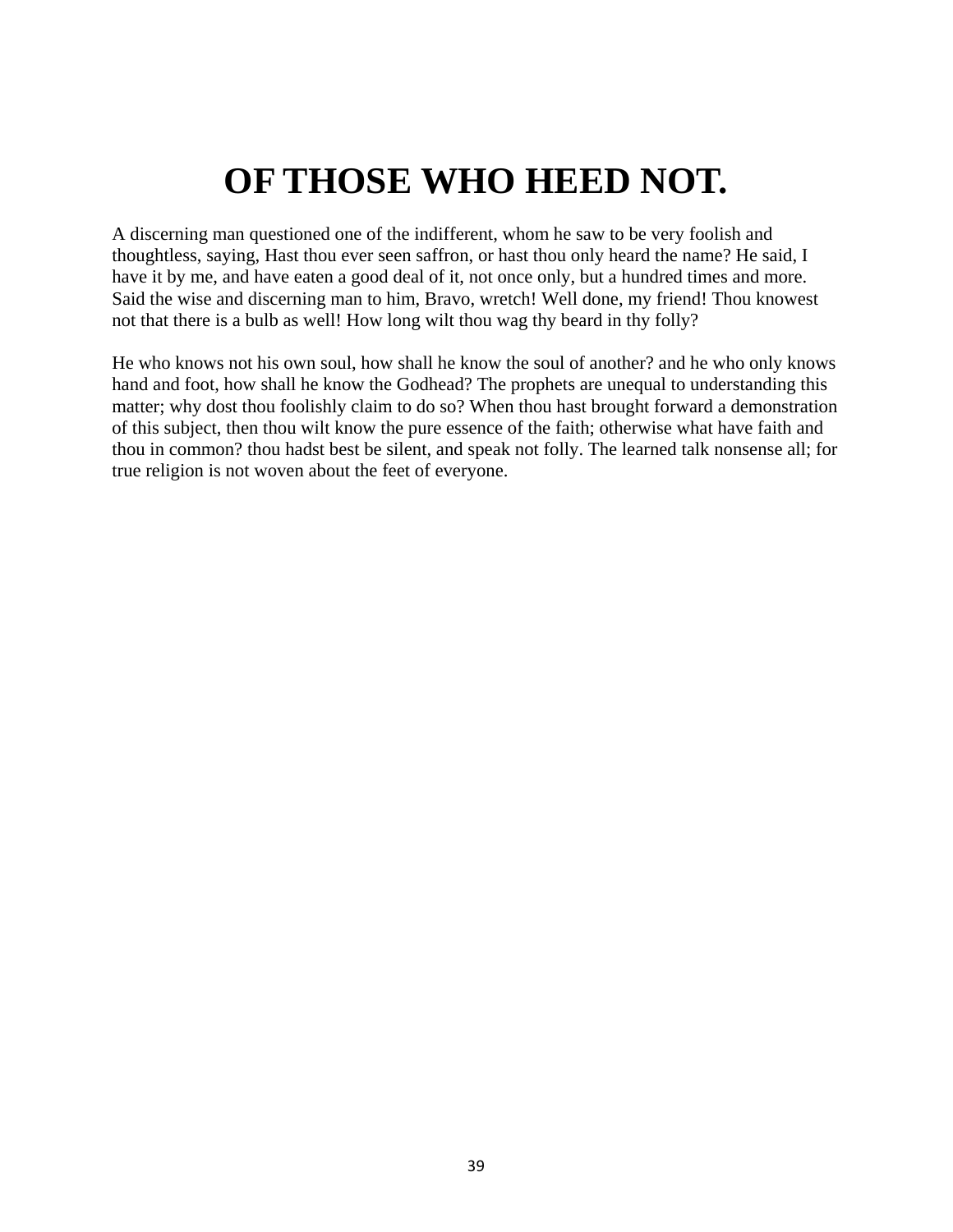## **ON THE STEPS OF ASCENT.**

Make not thy soul's nest in hell, nor thy mind's lodging in deception; wander not in the neighbourhood of foolishness and absurdities, nor by the door of the house of vain imagining. Abandon vain conceits, that thou mayest find admission to that court; for that mansion of eternity is for thee, and this abode of mortality is not thy place; for thee is that mansion of eternity prepared,--abandon to-day, and give up thy life for to-morrow's sake. This world's evil and good, its deceit and truth, are only for the ignoble among the sons of Adam.

To a high roof the steps are many,--why art thou contented with one step? The first step towards it is serenity, according to the attestation of the lord of knowledge; and after it thou comest to the second step,--the wisdom of life, of form and matter.

Know thou the truth,--that there is not in the world for the offspring of Adam a better staircase to mount the eternal heaven by, than wisdom and work. The wisdom of life makes strong the mind for both the upper and the lower abode; strive thou in this path, and although thou do not so in that, yet thou shalt not do amiss. Whoso sows the seed of sloth, sloth will bring him impiety for fruit; whoso took unto himself folly and sloth, his legs lost their power and his work failed I know nothing worse than sloth; it turns Rustams into cowards. Thou wert created for work, and a robe of honour is ready cut for thee; why are thou content with tatters? Why wilt thou not desire those striped garments of Arabia? Whence wilt thou get fortune and kingdom when thou art idle sixty days a month? Idleness in the day, and ease at night,--thou wilt hardly reach the throne of the Sasanians. Know that handle of club and hilt of sword are crown and throne to kings who know not the moisture of weeping eyes; but he who wanders about after money and a meal cringes ignoble and vile before a clenched fist.

Possessing knowledge, possess also serenity like the mountain; be not distressed at the disasters of fortune. Knowledge without serenity is an unlighted candle, both together are like the bee's honey; honey without wax typifies the noble, wax without honey is only for burning.

Abandon this abode of generation and corruption; leave the pit, and make for thy destined home; for on this dry heap of dust is a mirage, and fire appears as water. The man of pure heart unites the two worlds in one; the lover makes but one out of all three abodes.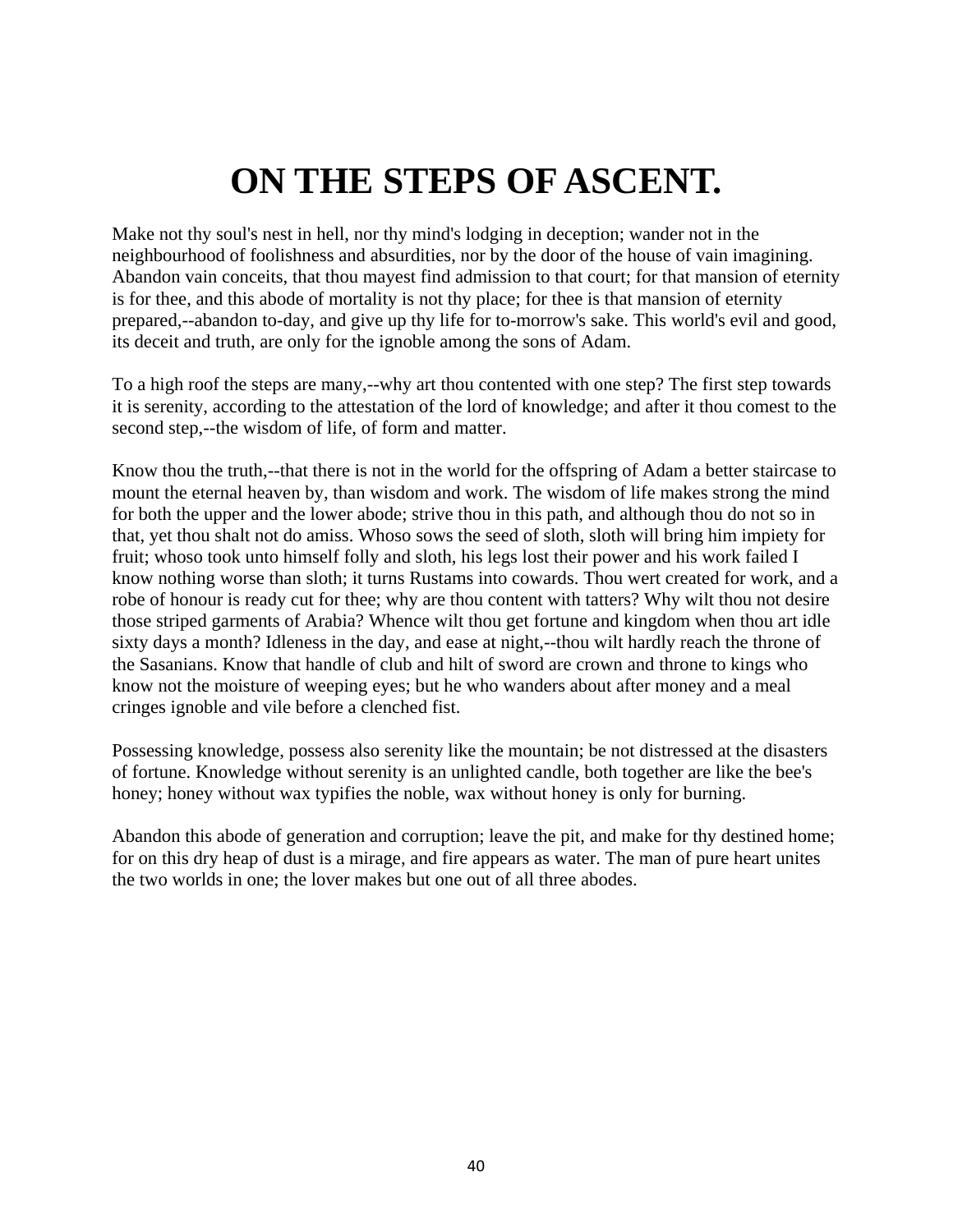### **ON THE PROTECTION AND GUARDIANSHIP OF GOD.**

Whoso is fenced around by divine aid, a spider spreads its web before him; a lizard utters his praise, a serpent seeks to please him. His shoe treads the summit of the throne; his ruby lip is the world's fitting ornament; in his mouth poison becomes sugar; in his hand a stone becomes a jewel. Whoso lays his head on this threshold places his foot on the head of things temporal; wise reason is powerless to explain these things, for all are powerless who come not to this door. I fear that through thy ignorance and folly thou wilt one day be left helpless on *S*irâ*t*; thy ignorance will deliver thee to the fire; see how it is administering the soporific lettuce and poppies to thee.

Thou hast seen how in the middle of a morsel of food that one eats there will appear a grain of wheat, which has survived the attack of locust, and bird, and beast, has seen the heat of heaven and the glow of the oven, and remained unchanged under thy millstone. Who preserved it? God, God. He is a sufficient protector for thee,--for possessions and life and breath; thou art of His creation, that is enough. If thou procurest dog and chain thou canst overcome the antelope of the desert, and in thy trust and sincere belief in this thou art free from anxiety as regards a maintenance and livelihood: I say to thee,--and with reason and judgment, so that thou mayst not shut the door of thine ear against my words,--Thy trust in dog and chain I see is greater than in the All-hearing and All-seeing; the light of thy faith, if standing on this foundation, is given over to destruction by a dog and a thing of iron.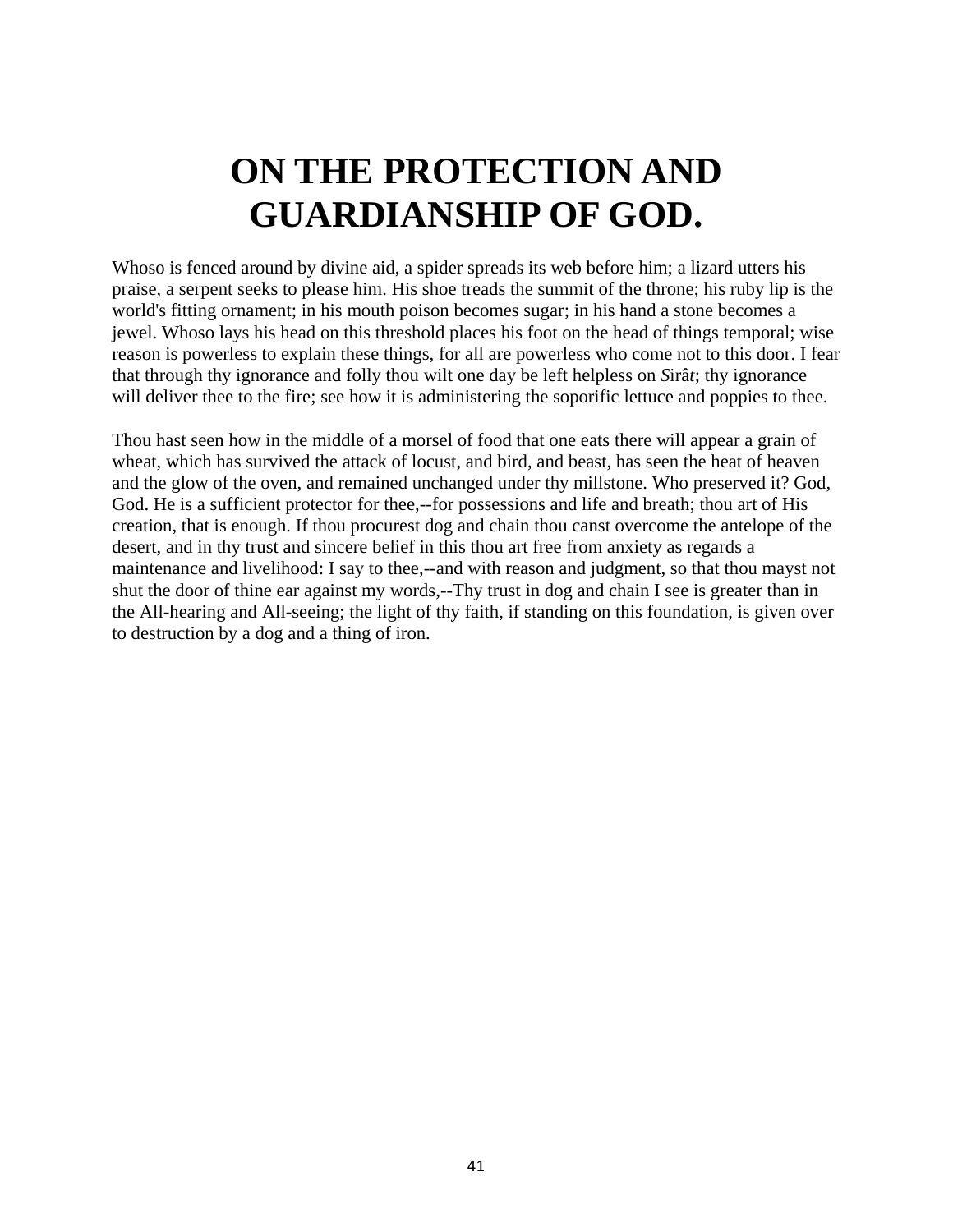### **THE PARABLE OF THOSE WHO GIVE ALMS.**

A certain wise and liberal man gave away so many bags of gold before his son's eyes that when he saw his father's munificence he broke forth into censure and remonstrance, saying, Father, where is my share of this? He said, O son, in the treasury of God; I have given to God thy portion, leaving no executor and none to divide it with thee, and He will give it thee again.

He is Himself our Provider and our Master; shall He not suffice us, both for faith and worldly goods? He is no other than the disposer of our lives; He will not oppress thee,--He is not of those. To everyone He gives back seventy-fold; and if He closes one door against thee, He opens ten.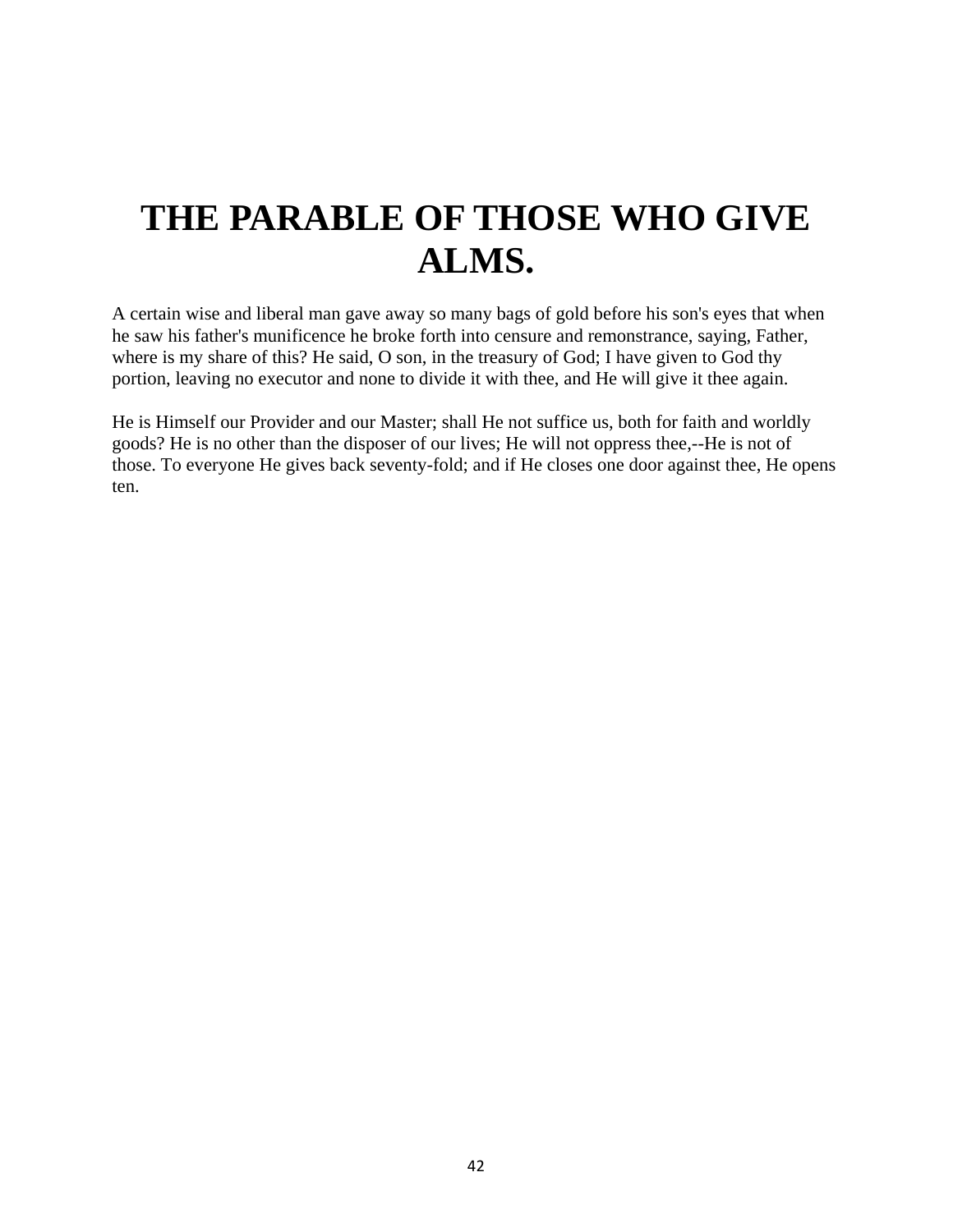### **ON THE CAUSE OF OUR MAINTENANCE.**

Seest thou not that before the beginning of thy existence God the All-wise, the Ineffable, when He had created thee in the womb gave thee of blood thy sustenance for nine months? Thy mother nourished thee in her womb, then after nine months brought thee forth; that door of support He quickly closed on thee, and bestowed on thee two better doors, for He then acquainted thee with the breast,--two fountains running for thee day and night; He said, Drink of these both; eat and welcome, for it is not forbidden thee. When after two years she weaned thee, all became changed for thee; He gave thee thy sustenance by means of thy two hands and feet,--'Take it by means of these, and by those go where thou wilt! ' If He closed the two doors against thee, it is but Light, for instead of two, four doors have appeared,--'Take by means of these, by those go on to victory; go seek thy daily bread throughout the world!'

When suddenly there comes on thee thy appointed time, and the things of the world all pass away, and the two hands and feet fail in their office, to thee in thy helpless state He gives an exchange for these four. Hands and feet are shut up in the tomb, and eight heavens become thy fortune; eight doors are opened to thee, the virgins and youths of Paradise come before thee, that going joyfully to any door thou wilt thou mayest lose remembrance of this world.

O youth, hear this saying, and despair not of God's bounty. If God has given thee knowledge of Himself and put belief within thy heart, the robe of honour which is to thee like thy weddinggarment He will not take from thee on the day of resurrection. If thou hast neither learning nor gold, yet hast this, thou wilt not be destitute. He will bring thee to glory,--thou shalt not be disgraced; He will set thee in honour,--thou shalt not be despised. Thy possessions,--give not thy soul to their keeping; what He has given thee, hold thou fast to that. Thou layest up treasure,- thou shalt not see it again; if thou gavest it to Him, He would give it thee again. Thou puttest gold in the fire,--it burns up the dross, so He burns thy pure gold; when He has burnt out the bad, the good He gives to thee; fortune bends down her head to thee from the skies. The more enduring the benefit afforded by the fire, the kinder on that account is He who kindles the fire; thou knowest not what is good nor what bad; He is a better treasurer for thee than thou for thyself. A friend is a serpent; why seekest thou his door? the serpent is thy friend; why fliest thou from it in terror?

O seeker of the shell of the pearl of '*Unless*', lay down clothing and life on the shore of '*Not*'; God's existence inclines only towards him who has ceased to exist; non-existence is the necessary provision for the journey. Till in annihilation thou lay aside thy cap thou wilt not set thy face on the road to eternal life; when thou becomest nothing, thou runnest towards God; the path of mendicancy leads up to Him. If fortune crushes thee down, *the most excellent of Creators* will restore thee. Rise, and have done with false fables; *forsake* thy ignoble passions, *and come hither*.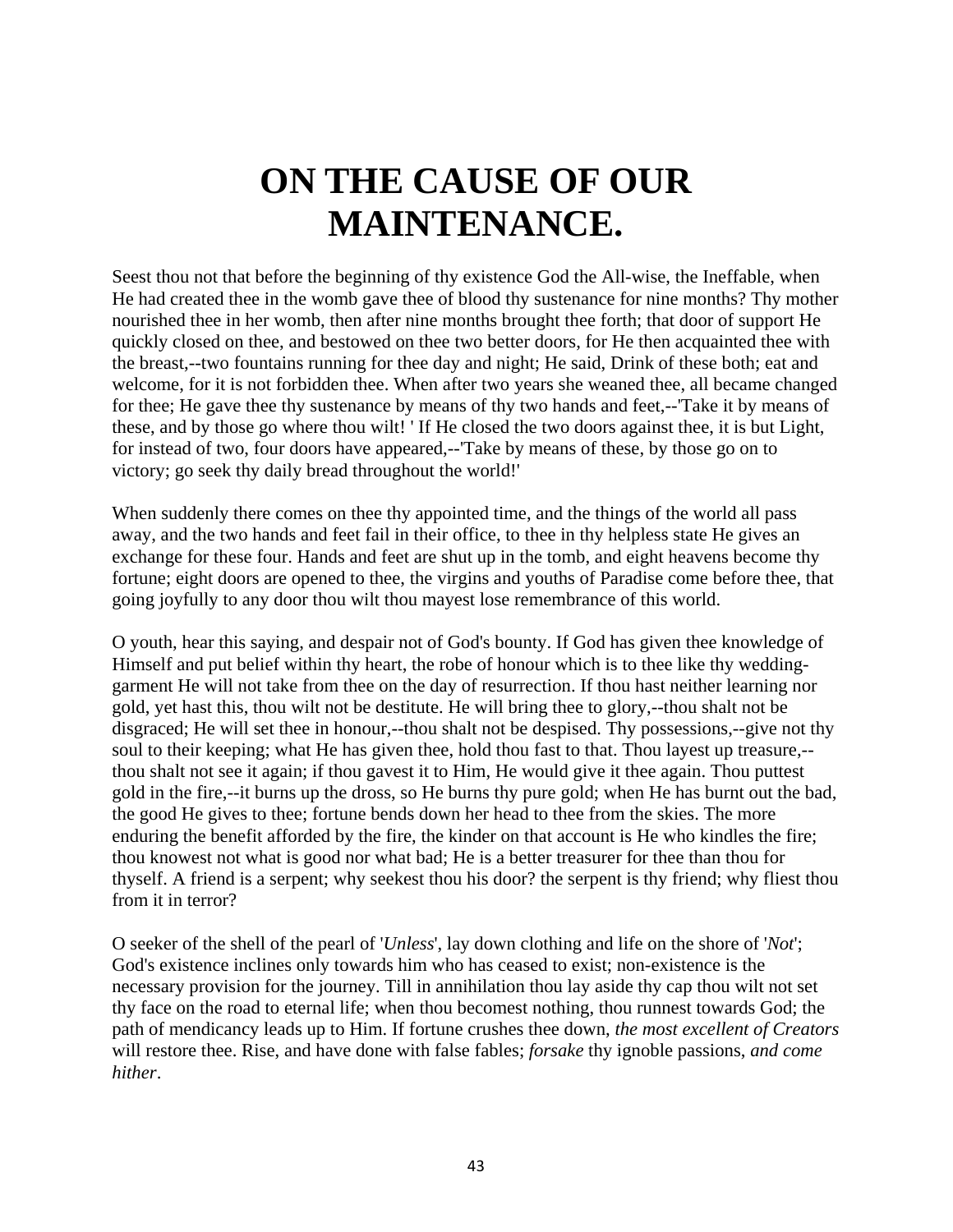# **OF THE RIGHT GUIDANCE**

Every indication of the road thou receivest, O darwîsh, count it a gift of God, not thine own doing; He is the cause of the bestowal of benefits, He it is to whom the soul is guided, and He its guide. Recognise that it is God's favour guides thee on the path of duty and religion and His ordinance, not thine own strength. He is the giver of the light of truth and instruction, both Guardian of the world and its Observer too. He is kinder than mother and father; He it is who shall guide thee to Paradise.

Because of the unbelief of the people He made us our religion; He made us see clearly in the darkness. See the favour of God the Guider! for out of all creation He made man His chosen. His majesty needs not saint nor prophet for the enlightening of male or female; for the guidance of the six princes He made a cat a prophet, a dog a saint. Whose comes to Him and lends his ear, comes not of himself, but His grace leads him; His grace will guide thee to the end, and then the heavens will be thy slave. Know that it is He who makes the soul prostrate itself, as even through the sun the clouds give bounteous rain.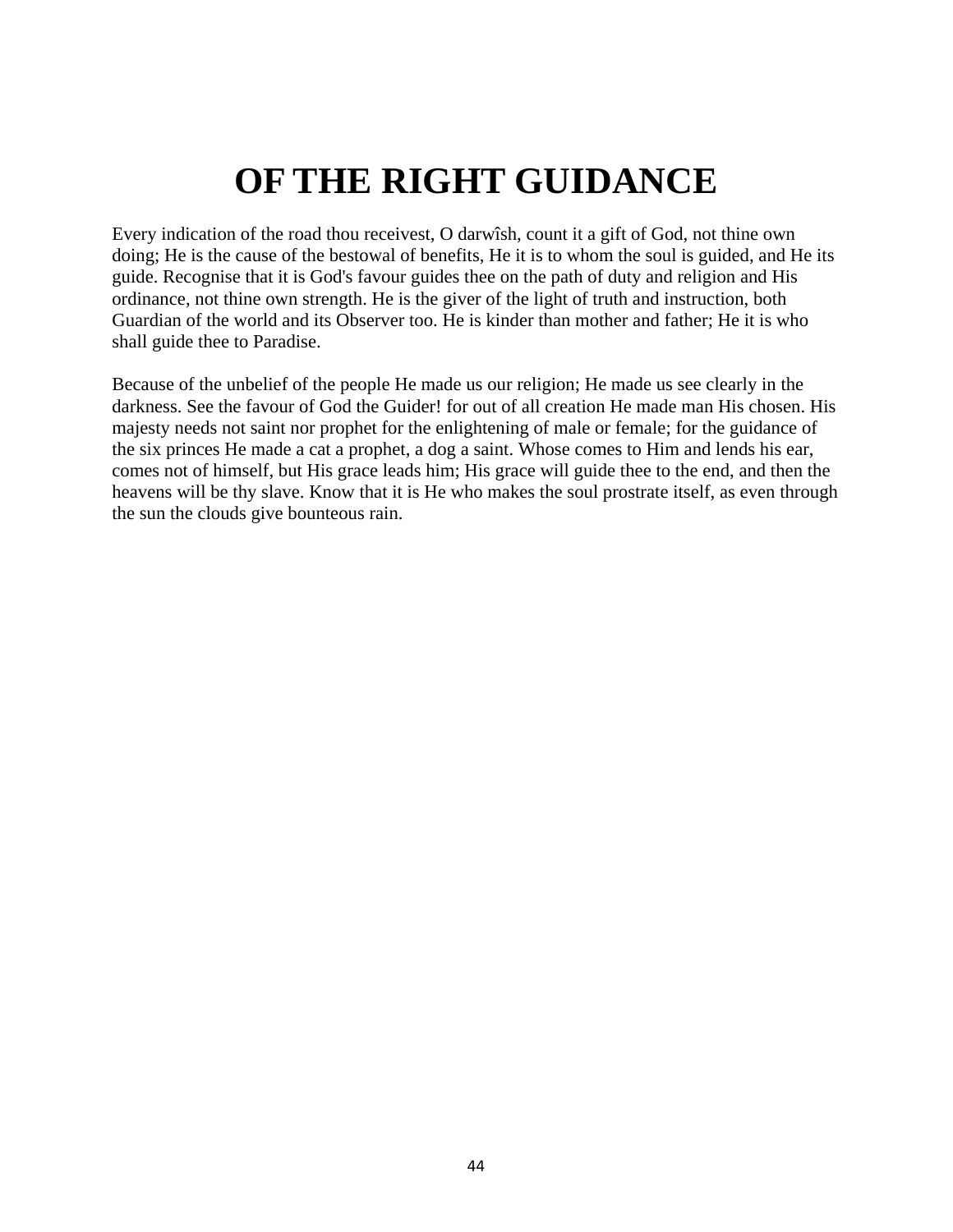# **[ON THE SURRENDER OF THE SELF.]**

Dost thou desire thy collar of lace to be washed, then first give thy coat to the fuller. Strip off thy coat, for on the road to the King's gate there are many to tear it. At the first step that Adam took, the wolf of affliction tore his coat: when Cain became athirst to oppress, did not Abel give up his coat and die? Was it not when Idrîs threw off his coat that he saw the door of Paradise open to him? When the Friend of God remorselessly tore their garments from star and moon and sun, his night became bright as day, and the fire of Nimrod became a garden and a rose-bower. Look at Solomon, who in his justice gave the coat of his hope to the fuller; jinn and men, birds and ants and locusts, in the depth of the: waters of the Red Sea, on the tips of the branches, all raised their face to him, all became subservient to his command; when the lustre of his nature had been burnt in the fire of his soul, the heavens laid his body on the back of the wind.

When the venerable Moses, reared in sorrow, turned his face in grief and pain towards Midian, in bodily labour he tore off the coat from his anguished heart. For ten years he served Shu`aib, till the door of the invisible was opened to his soul. His hand became bright as his piercing eye; he became the crown on the head of the men of Sinai.

When the Spirit, drawing breath from the spiritual ocean, had received the grace of the Lord, he sent his coat to the cleanser of hearts at the first stage of his journey. He gave brightness to his soul, He gave him kingship, even in childhood. By the Eternal Power, through encouragement in secret and grace made manifest, he lost the self; the leprous body became dark again through him as the shadow on the earth, the blind eye became bright as the steps of the throne. Whoso like him seeks neither name nor reputation, can produce ten kinds (of food) from one jar. A stone with him became fragrant as musk; the dead rose to living action and spoke. By his grace life broke forth in the dead earth of the heart; by his power he animated the heart of the mire.

When predestined fate had closed the shops, and the hand of God's decree lay in the hollow of non-existence, the world was full of evil passions, the market full of ruffians and patrols. Then He sent a vicegerent into this world to abolish oppression; when he appeared from mid-heaven, fervid in soul and pure in body, he wore no coat on the religious path; then what could he give to the fullers of the land? When he passed from this mortal state to eternal life he became the ornament and glory of this perishable world.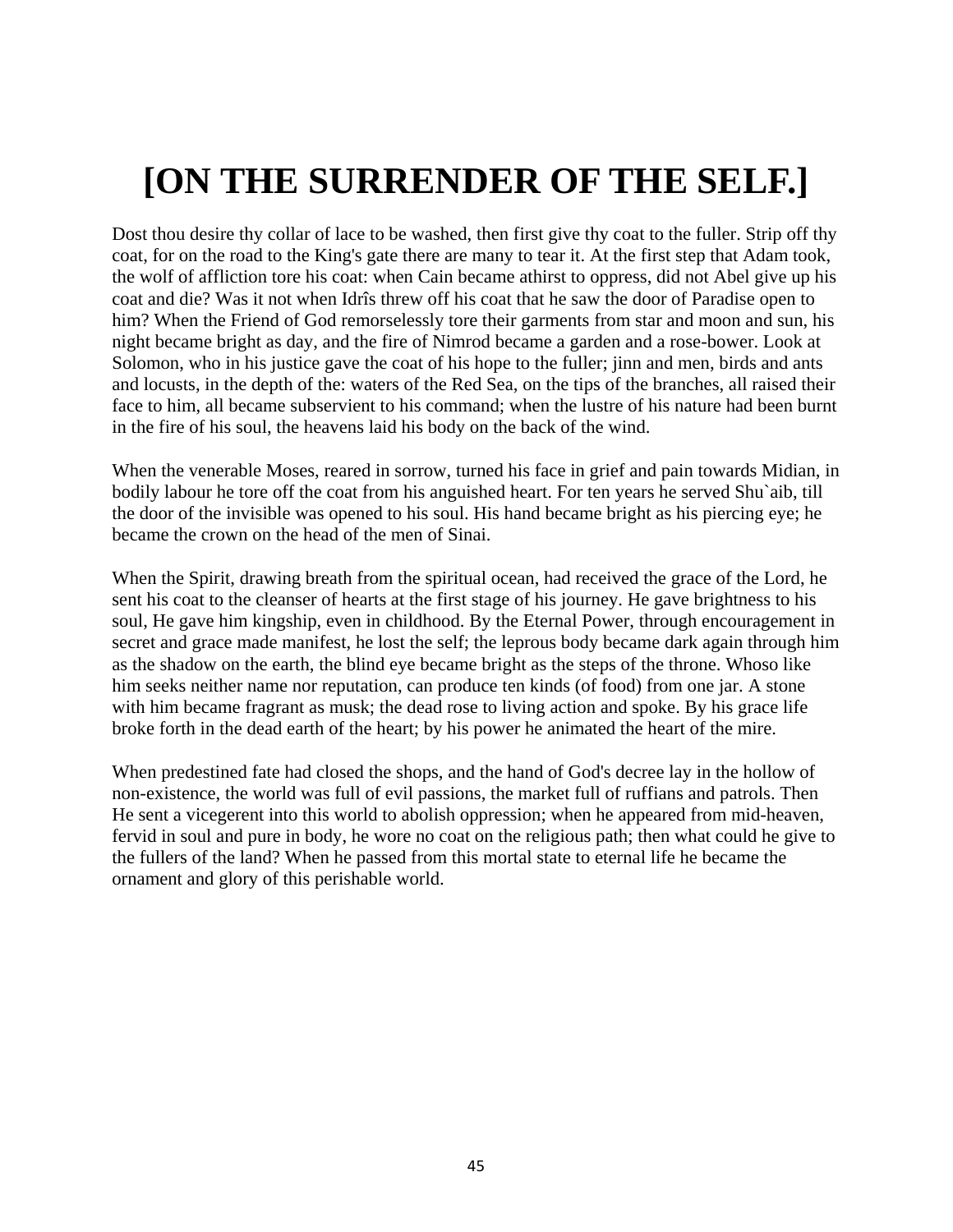# **IN HIS MAGNIFICATION.**

When He shows His Nature to His creation, into what mirror shall He enter? The burden of proclaiming the Unity not everyone bears; the desire of proclaiming the Unity not everyone tastes. In every dwelling is God adored; but the Adored cannot be circumscribed by any dwelling. The earthly man, accompanied by unbelief and anthropomorphism, wanders from the road; on the road of truth thou must abandon thy passions;-rise., and forsake this vile sensual nature; when thou hast come forth from Abode and Life, then, through God, thou wilt see God.

How shall this sluggish body worship Him, or how can Life and Soul know Him? A ruby of the mine is but a pebble there; the soul's wisdom talks but folly there. Speechlessness is praise,- enough of thy speech; babbling will be but sorrow and harm to thee,--have done!

His Nature, to one who knows Him and is truly learned, is above '*How*' and '*What*' and '*Is it not*' and '*Why*.' His creative power is manifest, the justice of His wisdom; His wrath is secret, the artifice of His majesty. A form of water and earth is dazzled by His love, the eye and heart are blinded by His Nature. Reason in her uncleanness, wishing to see Him, says, like Moses, '*Show me*'; when the messenger comes forth from that glory, she says in its ear, '*I turn repentant unto thee*.' (Qur. 7:138 sq.) Discover then the nature of His Being through thy understanding! recite his thousand and one pure names. It is not fitting that His Nature should be covered by our knowledge; whatever thou hast heard, that is not He. 'Point' and 'line' and 'surface' in relation to His Nature are as if one should talk of His 'substance' and 'distance' and 'six surfaces'; the Author of those three is beyond place the Creator of these three is not contained in time. No philosopher knows of imperfection in Him, while He knows the secrets of the invisible world; He is acquainted with the recesses of the mind, and the secrets of which as yet there has been formed no sketch upon thy heart.

*Kâf* and *nûn* are only letters that we write, but what is *kun*? the hurrying of the agent of the divine decree. If He delays, or acts quickly, it depends not on His weakness; whether He is angry or placable depends not on His hate. His causation is known to neither infidelity nor faith, and neither is acquainted with His Nature. He is pure of those attributes the foolish speak of, purer than the wise can tell.

Reason is made up of confusion and conjecture, both limping over the earth's face. Conjecture and cogitation are no good guides; wherever conjecture and cogitation are, He is not. Conjecture and cogitation are of His creation; man and reason are His newly ripening plants. Since any affirmation about His Nature is beyond man's province, it is like a statement about his mother by a blind man; the blind man knows he has a mother, but what she is like he cannot imagine; his imagination is without any conception of what things are like, of ugliness and beauty, of inside and outside.

In a world of double aspect such as this, it would be wrong that thou shouldst be He, and He thou. If thou assert Him not, it is not well; if thou assert Him, it is thyself thou assertest, not He.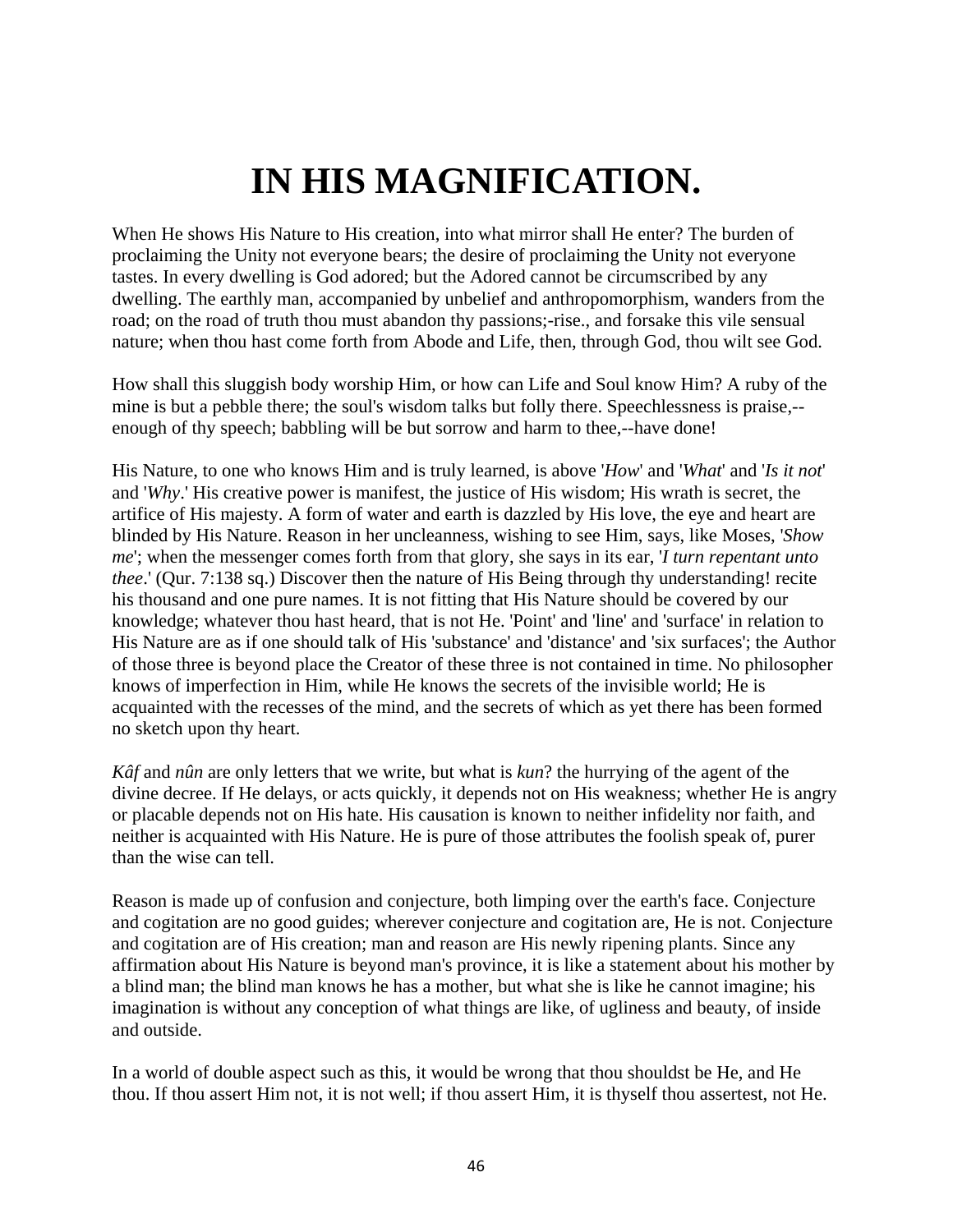If thou know not (that He is) thou art without religion, and if thou assert Him thou art of those who liken Him. Since He is beyond 'where' and 'when', how can He become a corner of thy thought? When the wayfarers travel towards Him, they vainly exclaim, 'Behold, Behold!' Men of hawk-like boldness are as ringdoves in the street, a collar on their necks, uttering 'Where, Where?'

If thou wilt, take hope, or if thou wilt, then fear; the All-wise has created nothing in vain. He knows all that has been done or will be done: thou knowest not,--yet know that He will assuage thy pain. In the knowledge of Him is naught better than submission, that so thou mayest learn His wisdom and His clemency. Of His wisdom He has given resources to His creatures, the greater to him who has the greater need; to all He has given fitting resources, for acquiring profit and warding off injury. What has gone, what comes, and what exists in the world, in such wise it was necessary; bring not folly into thy conversation; look thou with acceptance on His decrees.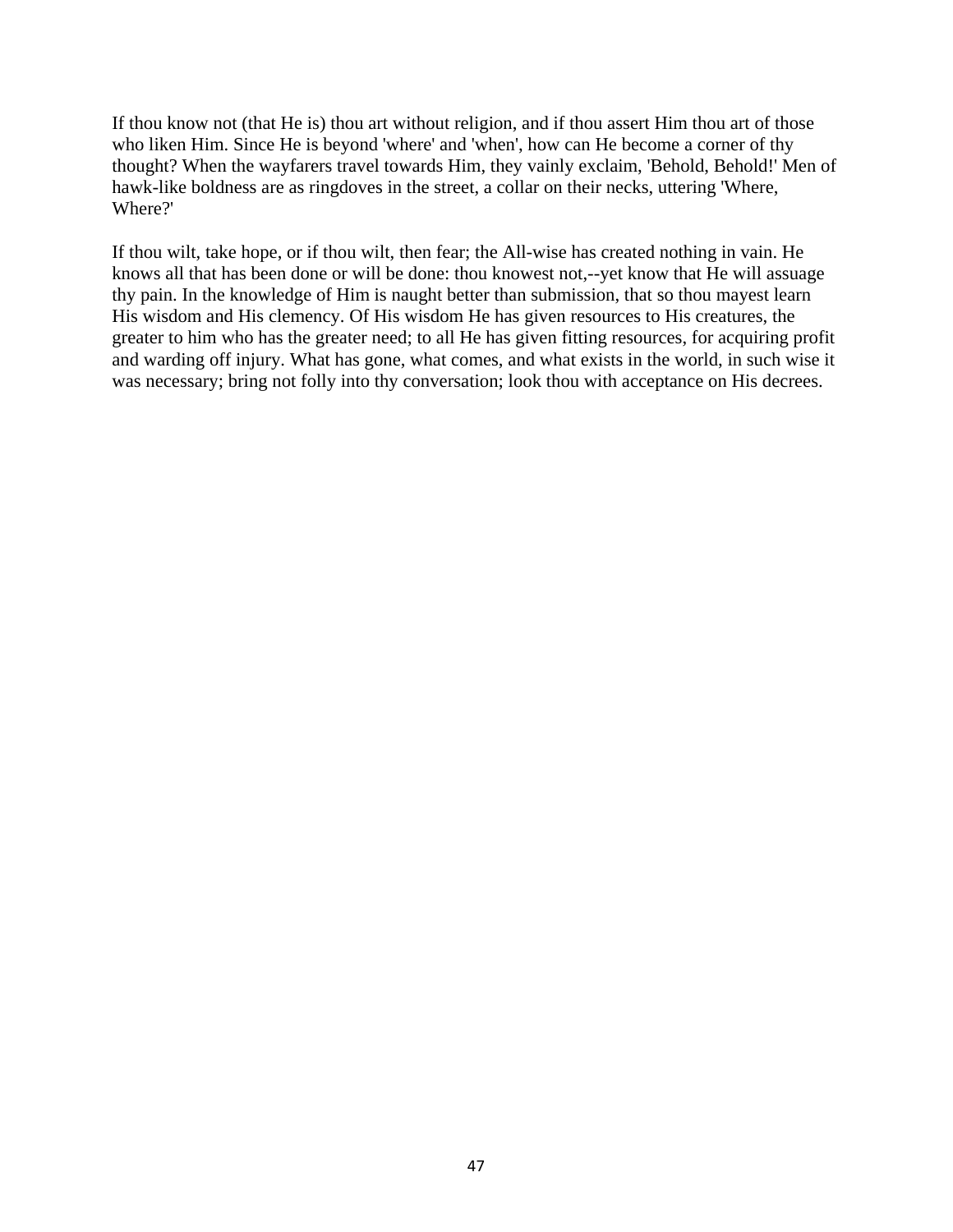## **ON THE EARNEST STRIVING.**

When thou hast passed from Self to being naught, gird up the loins of thy soul and set forth on the road, when thou standest up with loins girt thou hast placed a crown on thy soul's head. Set then the crown of the advance on the head of thy soul; let the foot that would retreat be the companion of the mire; though the thoughtless man laughs at this act, yet the wise chooses no other course.

Whoso turns not his face towards God, all his knowledge and possessions deem thou an idol. Who turns away his face from God's presence, in truth I call not him a man; a dog is better than a worthless man who turns away his face, for a dog finds not its prey without a search. A dog that lives in ease, though it gets fat, is not therefore more useful than a greyhound.

He will not take hypocrisy and deceit and lying, but looks to a man's belief in the Unity and his sincerity. The eye that is fixed on wisdom chooses the Truth; the pleasure-regarding eye sees not the Truth. False is what delights the eye; the Truth enters not among earthy thoughts. Infidelity and faith both have their origin in thy hypocritical heart; the path is long because thy foot delays: were it not so, the road to Him is but one step,--be a slave, and thou becomest a king with Him. Know that the different names of the colours are illusory, that thy sustenance is to be sought in the river of the Absolute. Leave off thy talk, and come to the pavilion; loose thy heavy bonds from off thyself. Perhaps thou hast not tasted the true faith, hast not seen the face of truth and sincerity; so that thou thoughtest the mystery was plain to be seen, and things thou sawest plainly have been mysteries to thee. I see in thee no rightness of belief; if there were I would be the true dawn of religion to thee;--I would have made the path of the true faith plain to thee hadst thou not been a fool and a madman.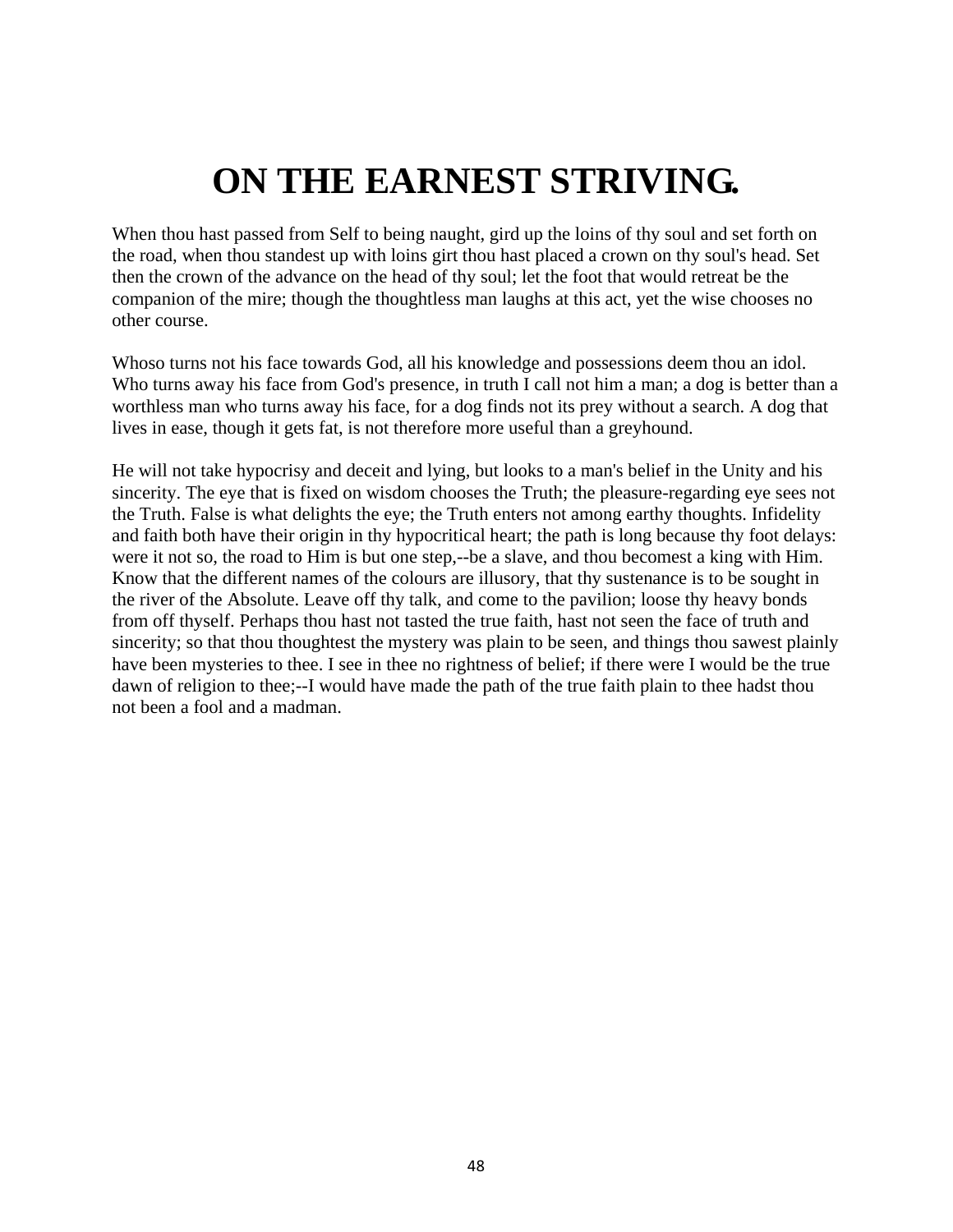# **[OF THE TRAVELLER ON THE PATH.]**

A man should be like Abraham, that, through God, his shadow may become a shady place; in fear of him and by his teaching the universe dares to breathe; Pharaoh is destroyed by the mighty aid of a Moses whom God assists.

To the wayfarer towards God on the path of love His cheek is the dawn of morning; (who but He can tear away the veil by day, or hang the veil by night?) His mind is snatched away from bonds of earth; the spiritual rule of the world is made manifest to him. He treads the Throne under his feet like a carpet; he is an owl, but boars with him a phœnix. He becomes lord of this abode and that, the loyal slave of God; the pure Intelligence reveals its face to man, and beautifies his body with its own light. The bounty of God throws its shade over his heart; then he says, '*How He prolongs the shadow*.' (Qur. 25:47) When his soul feels the touch of God, '*We make the sun*' reveals its face to him (Qur. 25:48). The dumb all find tongues when they receive the perfume of life from his soul.

In His path the lovers recite to their souls the verse '*Every creature on the earth is subject to decay*;' (Qur. 55:26) the heavens, and the natural world and its varied colours seem vile to his perception. Whoso is turned away from this wine, for him all its fragrance and colour is destroyed; so that when with new ear thou shalt hear the shouts of '*He is One, He has no partner*,' thou shalt no longer in madness desire the varied colours, even though thy Jesus be the dyer. Thou shalt take what thou wilt of the colours, put them into one jar, and bring them out again;-listen truly, and not in folly: this saying is not for fools;-all these deceitful colours the jar of the Unity makes one colour. Then being now of one colour, all has become Him; the rope becomes slender when reduced to a single strand.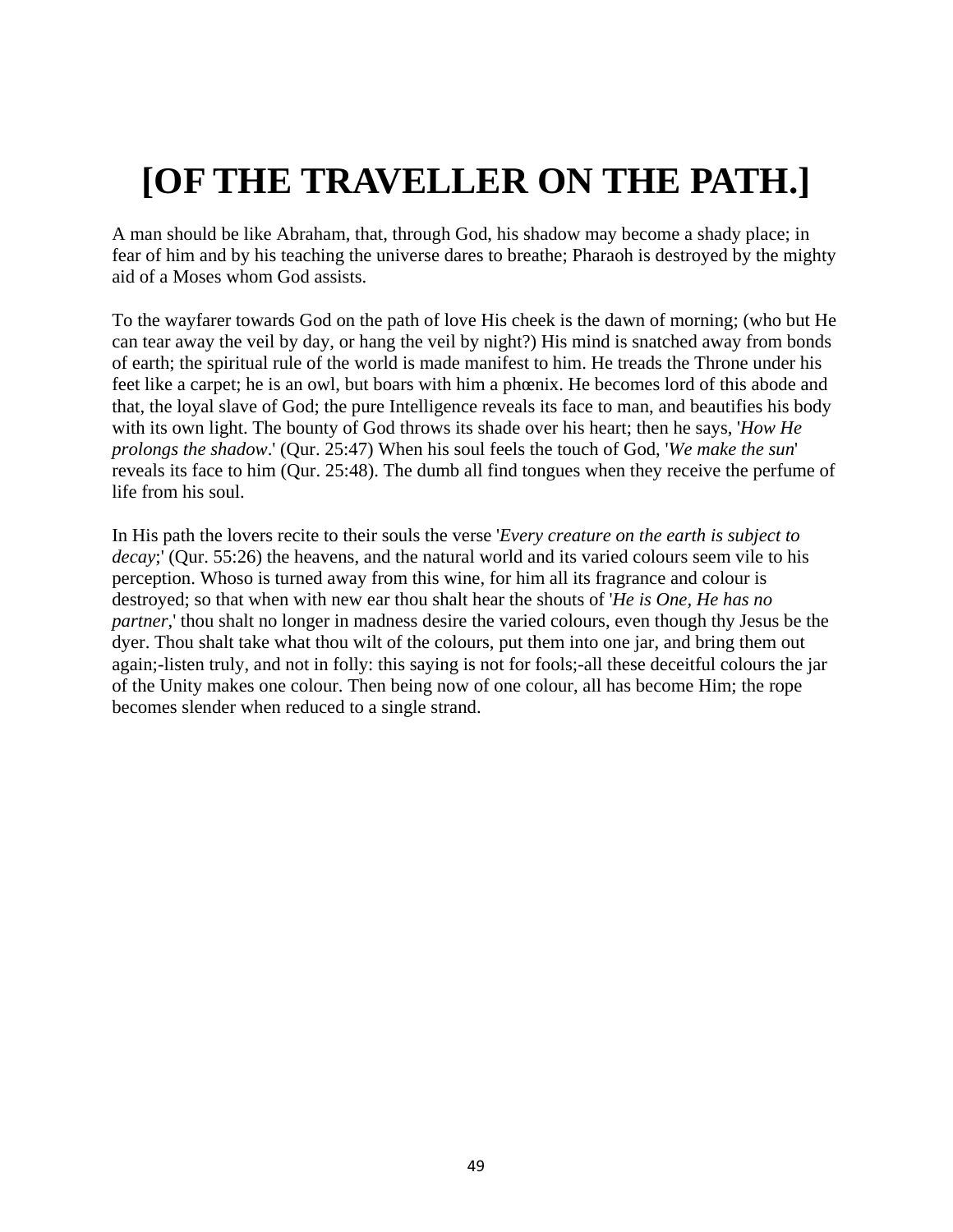# **[ON BEING SILENT.]**

The path of religion is neither in works nor words; there are no buildings thereon, but only desolation. Whoso becomes silent to pursue the path, his speech is life and sweetness; if he speaks, it will not be out of ignorance, and if he is silent, it will not be from sloth; when silent, he is not devising frivolity; when speaking, he scatters abroad no trifling talk.

Those fools, the thieves and pickpockets, keep their knowledge to use in highway robbery. Thou seest, O Master, thou of many words, that thou hadst better have light in thy heart than words; when thou becomest silent, thou art most eloquent, but if thou speakest, thou art like a captain of war. '*Kun*,' consists of two letters, both voiceless; '*Hû*' consists of two letters, both silent. Doubt not concerning these words of mine; open thine eyes, pay heed for a little.

There exists the dog, and the stone; the stove of the bath, and the slave; but thou art excellent, like a jewel inside a casket. The king uses his silver for his daily needs, but his ruby be keeps for his treasure-house; silver is evil in its own ill-starred nature, the ruby is joyous because it is full of blood within.

The family of Barmak became great through their liberality; they were, so to say, close companions of generosity. Though fate pronounced their destruction, their name endures, indestructible as the spirit. The people of this generation, though amiable, are impudent as flies and wanton; in word they are all sweet as sugar, but when it comes to generosity, they tear men's hearts and burn their souls.

When He had adorned thy soul within thee, He held up before thee the mirror of the light; till pride made thee quick to anger, and thou lookedst upon thyself with the evil eye.

He has balanced day and night by the ruler of his justice, not by chance or at random.

While Reason digs for the secret, thou hast reached thy goal on the plain of Love.

The heart and soul of the seeker after God are concealed, but his tongue proclaims in truth, '*I am God*.'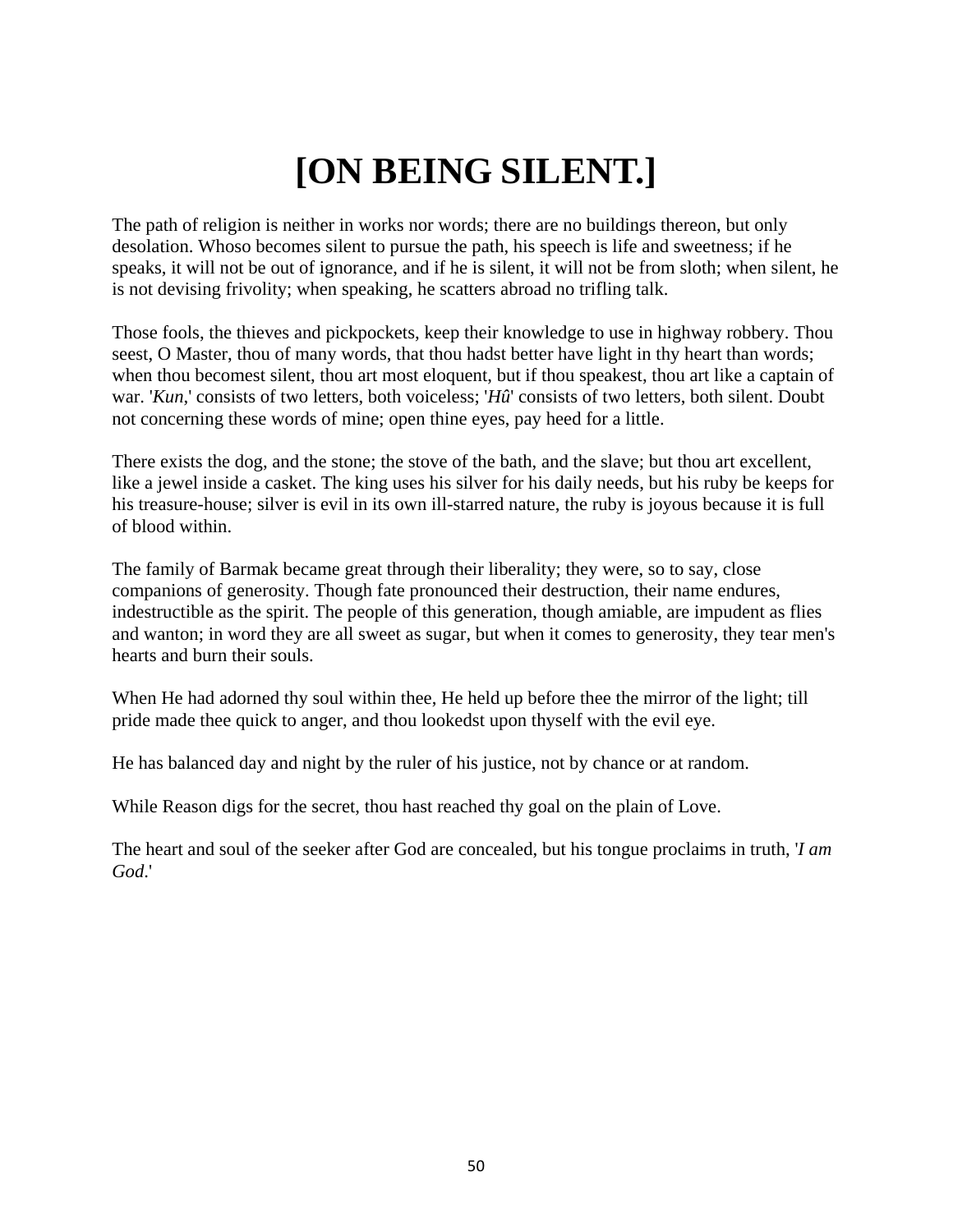#### **THE PARABLE OF THOSE WHO HEED NOT.**

A fool saw a camel grazing, and said, Why is thy form all crooked? Said the camel, In disputing thus thou censurest the sculptor; beware! Look not on my crookedness in disparagement, and kindly take the straight road away from me. My form is thus because it is best so, as from a bow's being bent comes its excellence. Begone hence with thy impertinent interference, an ass's ear goes well with an ass's head.

The arch of the eyebrow, though it displease thee, is yet a fiting cupola over the eye; by reason of the eyebrow, the eye is able to look at the sun, and in virtue of the bloom of its strength becomes an adornment to the face. Evil and good, in the estimation of the wise, are both exceeding good; from Him there comes no evil; whatever thou seest to come from Him, though evil, it were well thou look on it all as good. To the body there comes its portion of ease and of pain; to the soul ease is as a treasure secured; but a twisted snake is over it, the hand and foot of Wisdom are at its side.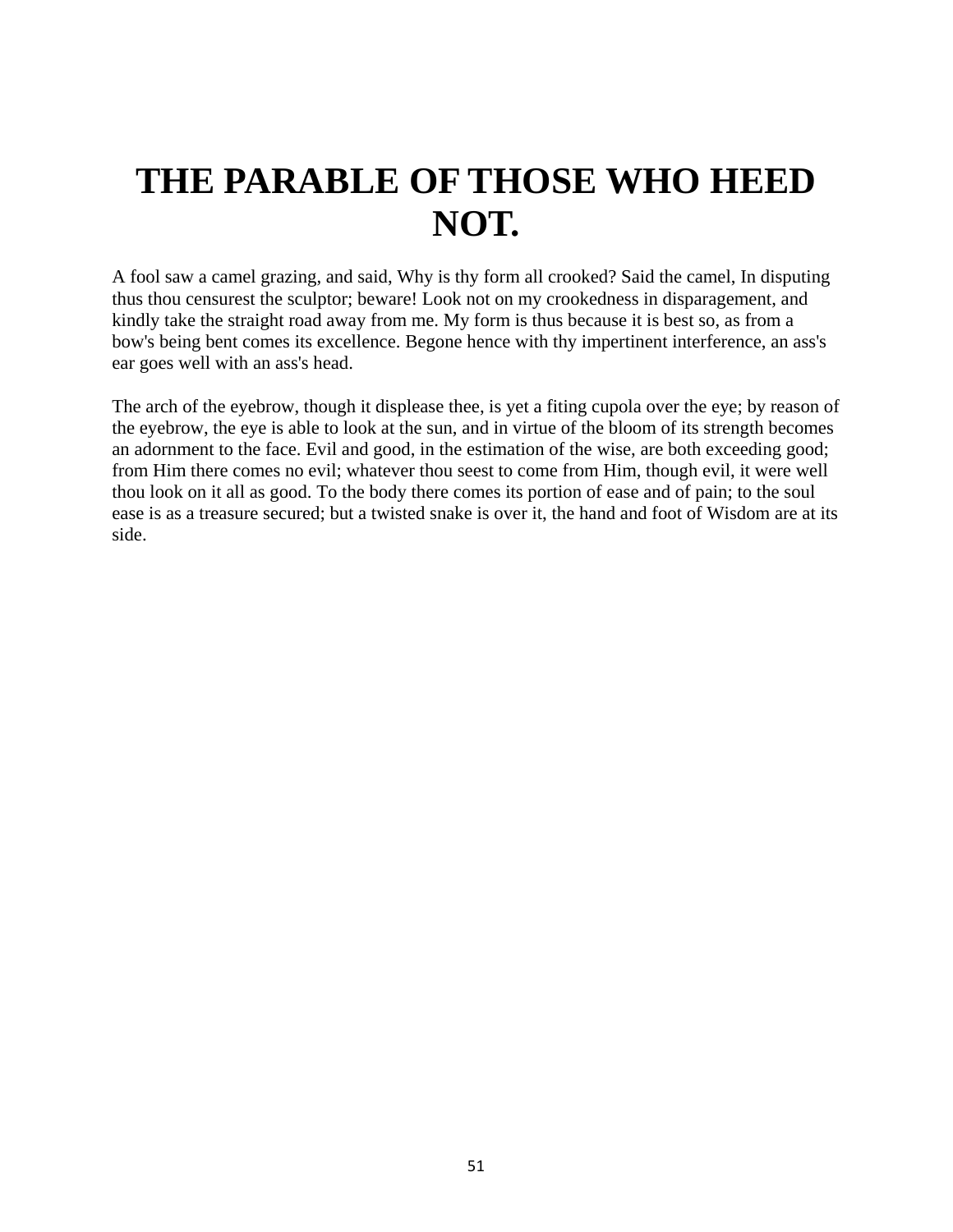### **THE PARABLE OF THE EYE OF THE SQUINT-EYED.**

A squint-eyed son asked his father, O thou whose words are as a key to the things that are locked up, why saidst thou that a squinter sees double? I see no more things than there are; if a squinteyed person counted things crookedly, the two moons that are in the heavens would seem four.

But he who spoke thus spoke in error; for if a squinter looks at a dome, it is doubled.

I fear that on the high-road of the faith thou art like the crooked-seeing squinter, or like the fool who senselessly quarrelled with the camel because of God's handiwork. His flawless creation is the *qibla* of our understanding; His changeless nature is the *ka`ba* of our desire. He has exalted the soul in giving it wisdom; He has nourished His pardoning mercy on our faults. God well knows your turning to Him; His wisdom it is which prevents His answering your prayers. Though the physician hears his patient when he begs, he does not give earth to an earth-eater; and though his soul desire it, how shall He give earth through all his life to him who digs the earth? How shall His act be without a reason, or His decrees in accordance with thy weak understanding?

There are exceeding many who have drunk the cup of pure poison and have not died of it; nay, it is life's food to him who from the violence of his disease is wasted to a reed. In His wisdom and justice He has given to all more than all that is requisite; if the gnat bites the elephant's hide, tell him to flap his ears,--he has a gnat dispeller in them; if there is a louse, thou hast a finger-nail; punish the flea, when it jumps on thee; though the mountains were full of snakes, fear not,--there are stones and an antidote on the mountain too; and if thou art apprehensive of the scorpion, thou hast slipper and shoe for it. If pain abounds in the world, everyone has a thousand remedies.

In accordance with his scheme He has suspended together the sphere of intense cold and the globe of fire. The motions of the body are rendered equable, the coolness of the brain and the warmth of the heart are both moderated; the liver and heart, by means of the stomach and arteries, send forth water and air to the body, that through breath and blood the heart by its movement, and the liver by its quiescence, may give the body life.

There is a spiritual kingdom in the universe, and also a temporal power; above the throne light, and below darkness; both these principles He bestowed at the creation, when He spread His shadow over His handiwork. The temporal world He has given of His bounty to the body, the spiritual world as a glory to the soul; that so both inner and outer man may receive food, the body from the lord of this world, the soul from the Lord of the spirit-world; for through all His creation God keeps a benign grace for the benefit of the noble soul.

The acute thinker knows that what He does is well; it is thou who namest some things evil and some good, otherwise all that comes from Him is pure kindness. Evil comes not into existence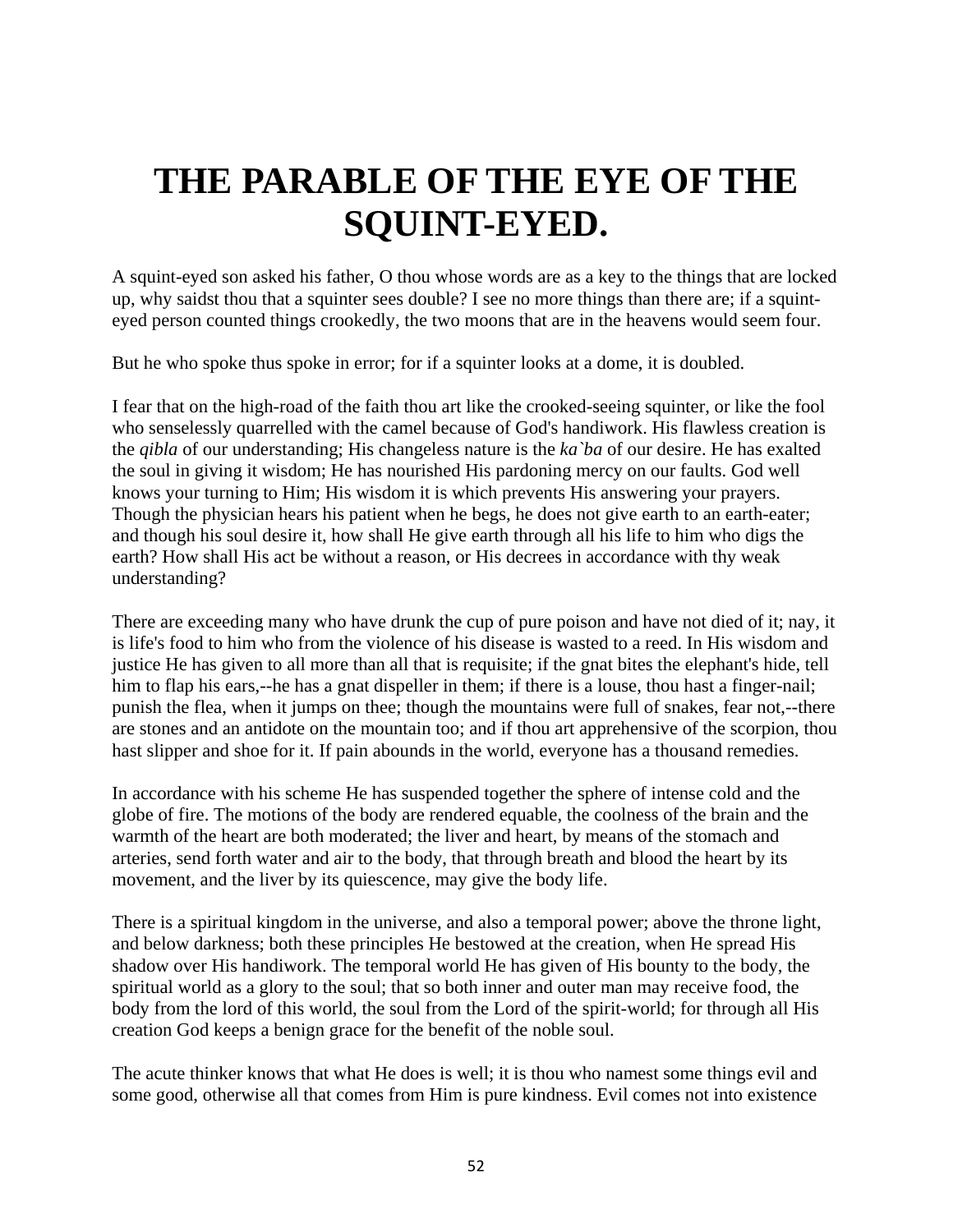from Him; how can evil subsist with Godhead? Only the foolish and ignorant do evil; the Doer of good Himself does no evil. If He gives poison, deem it sweet; if He shows wrath, deem it mercy. Good is the cupping-glass our mothers apply to us, and good too the dates they give.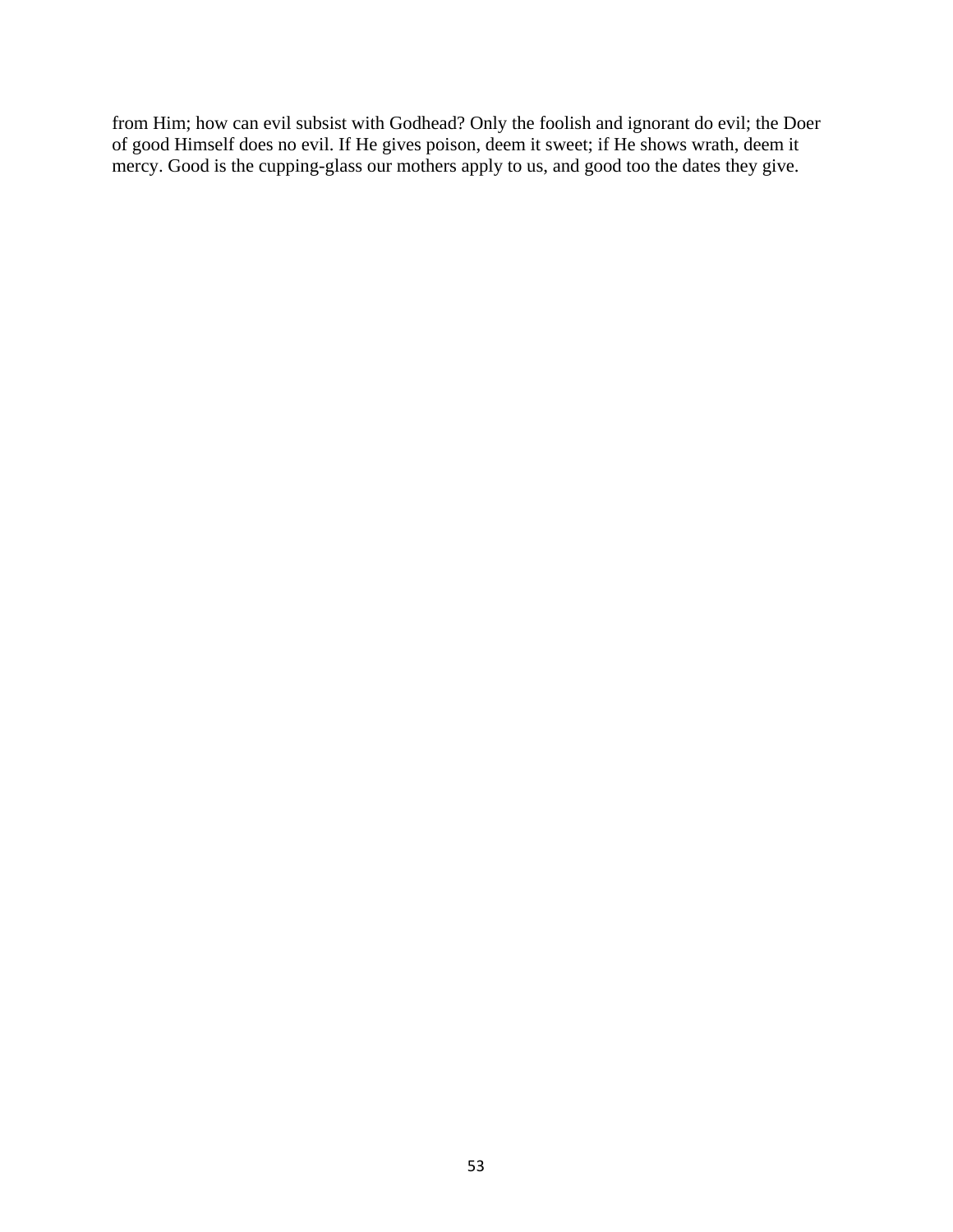### **AGAIN THE PARABLE OF THOSE WHO HEED NOT.**

Dost thou not see how the nurse in the earliest days of its childhood sometimes ties the little one in its cradle, and at times is ever laying it on her bosom; sometimes strikes it hard and sometimes soothes it; sometimes puts it away from her and repels it, sometimes kindly kisses its cheek and again caresses it and bears its grief? A stranger is angry with the nurse when he sees this, and sighs; he says to it, The nurse is not kind, the child is of little account with her. How shouldst thou know that the nurse is right? Such is always the condition of her work.

God too, according to his compact, performs his whole duty towards his slave; He gives the daily food that is required, sometimes disappointment, sometimes victory; sometimes He sets a jewelled crown upon his head, sometimes He leaves him needy with only a copper.

Be thou contented with God's ordinance; or if not, then cry aloud and complain before the Qâzî, that he may release thee from His decree! A fool is he who thinks thus! Whatever it is,--whether misfortune or prosperity,--it is an unmixed blessing, and the evil only transitory. He who brings the world into being with '*Be, and it was*,'--how, how shall He do evil to the creatures of the world? Good and evil exist not in the world of the Word; the names 'good' and 'evil' belong to thee and to me. When God created the regions of the earth He created no absolute evil; death is destruction for this one, but wealth for that; poison is food to this, and death to that.

If the face of the mirror were black like its back, no one would look at it; the usefulness belongs to the face of the mirror, even though its back be stuffed with jewels. The bright-faced sun is good, be its back black or white; if the peacock's foot were like its feathers, it would shine splendid both by night, and day.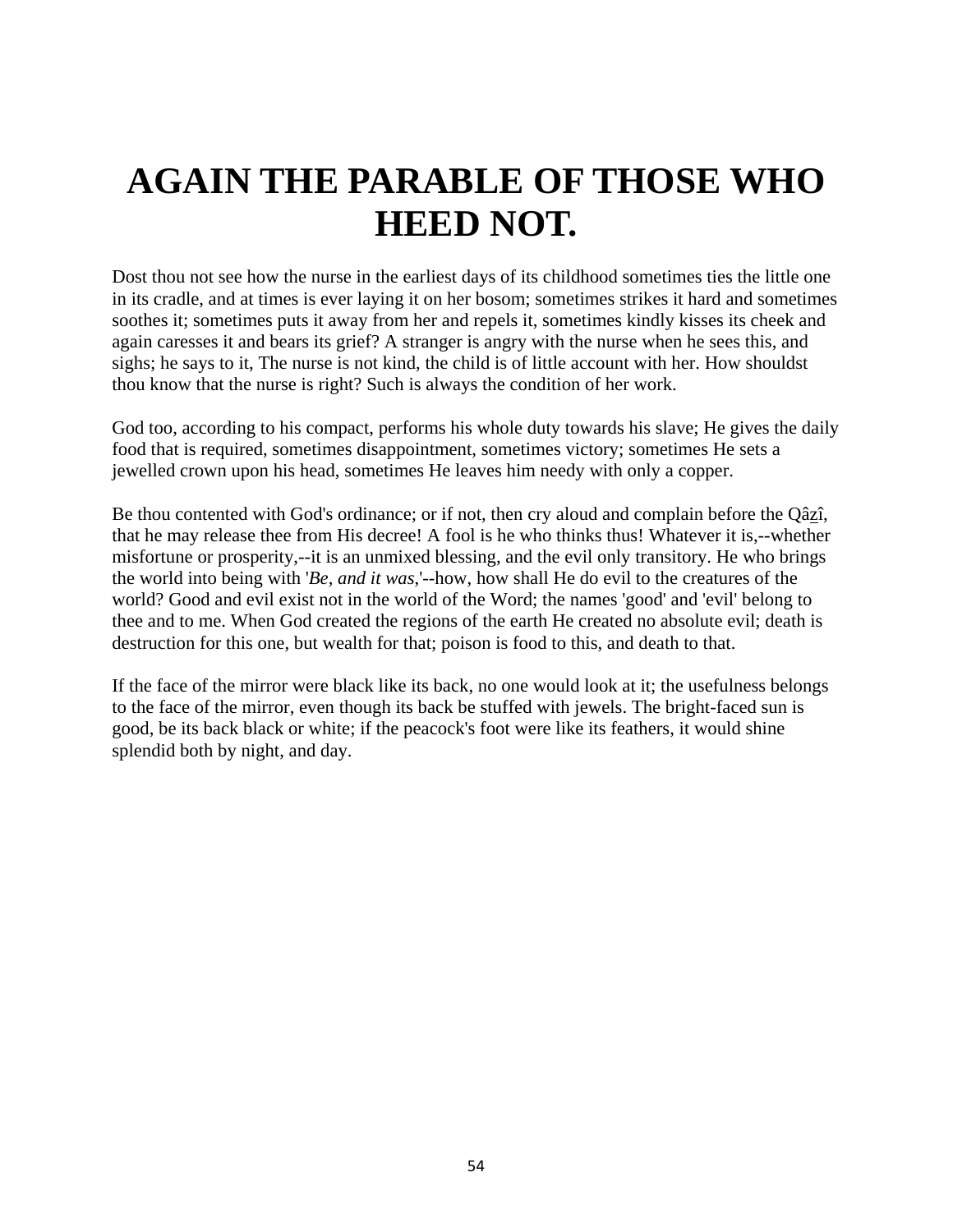# **IN PRAISE OF HIS OMNIPOTENCE.**

He is the Pourtrayer of the outward forms of our earthly bodies; He is the Discerner of the images of our inmost hearts. He is the Creator of existent and non-existent, the Maker of the hand and what it holds. He made a wheel of pure emerald, and on the wheel he bound silver jars; He caused a candle and candlestick to revolve in the heavens in the path of the ignoble. Before His creation was non-existence; eternal being belongs to His Essence alone. He made Intelligence proclaimer of His power; He made matter capable of receiving form. To Intelligence He gave the path of vigilance; what thinkest thou of Intelligence?

How can the artist of the pen picture forth in man the image of the Eternal? Fire and wind and water and earth and sky, and Reason and Spirit above the sky, and the angels in the middle place, wisdom and life and abstract form,--know, that all come into being by command, and the command is God's.

He is the origin and root of material things, the Creator of beneficence, and thanks, and the thankful man. In the high-road from this life to the next He has associated action and power with this world of generation and corruption. In the world of the Word His Omnipotence made power pregnant with action, made its place for whatever comes into action, created its product for whatever possesses power.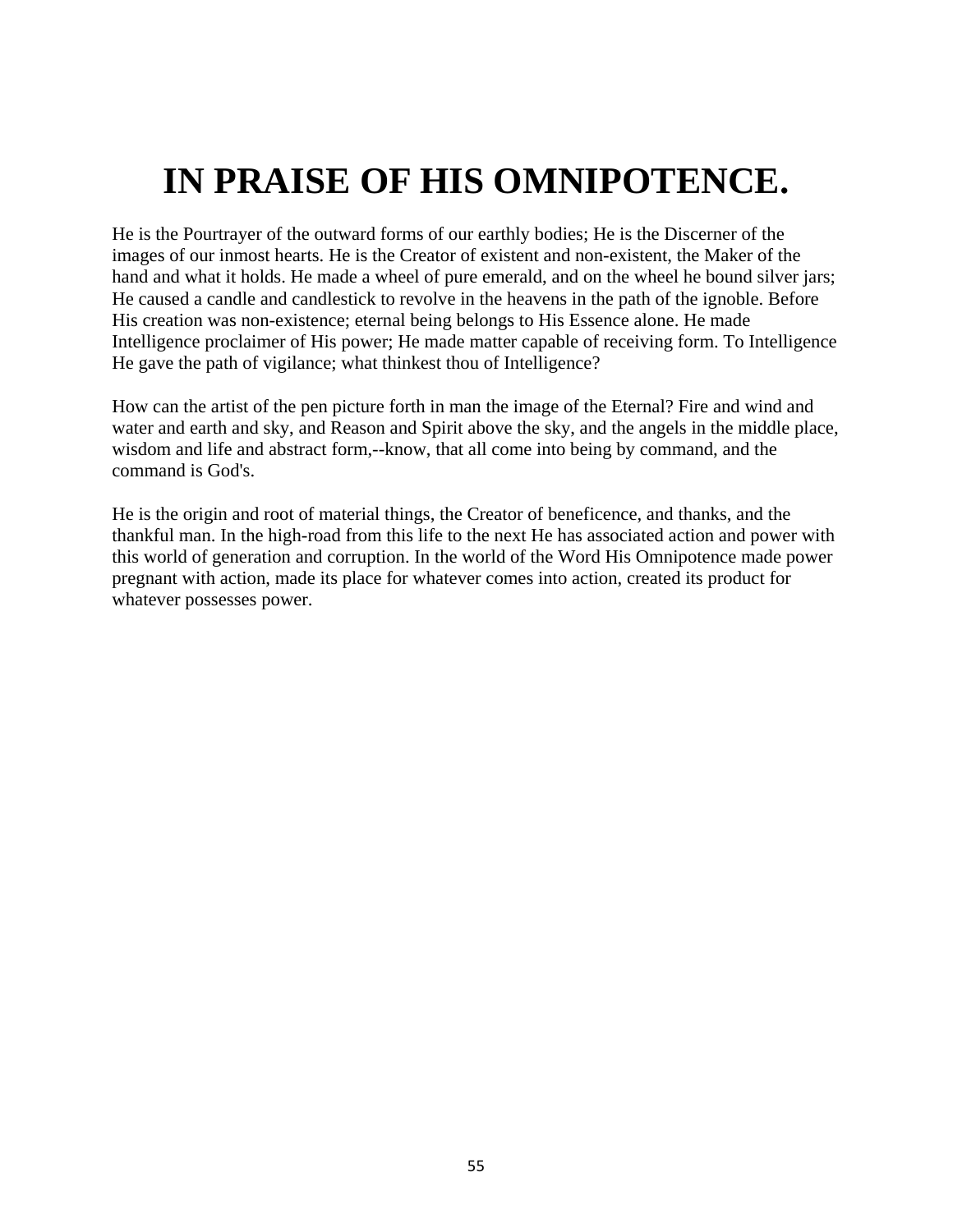### **ON THE PROVERBS AND ADMONITIONS 'POVERTY IS BLACKNESS OF THE FACE' (THE RECITAL OF PROVERBS IS THE BEST OF DISCOURSES) AND 'THE WORLD IS A HOUSE OF DEPARTURE AND CHANGING AFFAIRS AND MIGRATION.'**

Keep thy blackness, thou canst not do without it; for blackness admits no change of colour. With blackness of face there goes happiness; a blushing face seldom causes joy. The scorched pursuer is black of face before the flame of his heart's desire; though in tribulation, the ugly Ethiopian finds gladness in his blackness of face; his gladness comes not from his beauty, his happiness comes from his sweet odour. Brighter than the splendour of the new moon is the display of the moon of Bilâl's shoe; if thou dost not wish thy heart's secret known, keep thy blackness of face in both worlds, since for him who seeks his desire, day tears the veil and night spreads it.

Withhold thy hand from these vain lusts; know, desire is poison, and the belly as a snake; the serpent of desire, if it bite thee, will soon despatch thee from the world. For in this path in evil there is good; the water of life is in the midst of darkness. What sorrow has the heart from blackness? For night is pregnant with day, and the men who are now imprisoned without food or drink in this old ruin throw aside all instruction when they march proudly in the garden of God.

Everything except God, all that is of earth, is aside from the path of the true faith. Loss of self is the hidden goal of all; the refuge of the pure soul is with the Word.

O thou, who hast rolled up the carpet of time, who hast passed beyond the four and the nine, pass at one step beyond life and reason, that so thou mayst arrive at God's command. Thou canst not see, forasmuch as thou art blind at night; and in the day too hast but one eye, like the wisdom of fools. I do not speak to thee with wink and nod, but in God's way, with mystical significations and allegories.

Till thou pass beyond the false, God is not there; the perfect truth belongs not to this half-display. Know, that as provision for the journey to the eternal world, *lâ khair* is your strength and *lâ shai* your gold; *lâ khair* is the strength of the rich, as *lâ shai* is the wisdom of the wine-drinkers.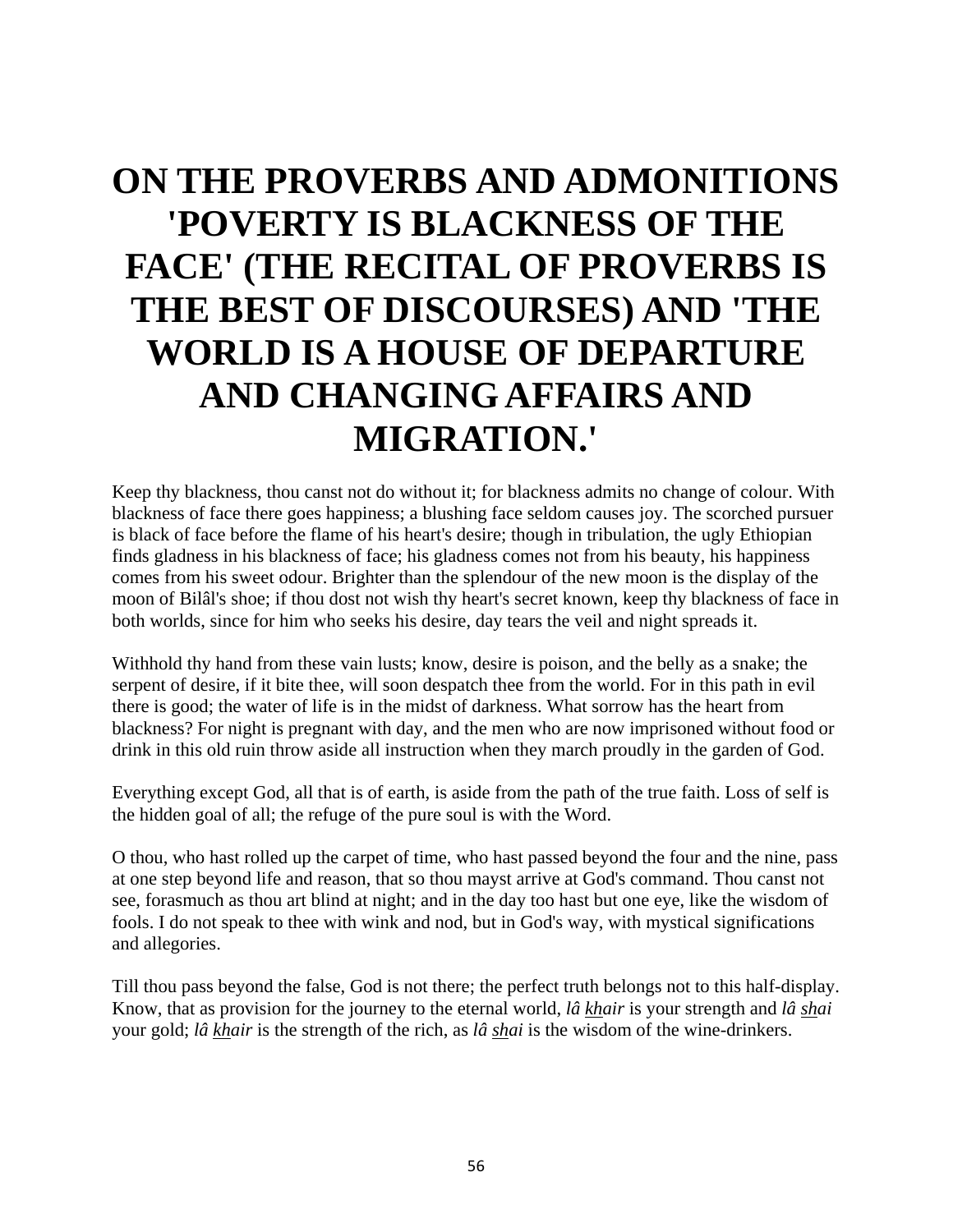### **ON THE NEED OF GOD, AND INDEPENDENCE OF ALL BESIDE HIM.**

He is wholly independent of me and thee in his plans; what matters infidelity or faith to His Independence? What matters that or this to His Perfection '? Know that God exists in real existence; in pursuance of His decree and just designs, the Independent seeks thy favours, the Guardian gives thee thanks.

The wolf and Yûsuf appear to thee to be small and great; but with Him, Yûsuf and wolf are the same. What, to His Mercy, matters opposition or help? What, to His Wrath, are Moses and Pharaoh?

Thy service or thy rebellion are an honour or a shame to thee, but with Him the colour of both is the same. What honour has He from Reason, or from the lightning, what greatness from the soul, or the sky? The soul and the heavens are His creatures. Happy the man who is chosen of Him.

The heavens and He who causes them to revolve are as the millstone and the miller; the supreme Disposer and the obedient Reason are as the carver's self and the matter he shapes. The motion of the restless heavens and of the earth is as it were an ant in the mouth of a dragon; the dragon does not swallow the ant, and the revolution of the unconscious heavens sweeps on. He has imposed its task upon the mill-wheel of misfortune, itself unmindful and closed round by annihilation. Think of thy life as an atom in His time. His banquet as accompanied by His affliction.

Thou knowest that thy goblet has four feet for movement; yet though thou be persevering in His service thou wilt not reach His path but by His grace. When will the slave who wishes to attain to God reach Him by means of reason, or by hand and foot? When will he attain to God, who in his own body attains (only to the recognition of) his hands and feet?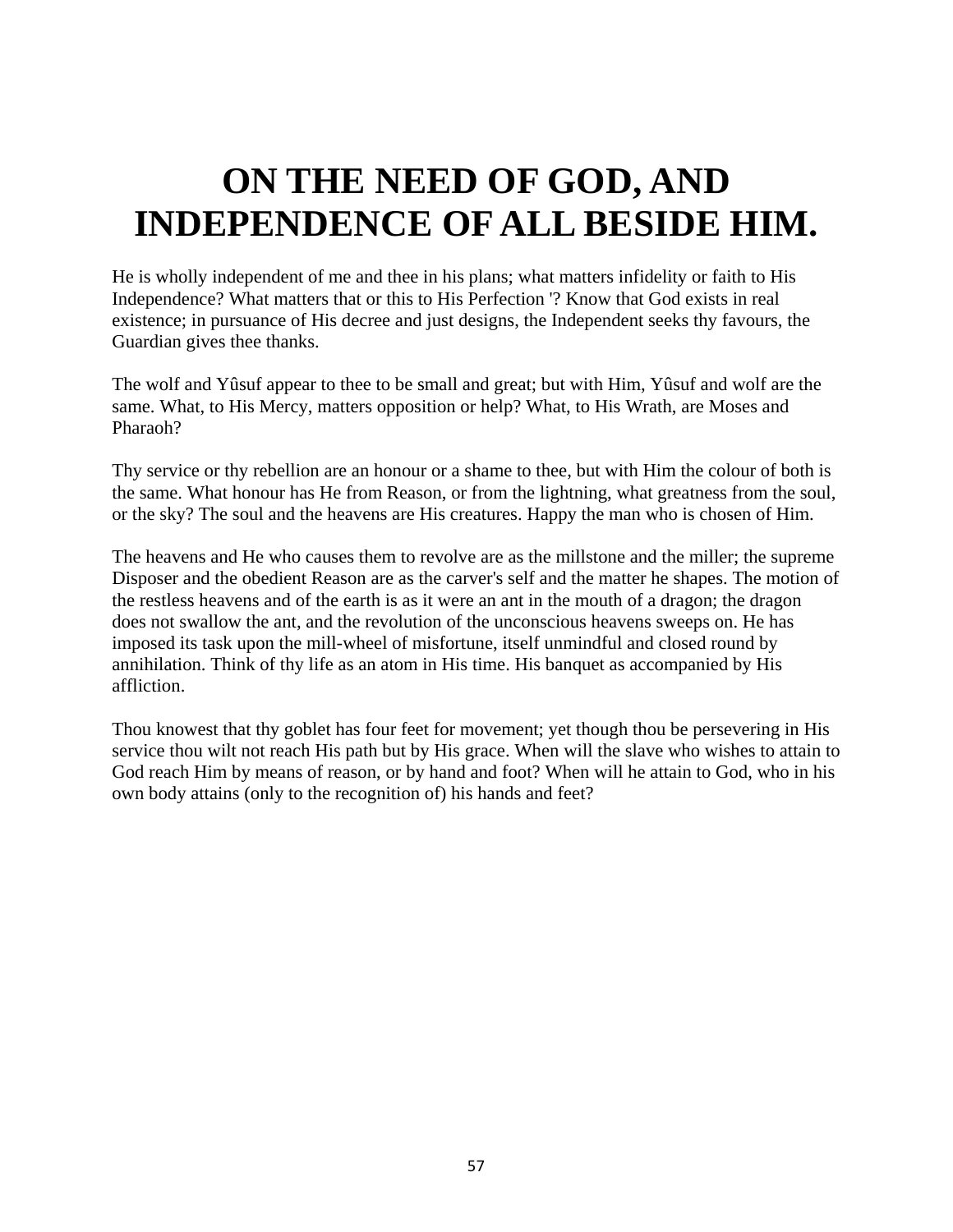# **ON SELF-ABASEMENT AND HUMILITY.**

Lowliness befits thee, violence suits thee not; a, naked man frantic in a bee-house is out of place. Leave aside thy strength, betake thyself to lowliness, that so thou mayest trample the heights of heaven beneath thy feet; for God knows that, rightly seen, thy strength is a lie, and thy lowliness truth. If thou layest claim to strength and wealth, thou hast a blind eye and a deaf ear. Thy face and thy gold are red, thy coat is of many colours,--then look to find thy honour disgrace, thy peace strife. Come not to God's door in the dust of thy strength, for in this road it is through lowliness that thou becomest a hero. This comes not of discharging thy debt, but from bartering thy indigence. Look not on His Omnipotence with thy impotent eye O my master, commit not such an outrage.

So long as thou art thy own support, clothe thyself, and eat; but if thou art upheld by Him, thou shalt neither sew nor tear. All that exists, O friend, exists through Him; thine own existence is as a pretence,--speak not folly. If thou lose thyself, thy dust becomes a mosque; if thou hold to thyself, a fire-temple: if thou hold to thyself, thy heart is hell; if thou lose thyself, heaven. If thou lose thyself, all things are accomplished, thy selffulness is an untrained colt. Thou art thou,- hence spring love and hate; thou art thou,--hence spring infidelity and faith. Remain a slave, without lot or portion; for an angel is neither hungry nor full. Fear and hope have driven away fortune from thee; when thy self has gone, hope and fear are no more.

The owl that frequents the palace of the king is a bird of ill-omen, ill-fated and guilty, when it is contented in its solitude, its feathers are finer than the splendour of the phœnix. Musk is spoilt by water and by fire; but to the musk-bladder what matters wet or dry? What matters, at His door, a Muslim or a fire-worshipper? What, before him, a fire-temple or a monk's cell? Fire-worshipper and Christian, virtuous and guilty, all are seekers, and He the sought.

God's essence is independent of cause; why seekest thou now a place for cause? The sun of religion comes not forth by instruction; the moon goes down when the light of the truth shines out. If the holy man is good, it is well for him; if the king is bad, what is that to us? To be saved, do thou thyself persevere in good; why contendest thou with God's decree and predestination? In this halt of but a week, to be is not to be, to come is to go.

Recite the word '*hastening on*'; (Qur. 57:12) for in the resurrection the believer calls "*Make way!*" Mu*st*afâ exclaimed 'How excellent!'; through this the hand of Moses became a moon, the Friend of God grew pitiful; (Qur. 9:116) the *wâw* of *awwah* gave him the sincerity of his faith, the majesty and beauty of his belief,--then when the *wâw* goes out of *awwah* there remains but *âh*, a sigh,--how wonderful! *Âh* remains, a memorial of Him; His religion remains as a manifestation of Him.

Before the trumpet sounds kill thou thyself with the sword of indigence; if they accept it, thou art at rest; if not, think of what has happened as if it had not been. If thou come small or great to the door of the Absolute, or if thou come not at all, what is that to Him? Shall the day subsist for the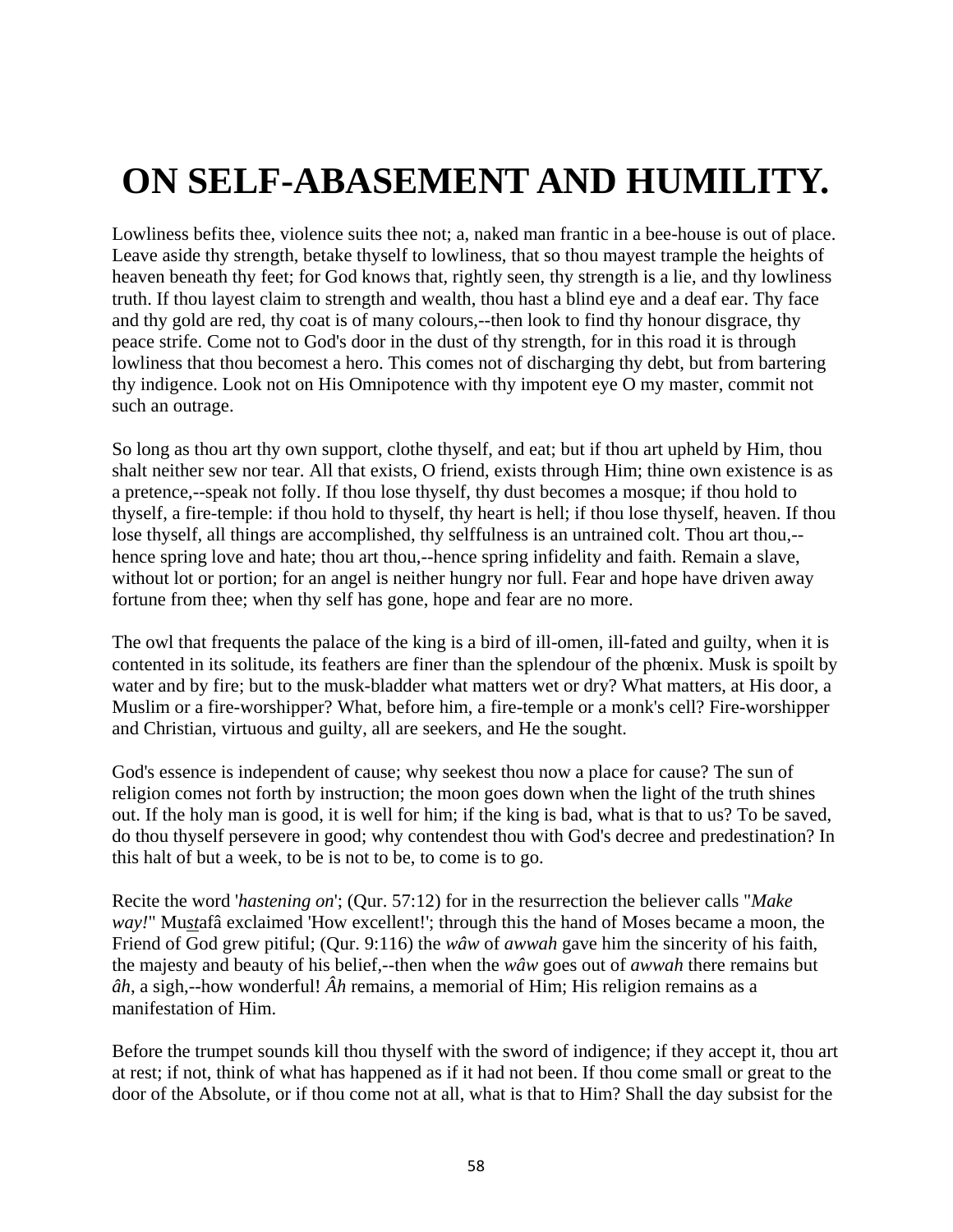sake of the cock? it will appear at its own time. What is thy existence, what thy non-existence to Him? Many like thee come to His door.

When the fountain of light starts forth, it has no need of any to scourge it on; yet all this magnificence is but water and earth,--the pure life and soul are there. What can the '*Make way!*' of a handful of straw effect? His own light alone cries '*Make way!*' That lamp of thine is thy trust in thyself; the sun comes forth of himself in brightness, and this flame the cold wind cannot extinguish, while half a sneeze wrests from that its life.

So then your road lies not in this street; if there be a road, it is the road of your sighs. You are all far from the road of devotion, you are like asses straying for months and years deluded with vain hopes. Since thou art sometimes virtuous, sometimes wicked, thou fearest for thyself, hast hope in thyself; but when thy face of wisdom and of shame grows white,--go, know thou that fear and hope are one.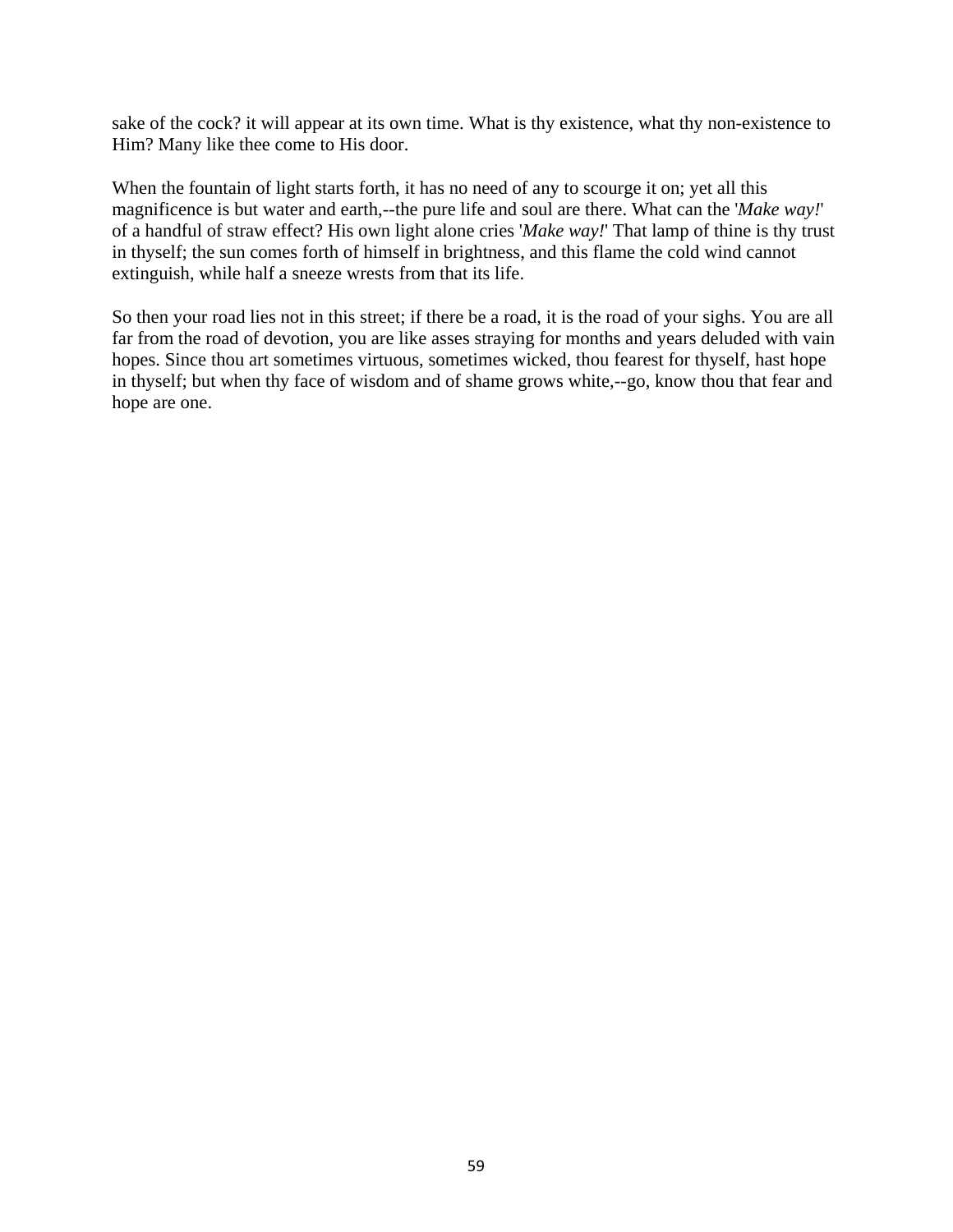### **ON THE JUSTICE OF THE PRINCE AND THE SECURITY OF HIS SUBJECTS.**

`Umar one day saw a group of boys on a certain road all engaged in play and everyone boasting of himself; everyone was in haste to wrestle, having duly bared his head in Arab fashion. When `Umar looked towards the boys, fear of him tore the curtain of their gladness; they all fled from him in haste, except `Abdu'l-lâh b. Zubair. `Umar said to him, "Why didst thou not fly from before me?" He said, "Why should I fly from before thee, O beneficent one? Thou art not a tyrant, nor I guilty."

If a prince is pious and just, his people, are glad in his justice but if his inclination is towards tyranny, he plunges his country in ruin. When thou hast provisioned thyself with justice, thy steed has passed beyond both halting-places.

What matters acceptance or rejection, good or evil, to him who knows his own virtue? Be virtuous,--thou wilt escape an aching head; if thou be bad, thou breakest the whole compact. So stand in wonder at His justice that thou losest memory of all else but of Him.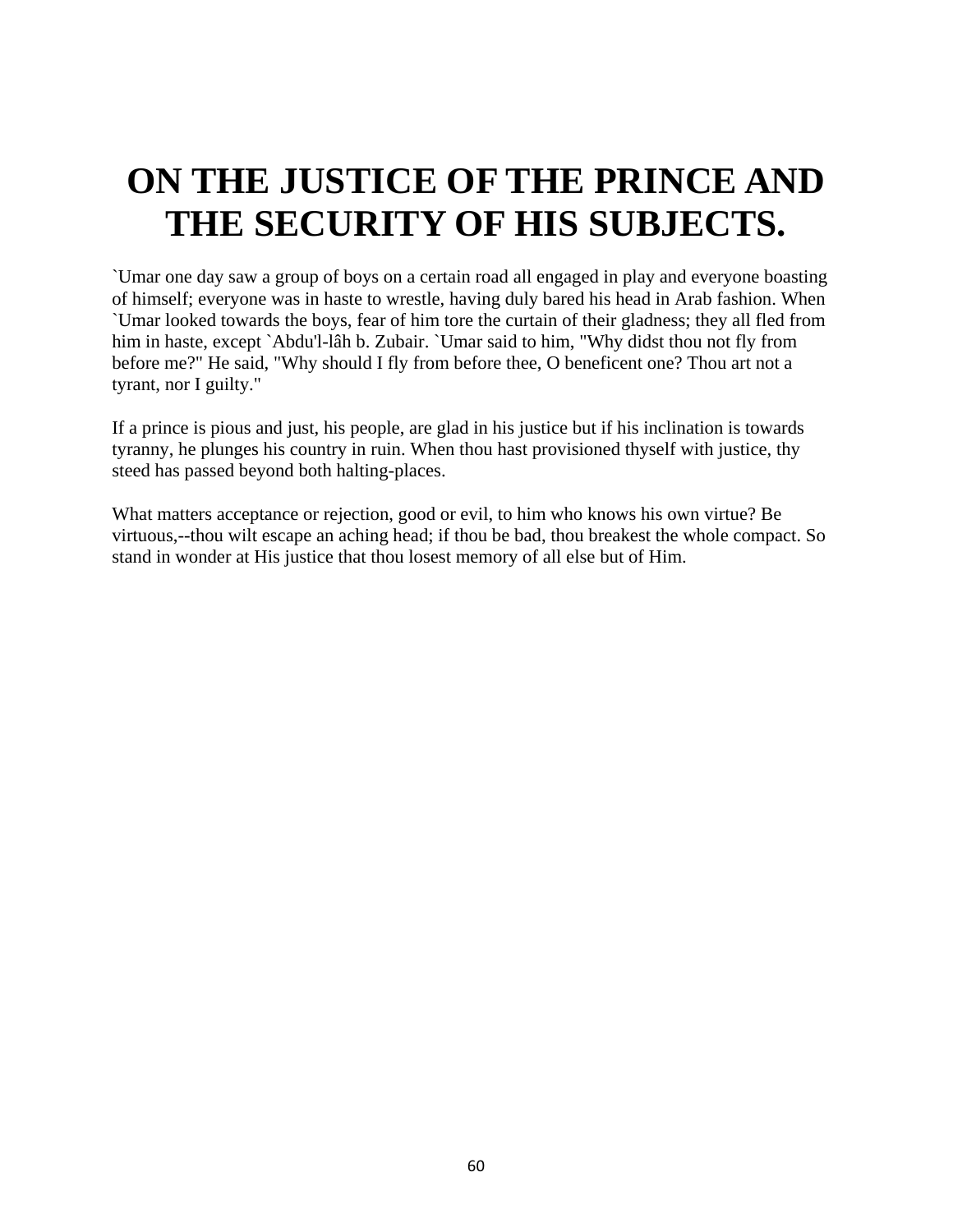#### **ON CELEBRATING THE PRAISE OF GOD.**

To call on the name of friends, and the unhappy ones of this world, how thinkest thou of it? It is like calling on old women. Oppression, if He ordain it, is all justice; a life without thought of Him is all wind. He laughs who is brought to tears through Him; but that heart is an anvil that thinks not on Him. Thou art secure when thou pronouncest His name,--thou keepest a firm footing on thy path; make thou thy tongue moist, like earth, with remembrance of Him, that He may fill thy mouth, like the rose, with gold. He fills with life the soul of the wise man; the heart of the lover of self He leaves thirsty. That thy purpose and judgment may be true, have not His door at all; to pay heed to those about us is the act of a thoughtless fool.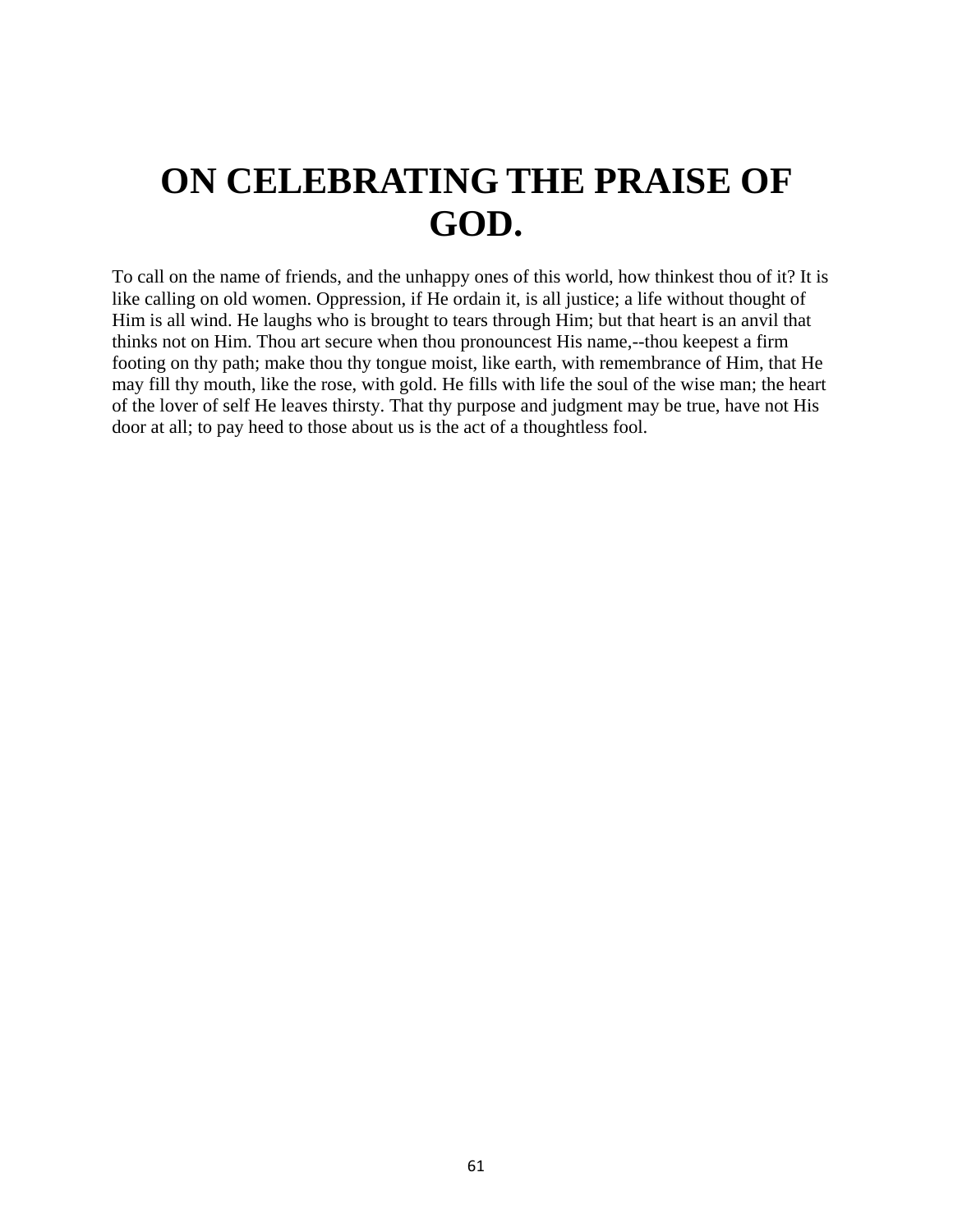## **CONCERNING THE PIOUS DISCIPLE AND THE GREAT MASTER.**

Thaurî, by way of obsequiousness and in anxiety to acquire a good reputation, asked an excellent question of Bâyazîd Bistâmi; weeping, he said, "O Master, tell me, who is unjust?" His master, giving him a draught out of the law, answered him and said, "Unjust is that ill-fated one who for one! moment of the day and night in negligence forgets Him: he is nest His submissive slave." If thou forget Him for one breath, there is none so shamelessly unjust as thou; but if thou be present and commemorate His name, thy being is lost in the fulfilment of His commands. So think upon Him that in thy heart and soul. thou lapse not into forgetfulness even for an instant. Keep in mind this saying of that ever-watchful traveller on this road, the impetuous lion. '*And worship thou the Lord in prayer as if thou sawest Him*;' and if thou do not thus, thou wilt be forced to cry '*Help, help!*' So worship Him in both worlds, as if thou sawest Him with thine outward eye; though thine eye sees Him not, thy Creator sees thee.

The commemoration of God exists only in the path of conflict it exists not in the assembly of the contemplation: though remembrance of Him be thy guide at first, in the end remembrance is naught.

Inasmuch as the diver seeks pearls in the seas, it is the water too that kills his cry; in absence the dove calls 'where?'--if present, why recite 'He'? Those in His presence are rich in His majesty; weep thou, if absence is thy portion.

Listen to the ringdove's plaint of yearning,--two grains of barley changes it into joy; but he who seeks the only true contentment, seeks the light of the Unity in the grave. To him the tomb is the garden of Paradise; heaven is unlovely in his eyes. Then wilt thou be present, when in the abode of peace thou art present in soul, not in body; whilst thou art in this land of fruitless search, thou art either all back or all front; but when the soul of the seeker has gone forward a few paces out of this land, love seizes the bridle. Unbelief is death, religion life,--this is the pith of all that men have said.

Whoso for one moment takes delight in himself, he is imprisoned in hell and anguish for years. Who then shall have this honour and high dignity conferred upon him? Only he who possesses the principle of Islâm; in loving, and in striving towards that world, one must not talk about one's life; those who travel on this road know nothing of grief for life and sorrow of soul. When thou hast passed out of this world of fruitless search, then seek thou in that the fountain of life.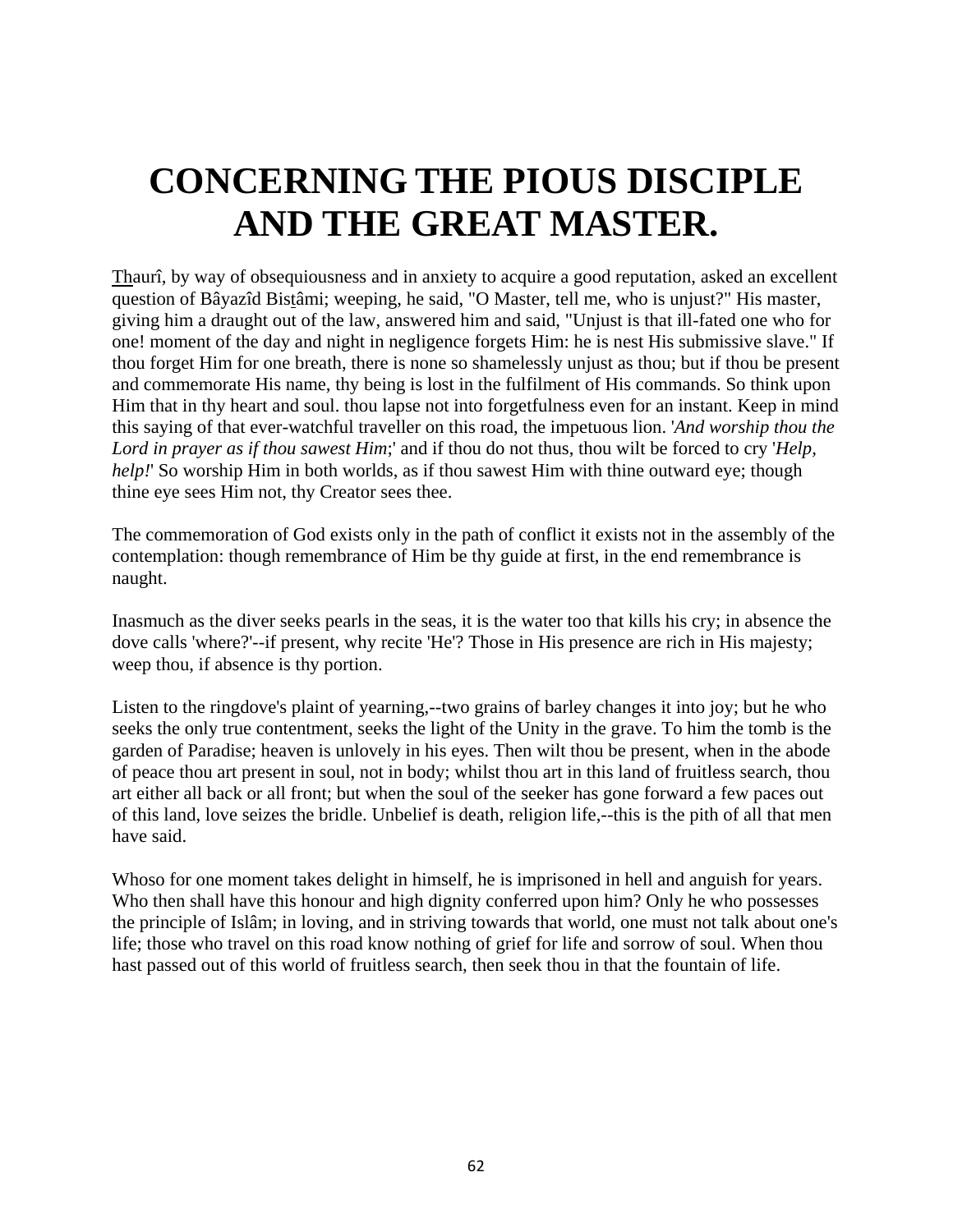### **CONCERNING THE HOUSE OF DECEPTION.**

Death comes as the key of the house of the Secret; without death the door of true religion opens not. While this world stays, that is not; while thou existest, God is not thine. Know, thy soul is a sealed casket; the love-pearl within is the light of thy faith. The Past sealed the writing, and delivered it for thee to the Future; as long as thou shalt depend for thy life upon the revolutions of Time, thou shalt not know what is inside. Only the hand of death shall unloose the binding of the book, of God the Exalted, the Glorious. So long as the breath of man flies not from thee, the morning of thy true faith will not dawn in thy soul's East.

Thou wilt not reach the door or the King's pavilion without experiencing the heat and cold of the world: at present thou knowest naught of the invisible world, canst not distinguish faults from virtues; the things of that world are not those of sense, are not like the other things of wont. The soul reaches His presence, and is at rest; and what is crooked then is seen to be straight.

When thou arrivest in the presence of the decree the soul sets forth, and like a bird leaves its cage for the garden; the horse of religion becomes familiar with the verdant meadow. Whilst thou livest true religion appears not; the night of thy death brings forth its day. On this subject a man of wisdom, whose words are as a mufti's decision, said, "Through desire and transgression men have gone to sleep; when death shows his face, they awake." All the people of this world are asleep, all are living in a vicious world the desire that goes beyond this is use and custom, and not religion for the religion which is only of this life is not religion, but empty trifling.

To knock at the door of non-existence is religion and fortune knocking little comes of being little. He who esteems of small account the substance of this world, say to him, "Look thou on Mustafâ and Adam"; and he who seeks for increase, say to him, "Look thou on `Âd and on Qârûn; the foot of the one clave to his stirrup, the other lived pierced through with terror; the Eternal destroyed the foot of the one; remorse turned the hand of the other into a reed; the dire blast falls on `Âd, the dust of execration is the abode of Qârûn.

What harm is it, if from fear of misfortune thou sacrifice thyself like wild rue for the sake of virtue? Inflame not thy cheek before the men of the Path; burn thyself, like wild rue; thou hast the wisdom and religion of a fool if thou pretendest to eminence before God. Let not man weave a net about himself; rather the lion will break his cage.

O thou, who art sated with thyself,--that is hunger; and thou, who bendest double in penitence,- that is prayer. When thou art freed from thine own body and soul, then thou findest isolation and eminence. Display not at all thy city-inflaming countenance; when thou hast done so, go, burn wild rue. What is that beauty of thine? it is thy lust; and what is thy wild rue? it is thine own being. When thy lip touches the threshold of true religion, Jesus, son of Mary, becomes thy sleeve. In this quest do thou melt thyself; adventure thy life and soul in the path of fidelity; strive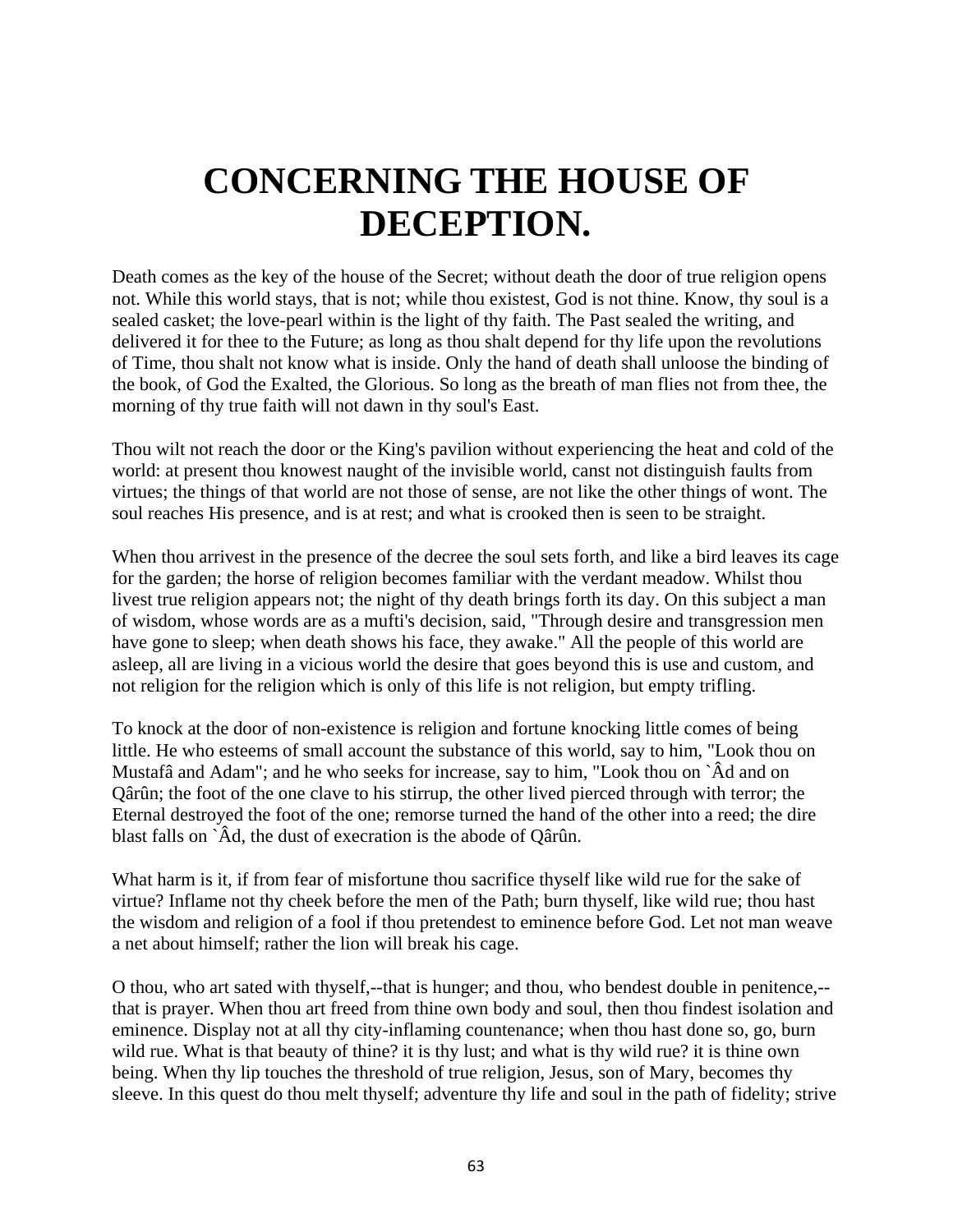thou, that so through non-existence thou mayest pass to existence; that thou mayest be drunk with the wine of God. The ball and stick of the universe are in the hand of him whom true religion makes to live; when thy soul becomes drunk with this draught, thou hast reached the summit; from being naught thou comest into existence.

Every freed man of that place is a slave, bound by the foot, with a ring in his ear; but those bonds are better than the steed of fortune; but that ring is better than the striped garments of Arabia and a throne. The bonds that He imposes, account a crown; and if He gives thee sackcloth, reckon it brocade; for He bestows benefits, and He gives beauty; He is kind, and He is bounteous.

Seeing that thou art needy, what dost thou with Gladness, and what with Cleverness, both bought with a price? Be glad in Him, and clever in His religion, that thou mayest find acceptance and honour with Him. That man is wise whom He lifts up; joyful is he whom He abandons not; and fortunate, who is His slave, approved by Him in all his works. When thou hast cast these branches, and hast grappled with death, thou wilt no longer turn away from death, and shalt come to know the world of Life. When thy hand reaches the branch of death, thy foot treads the palace of power; the foot which is far from the dome of right guidance is not a foot.--it is a drunken brain.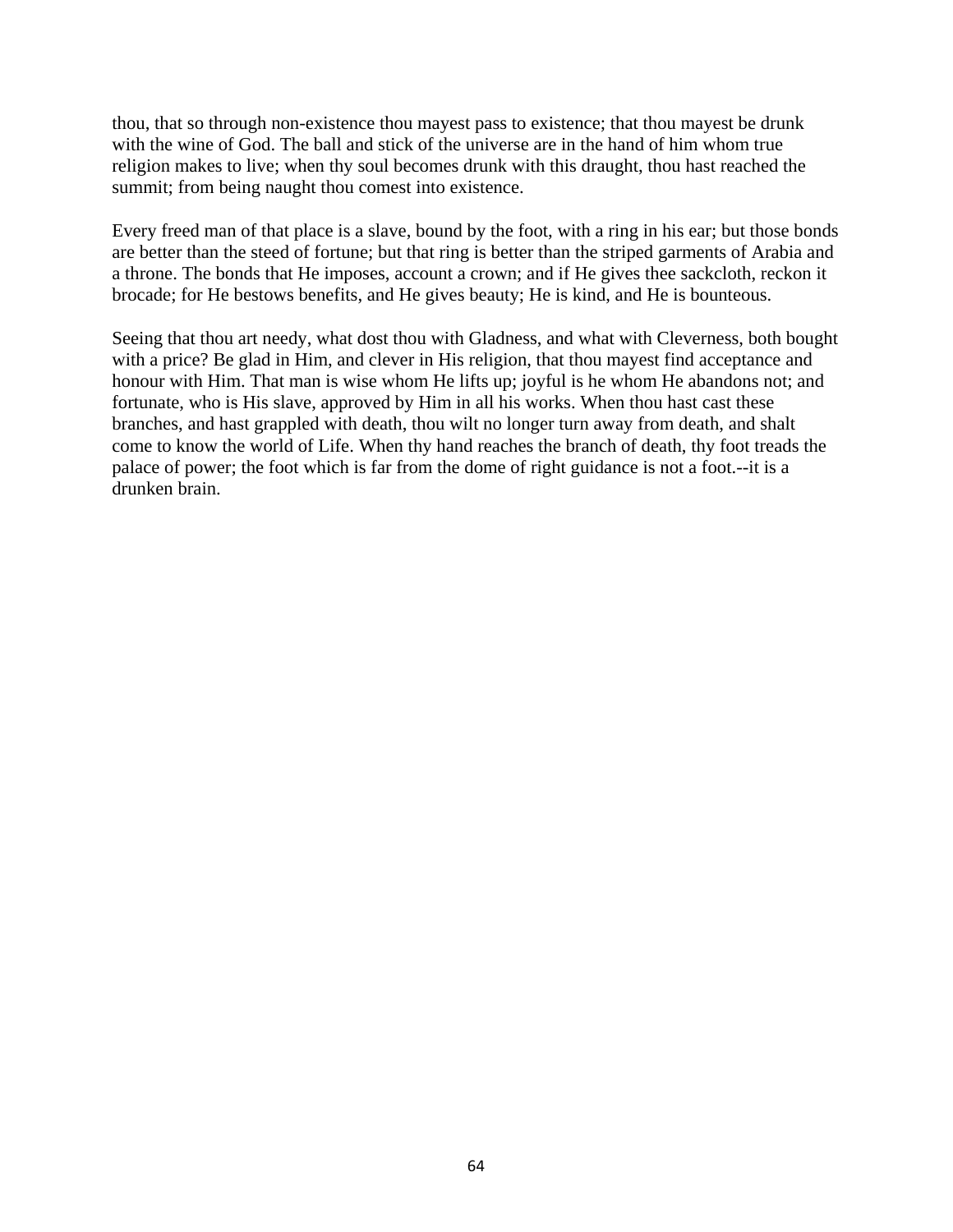# **ON GIVING THANKS.**

Ingratitude's only seat is the door of sorrow; thankfulness arrives with certainty at the treasure. (Qur. 14:7) Utter thy thanks for the sake of increase, of the hidden world, and of the sight of God; then when thou hast become patient of His decree He will name thee 'giver of thanks'; whoso presses forwards towards God, speaks not without uttering his thanks to God. Who can tell the sweetness of giving thanks to Him? Who can pierce the pearl of the celebration of His name? He bestows, and He gives the reward; He speaks, and He imparts the answer. Whatsoever He took away from thee of kindness or show of love, the same or more than that He gives back to thee. (Qur. 2:100) If every hair became a tongue, and each an interpreter at thanksgiving's door to swell thereby His thanks, they could not utter due thanks for the divine grace of the power to give thanks.

Then let men seek to give thanks for His mercies; if they utter them, it is even through Him they do so,--body and soul drunk with His decree, the heart singing "*O Lord, thanks!*" And if not, then as far as regards the path of knowledge and prudence, woman and man, young and old, are blind of eye in the world of lust, are naked of body like ants and flies.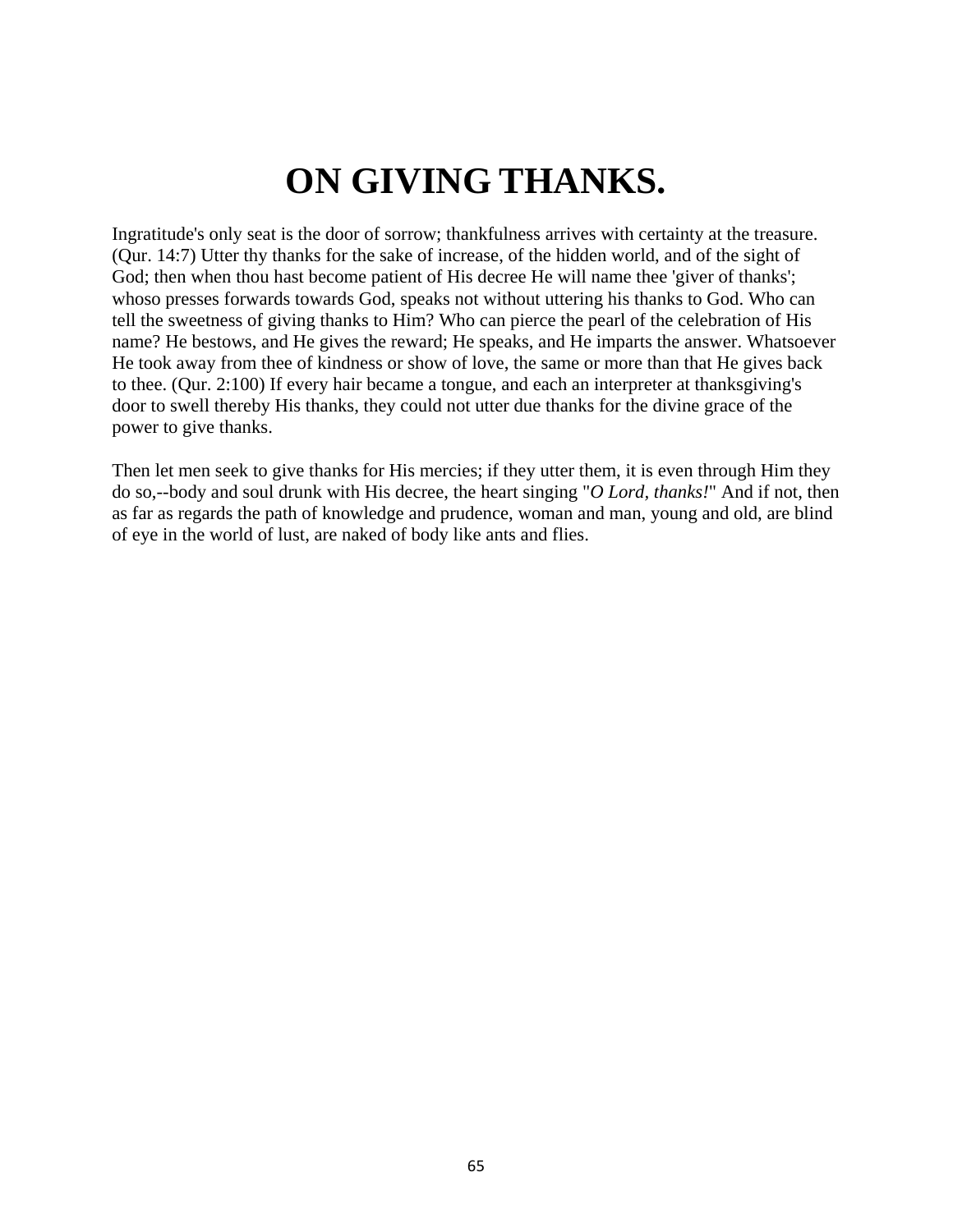# **ON HIS WRATH AND HIS KINDNESS.**

The pious are those who give thanks for His kindness and mercy, the unbelievers those who complain of His wrath and jealousy. When God becomes angry, thou seest in the eyes what is rightly in the spring. His wrath and His kindness, appearing in the newly-formed world, are the cause of the error of the Guebre and the doubt of the Magian. His kindness and His wrath are imprinted on the pulpit and the gallows; the rendering of thanks to Him is the mansion of honour, and forgetfulness of Him, of disgrace. His kindness is comfort for men's lives, His wrath a fire for their souls; His kindness rejoices the slave; His wrath makes man its mock. When the *lâm* of His kindness shows itself, the *dâl* of fortune gains the victory; if the *qâf* of His wrath rushes forth, it melts Mount Qâf like silver. The whole world dreads His anger and His subtlety; the virtuous and the ungodly are alike in their terror. When His kindness mixes the draught of exhilaration, the shoe of the *S*ûfî mounts to ecstasy; when His wrath comes forth again, ecstasy draws in its head like a tortoise. His wrath melts even His beloved; His kindness cherishes the beggar. He it is who nourishes thy soul in unbelief or in the faith, He who gives thy soul the power of choice. Thy life's soul lives through His kindness; for by His kindness thy life endures.

By His disposing wrath and kindness He brings to life the dead, to death the living; His wisdom cares for the slave, His favour accomplishes our undertakings. When His wrath came forth in conflict, it killed the country's king by means of an impotent gnat. Then when He saddled the horse of kindness, he caused the food of worms to gather locusts; through God he abode in wisdom and right counsel,--the worms were silver, the locusts gold; and as in the midst of God's favour he suffered a proving trial, when again in favour he laughed at his misfortunes. When His wrath spreads the snare, He turns the form of Bil'âm into a dog; (Qur. 7:174-5) when His kindness worked, He brought the dog of the Companions of the Cave into the cavern. The magicians through His kindness exclaimed "*No harm*"; (Qur. 26:49-50) His wrath caused 'Azâzîl to say, "*I am better*." (Qur. 38:77)

With God no good and no evil has power; with whom can it be said that there exists no one else in the world? No matter whether small or great, His wrath and His kindness reach everyone alike. Emperors humble themselves on His path, heroes bow down their heads at His door; kings are as dust before His door, Pharaohs fly in terror from before Him. By means of a Turkish demon, a slave just bought, He overthrew a hundred thousand standards of war; while yet he had no more than a couple of retainers, he folded up the carpet of a hungry band.

If He says to the dead, Come forth, the dead comes forth, dragging his winding-sheet behind him; and if He says to the living, Die, he dies on the spot, though he be a prince. The people are proud of heart through His kindness because of the respite He gives them they fear not at all; but whoso manifests presumption in His kingdom has broken away from the straight road. His poison shall be the sufficient food of the champions, His wrath an adequate bridle for the haughty; He has broken the necks of heroes by His wrath; to the weak He has given a double share of His kindness. The quickness of His forgiveness obliterates the marks of our pleading from the path of speech; He gives shelter to him who repents of his sin, and cleanses his pages of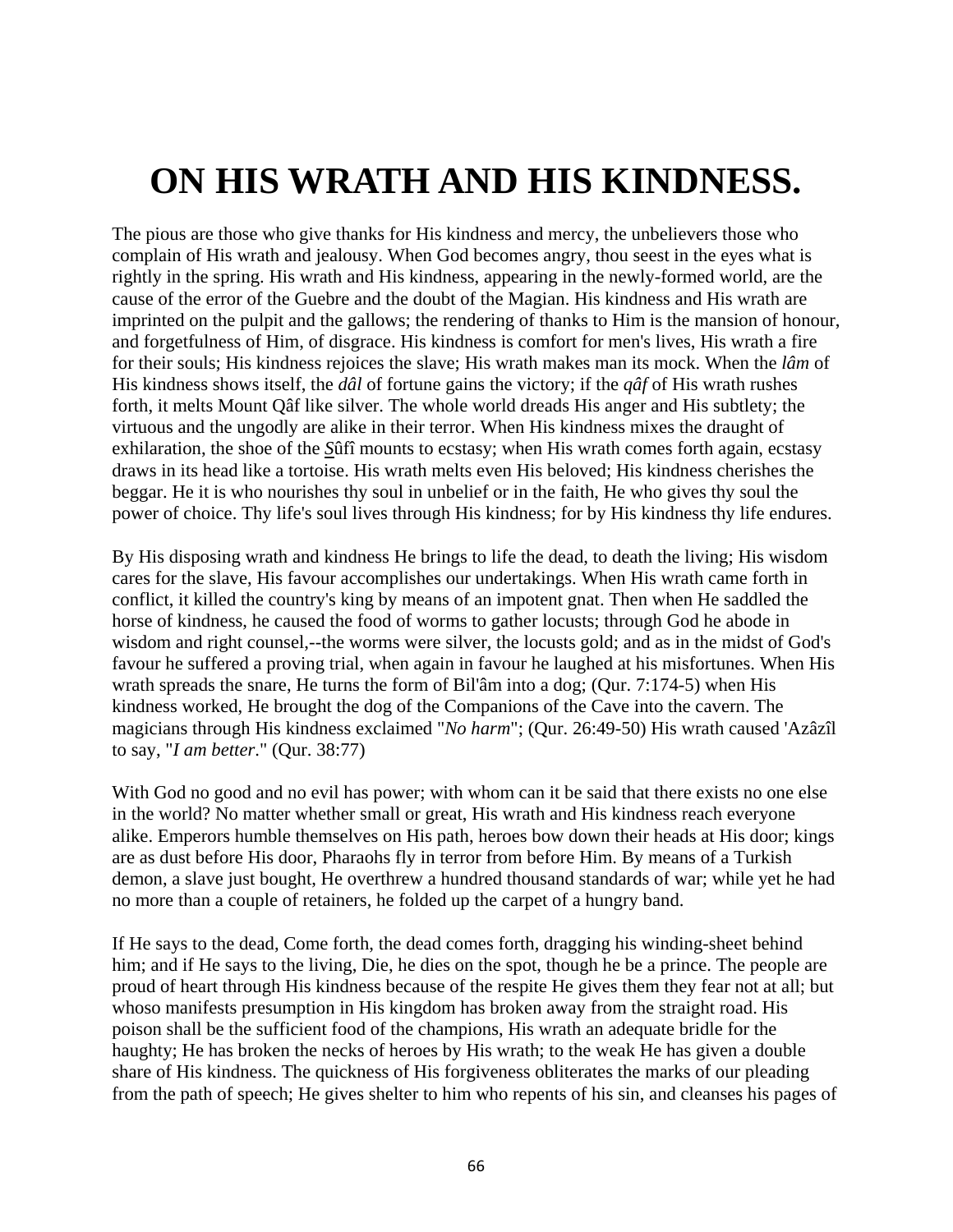the crime; His forgiveness outruns the fault,--"*My mercy outstrips*" is a wonderful saying. He is the giver of the soul; not, as we are, a creature to whom a soul is given; He holds up the veil, He does not tear it as we do. He is thy shepherd, and thou choosest the wolf; He invites thee, and thou remainest in want; He is thy guardian, and thou thyself carest not; O well done, thou senseless sinning fool! He reforms our nature within us; kinder than ourselves is He to us; mothers have not for their children such love as He bestows. The worthless He makes worthy by His kindness; from His servants He accepts thankfulness and patience as sufficient. His beneficence has shut the door of sense against the eye of wisdom and uprightness, and opened to it the path of the spirit.

Since His clemency has established thee thou art secure against the plunderers; the mountaindweller ever escapes in the plain the affliction of the north-east wind. Though invisible to us, He knows our faults; His pardon can wash them away. His knowledge has concealed our imperfection; the secret thou hast not yet spoken, He has heard. The sons of men, ever unjust and ignorant, talk in folly of God's kindness; He works good, and ye work evil: He knows the hidden things, and ye are full of fault. Behold, after thy so many doubts, this care of the Knower of the hidden for a wicked world; had it not been pure favour on His part, how could a handful of earth have come to wear a crown?

The alighting-place of His pardon is on the plain of sin, the army of His kindness comes out to meet our sighs; when the sigh of the knower of God raises the veil, hell seizes its shield from fear of Him. His forgiveness grants itself to our sins; His mercy descends to bestow benefits. Thou hast committed the iniquity, yet He keeps faith with thee; He is more true to thee than thou art to thyself. His bounty brought thee into activity; otherwise how could this market have been set up on earth? Whoso becomes nonexistent, to him is given existence; whoso slips receives a helping hand. He it is who takes the hand of the friendless, and chooses weeds like us. Forasmuch as He is pure, He desires the pure; the Knower of the hidden desires the dust.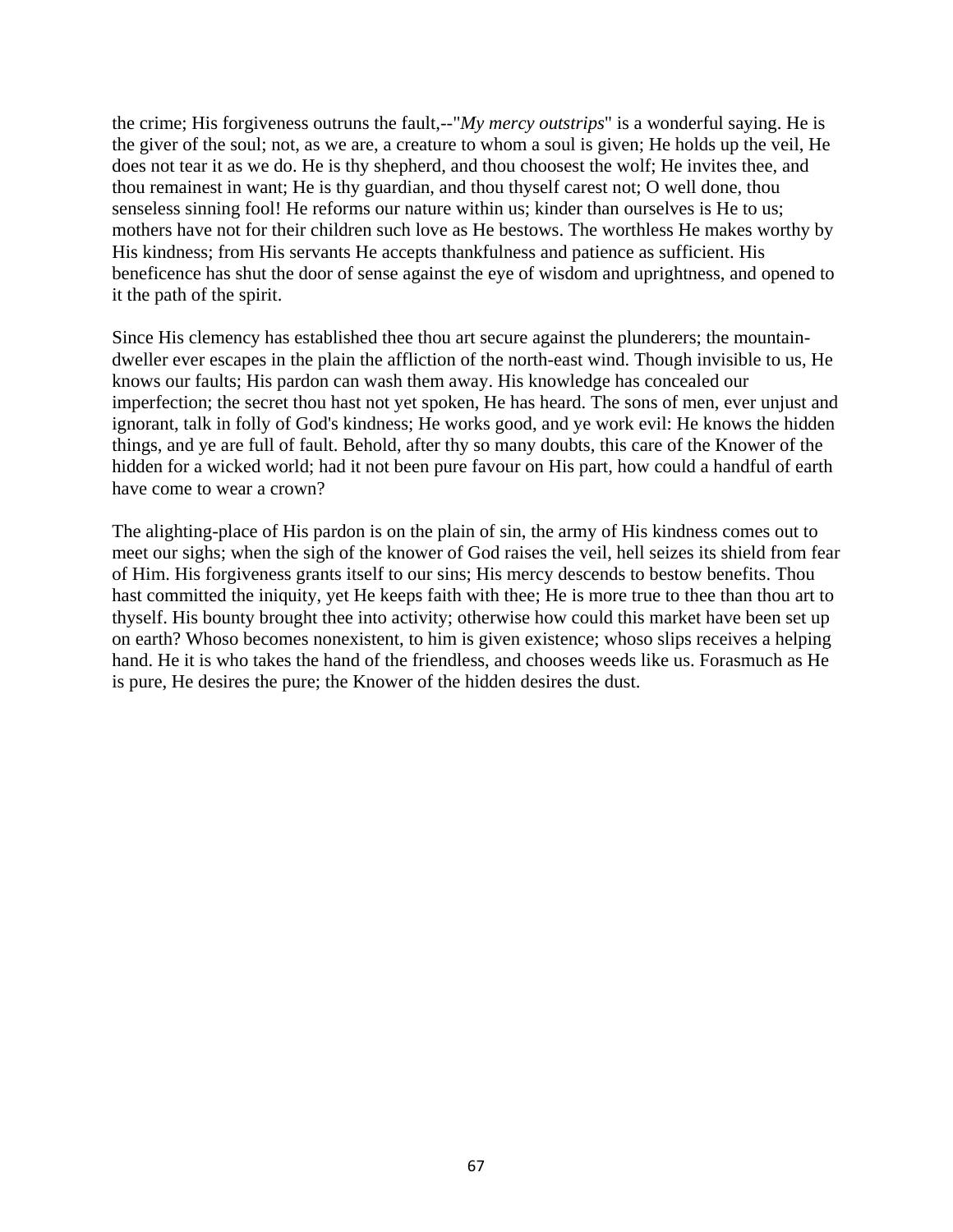## **ON HIS, OMNISCIENCE, AND HIS KNOWLEDGE OF THE MINDS OF MEN.**

He knows the draught of each of His creatures; He has given it, and He can give its opposite. He is the Creator of thy wisdom; but His wisdom is untainted by the passage of thought. He knows concerning thee what is in thy heart, for He is the Creator both of thy heart and of thy clay. Dost thou think that He knows as thou knowest? then is the ass of thy nature stuck fast in thy clay. He sees what is best for His creatures before the desire is formed; He knows the mind before the secret thought exists. He knows what is in thy heart; before thou speakest He performs the work. God brings joy and takes away sorrow; God knows our secrets, and He keeps them safe.

Silence before Him is the gift of tongues; thy life's food thou receivest from a table bare of bread; man's desire cannot wish for such things as He has prepared for him. He knows the condition of His creatures; He sees it, and can give accordingly; He has prepared for thee thy place in Paradise, that to-morrow thou mayest enter into joy. It is enough that He speaks,--be thou dumb and speak not; it is enough that He seeks, remain thou a cripple, and run not to and fro. In presence of the power and omniscience of God, feebleness and ignorance are best: feebleness makes thee wise, weakness confers eminence on thee.

Whoso can make existence non-existent, can also change nonexistence into existence. He in His mercy arrests the rhythmical forces in the wombs for the due constituting and establishing of the offspring; and forasmuch as His inscrutability pourtrayed thy form, knowest thou not that thou canst not remain hidden? He knows thy case better than thyself; why frequentest thou the neighbourhood of folly and deceit? Speak not of thy heart's sorrow, for He is speaking; seek thou not for Him, for He is seeking.

He perceives the touch of an ant's foot, though in night and darkness the ant move on a rock, if a stone moves in the dark night in the depth of the water, His knowledge sees it; if there be a worm in the heart of a rock, whose body is smaller than an atom, God by His knowledge knows its cry of praise, and its hidden secret. To thee He has given guidance in the path; to the worm He has given its sustenance in the rock. No soul has ever rested in patience apart from Him no understanding deceived Him by its subtlety. He is ever aware of the minds of men,--ponder thou this, and thy duty is fulfilled.

If thou turn thy face from evil usage, thy mind shall preserve the true religion of Islâm; but since thou choosest to hold false ideas of His clemency, thou shalt have no light, but hell-fire in thy heart; for since thou wilt not take account of His knowledge, O man, cherish no hope of clemency from Him. His omniscience kindles the lamp of the understanding; but His clemency teaches nature to sin; were not His clemency a perpetual refuge, how could a servant dare to sin?

If then thou committest a sin, that sin falls under one of two cases; if thou thinkest that God knows not, I say to thee, Well done, O thorough-going infidel! and if thou thinkest that God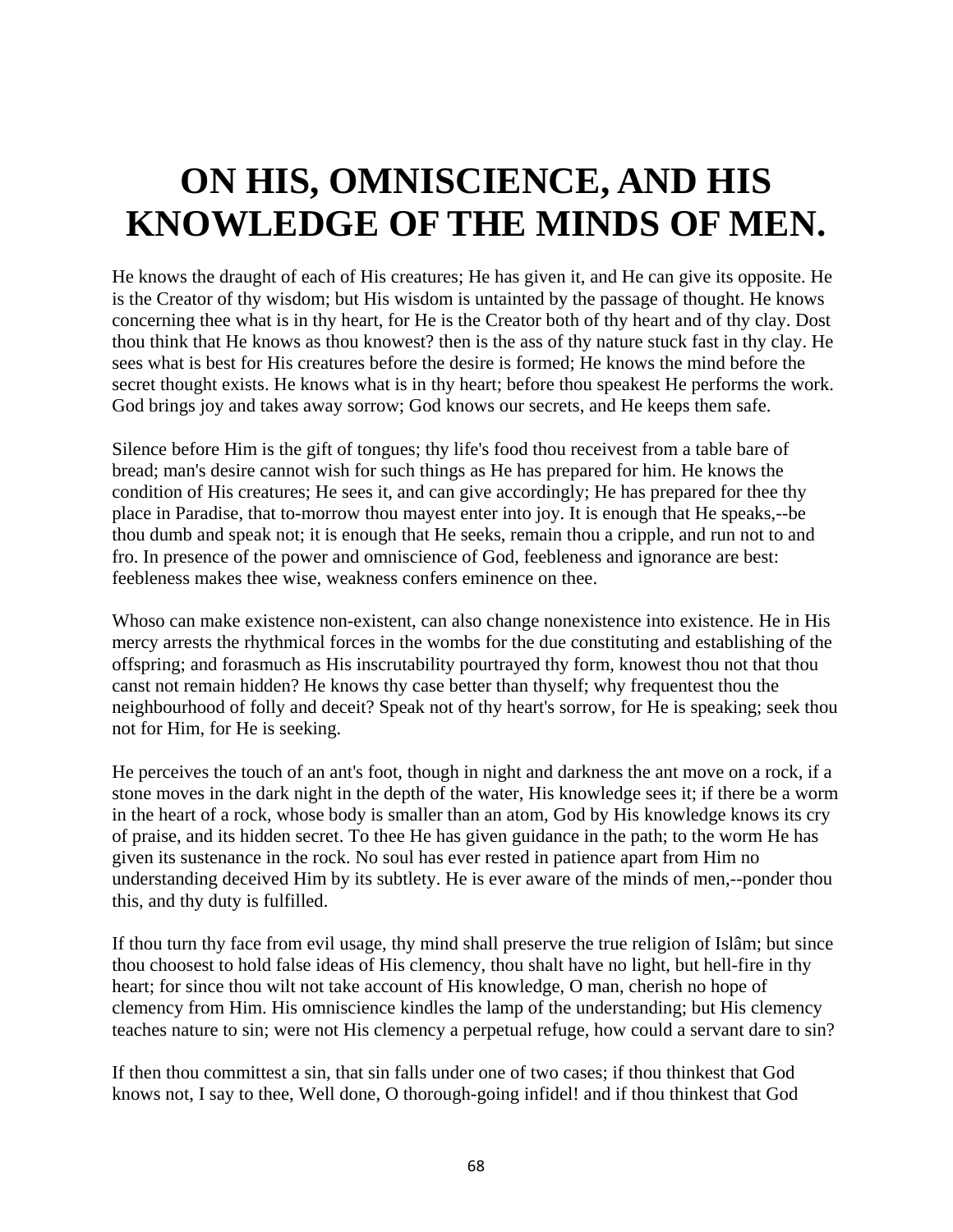knows, and still thou committest it,--Bravo, impudent one, and vile! Myself I acknowledge that no man knows thy secrets; God knows,--God is not less than man; and I take it that if He hides this forgiveness from thee, is it not that His omniscience knows that it is thus with thee? Then turn from this vile conduct of thine; otherwise on the day of thy resurrection thou wilt forthwith see thyself drowning in the sea of thy shame.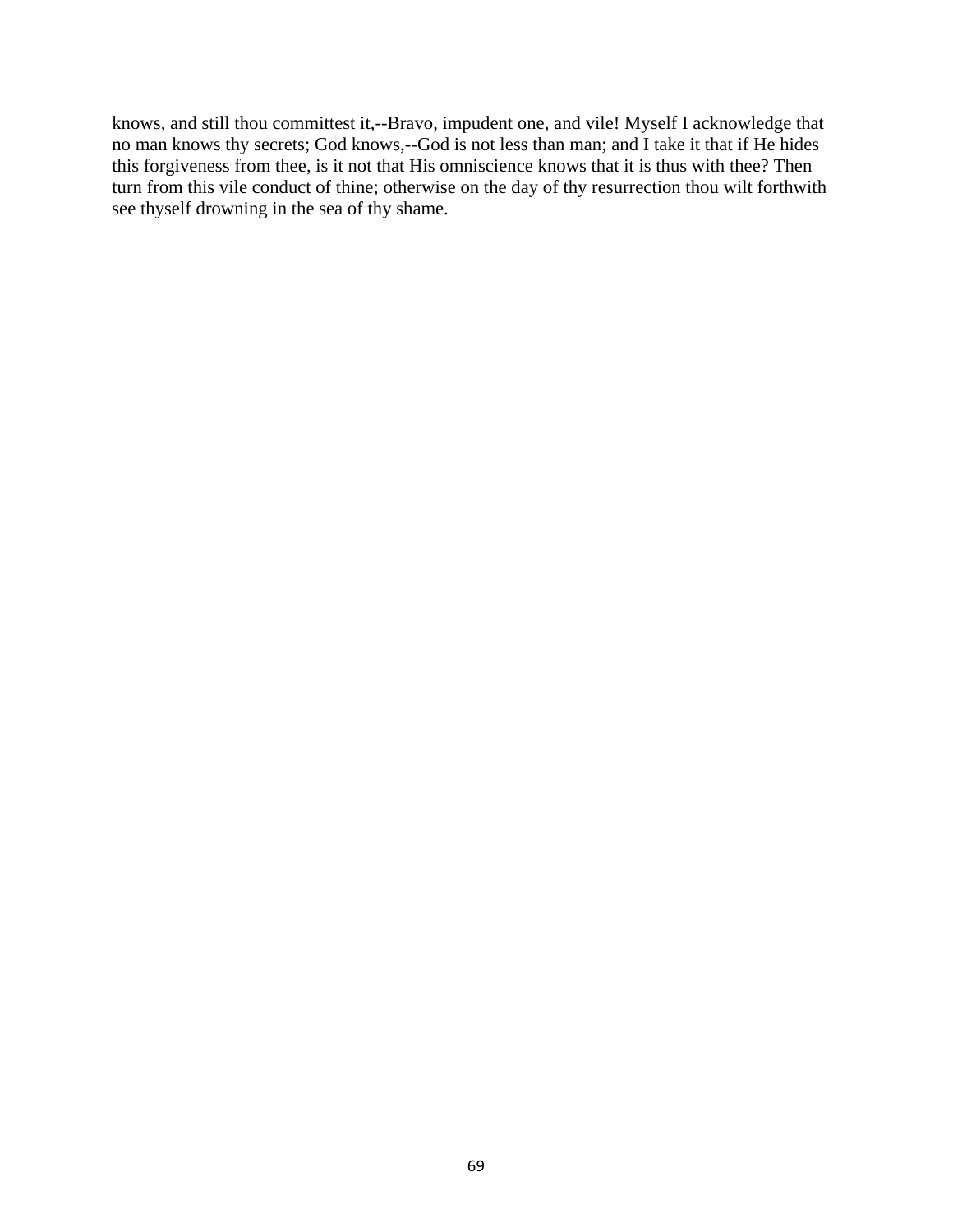#### **CONCERNING HIS BENEFICENCE,--AND VERILY HE IS THE PROVIDER OF PROVISIONS.**

When He lays the table of its food before the creature, He provides a fare more ample than the eater's needs; life and days and daily food come to all from Him; happiness and fortune are from Him. He supplies the daily bread of each, nor seals the door of the storehouse; infidel and true believer, wretched and prosperous, to all their daily food and life renewed. While the *Hâ* of necessity is still in their throat, the *Jîm* of His munificence has given His creatures their sustenance. Except by bread we cannot live, and appetite is our only relish; He shuns not His servants when they turn to Him,--He has given the relish, He will give the bread too.

Thy bread and life are in the treasury of God; thou dost not hold, according to His word, that it is He. If thy daily bread be in China, thy horse of acquisition is ready saddled to bear thee speedily to it, or to bring it to thee whilst thou art sleeping. Has He not said to thee, I am thy Sustainer, the Knower of what is hidden and the Knower of what is manifest; I gave life, I give the means of livelihood; whatsoever thou askest, I give forthwith? Know that, like the day, the matter of thy daily bread is well assured, for thy daily bread is a present which the day brings with it; forasmuch as the kindness of God is on thee, thou boldest thy life as a pledge for thy food. Take thought for thy life, and thou hast done the same for thy bread; loaf succeeds loaf as far as the edge of the grave. Hold firmly to this pledge, and eat thy bread; and when the pledge passes from thee, still shalt thou eat the food of Life. Life without bread God gave to none, for life endures through bread; and when life quits the body, know for a certainty that now indeed sustenance has reached thee.

The ignoble fear for their daily bread; the generous man does not eat his food warmed up a second time. The lion eats not his prey alone; when he is satisfied, he abandons the rest. It is for women to hoard up the old; to men new sustenance with the new day. Thy daily bread is a charge on the All-knowing and All-powerful,--be not angry against prince or minister; it comes from God's door, and not by teeth or throat or pipe.

The lordship of a house is a lordship with sorrow, especially for him who has no wealth or treasure; the lordship of a house is all sorrow and desire,--leave aside the *house*, and *God* is sufficient for thee. Let thy trust at all times be on God, rather than on mill and sack; for if the clouds give thee no water for a year, I foresee that thy affairs will be altogether ruined.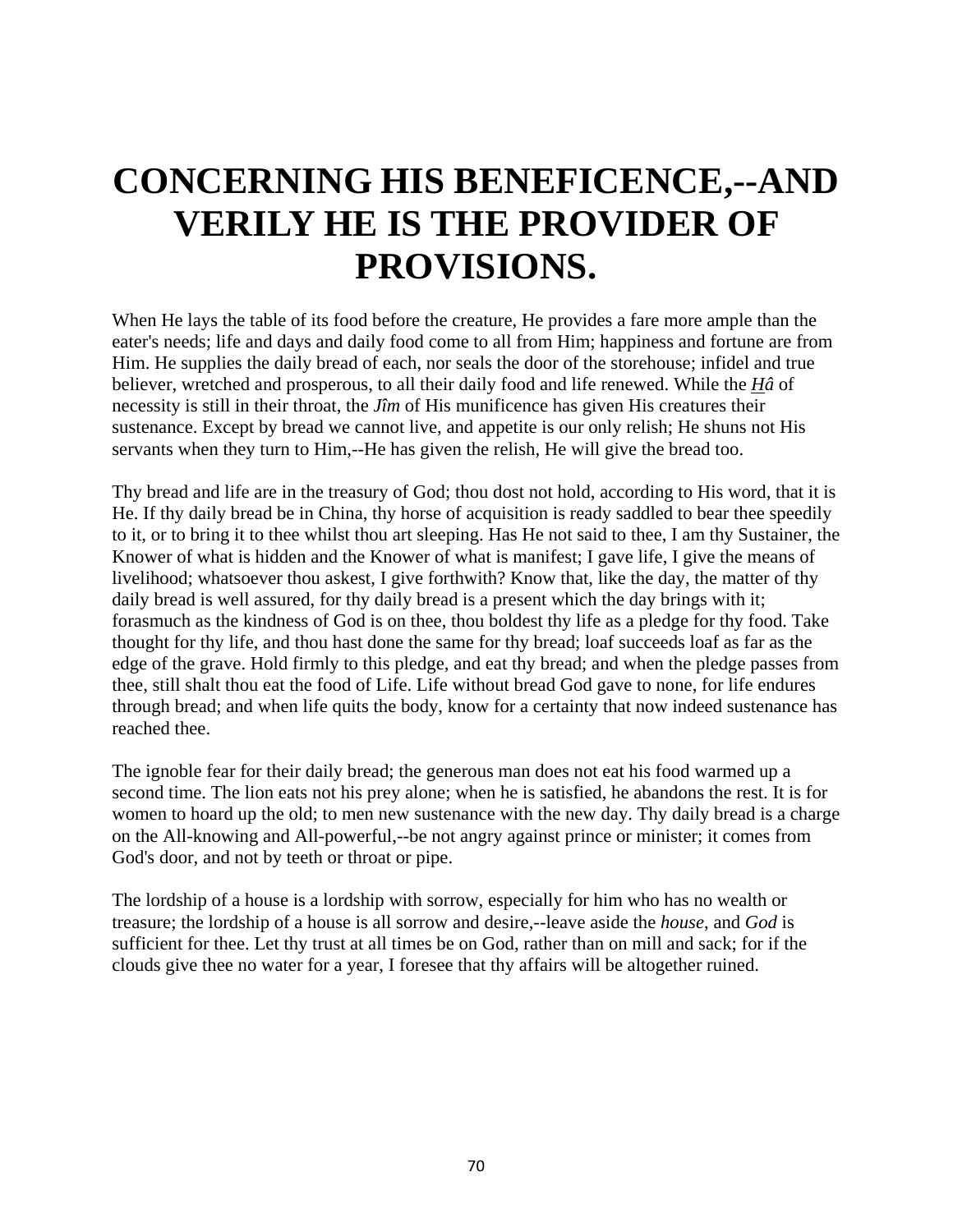## **A STORY.**

An old man put forth his head, and seeing his field dried up I spoke thus:--"O Lord of both new and old, our food is in Thy hands, do what thou wilt. The sustenance Thou givest to fair and foul depends not on tears of cloud nor smiles of field; I well know Thou art the Uncaused Sustainer; my life and my food, all comes from Thee. Thy one is better than thousands of thousands, for Thy little is not a little."

A flame from Him, and a hundred thousand stars appear; a drop from Him, and a hundred thousand palm-trees spring up. He who is in fear about his daily food is not a man,--truly he is less than a woman.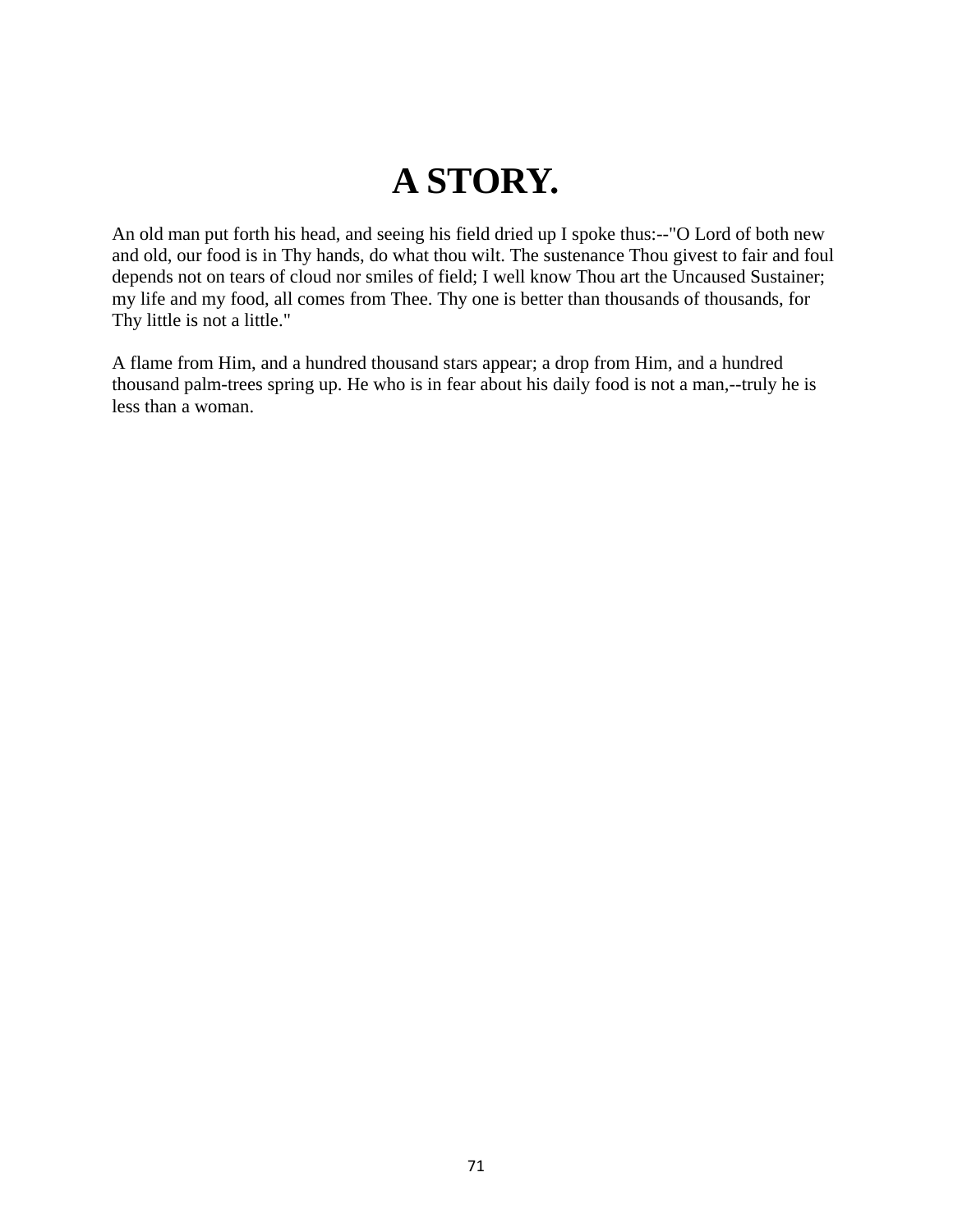## **A STORY.**

Hast thou not heard how in a rainless time some birds received their food from a Magian's door? Many Muslims spoke to him, and among them one clever and eloquent--"Though the little birds take your corn, yet this generosity of yours will not find acceptance." Said the Magian, "If He does not choose me, still He sees my toil; since He himself is kind and generous, He does not think the same of niggardliness as of liberality."

Ja`far sacrificed his arm in His Path; instead of arms God gave him wings. None shall discover thy work but God; truly nothing can happen to thee from men. Pay no heed to the doing and bustling of men, fasten thy mind on Him, and thou hast escaped from sorrow and bondage. So far as thou canst, take thou no friend but Him; take men not into thy account at all. Your bread is laid up in God's eternity; His friendship He gives you,--it is your life; know that both of these are represented in the world of love and search by the Persian *water* and the Arabic *father*.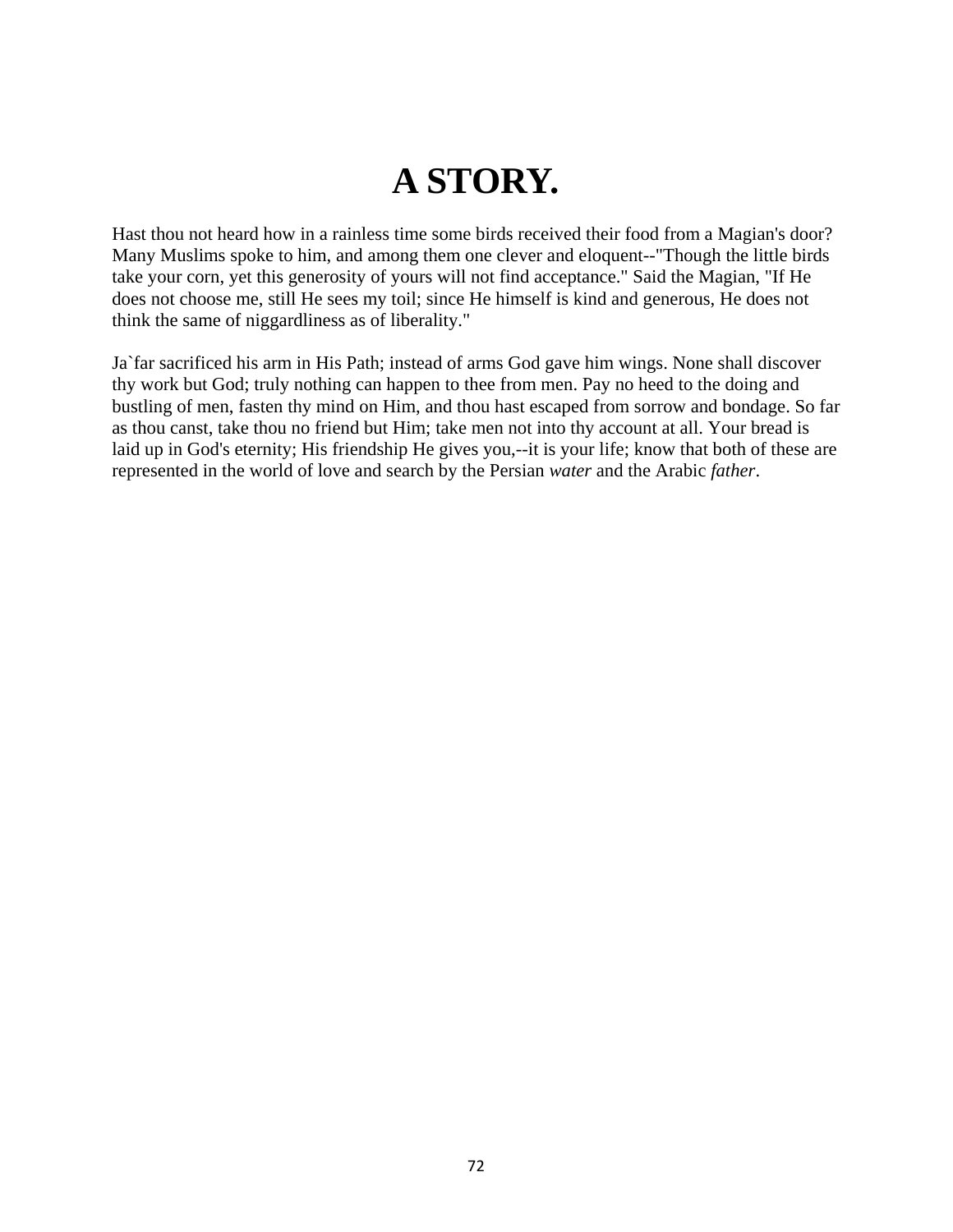## **[ON THE DESIRE FOR GOD.]**

So long as thou art a stranger to the light of Moses, thou art blind to the day, like the bird of Jesus; since thou hast no knowledge of the path of poverty, thou art in hiding, like the inside of an onion. First, for the sake of His comforting love, do thou make thy head thy foot, like the reed, and continue seeking Him; that by thy perfect search thou mayest reach that place, where thou knowest thou needest seek no more.

Did not an indolent one, when he heard murmurs of sloth on his heart's tongue, ask `Alî, "Say, O Prince, illuminer of the soul, is the dark night better, or the day?" Murtazâ said, "Hear, O questioner; yield not to this backsliding; for to the lovers in this soul-inflaming path the fire of the secret is better than the splendour of the day." He whose soul the path has fired stays not behind on foot at the halting-place; in that world where love tells the secret, thou no longer art, thy reason no longer endures.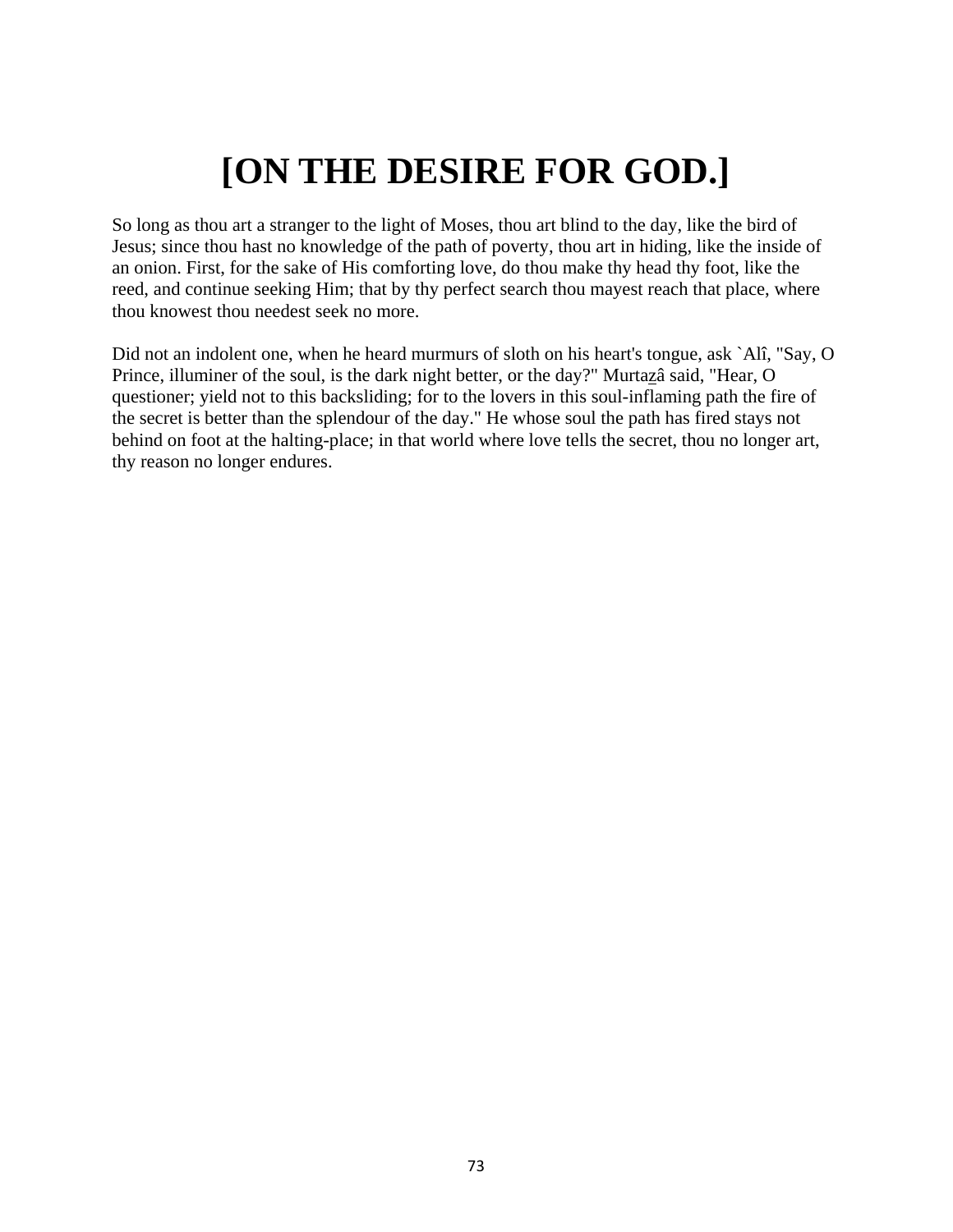# **ON AFFECTION AND ISOLATION.**

The lovers are drunk in His Presence, their reason in their sleeve and their soul in their hand. Lo, when they urge the Burâq of their heart on towards Him, they cast all away under his feet; they throw down life and heart in His path. and make themselves of His company. In the face of his belief in the Unity, there exists for him no old or new; all is naught, naught; He alone is. What worth have reason and life in his eyes? the heart and the true faith pursue the road together. The veil of the lovers is very transparent; the tracings on these veils are very delicate. Love's conqueror is he who is conquered by love; '*love*' inverted will itself explain this to thee.

When the clouds fall away from the Sun, the world of love is filled with light. The cloud is dark and murky as a Magian, but water may be useful as well as harmful;--a little of it is man's life, but his life is destroyed by too much of it; so he who believes in the Unity is the beloved of His Presence, though affection, too, is a veil over His glory.

He is not in evil plight to whom He addresses His instruction. What then is evil?--to be the friend who toils. Look at the letters of *mahabbat* (friendship); the very word *mihnat* (labour) is shown in its characters. O thou who lovest the Beauty of the Presence of the Invisible, till thou seek for the meeting with His face thou wilt never drink the draught of communion with Him, nor taste the sweetness of inward converse with Him. Since thou knowest the One, and assertest the One, why search after the two, and three, and four? Together with *alif* go *be* and *te*,--count *be* and *te* an idol, and *alif* God.

Continue to ply hand and foot in search; when thou reachest the sea, talk not of the rill. Since glory and shame have made of thee a slave, O youth, what hast thou to do with the Eternal? Thou art but newly come into existence,--talk not of the Eternal, thou who dost not know thy head from thy foot. There are a hundred thousand obstructions in thy path; thy courage fails, and falls short; thy talk is trickery still, still thou remainest in the snare. Betake thyself at once to the ocean of righteousness and true religion, thy body naked like wheat-grains, or like Adam; that so He may approve thy complete renunciation; then see that thou meddle not again with these useless encumbrances. Thou art as yet a follower of Satan; how canst thou become a man without repenting?

When He admits thee in His court, ask from Him no object of desire,--ask Himself; when thy Lord has chosen thee for friendship, thy unabashed eye has seen all there is to see. The world of love suffers not duality,--what talk is this of Me and Thee?

When thy Thee-ness leaves thee, fortune will uplift thy state and seat; in a compact of intimacy it is not well to claim to be a friend, and then-still *Me* and *Thee*! How shall he that is free become a slave? How canst thou fill a vessel already full? Go thou, all of thee, to His door; for whoso in the world shall present himself there in part only, is wholly naught. When thou hast reached to the kiss and love-glance of the Friend, count poison honey from Him, and the thorn a flower.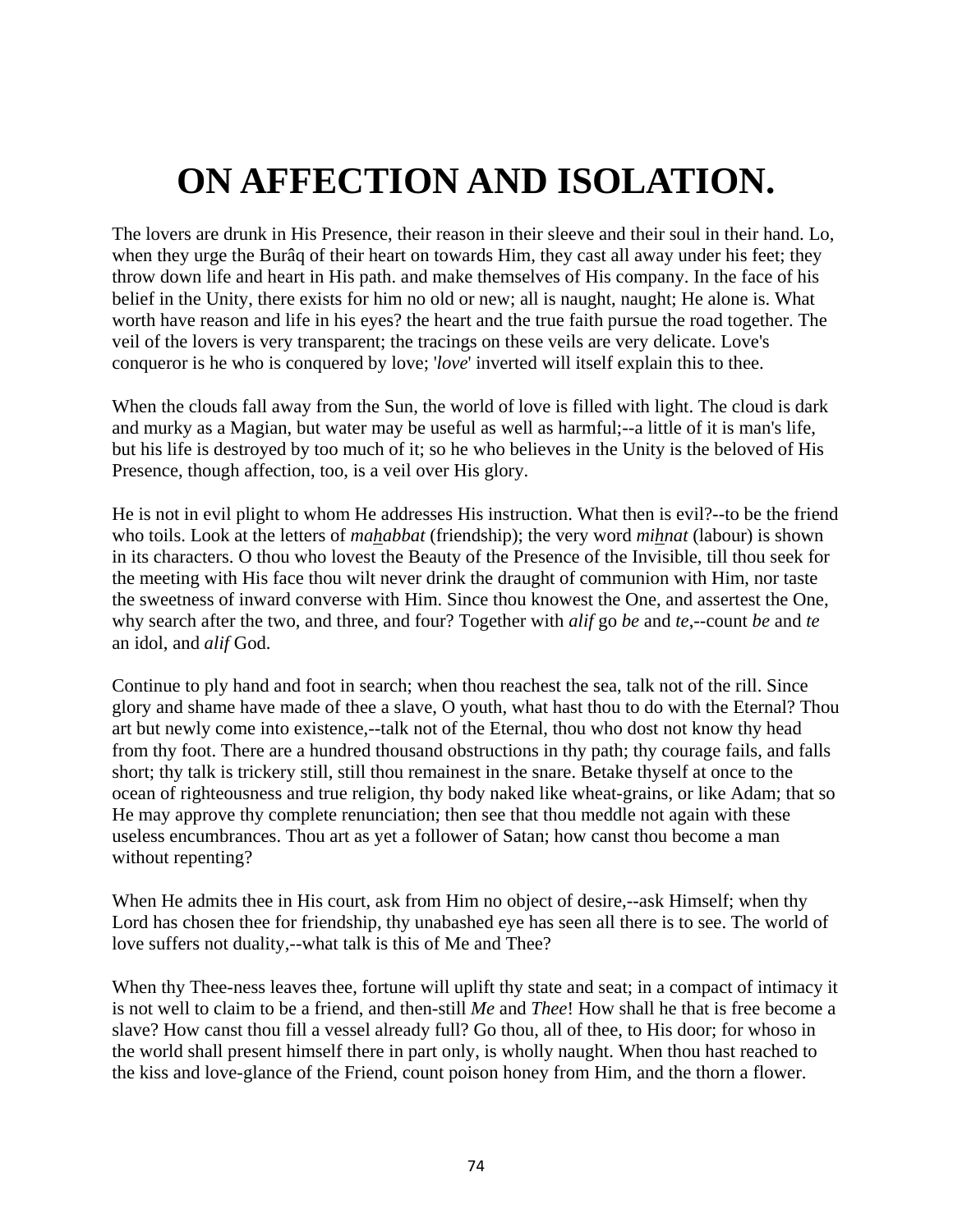For the rust on the mirror of the free, *No* is the nail-parer,---with it cut off existence. Be not filled with thy incapacity time after time, as a boat is filled; dost thou not read in God's book that those who die are not dead but living? (Qur. 3:164)

Receive alike good and evil, fair and foul; whatever God sends thee, take it to thy soul. Did not `Azâzîl, receiving from God both His mercy and His curse, deem them both alike? Whatsoever he obtained from God, good or evil, he held both equal. But the likeness of him who waits at the door of princes is as a sail in unskilled hands.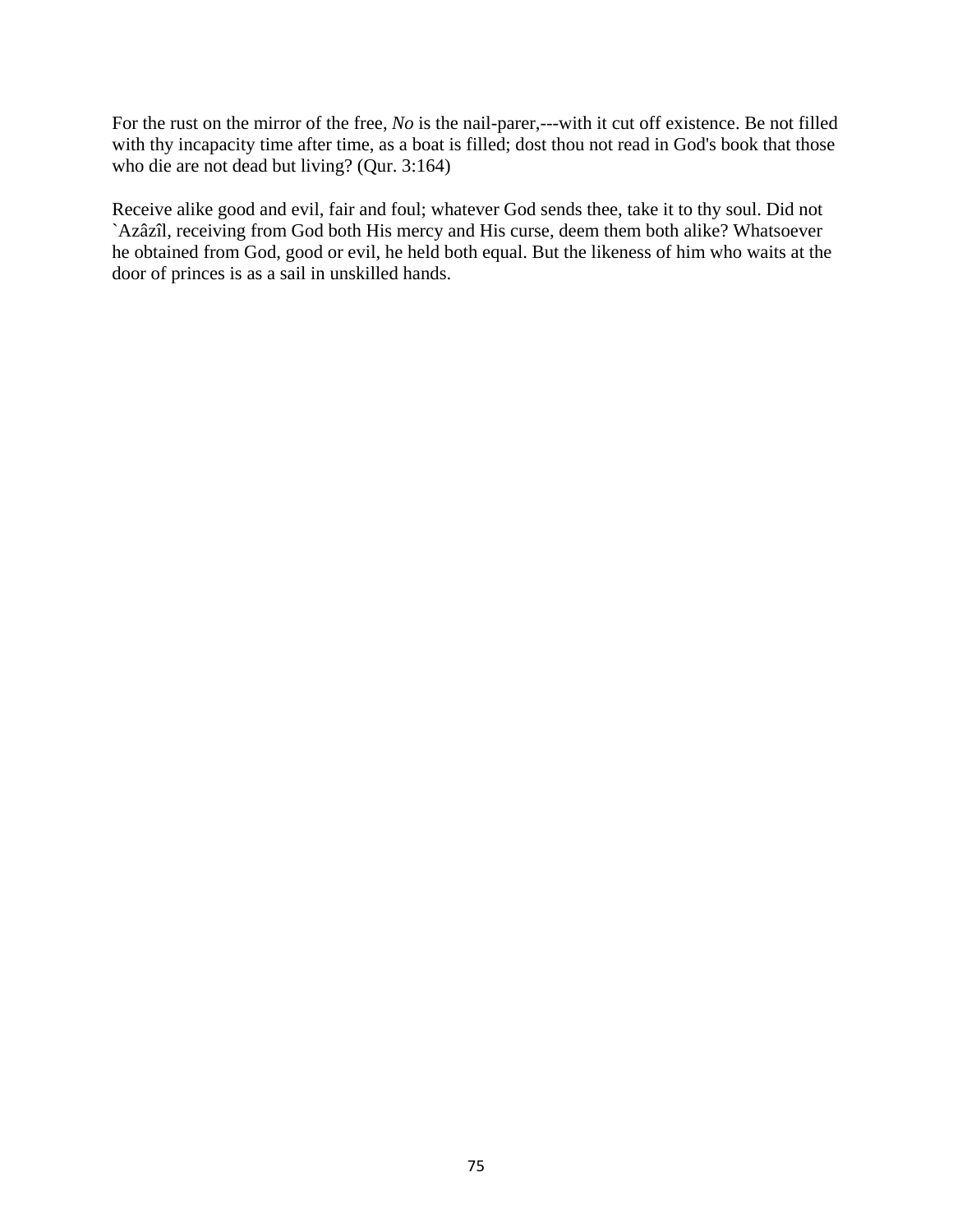#### **ON RENUNCIATION AND STRENUOUS ENDEAVOUR.**

Whoso desires to be lord of his isolation and whoso seeks to guard his seclusion, must take no ease within, nor adorn himself without; that praise which is bestowed on outward seeming imports the abandonment of true praise and adornment. The beggar asks bread at the door of the king; so the lover begs food for his soul. On the path, naked and fearless, he has cast water and fire and earth to the winds. Standing on the plain of the signposts of time, what matter fools to him, what the philosopher of the age? O brother, hold thy liver as roast meat in the fire of renunciation, not a broth. The mean-spirited dog seeks a bone; the lion's whelp seeks the marrow of life. The lovers have sacrificed soul and heart, and day and night have made His memory their food.

The man of high resolves seeks not bondage; a dog is a dog, made happy by a bite.

If revelation become a restraint on thee, make of it a shoe and beat thy head with it; talk fewer superfluities, and keep thy weakness before thee; leave the bone to the dogs. In virtue of thy essential nature thou hast obtained a high station; then why be mean in spirit like a dog? On the man of high endeavour both worlds are bestowed; but whoso is mean-spirited like a dog, like a dog runs about after a meal.

If thou desirest to possess thy soul free from the body, *Lâ* is as a gallows,--keep company with it. How can pure Divinity admit thee till thy humanity has been uplifted on the gallows?--for on the path to divinity thy souls will suffer many crucifixions. Put an end to all imitation and speculation, that thy heart may become the house of God. As long as thy existence is with thee in thy soul, the ka`ba is a tavern, though thou serve Him; but if thy soul has parted from thy existence, through thee an idol temple becomes the Inhabited House.

O seeker of taverns, full of wretchedness, thou art but an ass's son, and asses are thy fathers! Thy understanding is muddied with thy Self and thy Existence; thy reason's sight is dark before that other world. Thine own soul it is that distinguishes unbelief and true religion; of necessity it colours thy vision. Selflessness is happy, selffulness most unhappy; cast away the cat from under thy arm. In the Eternal, unbeliefs and religions are not; such things exist not if the nature be pure.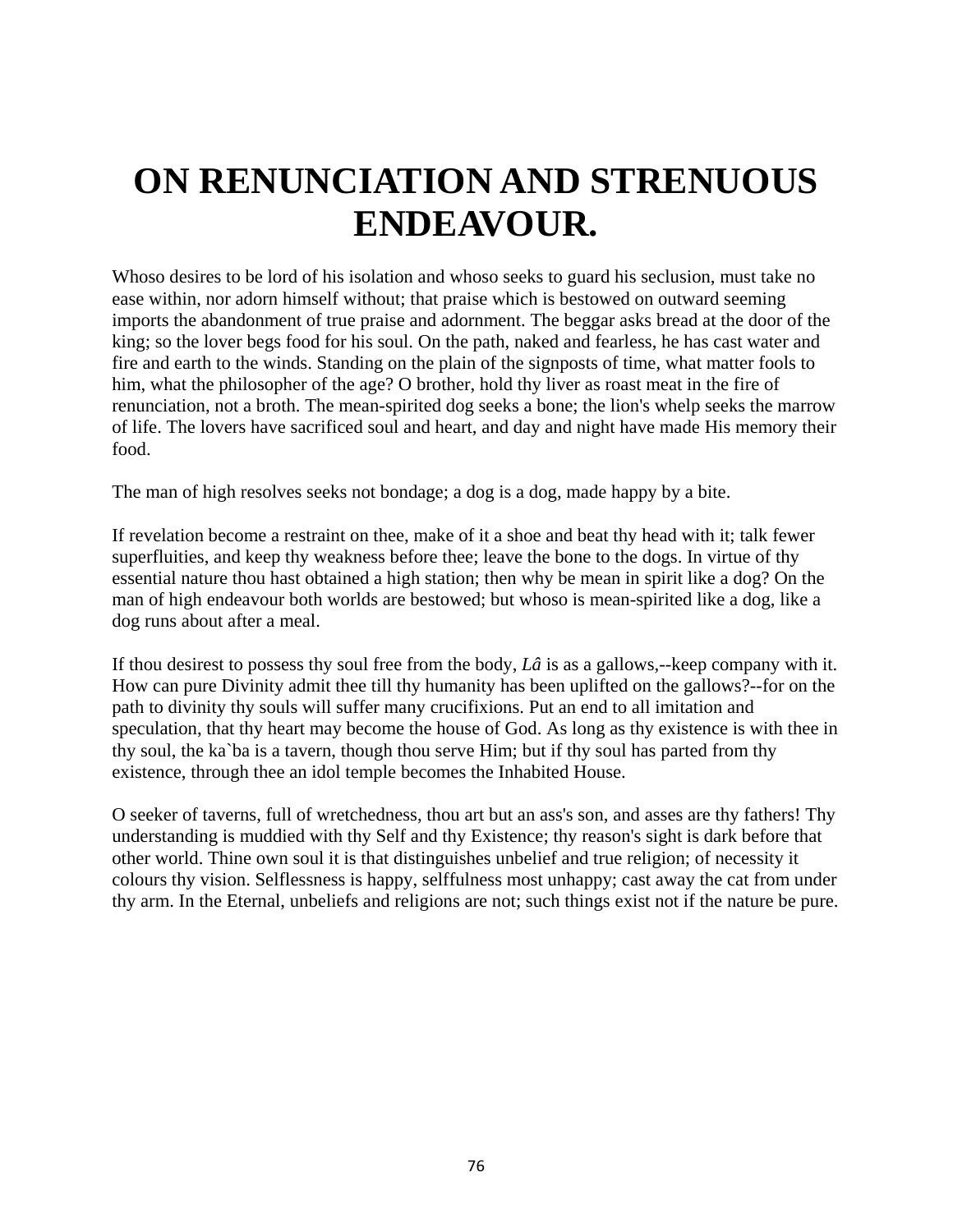#### **ON FOLLOWING THE PATH OF THE HEREAFTER.**

All this knowledge is but a trifling matter; the knowledge of the journey on God's road is otherwise, and belongs to the man of acuter vision. What, for the man of wisdom and true religion, whose bread and speech are alike of wheat, distinguishes that path and points it out? Inquire its mark from the Speaker and the Friend.

And if, O brother, thou also ask of me, I answer plainly and with no uncertainty, 'To turn thy face towards the world of life, to set thy foot upon outward prosperity, to put out of mind rank and reputation, to bend one's back double in His service, to purify ourselves from evil, to strengthen the soul in wisdom.'

What is the provision for such a journey, O heedless one? By looking on the Truth to cut oneself off from the false; to leave the abode of those who strive with words, and to sit before the silent; to journey from the works of God to His attributes, and from His attributes to the mansion of the knowledge of Him; then from knowledge to the world of the secret, then to reach the threshold of poverty; then when thou art become the friend of poverty, thy Soul destroys thy impure Self; I thy Self becomes Soul inside thee; it becomes ashamed of all its doings, and casting aside all its possessions is melted on its path of trial; then when thy Self has been melted in thy body, thy Soul has step by step accomplished its work; then God takes away its, poverty from it,--when poverty is no more, God remains.

Not in folly nor ignorance spoke Bâyazîd, if he said '*Glory to me*;' so too the tongue that spoke the supreme secret moved truly when it said, '*I am God*.' When he proclaimed to the back the secret he had learned from the face, it became his executioner and killed him; his secret's daytime became as night, but God's word was what he spoke; when in the midst of the rabble he suddenly disclosed, unauthorized, the secret, his outward form was given to tile gallows, his inward being was taken by the Friend; when his life's soul could speak no longer, his heart's blood divulged the secret.

He spoke well who said in his ecstacy, *Leave thyself, O son, and come hither*. From thee to the Friend is not long; thyself art the road, then set thy feet on it, that with the eye of Godhead thou mayest see the handwriting of the Lord of power and the land of spirits.

When shall we be separated from our Selves,--*I* and *thou* departed and God remaining? the heart arrived at God's threshold, the Soul, saying, Here am I, enter thou. When by the doorway of renunciation heart and soul have reached the dome of a true belief in the Unity, the soul locks itself in the embrace of the Houris, the heart walks proudly in the sight of the Friend.

O thou who knowest not the life that comes of the juice of the grape, how long then wilt thou be drunk with the grape's outward form? Why boastest thou falsely that thou art drunk? So that they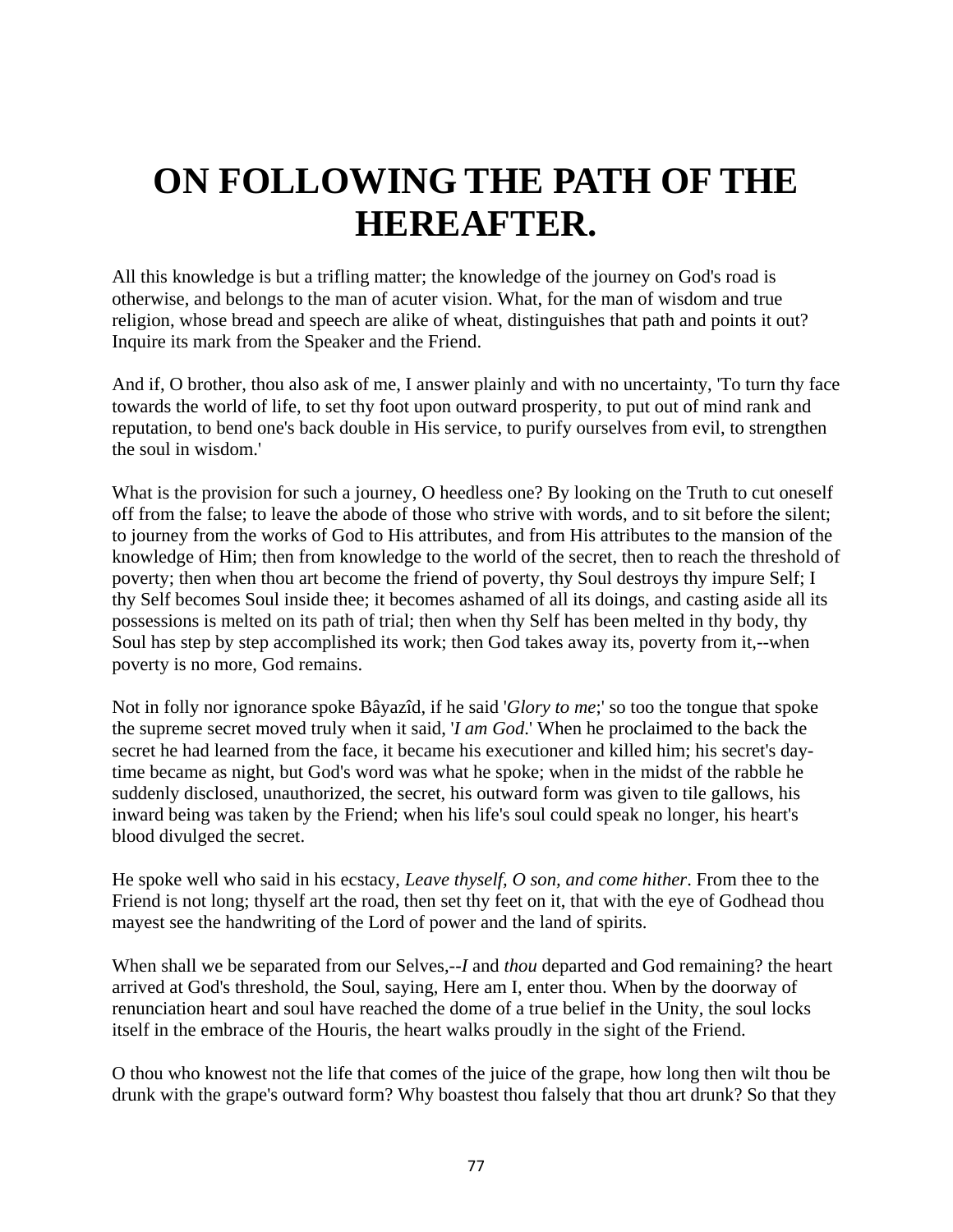say, 'The fellow has drunk butter-milk!' If thou drink wine, say naught; the drinker of butter-milk too will guard his secret. Why seekest thou? Deem it not like thy soul; drink it as thou dost thy faith. Thou knowest not what *mâs* is in Persian; when thou hast eaten it, thou recognizest the taste. When in this ruined hall thou drinkest a cup of wine, I counsel thee put not thy foot outside the house of thy drunkenness, lay down thy head where thou hast drunk the wine; till thou hast drunk it, hold it an unlawful thing, and when thou hast drunk it, rub a clod of earth on thy lips. When with a hundred pains thou hast twice drunk the dregs, I will say, Look at the man's courage!

More numerous than asses without head-stalls are all the carrion-hearted wine-drinkers; wine has eaten up and the grape has carried off both their understanding and their soul. In this company of youths, in their cowardice no longer men, if thou speak not, thou remainest true; but if thou speak, thou blasphemest.

How canst thou go forward? there is no place for thee, and how then wilt thou leap? thou hast no foot; he feeds on sorrow for whom there is no place, and he is destitute who has no foot. Those who, freed from being, stand at the door of the true Existence, did not today for the first time gird up their loins at His door; from Eternity the sons of the serving-men, giving up wealth and power, have stood before Love as numerous as ants.

Strive that when death shall come with speed he may find thy soul already in his street. Leave this house of vagabonds: if thou art at His door, remain there; if not, repair thither: for those who are His servants are contented in His Godhead, (Qur. 39:36) ever, their loins of servitude girt up, the lord of the seven heavens even as a slave.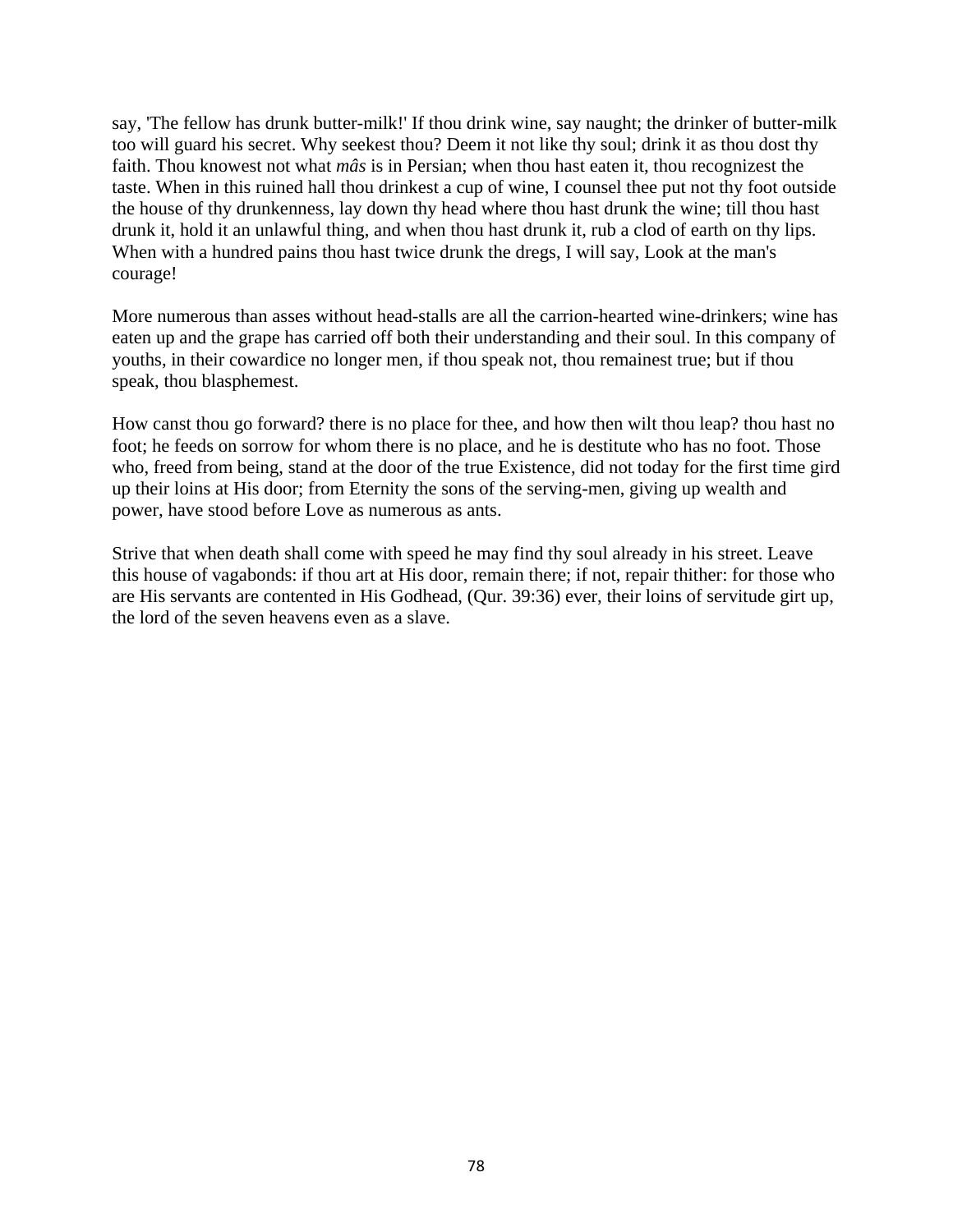#### **OF THE LEARNED MAN AND THE FOOL.**

The shaikh of Jurjân said to his son, "Thou must have a house in this street for thy private pursuits; and it will be well if the lock be a cunning one." Contrive thy finery in the path of renunciation with its head of the Law, and its secret parts of the Unity; and enter this lodging of trouble and distress like a traveller, and quickly pass on from it. At the door of the garden of *Except God* strip off and make away with thy coat and cap; become naught, that He himself, engaging thee to answer, may with justice call to thee, "*To whom belongs the kingdom?*"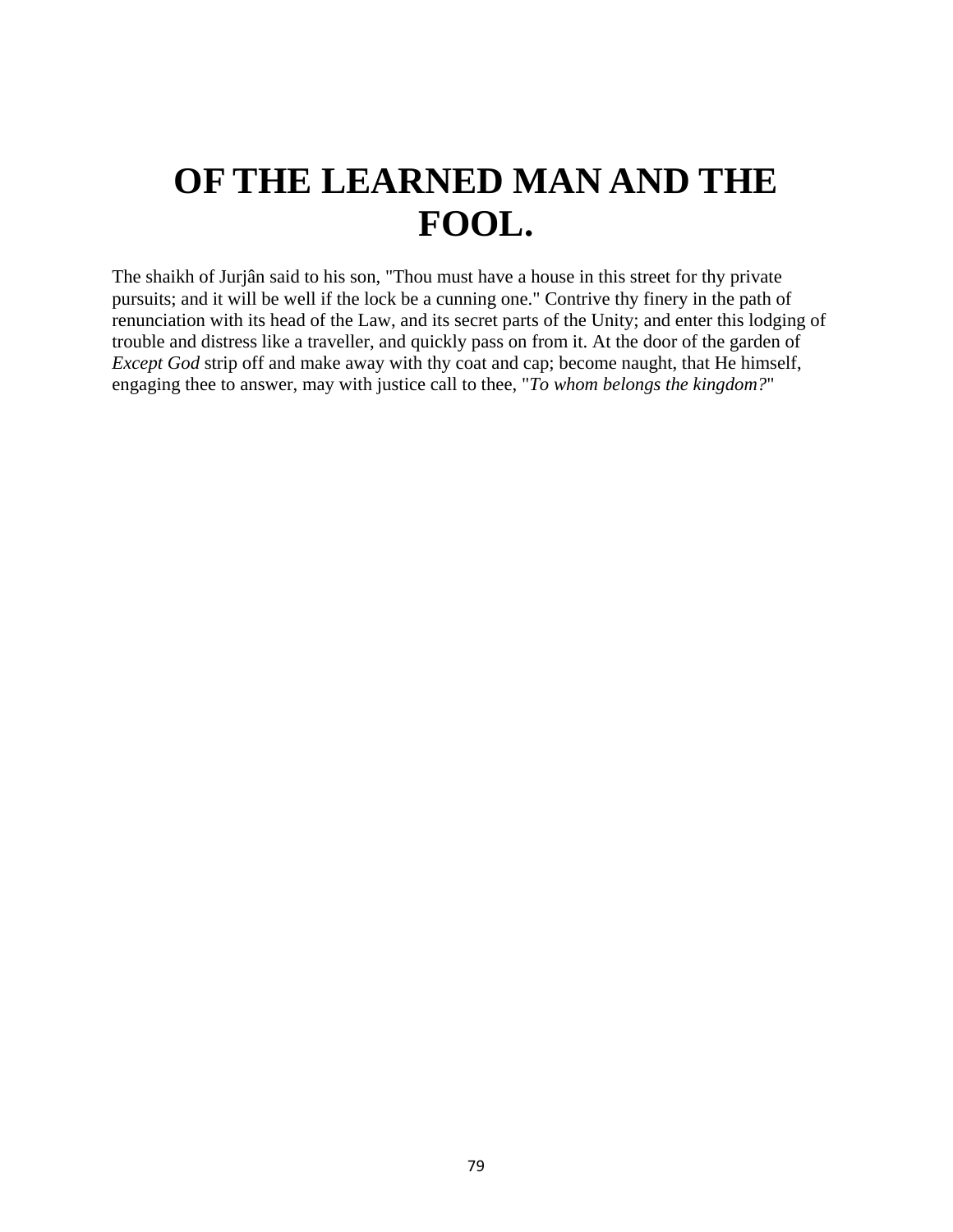## **A STORY.**

The saint *Sh*iblî said in private converse, after a period of inward communion with God, If, for that I am not far from Him, He give me leave to speak, and with just purpose ask, *To whom belongs the kingdom?* then in sincerity I will answer Him and say, To-day the kingdom belongs to him who from yesterday and the day before has administered it; to-day and to-morrow Thy kingdom, O Mighty over us, is for him whose yesterday and the day before it was. The sword of Thy wrath cuts off the head of the valiant, and then gives back to the head its life.

Know that traffic is good for gain, and the lance of the sun healthful for the sunflower.

When I thou shalt be offended with all but God, Gabriel will appear to thee as naught. No one knows how long the way may be from the word Not to God for while thou holdest to thy Self thou wilt wander day and night, right and left, for thousands of years; then when after laying long toil upon thyself at last thou openest thine eyes, thou seest Self, because of its essential nature and its limitation to conjecture, wandering round about itself, like the ox in a mill. But if, freed from thyself, thou begin at all to labour, thou wilt find admission at this door within two minutes; the two hands of the understanding, holding but *this* distance, are empty; but what *that* distance is, God knows.

O Sikandar, on this path of troubles and in this darkness, do thou, like the prophet Khizr, bring under foot thy jewel of the mine, that so thou mayest obtain the water of life. God will not be thine whilst thou retainest soul and life; both can not be thine,--this and that. Bruise thy Self through months and years, then deem it dead and leave it where it lies; when thou hast finished with thy vile Self, thou hast reached eternal life and joy and Paradise.

Remain unmoved by hope and fear; why contendest thou with Mâlîk and Rizwân? To nonexistence, mosque and fire-temple are one; to a shadow, hell and heaven are the same; for him whose guide Love is, infidelity and faith are equally a veil before His door; his own being is the veil before the friend's eyes, hiding the court of God's essence.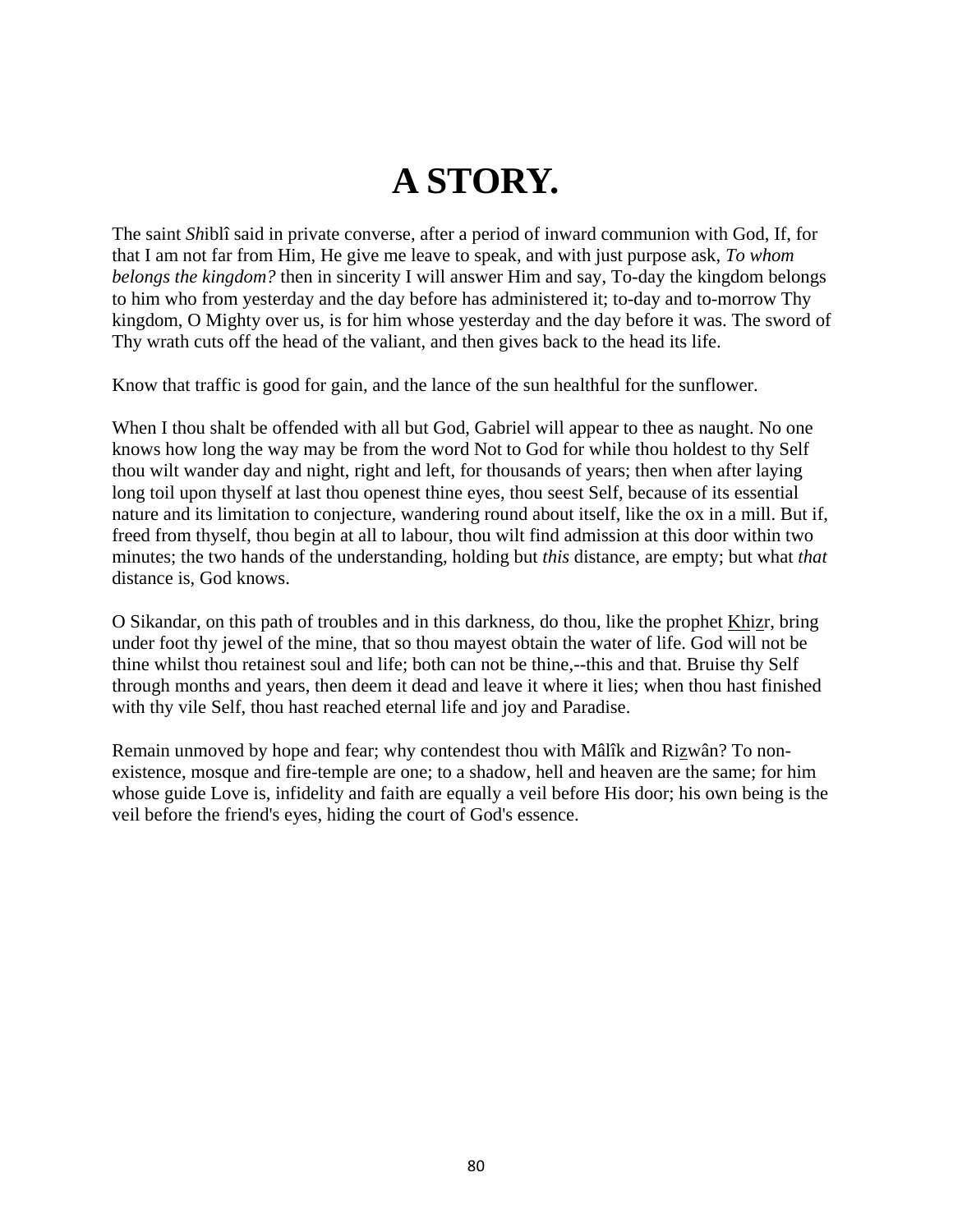## **ON TRUST IN GOD.**

Set not thy foot in His court with hypocrisy. The men of the Path walk in trust; if thou hast a constant trust in Him, why not also in His feeding thee? Bring then thy belongings to the street of trust in God; then fortune will come out to meet thee. Listen to a story concerning trust. in God, so that thou remain not a pledge in the hand of the devil; and learn the law of the Path from a woman besides whom a braggart man shows but contemptibly.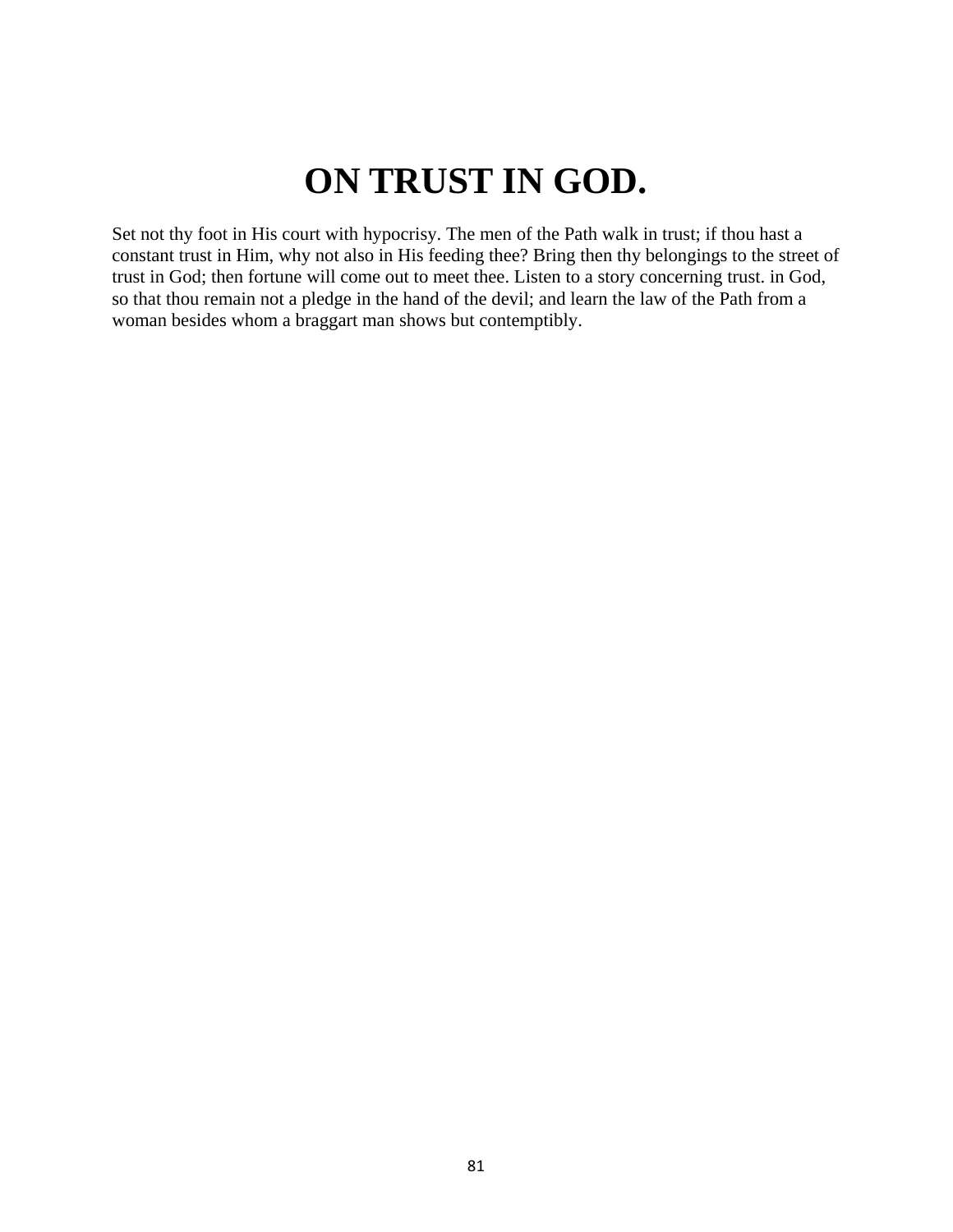#### **ON THE TRUST IN GOD SHOWN BY OLD WOMEN.**

When Hâtim set out for the sanctuary,--he whom thou callest A*s*amm,--when he set out for the Hijâz and the Sacred House, making towards the tomb of the Prophet (*on whom be peace!*), there remained behind a colt of his household, with no supplies whatever and owning nothing; he left his wife alone in the house, with no means of support, and set forth on the road; alone and in trouble he left her, her life or death the same to him. Her womanhood was a fellow-traveller with him towards trust in God, for she knew her Provider; she had a friend behind the curtain, being a sharer in God's secret.

The men of the quarter assembled, and all went cheerily to the woman; when they saw her alone and in trouble, they all began at once to ask her her affairs, and by way of advice and counsel, in sympathy said, "When thy husband set out for `Arafât did he leave thee any means of support?" She said, "He did; I am quite contented,--my maintenance is what it was before." Again they said, "How much is thy maintenance? for thy heart is contented and happy." She said, "However long my life lasts, He has given into my hands all the support I need." The other said, "Thou knowest not aught thyself, and what does he know, about thy life?"

She said, "The Giver of my daily bread knows; while life lasts, He will not take away my sustenance." They answered, "He does not give it apart from means; He never gives dates from the willow-tree; thou hast no sort of earthly possessions, and He will not send thee a wallet from heaven." She said, O ye of clouded minds! How long will ye utter folly and perversity? He needs to use a wallet who owns no piece of land; but His are heaven and earth entirely; what He wills He does; His is the authority. He brings it to pass as He desires; sometimes He gives increase, sometimes He takes away."

How long wilt thou talk of trust in God? Thou hearest the name of a man, but art less than a woman. Since on thy journey thou comportest thyself not as men do, go learn how to journey from the women. Thou hast chosen sloth, O body of woman! Alas for the man who is less than a woman!

Look to thy soul, and abandon thy lower nature, for this is as a hawk, and that a heron; that in that place, where it conies to comprehend '*We*' and '*Thou*', when it has been wholly burnt, '*He*' and '*He*' shall remain. Reason, that, living in this world, cannot like soul attain to aught, arrives but as far as itself and reaches not to Him.

The ears of the head are two, the ear of love one; this is for religion, those for doubt; though the ear of the head listens to innumerable things, the ear of love listens only to the story of the One. Those two ears are set on each side of thy head like waterspouts, why dost thou still cry and howl? Thou art but a child;--go, turn thine eyes away from the devil, lest he put ears on the sides of thy head.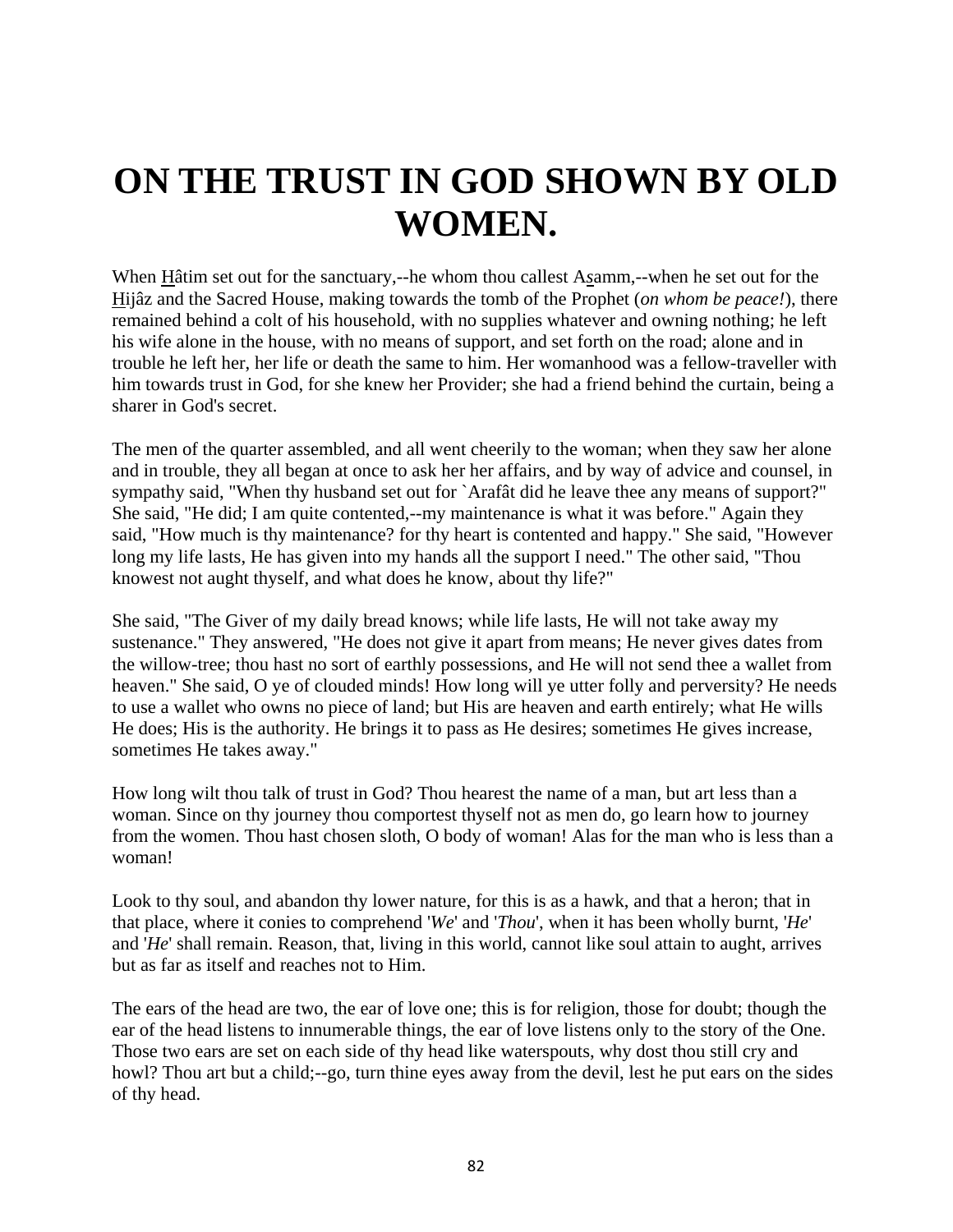# **[ON THE KALIMA.]**

As the inhabited world is computed at twenty-four thousand leagues, so, if thou add the hours of night to those of day, there are twenty-four of those torturers of mankind also. Exchange them, if thou art dexterous and versed in transformations, for the twenty-four letters; the *qâf* of the affirmation of the two testimonies, if these be uttered without deceit or hypocrisy or disputation or contention, will take thee completely out of thy world, bringing thee, not to any instrument, but to *kâf* and *nûn*: on this road and in this street, beyond where wisdom is, this is thy sufficient task, to repeat, '*None is God but He*.'

The confession of the faith when reckoned up gives twenty-four as the number of its letters, half of them twelve jewel-caskets from the ocean of life, the other half the twelve zodiacal constellations of the heavens of the faith; the caskets are full of the pearls of hope, the zodiac filled by the moon and sun:--not the pearls of any sea of this world, not the moon and sun of these heavens; but the pearls of the ocean of the world of Power, the moon and sun of the heaven of peace.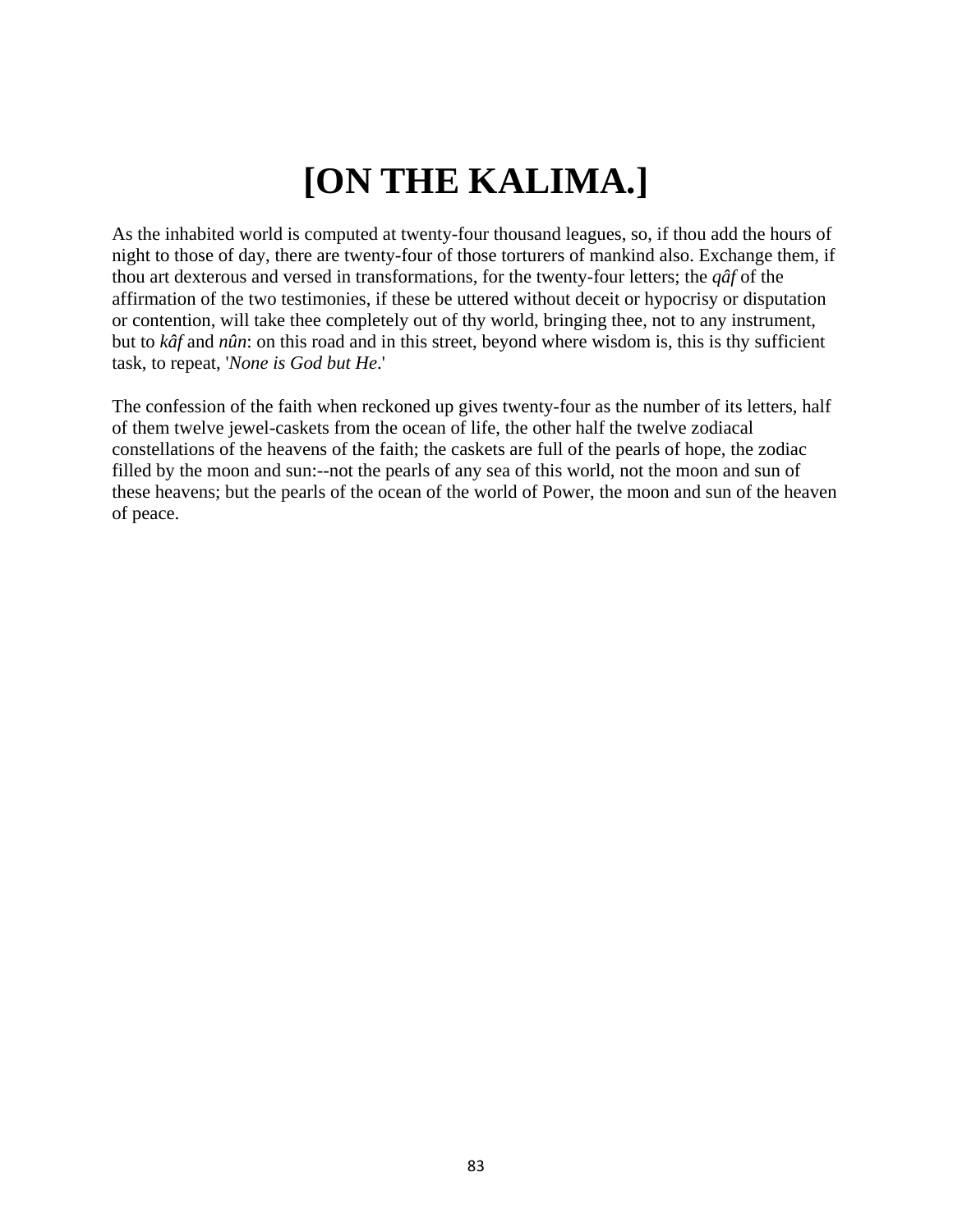### **ON THE INTERPRETATION OF THE DREAM.**

In the phantoms of sleep He has ordained for men of understanding both fear and hope. When a man has laid down his head in sleep, his tent-ropes are severed. As long as men are in the world of causes, they are all in a boat, and all asleep; waiting for what their soul shall see in sleep, of what awaits them of reward and punishment.

A fierce fire means the heat of anger; a spring of water is a beloved child.

To weep in a dream is a provision of happiness afterwards; slavery means immunity from disgrace. Playing at draughts or chess in sleep brings war and conquest and misery.

Water in a dream, if it be pure and sweet and clean and wholesome, is daily bread lawfully earned; but if it be muddy, know that it means an unhappy life;--though it be water, deem it fire itself. Earth in a dream brings food; to the farmer it indicates prosperity. A wind, if it be either hot or cold, is equally a store of grief and pain., but if it be temperate to the skin it is grief to an enemy and joy to a friend.

To give anything to the dead in a dream is loss of wealth and property. Laughter is anxiety and dangers; silence is affection for one's wealth. To drink water and have one's thirst increased is knowledge, for one is never satiated with it. And he who is naked in his dream falls into disgrace, like the drunken libertine. A drum in a dream,--the secret leaks out; a trumpet in a dream results in a quarrel. Bonds and fetters area repentance of Na*s*ûh; to see a garden is food for the soul. Fruit in a dream is a stipend from the king, not at once, but at some future time; when the time comes for him to obtain it, the man who saw the dream will attain thereby to affluence.

When a man sees his own hand outstretched, he will be of singular generosity and munificence; but if his hands be withdrawn, he will surround himself with an army by his stinginess. The hands are brother and sister, the left the girl, the right the boy; the fingers represent sons; the teeth refer to father and mother; daughters are represented by the breast and nipple. Hidden wealth and riches are shown as the belly; in a dream, the liver and heart are a store of wealth. The leg and knee are weariness and trouble. The brain is hidden wealth; the side a woman, for veil the skin drawn round her body. The organ of generation is a son,--good or bad, ugly or fair, wretched or fortunate.

To wash the hands is despair in regard to the matter in hand: to dance is impudence and deceit. Bathing drawers and can and implements of bathing all point to servants; and he who in his dream plays upon the lute will certainly marry in haste. To wrestle with another is to conquer and to harass; and he who takes medicine in his dream escapes from pain and sorrow and torment.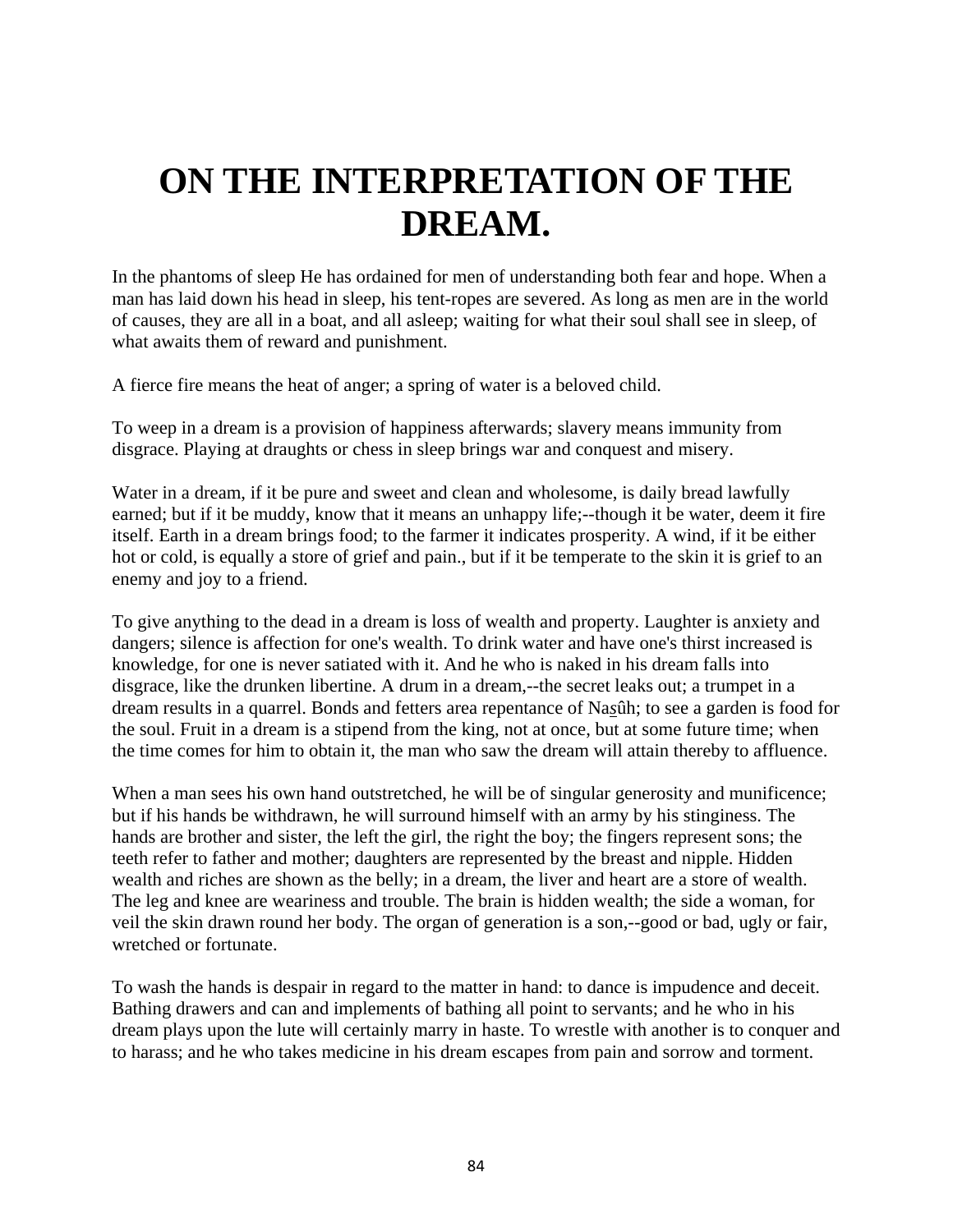Perfume in a dream is of two kinds, one meaning pleasure, the other nothing but affliction; the kind that is rubbed on brings pleasure, that which they scatter about, trouble. Since by smoke is meant an increase of trouble, such an one's comfort will be small compared with his distress. A sick man, and perfume, and a new coat, is bad, the bad that I represent to thee as good. To dance in a boat in a dream means danger from drowning, and brings wretchedness; but for one who is in prison, to dance is of good omen.

Whoever sees blood running from his body will find that happiness is denied him; permitted him, however, if he does not see a wound; but otherwise, if a wound be there, his affairs will cause him heavy trouble; he will be captive in sorrow's hands. And if a woman dreams of menstruating, she will give birth to a dead child. If a sick man seeing meat in a dream, eats of it, hope not for his recovery. To dream of drunkenness and madness from drinking wine, if it be Arabian wine, is bad; if Persian, deem it a livelihood, honour, and good-fortune. Milk in a dream is profit from one's possessions, an ample and lawful subsistence.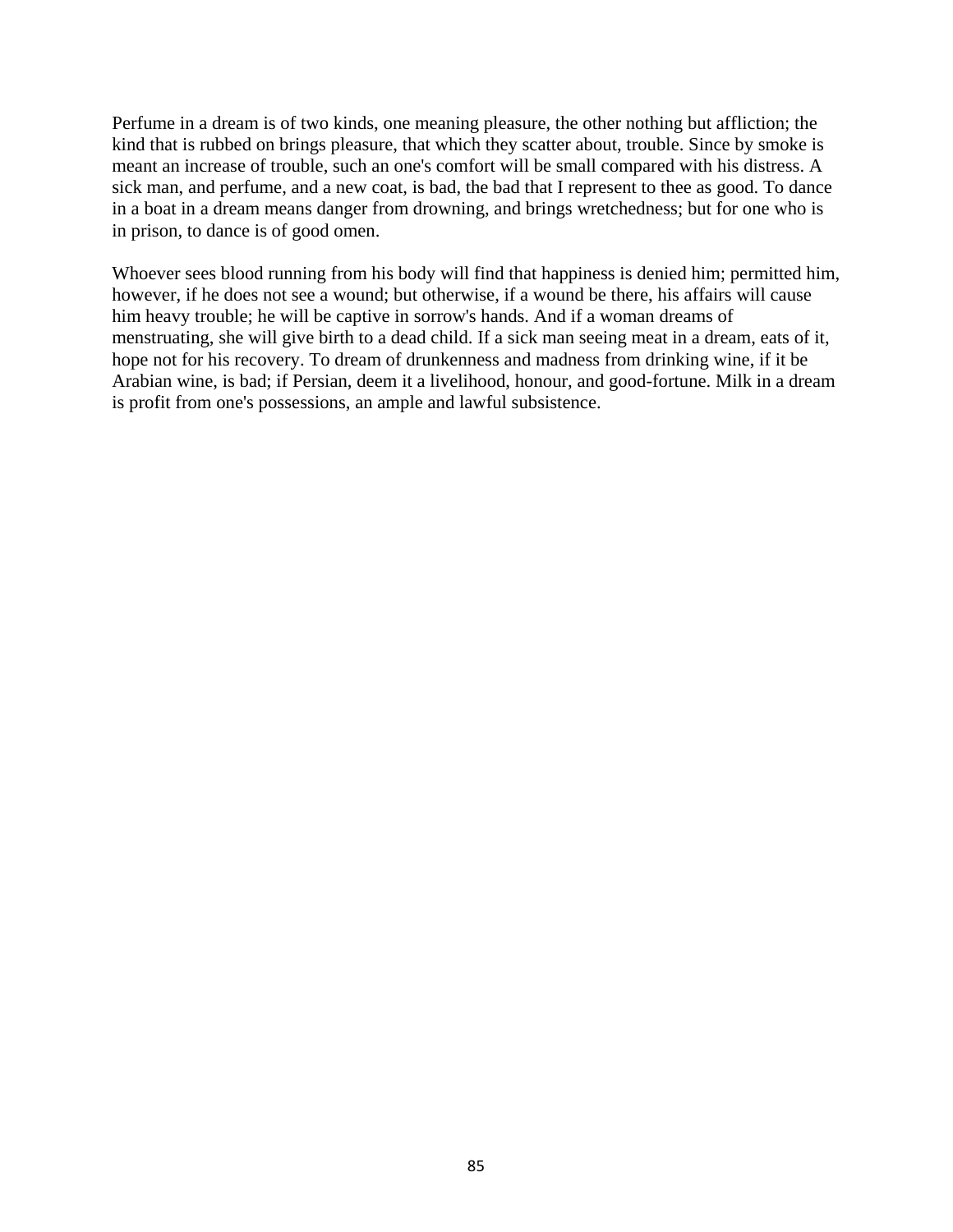#### **ON DREAMS OF VESSELS AND GARMENTS.**

An old garment is grief and sorrow; a new garment is great wealth; best of all is a garment that is closely woven, so my master told me. For women, a garment of many colours is a cause of joy and happiness and honour. A red garment brings gladness and the unrestricted enjoyment of a lasting good-fortune. The garment of fear is black; if yellow, it is pain and trouble and sighing; blue clothes are grief, a sorrow heavier than a mountain on the heart. Mantle and cloak are beauty; purse and moneybag are a source of riches.

A ladder will result in a journey, but one full of danger for the man. A millstone is a trusty man, the chosen one of a house. A snare in a dream is a block in the business in hand. A mirror is a woman; be well on thy guard. Captivity is plainly shown thee by a lock; so by a key thou obtainest thy release.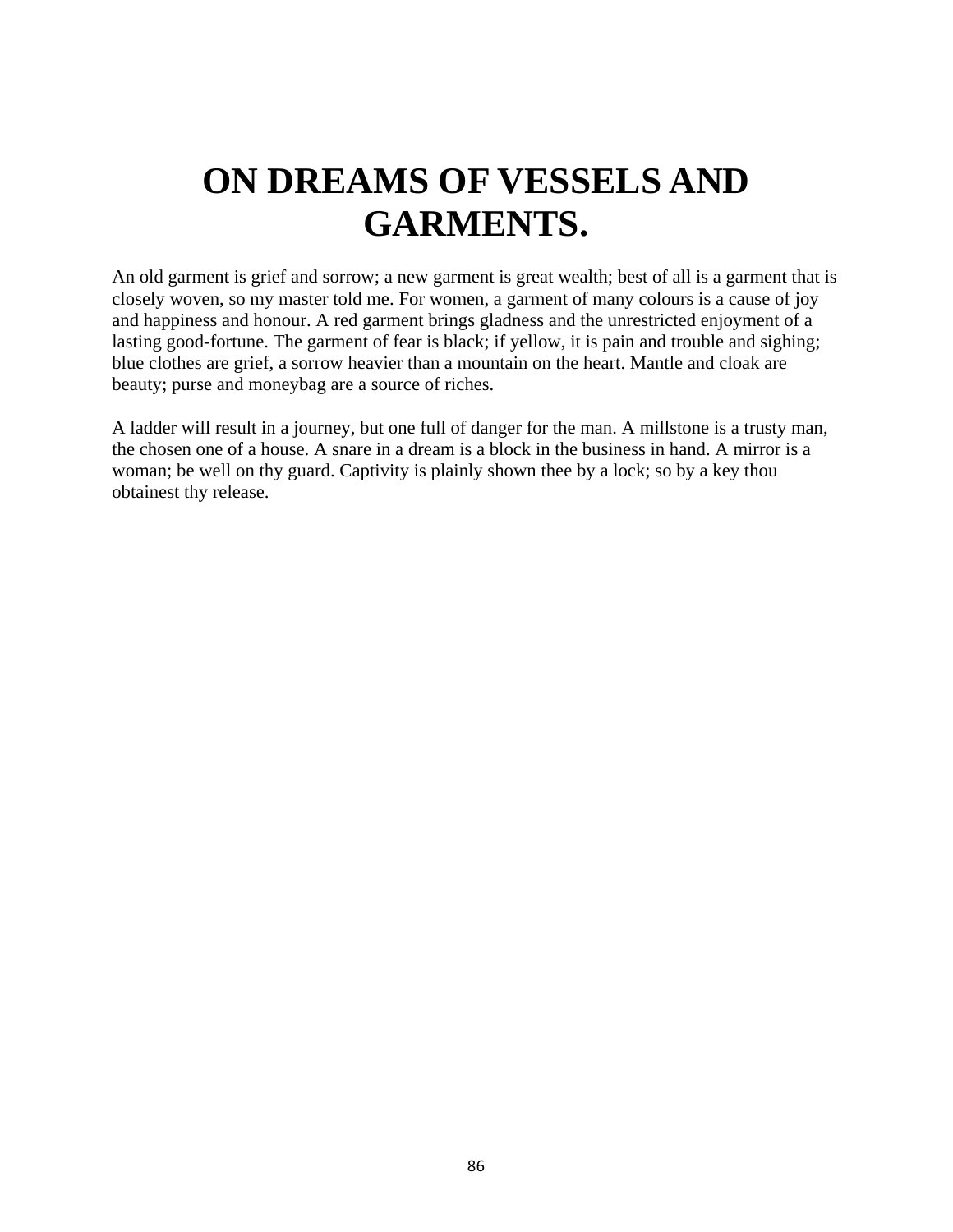# **ON DREAMS OF HANDICRAFTSMEN.**

A cook means great riches, just as a butcher means that one's affairs are. ruined. A physician is pain and sickness, especially to one who is wretched and needy. The tailor is the man in virtue of whom troubles and affliction are all changed to good-fortune. A bootmaker and shoemaker and cobbler are among the heritages of one who will possess a secret. A draper, a goldsmith, and a druggist mean a successful undertaking and great wealth. A vintner, a musician, and a dancer bring, joy and gladness; a horse-doctor and horse-breaker and oculist point like a finger-post to ruin. To see a hunter in a dream brings trickery and deceit into one's path. A maker of swords indicates affliction; so too an arrow-maker, preparing arrows. A water-carrier, a potter, and a porter, all three are to be considered as indicating wealth.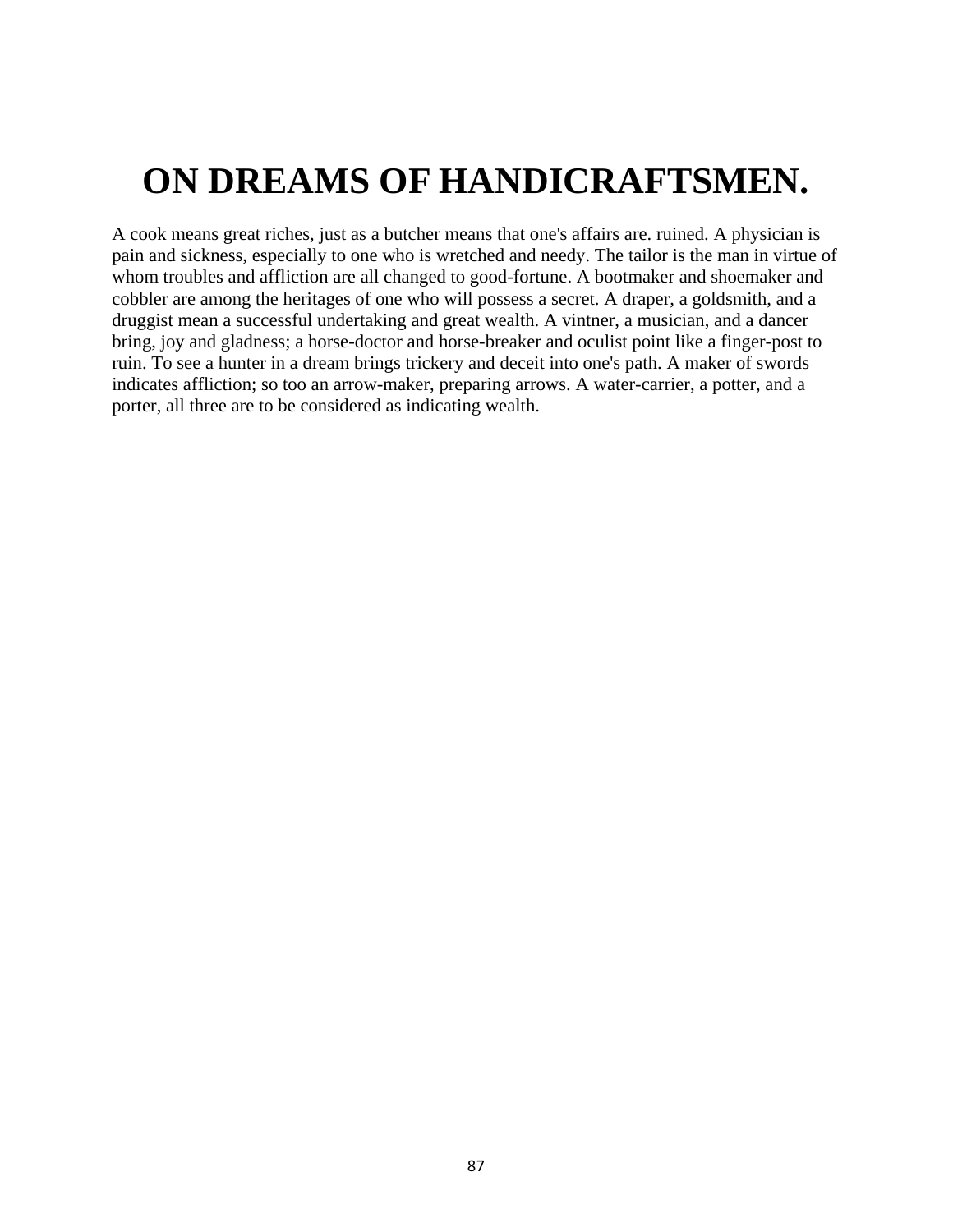## **ON DREAMS OF BEASTS.**

An ass is a servant, but a lazy one, who refuses to work. A horse, O thou of unparalleled wisdom! is a woman; both are suitable possessions for a man. A mule is bad for him whose wife is pregnant; a child will not be born to him. A journey comes to thee in a dream as a camel,--a terrible journey, grievous and painful. A cow points to a year of plenty; the owl grows arrogant before the king.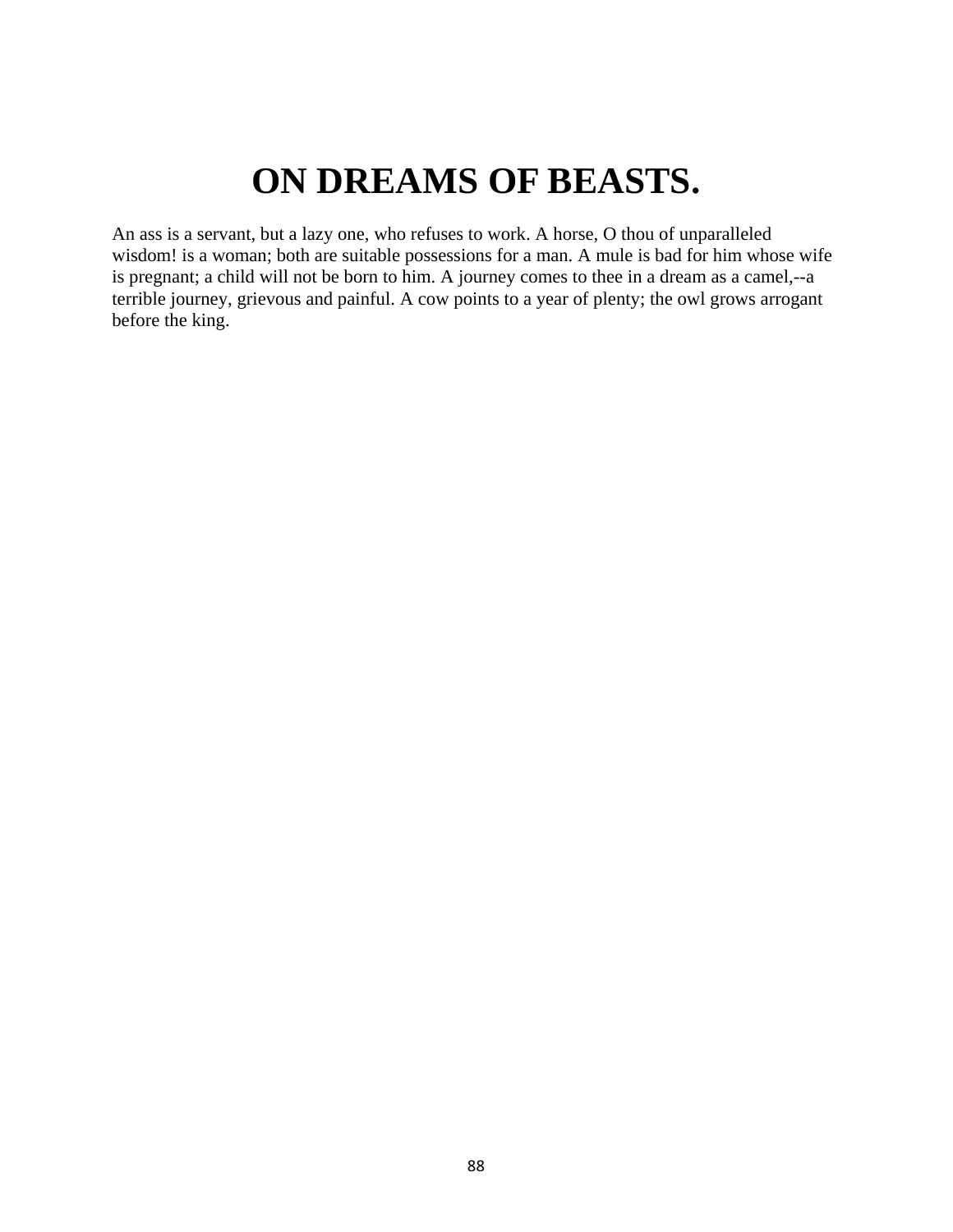## **ON DREAMS OF WILD ANIMALS.**

A lion is a powerful and haughty adversary whose actions show no regard for humanity. An elephant is a king,--but a terrible one, whose rage is feared by all. Fortune and wealth come before thee as a sheep; a year of plenty demands the same sign. A goat signifies men mean and base by nature, clamorous, full of wickedness in their actions. A bustard is in every way advantageous;-this is no more than my master's words. The deer, O aged in wisdom! rather receives its interpretation from the women's apartments. The leopard, of evil deeds, represents an enemy perfidious in his dealings; the tiger also is considered to be an enemy,--so they relate in the book. The bear is a treacherous adversary, and a robber; no one will come by any good from seeing him. A hunting-leopard and hyena and wolf and fox are enemies, evil-disposed every one of them. And although the fox is a worker of wiles, yet it is still worse if thou see one dead. Every snake is a rancorous enemy; but again it is worse for thee if it makes towards thee. A scorpion and tarantula and other creeping things all and each denote calamities. Though in waking life a dog is a shepherd, in a dream it means war.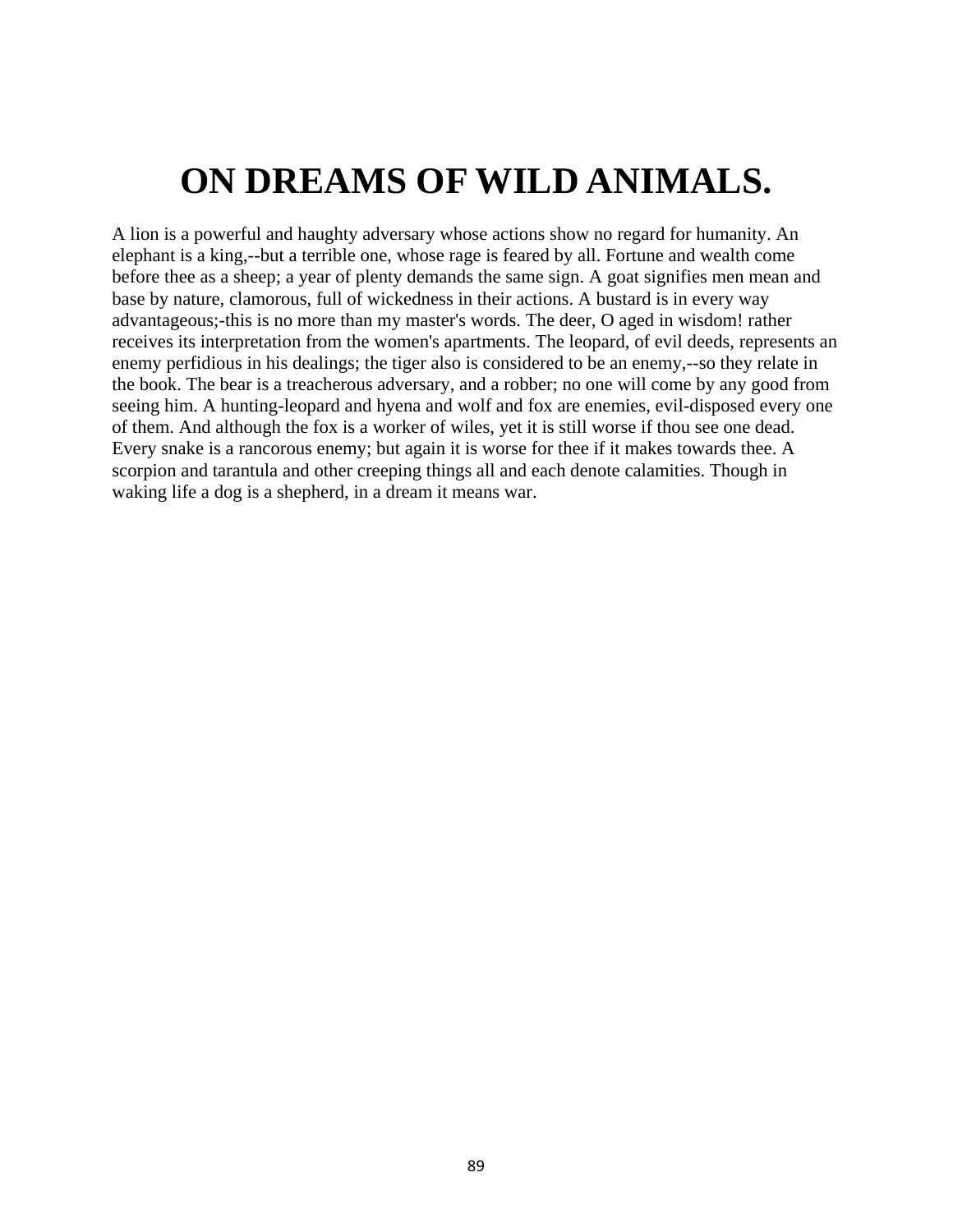# **ON DREAMS OF LIGHTS AND STARS.**

To see the sun in a dream is said in every case to mean a king. The moon is as a counsellor; another has said, No, it is a woman. The globe of Mars or Saturn in a dream brings trial and grief and torment; Mercury represents a writer; Jupiter comes as a treasurer and minister of state; Venus is the origin of joy, of pleasure, of desire and of ease. And the other stars deem thou brothers; when thou interpretest them pronounce them such, for thus Ya`qûb, who established this method of interpretation, disclosed the secrets of this science to his son; the sun and moon were his father and mother, the stars represented his brothers.

Has anyone seen the sorrowing ones perplexed like we have? Now we will leave the dreams of those who wake; to awaken a sleeper is easy, but the heedless is like one dead. Make an end of divination and augury and interpretation: pass hence,--thou hast finished thy recital.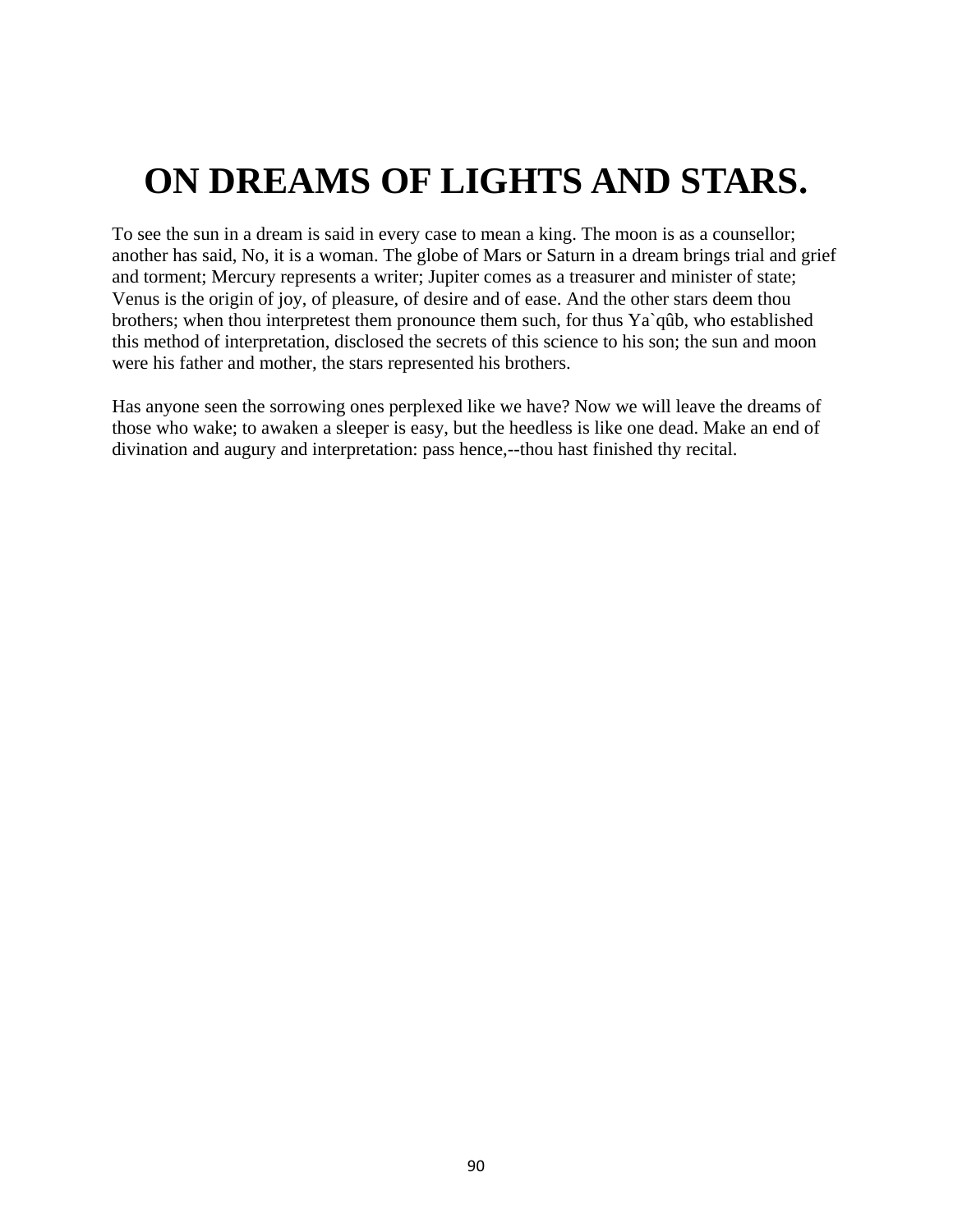#### **ON THE INCOMPATIBILITY OF THE TWO ABODES.**

The sun and earth produce the day and night; when thou hast passed beyond, neither the one nor the other will exist for thee. O thou in whose imagination desire and desirer are two, know that the duality belongs to thy understanding, and belongs not to the Unity. Since in the Presence of One such as He all things are one, if thou wilt listen to my words, then seek not thou duality; know that in duality is pain and opposition, in Unity Rustam and a catamite are alike.

Till on the battlefield of purity and in the court of the soul, standing above thy life and treading on thy earthly body, thou cast away thy sword, thou wilt not become a shield; till thou lay aside the crown thou wilt not become a leader. So long as thy soul is a slave to the crown, thy acts will ever be wrong; when thou no longer heedest crown and zone, then art thou chief over the chiefs of the age. To abandon the world is to mount the horse of God's favour; its repudiation is the establishment of pure truth. The death of the soul is the destruction of life; the death of the life is salvation for the soul. By no means stand still on this path; become non-existent,--non-existent too as regards becoming non-existent; when thou hast abandoned both individuality and understanding, then for thee this world changes to that one.

Every desire that springs up in thee, strike that moment at its head, as thou dost with the lamp, the candle, and pen; for every head that comes in sight is on this Path meet to be cutoff. To be headless before heroes is due respect; for ever a chief seeks a cap of honour. To lose thy head brings thee a head again for its fruit; by reason of its headlessness the pomegranate is a casket full of pearls.

Though a crown is a protection to a bald head, with such a head it is wrong to wear a crown. Thou hast corruption under thy cap, --then canst thou not possibly pass the bridge of fire. Better for a man than earthly fortune is a well; a bald man becomes arrogant when he receives a crown; so is it well that while on this night-journey, when thou puttest thy hand to thy head, thou shouldest find no crown thereon; for while the baldheaded man desires a crown to cover his defect, the man of the Path seeks for the invisible. If the crown hurts thee, no less too inverted it destroys thy life; the head that is a slave to the crown is a prisoner, like Bîzhan, in a well. Then own neither head nor crown on the Path; if thou dost, thou wilt have thy heart aflame like wax; and if thou must needs have a crown, take one of fire, like the candle; for he who in his love is the light of the Path, like a candle has a crown of fire.

If thou demandest Yûsuf's place and power, invert thyself before God, like a well; guard like Sulaimân the perfectness of the Path: like Yûsuf look upon the well as beautiful; till thy bodily form becomes a dweller in the well, thy hidden figure will not be of God.

Arise, and leave this ignoble world to find the ineffable God abandon body and life and reason and religion; and in His path get for thyself a soul. Know, that whatso is of the true essence of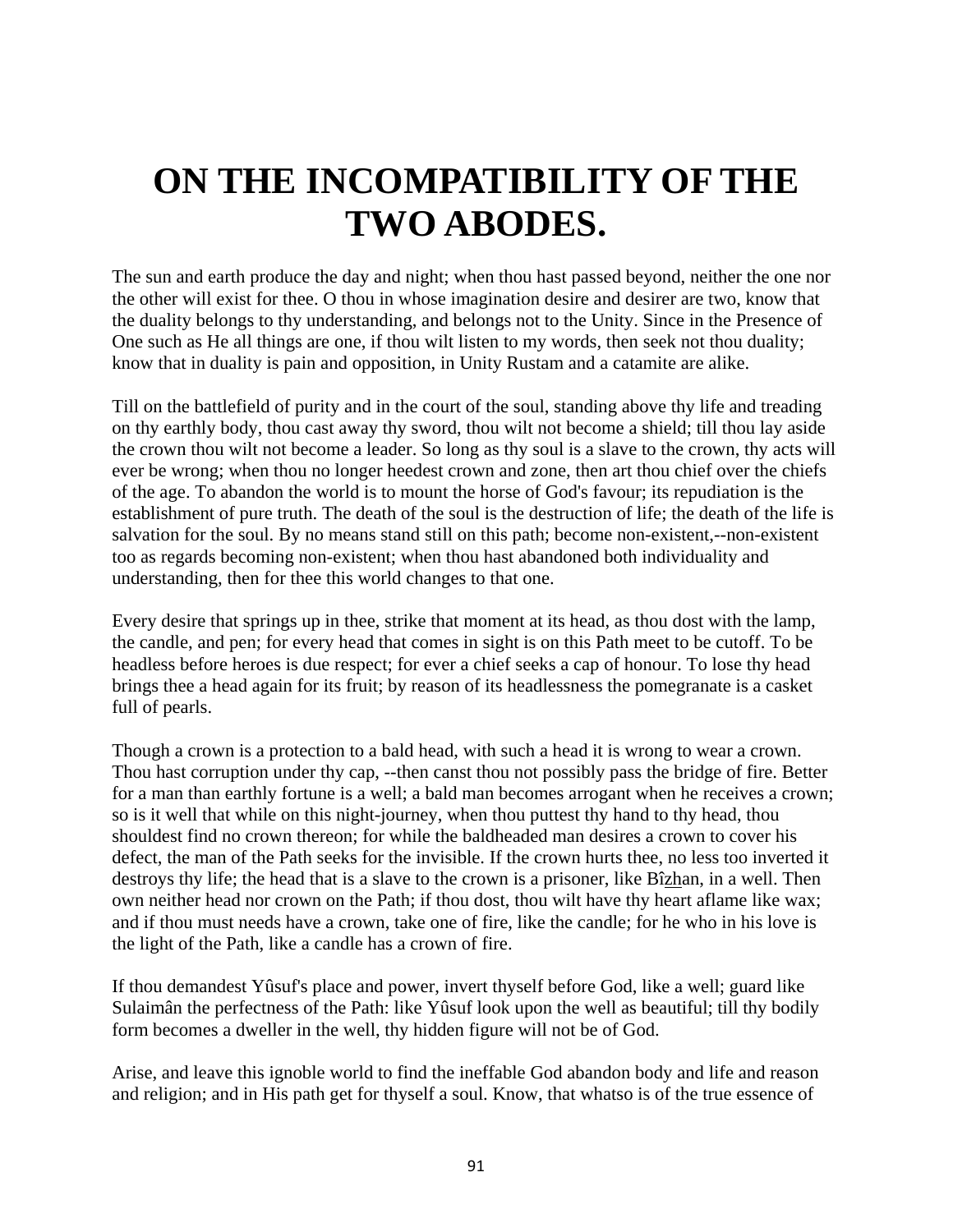learning and knowledge is all mere falsehood to him who is learned in attributes. Form, and attribute, and essence,--the first is like the womb; the next the membranes, the last the child; thy outward form covers in thy attributes, thy attributes again are a rampart around thy inmost essence; that, like a lamp, is bright in itself, while the other two are as a glass and a niche in the wall.

Till on that road thou hast endured distress, thou hast two souls, though thy effigy is single. O thou, who art related to phenomenal existence but as soul is to body, whose soul is related to thy individuality but as a man to his name, exertion originates in the body, attraction in the soul; but the search begins in leaving both of these. Contingent existence is for ever an infant before the Eternal; but he who has been purified is free from these dregs. So long as the race of man endures, there are two mansions prepared for him; this, for pain and want, that one, for blessing and delight. While earth is the habitation of the sons of men, the tent of their daily supplies is erected over them; esteem then this earth a guest-house, but count man the master of a family; though till he has suffered pain on this dust-heap he will not reach the treasure of that mansion.

I ask thee, since thou art heir to the knowledge of philosophy and law, their principles and deductions, (religion ever flees from form, that she may constrain men from evil),--give me an answer truly, if thou art not dead, nor art asleep: Since thou hast been constituted with a soul, is not the soul a sufficient reward for thee in exchange for thyself.?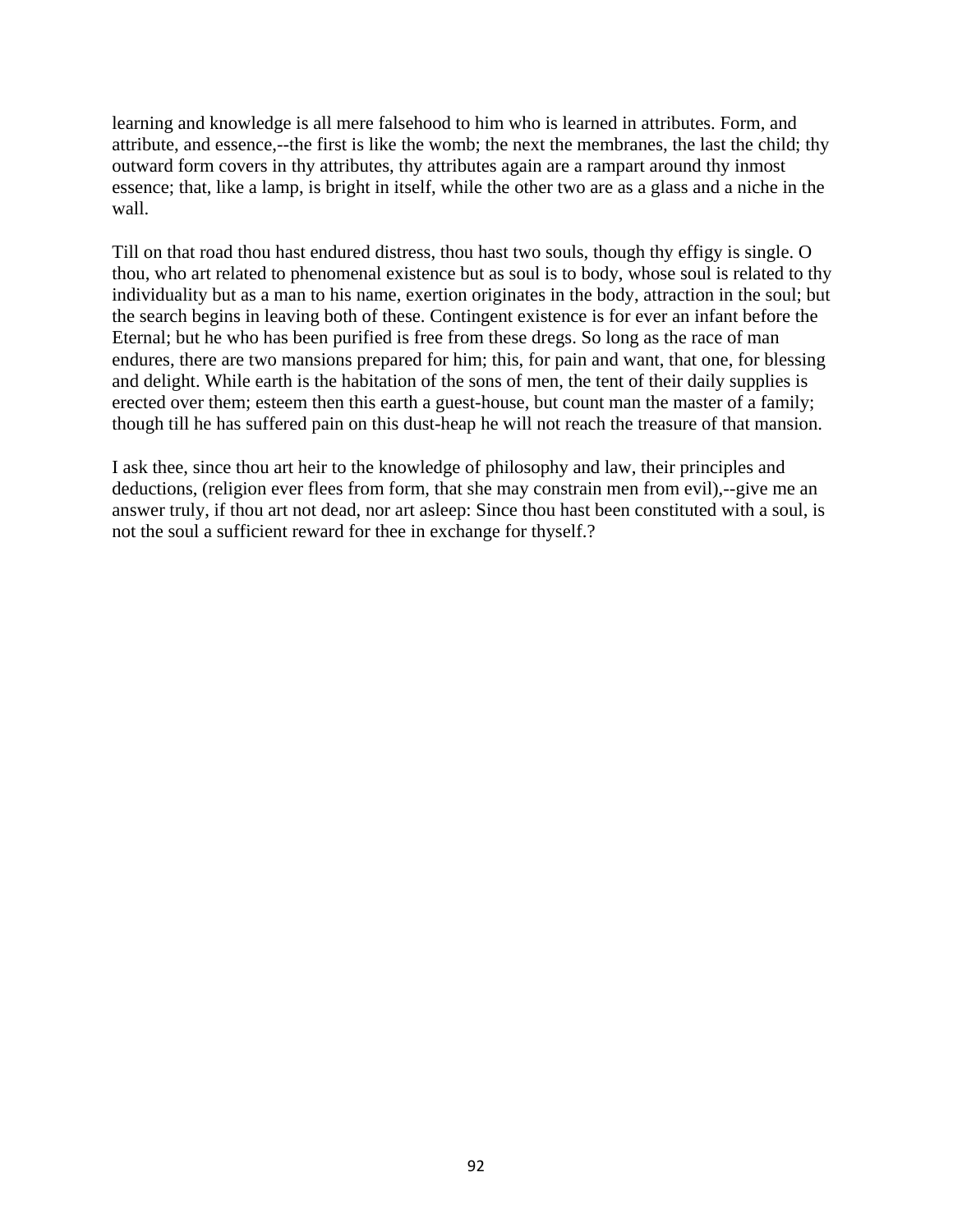# **THE PARABLE OF THE SCHOOLBOYS.**

Thou knowest not the difference between the hidden world and this,--canst not distinguish between welfare and affliction. In truth, thou art not a man travelling on this Path; thou art a child of the Path, knowest not the Path; thou art but a boy,--go about thy play, go back to thy pride and independence. The airs and graces of thy mistress are enough for thee,--what, O son, hast thou to do with God? What concern hast thou with Paradise and eternal delight, who hast rejected the life to come for this present world? He knows thy baseness; how shall He invite thy thee-ness to Himself? He offers thee the virgins and palaces of Paradise, but thou art beguiled by this present world and its beauties. O unfruitful one! be not feebler than a boy to follow the path of God.

If a boy is unequal to learning his task, hear at once what it is that he wants; be kind to him and treat him tenderly; make him not to grieve in helpless expectation; at such a time give him sweetmeats in his lap to comfort him, and do not treat him harshly. But if he will not read, at once send for the strap; take hold of his ears and rub them hard; threaten him with the schoolmaster, say that he will have strict orders to punish him, that he will shut him up in a rathouse, and the head rat will strangle him.

In the path that leads to the life to come be not thou less apt than a boy to receive admonition; eternity is thy sweetmeat,--haste thou then, and at the price of two rak`ahs obtain Paradise. Otherwise the rat-house will for thee be Hell,--will be thy tomb which meets thee on thy way to that other mansion. Go to the writing-school of the prophets for a time; choose not for thyself this folly, this affliction. Read but one tablet of the religion of the prophets; since thou knowest nothing thereof, go, read and learn, that haply thou mayest become their friend, mayest haply escape from this stupidity;--in this corrupt and baleful world deem not thou that there is aught worse than stupidity.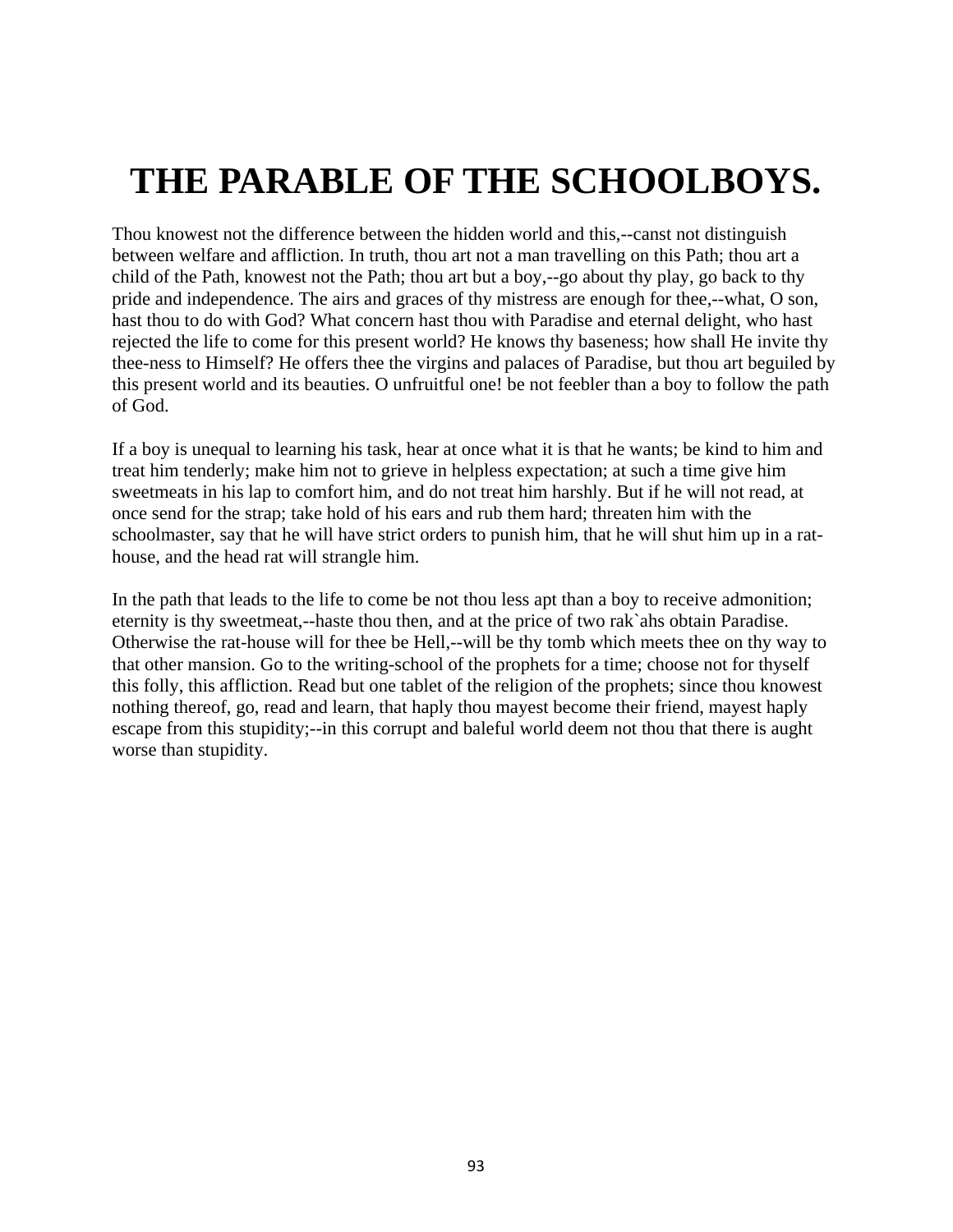# **[ON STRIVING IN GOD'S PATH.]**

If thou wouldst possess the pearl, O man, leave the barren waste and wander by the sea; and if thou obtainest not from the sea its pellucid pearl, at least thou shalt find that thou hast not failed to reach the water. Strive in God's path, O soldier; if thou hast no ambition, thou shalt have no honour; saddle and get ready thy horse for the journey to the Court of the Blest. The man who disowns in shame the dust and water of his being rides on the air like fire; crown not thy head with the heavens, so mayest thou receive the diadem from Gabriel; thine shall be the angels' crown, while the crown of the firmament shall be cast down.

The true believer ever labours; for merely to hint at labour is a sick man's prayer. What knowest thou of contempt of life, having no will to show thyself a warrior? When thou hast laid low the head of pride then hast thou prostrated thyself before the door of the search; the heart's ka`ba has become God's dwelling-place. But the dog's ambition extends only to its bone.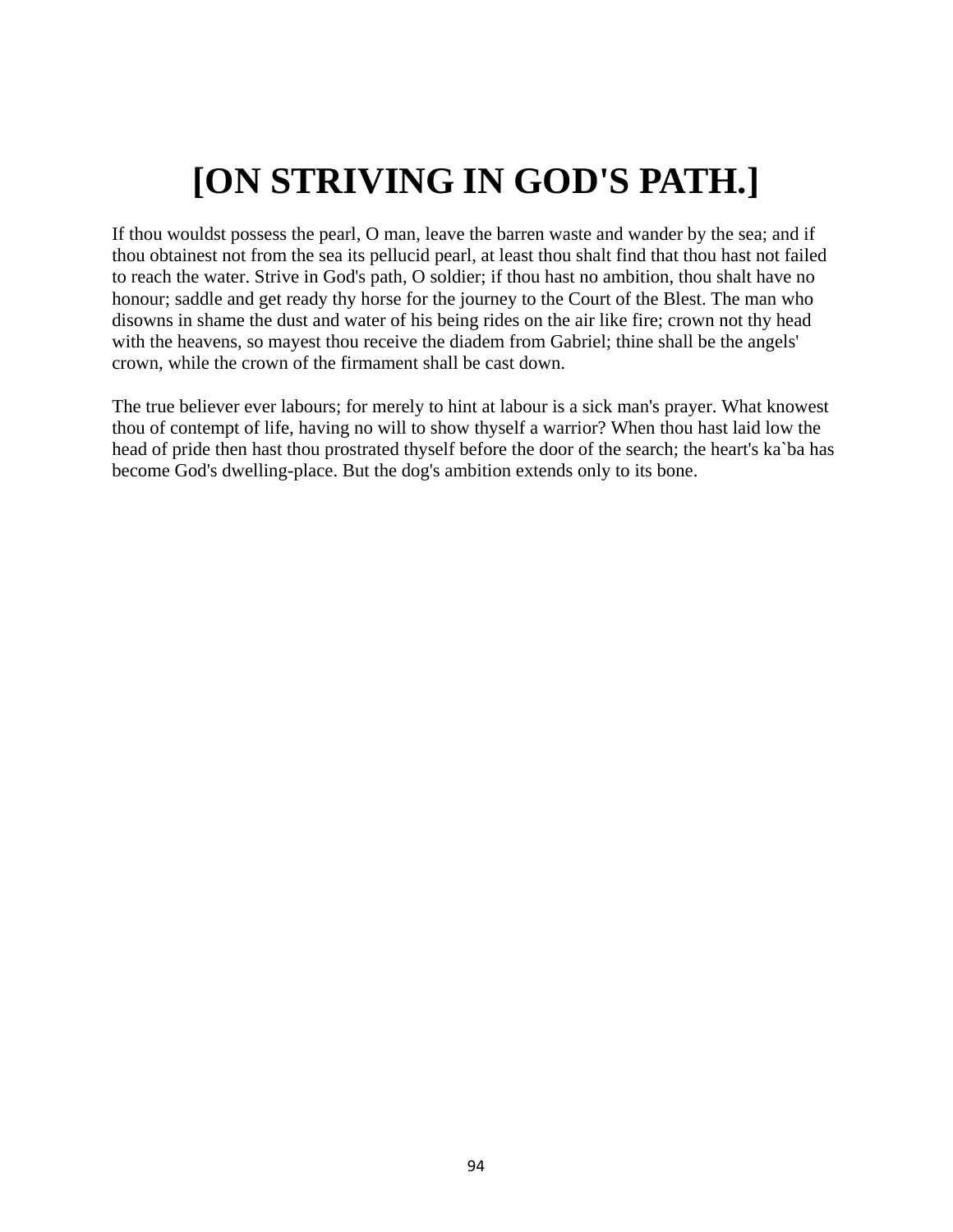## **ON CHARITY AND GIFTS.**

Whatsoever thou hast, relinquish it for the sake of God; for charity is the greater marvel when it comes from beggars. Bestow thy life and soul, for the endeavour of the poor is the best gift of mortal clay; the prince and chief of the family of the cloak was honoured by the Sûra "*Does there not come*,"--such regard he found with God from those three poor barley-cakes.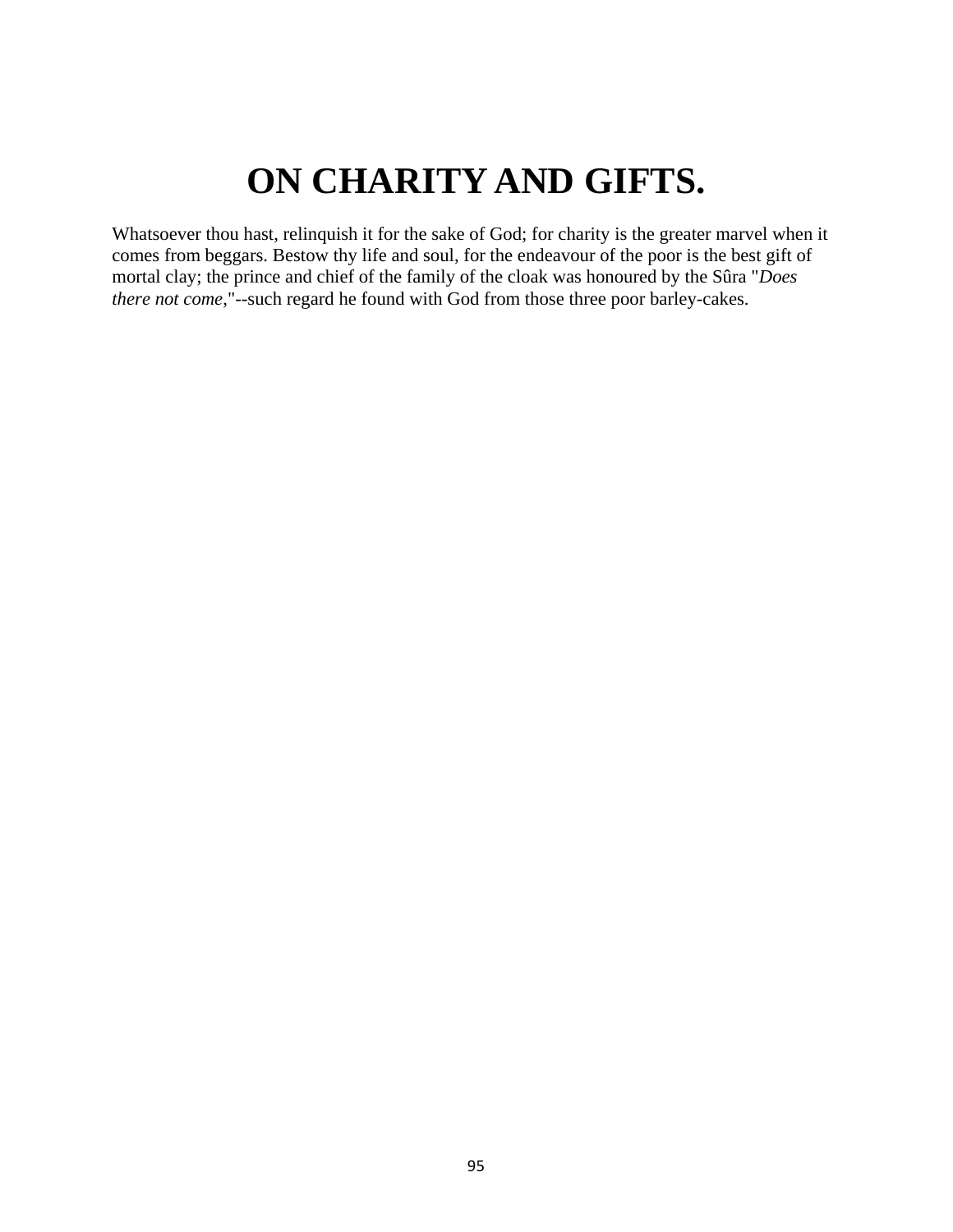# **OF THE STORY OF QAIS IBN `Â***S***IM.**

When the command of '*Who is there that will lend*' (Qur. 2:246) came down from God to the Prophet, everyone brought before the Prince what he could lay hands on, not disobeying,--gems and gold, cattle and slaves and goods, whatever they possessed at the time. Qais b. `Â*s*im was a poor man, for he sought no worldly gain. He went into his house, and spoke with his family, concealing nothing of what he had heard:--Such a verse has been revealed to-day; rise, and do not make me burn in waiting; bring whatever is to be had in the house, that I may present it before the Prince. His wife said, There is nothing in the house,--you are not a stranger here. Said he, Seek at least for something; whatever you find, bring it to me quickly.

She went and long searched the house, to see if by chance something would turn up; and found in the house a measure of dates, bad ones, and dried up, not fit for food, which she straightway brought to Qais, saying, We have nothing more than this. Qais put the dates in his sleeve, and brought them joyfully before the Prophet. When, not meaning a jest, but in all seriousness, he entered the mosque, one of the Hypocrites said to him, Bring it in; come, present quickly what thou hast brought; are they jewels, or gold, or silver, these valuables that thou art entrusting to the Prince? At this speech Qais suddenly became ashamed.

Look now what was the outcome. He went into a corner and sat down sorrowing, folding his hands together in shame. Gabriel the trusty came from the sidra-tree and said, "O lord of time and earth, do not keep the man waiting, and deem not contemptible what he has brought. He acquainted Mu*st*afâ with the matter, and, '*Those who defame the willing ones*' (Qur. 9:80) was thereupon revealed. The angel world came and looked on,--how they watched the man! An earthquake fell upon the angel world,--no place of rest, no place of peace. God Most High thus speaks, and in His kindness seeks out Qais's heart: O exalted, and O chosen as my Prophet, accept forthwith this much from Qais, for before me these poor dates show better than the others' gold and gems. I have accepted this small merchandise from him, because he has no date-palm. Of all the choicest things the endeavour of the poor is most approved.

Hence it was that Qais's act triumphed over the deed of that evil-spoken hypocrite. The hypocrite was straightway humiliated, and Qais's work thus completed; that thou mayest know that whoso comes forward, even in the state he is, does well. He who acts the hypocrite towards God is shamed by all his works. Sincerity is better than all else,--thou wilt at least have read so much.

An alms of a single diram from the hand of a darwîsh is more than a thousand dirams of the wealthy; forasmuch as the darwish's heart is sore, the alms he gives from his sore heart is greater than the other's. See the rich man, how his soul is dark and clouded, like his clay; the darwish's clay is for ever pure, his soul is imperishable essence of gold. Hear what God's bounty has said: but to whom shall I tell it, for no one bears me company?--to the king of kings and lord of '*But for thee*' He said "*Nor let thine eyes be turned from them*." (Qur. 18:26)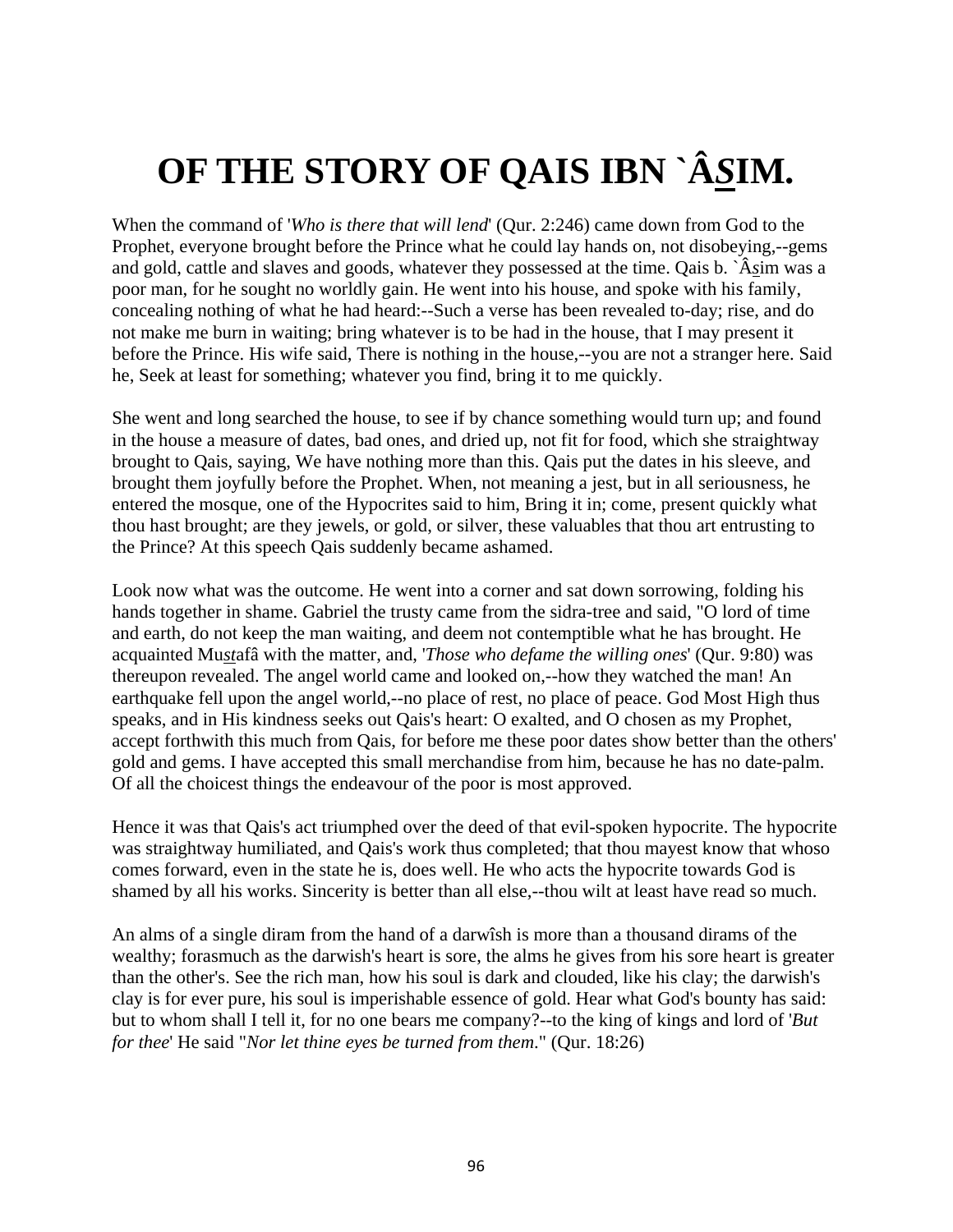#### **ON INTIMATE FRIENDSHIP AND ATTACHMENT.**

There is no injury in the world for thee like thy prosperity; there is no such enduring imprisonment as thy existence: '*the light has appeared*' it is that bestows favours, '*the lie has failed*' is both life and body. Wishest thou the Invisible? take Self out of the path, what has imperfection to do with the mansion of Invisibility? Thou art full of fault, yet intendest the invisible world;--it is above all impossible in incredulity and doubt. The chains of thy selfhood will not fall from the two feet of thy nature under the compulsion of thy folly; when thy being appears to thee as a veil, thy understanding will have fallen under thy anger.

Abandon talk, and bid farewell to thy lower self; if thou canst not, then turn thy two eyes into rivers, day and night in thy separation from God grieve over thy understanding, no longer employ it to meditate evil; free it from this tether,--then has thy task become easy for thee. When thou findest thy sustenance in the Soul, thou wilt look out on the land from the window of the angel world.

How long wilt thou say, "What is the arriving? In the path of religion what is it to be chosen?" Lay bonds upon thyself, then wilt thou be chosen; plant thy foot upon thy head,--then wilt thou have arrived. As long as thou art a biter, thou art not chosen; whilst thou inclinest to this world, thou hast not arrived.

How shall a true son of Adam be such a biter as thou, or how shall devil or wild beast rend as thou dost? Thou art ever heedless and arrogant, a beast of prey and a devil, far removed from man's estate; like a tiger ever malevolent; the people of the world in distress through thy evil disposition. Upon this high road of debasement thou wilt attain to Self,--thou wilt not attain to Him.

The Kufan has given forth but one verse about the *S*ûfî; what has Love to do with the decision of Quraishite or Kufan; or the *S*ûfî and his love with 'Further, it is in the tradition,' with negation and affirmation, and '*It is lawful*' and '*It is not lawful*'? The *S*ûfîs have lifted up their hands, and for '*Yes*' have substituted '*No*.' The earth-scatterers in the bridal-chamber of His affection, and those who sit by the road which leads to the cell of His sanctity, all are moon-bright signs on the curtain of jealousy, immersed in tears from foot to head; all are recipients of His clemency, all captive to the knowledge of Him. Lay down thy burden of Self, that so thou mayest become the beloved of every street. The pure eye sees the purity of religion: when the eye is pure, it sees purely. Those who are not steadfast in Him are covered with dust; those who wear His crown are kings indeed. Take off thy head this many-coloured cloak; hold to a garment of one colour, like `Isâ, (*Jesus*) that like him thou mayest walk upon the water, and make of sun and moon thy fellow-travellers. Take all of self away from thyself, and then with that same breath speak the story of Adam. Till thy Self becomes small as an atom to thee, thou canst not possibly reach that place; that desire will never harmonize with Self; rise, and without thy Self pursue thy path.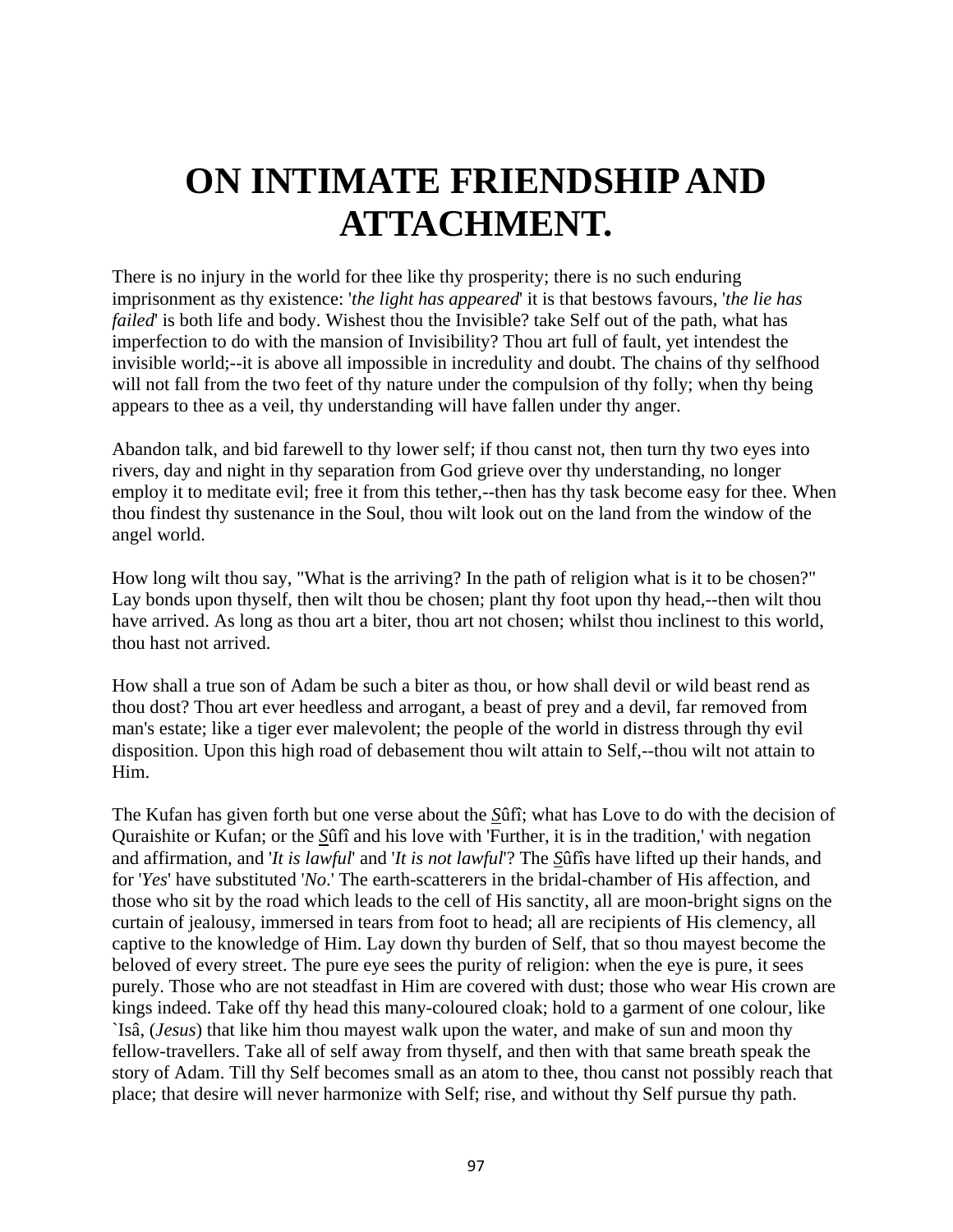#### **HE WHO IS INDIFFERENT TO THE WORLD FINDS A KINGDOM THAT SHALL NOT WANE. (Qur. 20:118)**

There was an old ascetic in Ba*s*râ, none in that age so devout as he. He said, I rise every morning determined to fly from this vile Self. My Self says to me, Come, old man, what wilt thou eat this morning? Make some preparation, come, tell me what I am to eat. I tell him, Death; and leave the subject. Then my Self says to me, What shall I put on? I say, The winding-sheet. Then he questions me, and makes most absurd requests, such as, O thou of blind heart, where dost thou wish to go? I say to him, Silence! to the grave-side; so that perhaps while in rebellion against my Self may draw a breath in freedom from the fear of the night-watchman.

Honour to him who contemns Self, and does not permit it to stand before him.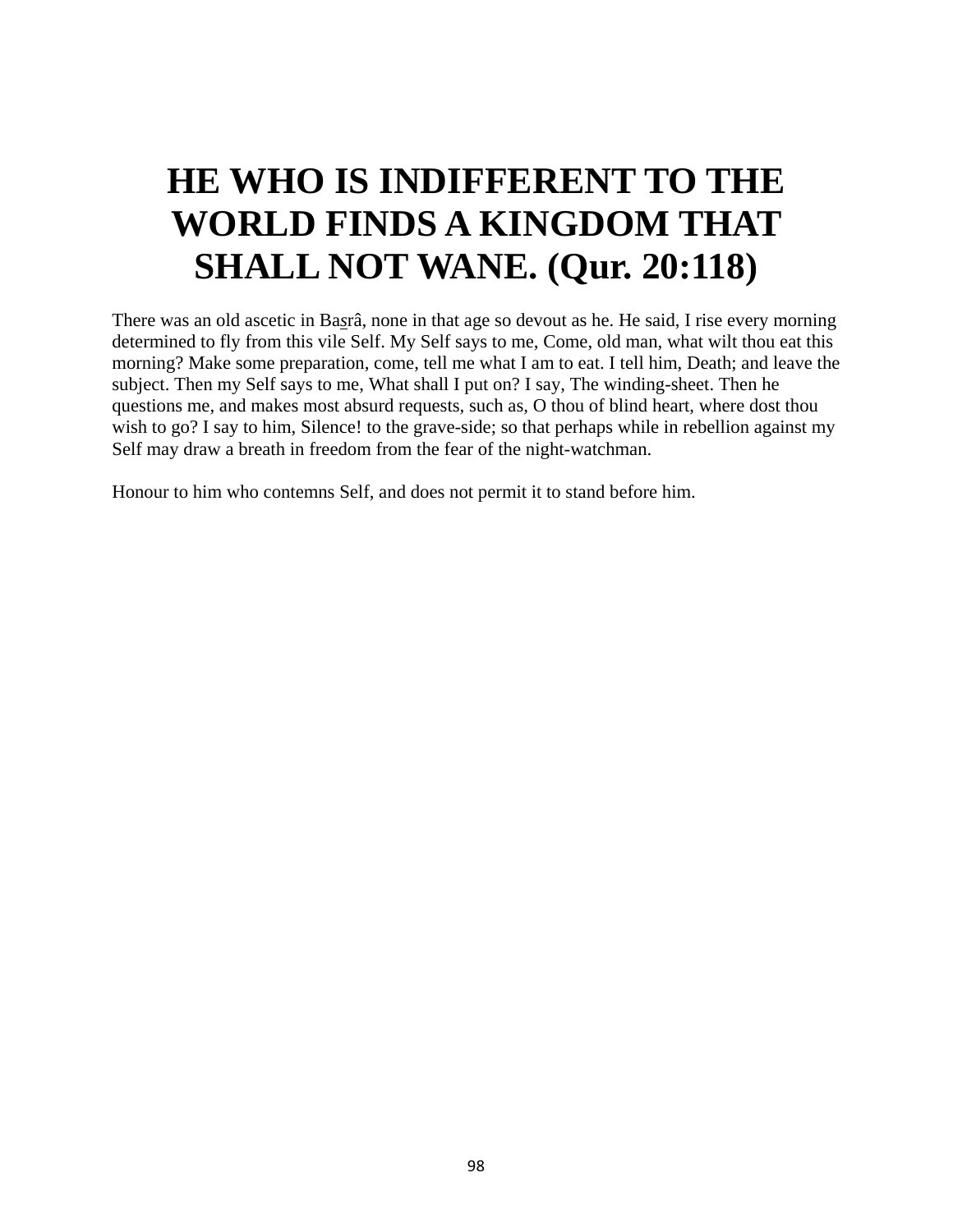# **ON THE ASCETICISM OF THE ASCETIC.**

An ascetic fled from amongst his people, and went to the top of a mountain, where he built a cell. One day by chance a sage, a learned man, wise and able, passed by and saw the ascetic, so holy and devout. Said he, Poor wretch! why hast thou made thy dwelling and habitation and home upon this height? The ascetic said, The people of this world have been clean destroyed in their pursuit of it: the hawk of the world is on the wing, calling aloud in every country; he speaks with eloquent tongue, seeking his prey throughout the world, ever calling on its people afflicted and parted from their lord, Woe to him who fears me not, who shows no anxiety to seek me! Let it not happen as in Fus*t*â*t*--few birds and hawks in plenty!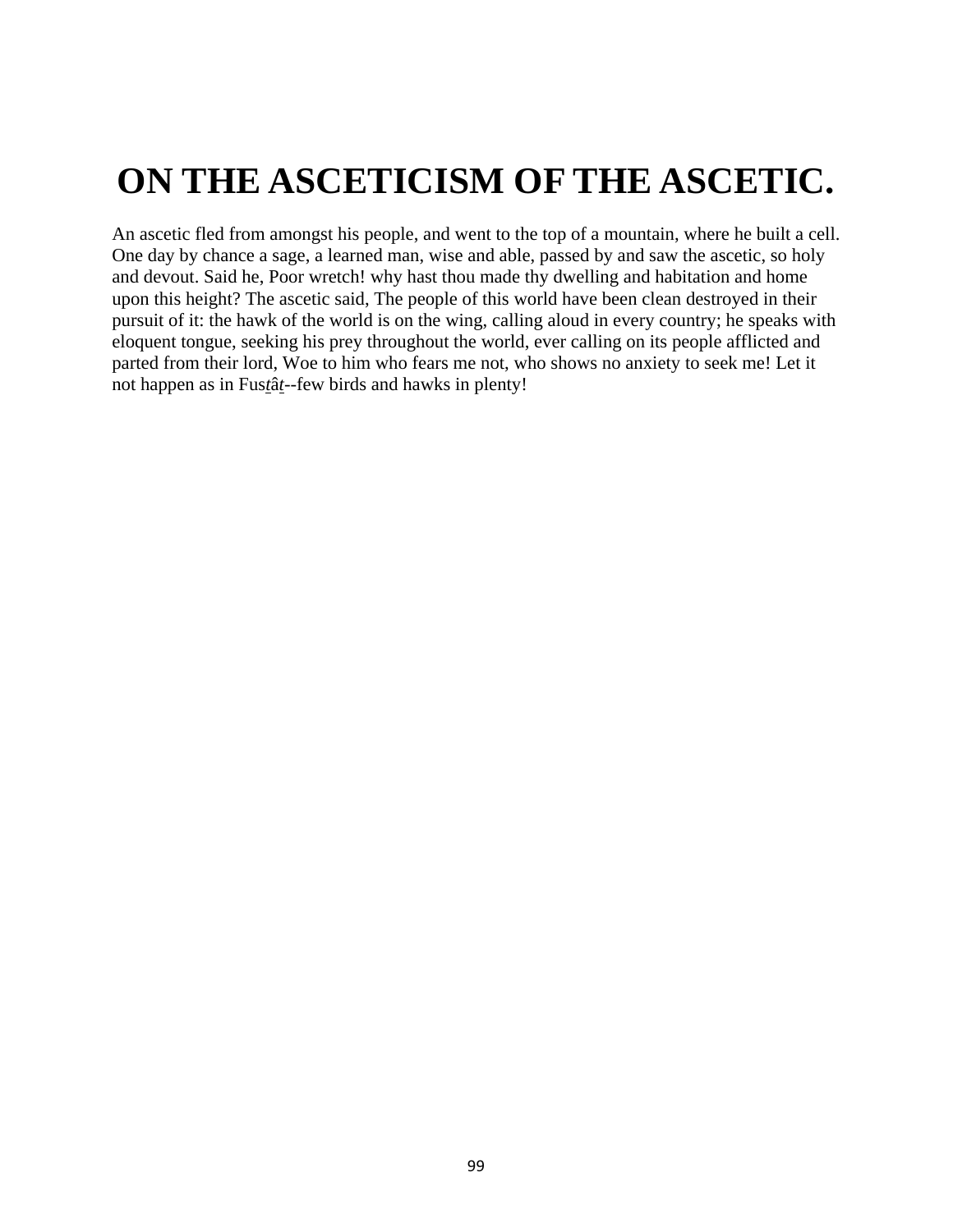### **ON THE LOVE OF THE WORLD AND THE MANNER OF THE PEOPLE OF IT.**

There is a great city within the borders of Rûm, where a large number of hawks have made their home. Fus*t*â*t* is the name of that city of renown; it extends to the borders of Dimyâ*t*. Within it no house-sparrows fly, for the hawks hunt them through the air and leave no birds inside that city, for they devour them within an hour. The times are now become like Fus*t*â*t*; the wise are like the birds, despised and helpless.

I have hidden myself upon this height to be at peace from the evil of the world. The sage said, Who lives here with thee? How farest thou on this hill-top? Said the ascetic, My Self is in this house with me by day and night. The sage said, Then hast thou accomplished nothing; cease, O fool, to follow the path of asceticism. The ascetic said, They have fixed my Self within me, and sold me into his hands; I cannot separate myself from him--what means of escape could I contrive? Said that worthy philosopher to the ascetic, Thy Self instructs thee in evil deeds. The ascetic said, I have come to know my Self, and so I am able to get on with him; he is a sick man, and I am m it were his physician; day and night I look after him and am busy treating him, for he keeps saying he is indisposed. Sometimes I determine to bleed him, and open the vein before his eyes; as the blood spouts out, he subsides, and the bleeding calms him. Sometimes I give him a purge to clear out his distempers; and his love of the world, and hatred, and rancour, and envy, and treachery, and deceit are expelled from his body; on taking it he thrusts aside his natural inclinations and shuts the door of desire against himself. Sometimes I forbid him to indulge his appetites, that haply he may relinquish pleasure; I feed him on two beans, and make the room like a tomb upon him. Sometimes I put my Self to sleep, and then in haste make one or two obeisances; but even before he awakes from his sleep he clings to me like a sick man; and when I have got through one or two obeisances without him, then my Self wakes up.

On hearing these words the sage tore his garments one by one upon his body and said, How excellent art thou, O ascetic! May God bless thy life, thou pious man! Such words are granted but to thee; thy wealth is not less than the kingdom of Jam. That which thou possessest today is adornment, and what thou mayest have tomorrow, impurity.

He is not stained who leaves his sins, from whom in sorrow a sigh of 'Alas' arises:, a woman nimbly adorns her eyebrows and her ringlets for a feast.

In three prisons, deceit and hatred and envy, thou hast made thy understanding captive to thy body. The five senses, having their origin in the four elements, are the five tale-bearers of these three prisons. The soul is a stranger here, and a fool, so long as it is in bondage to the four elements; how can the soul that is admitted to the treasury of the secret pay honour to spies and informers? But here wisdom empties the quiver, for persistence in one's purpose is useless at the Ka`ba. Haply a fool at the Ka`ba, will hear much philosophy about the direction of the qibla; but at the Ka`ba whoso should strive even till he died would but take fresh cuminseed to Kirmân.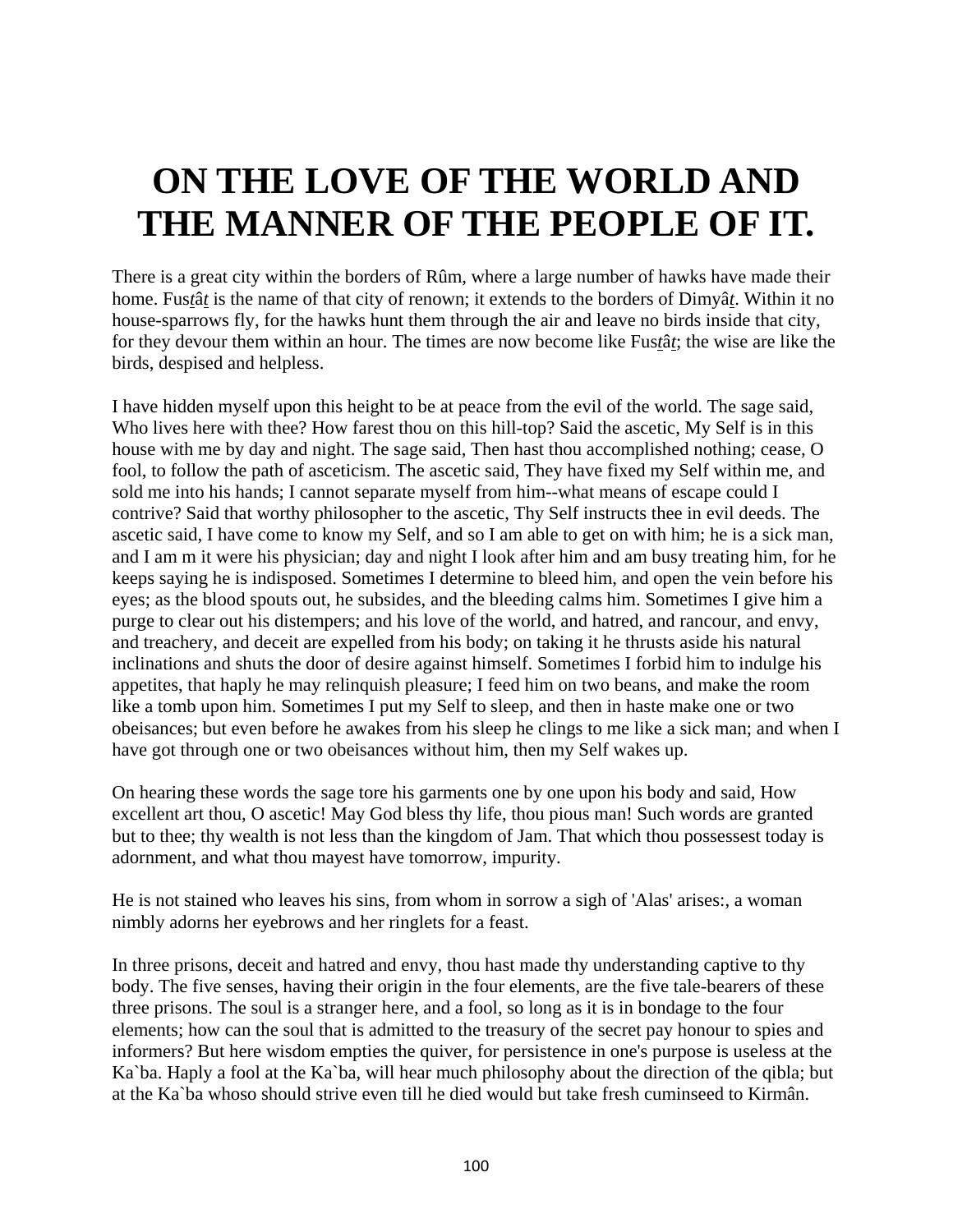His tongue the tongueless speak; some mark of Him those seek who have no mark. Cast in the fire all else besides the Friend, then raise thy head from out the water of Love. On the journey from this life to the next the slave has no ally in what he does of right or infamy; surrender not thy heart and thy desire to the companionship of men; cut thyself off from them, lest they cut thy throat. At the last day thou shalt weary of men, but thou art far off now, and it will take thee long to come; then wilt thou discover the onion's value, when thou art denied admittance to the straight road. Those who are not friends, yet whom thou deemest such, thou wilt see that they all break their faith with thee. The rose-tree of the garden of those who cherish Self is become as a boil, a malignant pimple. Understand well, the state of men will be no whit different at the resurrection; whatsoever he chooses, that will be set before him, and what he takes from here he will see there. When the second command of God has uttered four *takbîrs* upon thy three pillars, the cloth-weavers of the eternal world will recite thine own words and poems to thee.

The things the worthy shopkeeper sends to his house from the market, whatever they may be, his family bring before him at home in the evening; so whatever thou takest away from here is kept, and the very same is brought before thee at the resurrection. There is no change or substitution there; by no possibility can an evil become a good. Nothing will be given free to anyone there; what is due is given, and nothing besides. Rise and read, if thou knowest it not, the explanation of this in the Divine Word; 'thou shalt not find any change in the ordinance of God, thou shalt not find any alteration in His religion.' No alteration comes over His inexorable sentence, no change upon His all-embracing decree. Rise, and put away thy uncleanness, or thou wilt not receive thy pardon in that world; if now thou piercest thy Self with an arrow thou wilt throw into the fire thy sorrow and thy pain.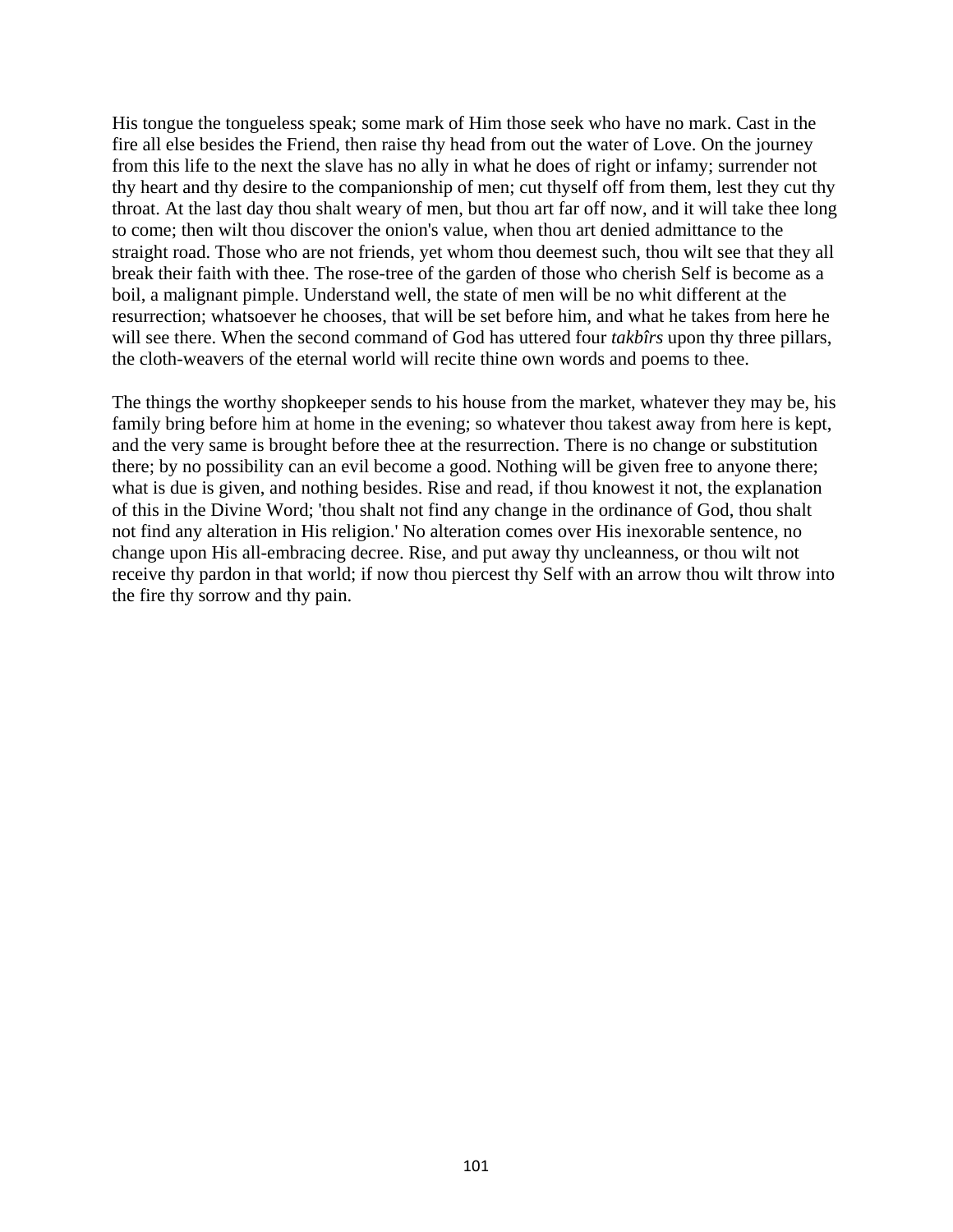### **OF ADDRESSES TO GOD, AND SELF-ABASEMENT, AND HUMILITY.**

Prayer will not draw back the veil of Majesty till the servant comes forth front his defilement; as thy purity opens the door of prayer, so know that thy corruption locks it against thee. When wilt thou plant thy foot upon the heavens' roof, when drink wine from the angels' cup? How can God in His kindness take thee to Himself, or freely accept thy prayers, while like an ass within this rotting mansion thy belly is full of food and thy loins of water? How wilt thou ever see the Lord of the divine Law, thy lower parts sunk in the water and thy nose in heaven?

Thy beggar's food and cloak must both be pure, or thou wilt come to thy destruction in the dust; if food and raiment be not pure how is thy prayer better than a handful of dust? Keep pure for the glory of God's service thy habitation and thy raiment and thy soul; the dog sweeps his lair with his tail, but thou sweepest not with sighs thy place of prayer.

Though all thou hast be spotless, yet is all polluted before God. He who seeks Him makes use first of a bath, for God accepts not the prayers of the unclean; and how canst thou perform thy neglected ablution so long as thy heart holds enmity and hatred? Thy envy, anger, avarice, desire, and covetousness,--I marvel indeed if these will admit of thy coming to prayer! Till thou banishest envy from thy heart, thou wilt never be free from its evil workings. If thou hast not washed thyself free from blame, the mighty Lord will not receive thy prayer; but when thy heart draws thee out from thyself, then true prayer rises up from thy destitution. The whole of prayer lies in ablution and purification; recovery from a grievous sickness depends on the use of remedies.

Until thou sweep the path with the broom of *Not*, how canst thou enter the abode of *Except God*? So long as thou art under the dominion of the four, the five and the six, thou shalt not taste of wine save from the jar of lust. Burn and destroy all else but God; cleanse thyself from everything but the true faith. The soul's qibla is the threshold of the Most High; the heart's Uhud is the sanctuary of the One; at Uhud devote thy life like Hamza, that so thou may est taste the sweetness of the call to prayer.

Come not in thy pride to prayer; take shame to thyself and stand in awe of God; him God receives in prayer who has no commanding dignity in his own eyes. Helpless, thou wilt be received with kindness; wanting for nothing, thy prayer will not be accepted. Wanting for nothing, if thou give thyself the trouble of prayer, thou shalt consume thy liver fried in the pan with onions. But if along with prayer goes helplessness, the hand of kindness shall raise the veil of the secret; then, speeding into the Court of God's kindness, he renders what is due, he obtains what he sought; and if it be not so, Iblis will hear thee when thou art at prayer, and drag thee forth again.

Thou camest abject, thy prayer is honoured; thou camest as a raw youth, thy prayer is as one of venerable age. Know, that the seventeen rak`ahs of prayer given forth from the soul's heart are a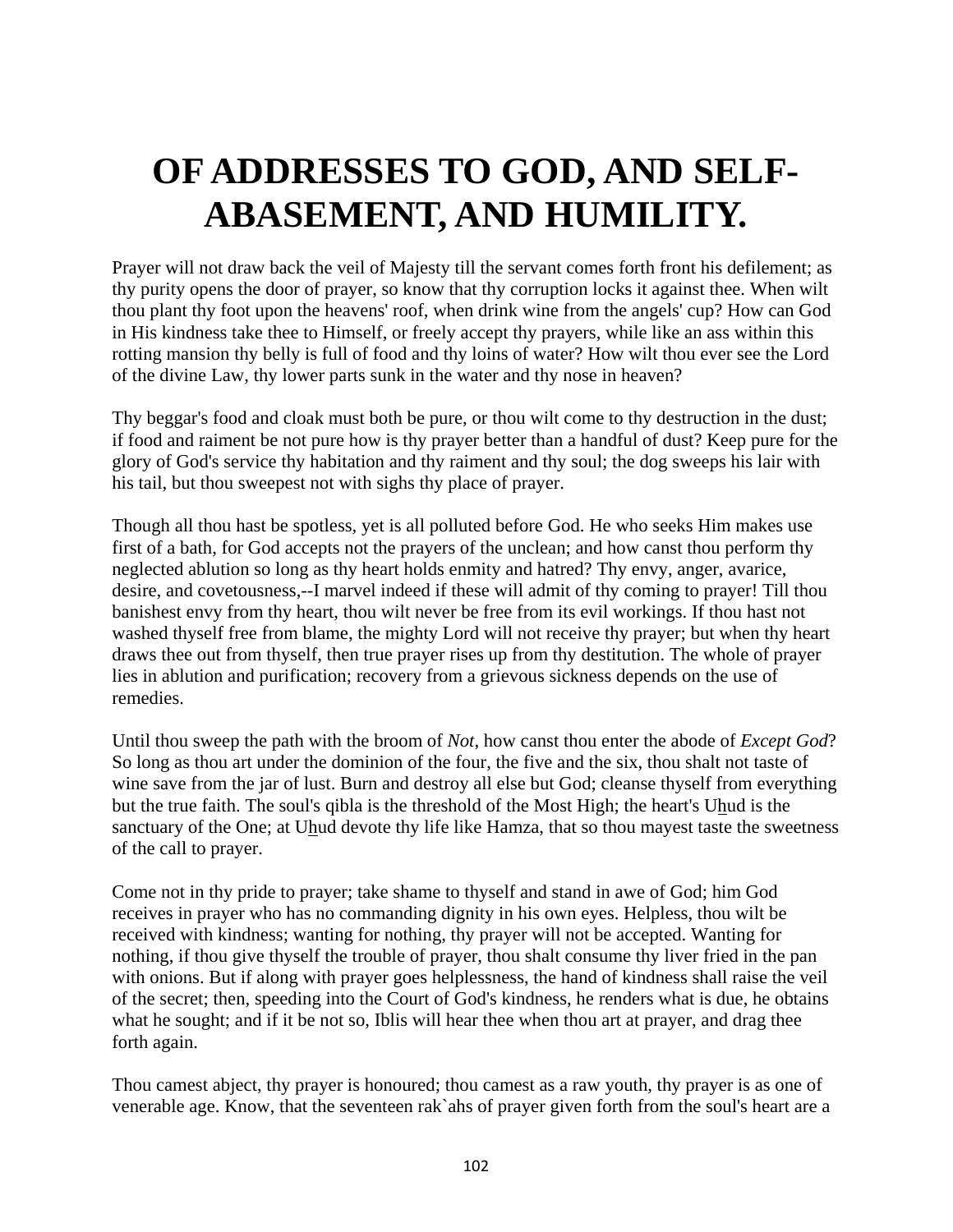kingdom of eighteen thousand worlds; a kingdom of eighteen thousand worlds belongs to him who performs the seventeen rak`ahs; and say not that this reckoning is too small, for seventeen is not far from eighteen.

Thy self-esteem utters no prayer, for it -sees no profit for thee in religion; while thy self-esteem guides the reins I doubt indeed if it will ever come where Gabriel is. Thy prayer will not admit thee to God if thou hast not purified thyself in indigence; thy purification ties in lowliness and selflessness, thy atonement in the slaughter of thy Self; and when thou hast slain thy Self upon the path, God's favour will quickly manifest itself. Come in thy poverty if thou wouldst find admission; and if thou do not so, then thou wilt quickly find thyself trebly divorced; for the prayer that is received into His presence has no concern with the pollution of worldly glory.

When death drags forth thy life, then from thy indigence there springs true prayer; when thy body has gone to the dust and spirit to the skies, then mayst thou see thy soul engaged, as angels are, in prayer.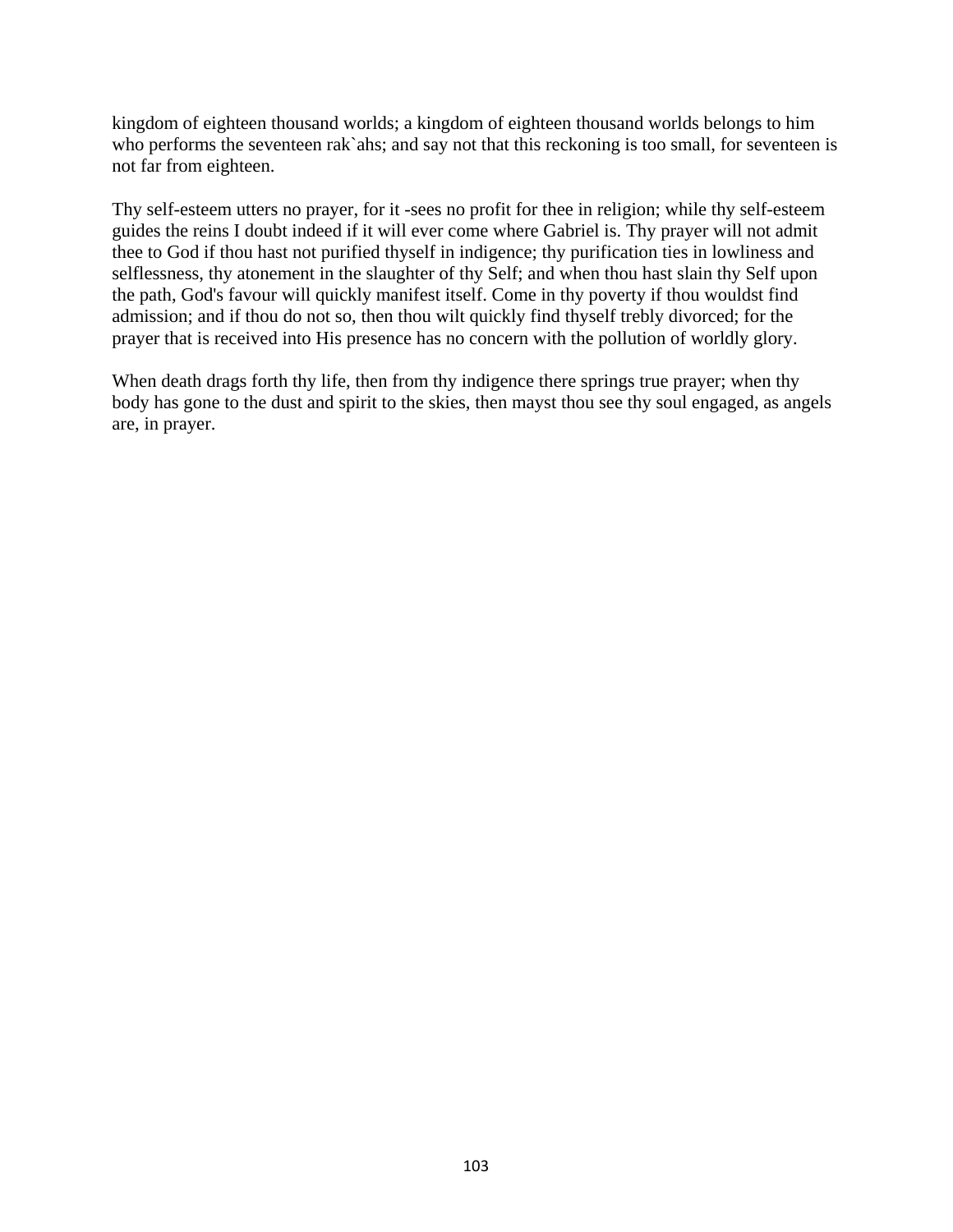## **ON THE PARTICIPATION OF THE HEART IN PRAYER.**

At the battle of Uhud `Alî the Prince, the impetuous Lion, received a grievous wound. The head of the arrow remained in his foot, and he knew that it was necessary to take it out, this being the only cure for him. As soon as the surgeon saw it, he said, "We must cut it open with a knife; to find the arrow-head, a key must be applied to the closed wound." But `Alî had no strength to bear the insertion of the forceps; "Let it alone," said he, "till the time of prayer." So when he was engaged in prayer his surgeon gently took out the arrow-head from his limb, bringing it clear away while `Alî was unconscious of any suffering or pain.

O When `Alî ceased from prayer (he whom God called Friend), he said, "My pain is less,--how is that? And why is there all this blood where I have been praying?" Husain, the glory of the world, splendid above all the children of Mu*st*afâ, answered him, "When thou enteredst into prayer, thou wentest up to God, and the surgeon took out the arrow-head before thou hadst finished thy prayer." Said the Lion, "By the most great Creator, I knew nothing of the pain of it."

O thou, who art welt known for thy prayers, who art commended before men for thy piety, pray in this wise and, discern the interpretation of the story; or else rise, and cease vainly to wag thy beard.

When thou enterest into prayer in sincerity, thou wilt come forth from prayer with all thy desire obtained; but if without sincerity thou offer a hundred salutations, thou art still a bungler, thy work a failure. One salutation is the same as two hundred one prostration in sincerity is worth thy standing erect a hundred times, for the prayer that is mere matter of custom is dust that is scattered by the wind. The prayers that reach God's court are those that the soul prays; the mere mimic is ever a mendicant, praying unworthily, without intelligence, since he chooses the path of folly. For on this path prayer of the spirit is of more account than barren mimicry.

When thou callest on God, bring supplication meet for Him, that His good pleasure may receive thee. From time to time, divided from the real and bound up in the phenomenal, thou comest to pray the obligatory prayers; calling not on God, without self-abasement, without humility, thou carelessly performest a rak`ah or two. Thou deemest it prayer,--I marvel if thou art listened to at all! Thou comest before God in thy pride,--how shall God hear thee when thou callest? Let thy prayer be free from Self, and He will accept it as pure; if it be smirched with Self He will not receive it. The message that the tongue of anguish utters is an envoy from this world of men to Him; when it is thy helplessness that sends the messenger, thy cry is '*O Lord*', and His is '*Here am I*.'

As a proud lord marches to the arms of his servants and slaves so thou layest the load of obligation on Him;--"I am *Thy* friend," sayest thou, "honour be mine!" Thou deemest thyself a friend, not a slave; is this the manner of a man of wisdom? Better were it, O son, that thou offer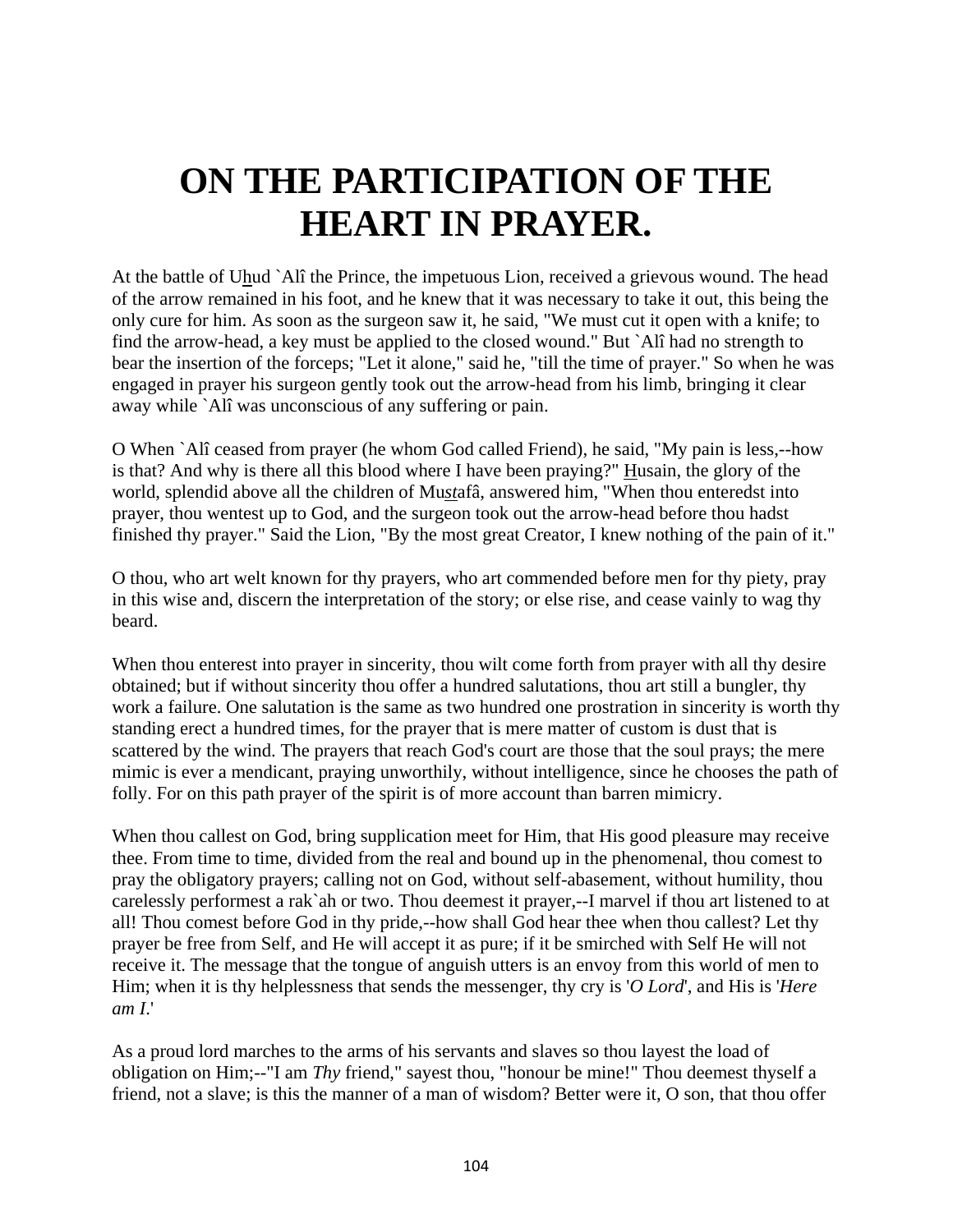not such service to Him; go, strive not with Him. Without right guidance man is less than a beast; whoso is without guidance labours in vain.

Have done with this service, thou fool! Never again call thyself a slave! If thou wert mighty in the world thou wouldst say what Pharaoh did, every word! who in his surpassing fatuity, and his supreme insolence and folly, averse from service and submission, drew aside the veil from before his deeds, saying, "I am greater than the kings, I am above the princes of the world." All have this insolence and pride; Pharaoh's words are instinct in everyone; but daring not through fear to utter their secret, they hide it away even from themselves.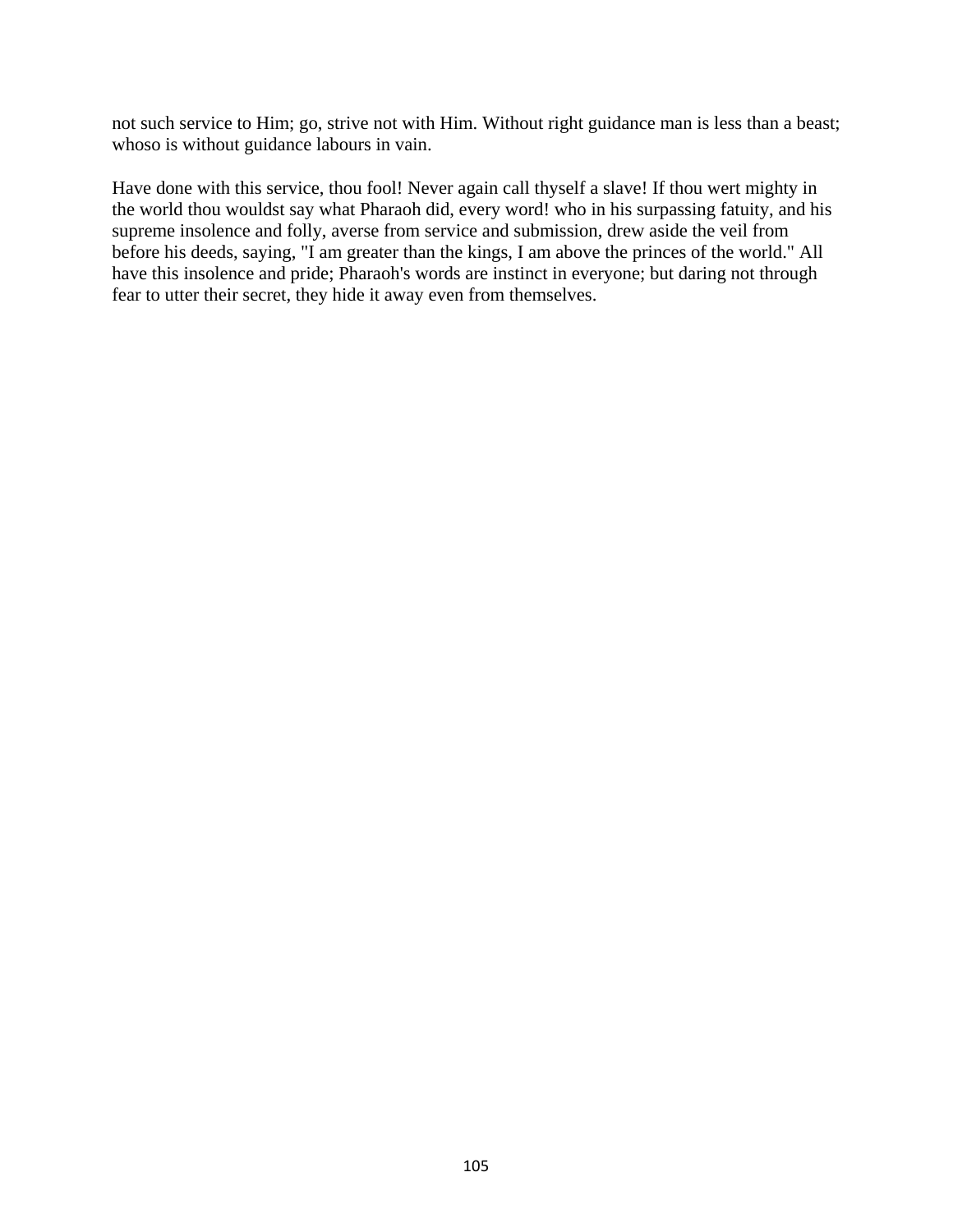# **ON FAILURE TO PRAY ARIGHT**

Bû Shu`aib al-Ubayy was a leader in religion whom everyone used to praise; one who rose in the night and fasted continually, one who was distinguished in that age for his asceticism. He betook himself from the city to a cell on the mountain, and made his escape from pain and sorrow.

It chanced that a certain woman had an affection for him; she said, "O Shaikh, would it be fitting for thee to have a wife? If thou wilt, I place myself at thy disposal, and will willingly become thy wife; my soul will cheerfully be satisfied with little, and. I shall never think of my former ease." He answered, "Excellent; it is very fitting; I approve. If thou art satisfied, I am content."

She was a modest woman called Jauhara, and had a full share of beauty and grace; chaste, refined, of sweet disposition, an incarnation of good deeds; content with the decree of the revolving heavens, she left the city for the hermit's cell, and there seeing a piece of matting lying on the floor, she straightway took it up. The

devout Bû Shu`aib said to her, "O thou, now my cherished wife, why hast thou taken up the carpet? For the black earth is only the place for our shoes." She said, "I did it because it was best so; for I have heard you say that any act of devotion is best performed when no screen interposes; and the mat was an obstacle between my forehead and the actual earth.

Every night Bû Shu`aib's daily meal consisted of two round cakes for his querulous belly; with these two barley-cakes that pious man broke his fast and was always content. But he fell ill from the risings that so affected his nights; and so, being helpless, the good man, because of the weakness brought on by fasting, said the *jarz* and *sunnah* prayers that night sitting. His wife laid one cake before him, and gave him a drop of vinegar,--nothing more. Said the Shaikh, "O wife, my allowance is more than this! Why is it so little, wife! She said, "Because the worshipper who says his prayers sitting receives only half the full reward; and if thou sittest to say thy prayers, thou eatest the half of thy usual allowance. Ask no more from me, O Shaikh, than half thy dole; I have warned thee. For the portion that belongs to prayers said sitting is the half of the reward given for those said standing; why expect the reward of the whole when thou performest but half thy devotions? Perform the whole, and then ask for the whole reward; otherwise such worship is absolutely wrong."

O thou, in the path of sincerity thou art feebler than a woman, laggest far behind such of thy fellow-creatures as she. By such prayer as comes not from the heart thou canst not anywise obtain thy soul's release. No one regards as of any worth the service whose life principle comes not from the heart; for a bone is of itself no delicacy on one's plate without the marrow. Know that at the resurrection no prayer that is imperfect will be taken into account; the marrow of prayer consists in lowliness, and if there be not lowliness it will not be received. A man must come to prayer as one wounded, sorrowing, and in poverty; and if there be not lowliness and trust the devil derides him.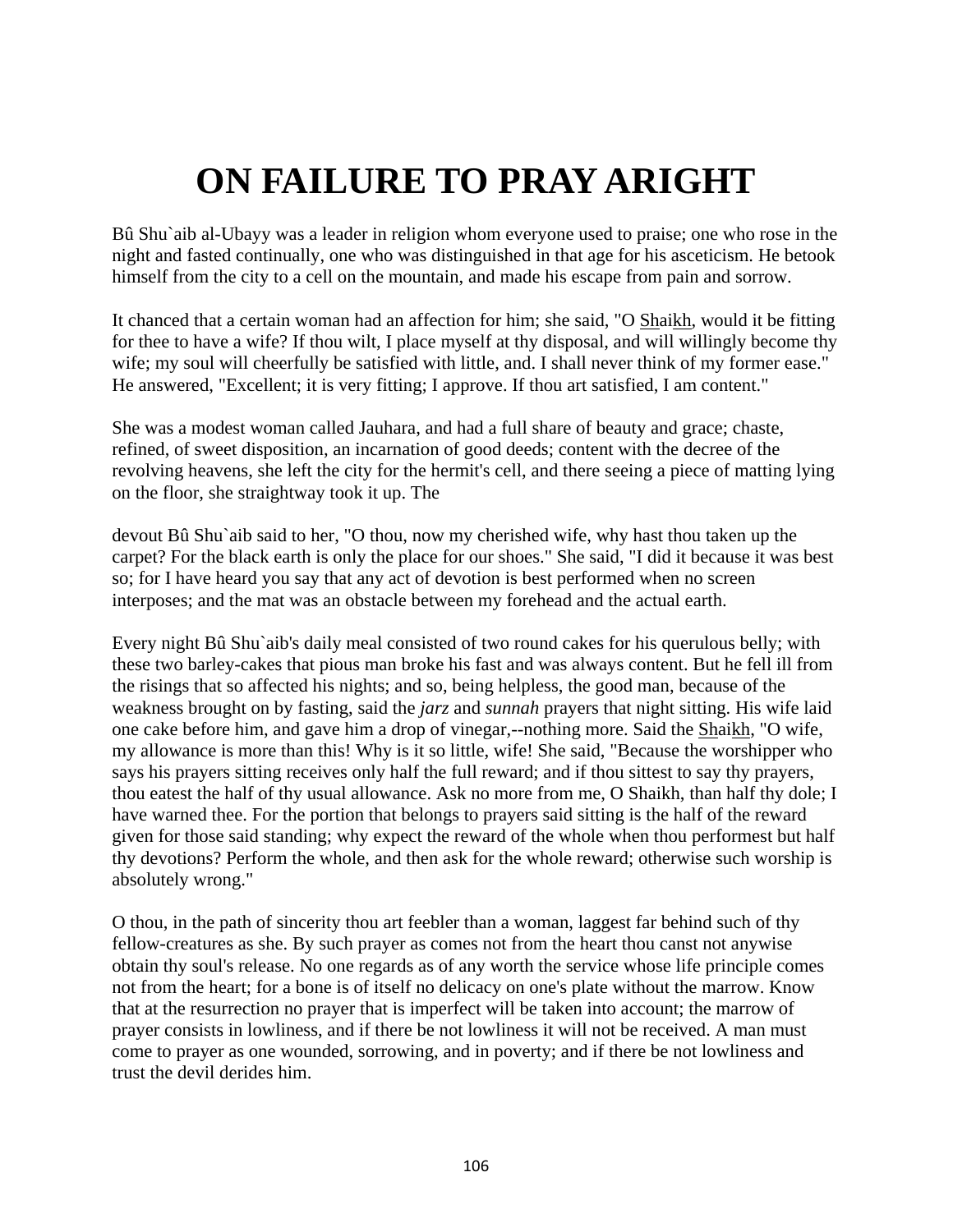Whoso is wholly taken up with fasting and prayer, poverty ever locks the door of his soul; in this world of deceit and desire, in this hundred-thousand-years-enduring cage, the cap of thy degree is the compliment thou offerest it; but thy head is greater than the cap.

Whoso enters into prayer with fitting preparation, the reward of his prostration is the eave of the West.

Go then, perform thy prayers without breath of desire, for the dew of desire utterly corrupts them; the baseness of thy prayers and thy fasting is such that the slipper of thy foot is the only present in thy hand.

Speak in pleasant tones on coming to the mountain; why offer it the braying of an ass? Thou hast raised up a hundred thousand ruffians in the path of prayer, who drown thy cries. It must needs be that the words of thy prayer come back in their entirety, like an echo, from the mountain of the world.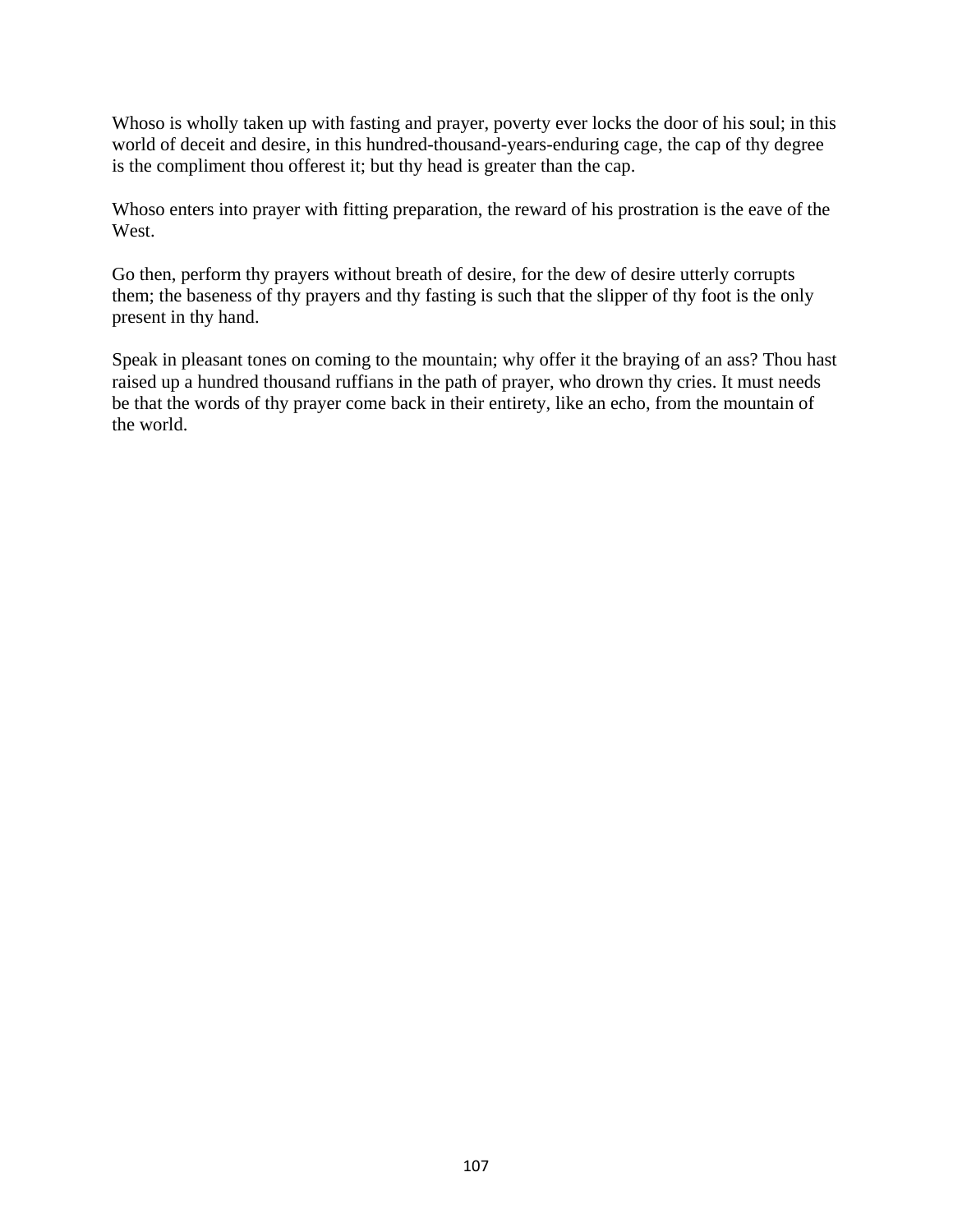### **ON LAUD AND PRAISE.**

In every mouth the tongue that utters speech becomes fragrant as musk in praising Thee. In Thy decree and will, as Thou art far or near, lies for the heart and soul eternal happiness or ruinous disaster, an imperishable kingdom or everlasting beguilement; Thy servants wander to and fro by day and night, all seeking Thyself from Thee. Fortune, and empire, and the glory of both worlds he knows who understands things manifest and hidden, yet longs not for them; for all is nothing without Thee,--nothing. Destruction and creation are alike easy to Thee; all that Thou hast willed, takes place. The cunning man, though mightier he be, is yet the feebler in Thy praise; or in this court Zâl-i-zar, though full of fury, is powerless as an old woman; in face of Thy decree of '*Be, and it was*,' no one dares to question, 'What is this? How comes that?'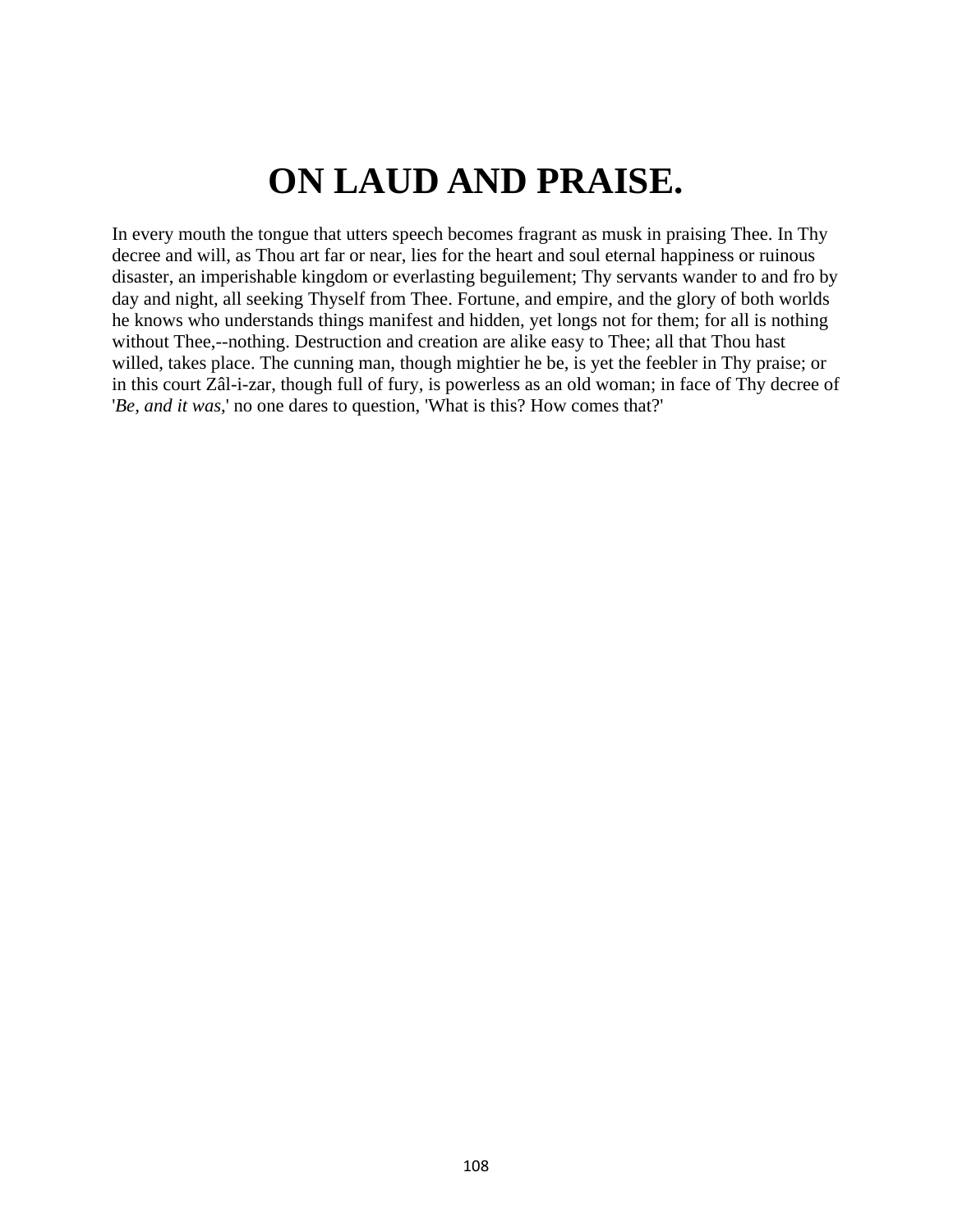# **ON POVERTY AND PERPLEXITY.**

He hears the heart's low voice of supplication. He knows when the heart's secret rises up to Him; when supplication opens the door of the heart, its desire comes forward to meet it; the '*Here am I*' of the Friend goes out to welcome the heart's cry of '*O Lord*' as it ascends from the high road of acquiescence. One cry of '*O Lord*' from thee,--from Him two hundred times comes '*Here am I*' one '*Peace*' from thee,--a thousand times He answers '*And on thee*'; let men do good or ill, His mercy and His bounty still proceed.

Poverty is an ornament in His court,--thou bringest thy worldly stock-in-trade and its profits as a present; but thy long grief is what He will accept, His abundance will receive thy neediness. Bilâl whose body's skin was black as a sweetheart's locks, was a friend in His court; his outward garment became as a black mole of amorous allurement upon the face of the maidens of Paradise.

O Thou who marshallest the company of darwîshes, O Thou who watchest the sorrow of the sore at heart, heal him who is now like unto a quince, I make him like the bowstring who is now bent as the bow. I am utterly helpless in the grasp of poverty; O Thou, who rulest the affairs of men, rule mine. I am solitary in the land of the angels, lonely in the glory of the world of might; the verse of my knowledge I has not even a beginning, but the excess of in yearning has no end.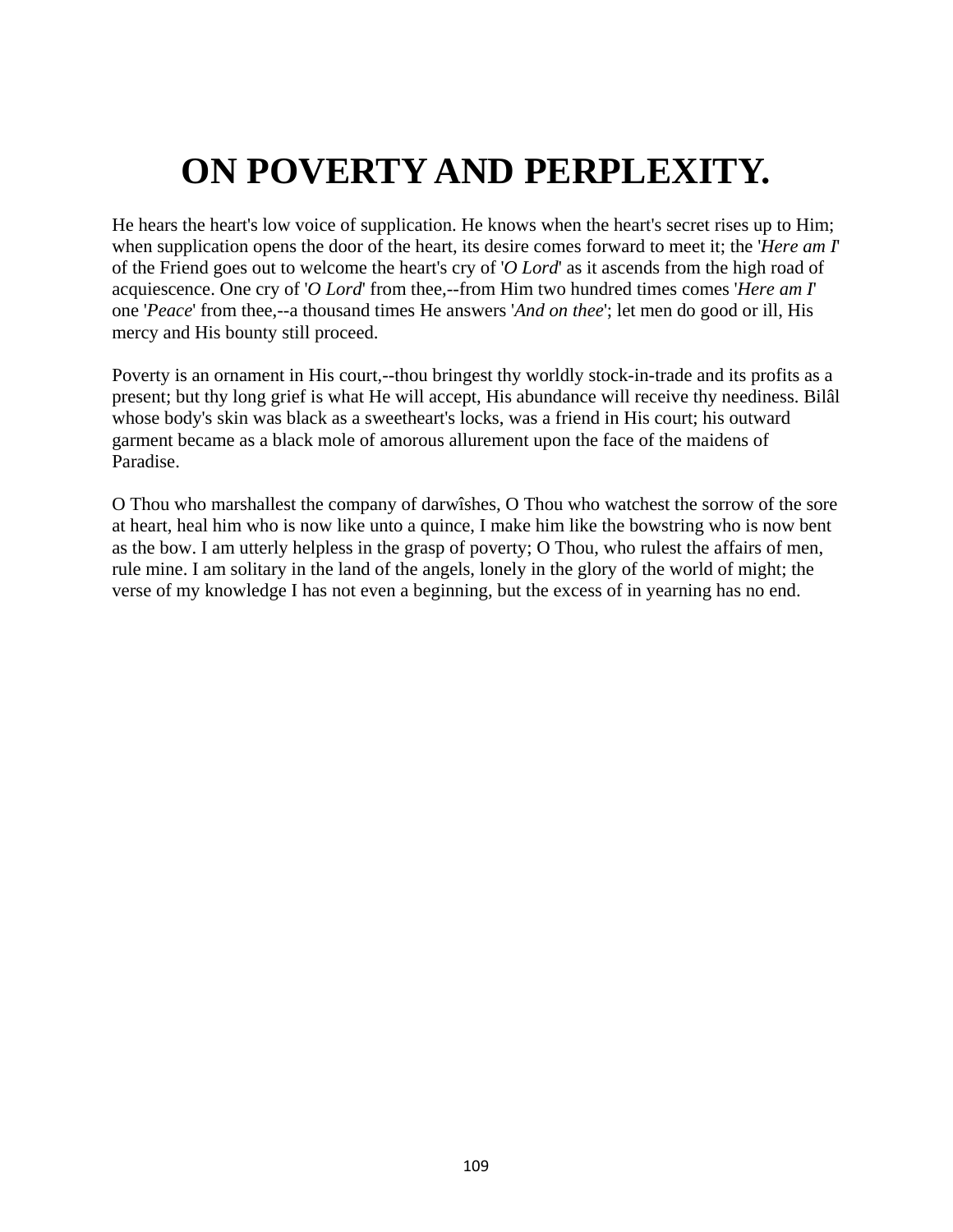### **ON BEING GLAD IN GOD MOST HIGH, AND HUMBLING ONESELF BEFORE HIM**

O Life of all the contented, who grantest the desires of the desirous: the acts in me that are right, Thou makest so,--Thou, kinder to me than I am to myself. No bounds are set to Thy mercy, no interruption appears in Thy bounty. Whatever Thou givest, give thy slave piety; accept of him and set him near Thyself. Gladden my heart with the thought of the holiness of religion; make fire of my human body of dust and wind. It is Thine to show mercy and to forgive, mine to stumble and to fall. I am not wise,--receive me, though drunk; I have slipped, take Thou my hand. I know full well that Thou hidest me. Thy screening of me has made me proud. I know not what has been from all eternity condemned to rejection; I know not who will be called at the last, I have no power to anger or to reconcile Thee, nor does my adulation advantage Thee. My straying heart now seeks return to Thee; my uncleanness is drenched by the pupil of my eye.

Show my straying heart a path, open a door before the pupil of my eye, that it may not be proud before Thy works, that it may have no fear before Thy might. O Thou who shepherdest this flock with Thy mercy,--but what speech is all this? they are all Thee. . . . . Show Thou mercy on my soul and on my clay, that my soul's sorrow may be assuaged within me. Do Thou cherish me, for others are hard; do Thou receive me, for others themselves are rent asunder.

How can I be intimate with other than Thee? They are dead, Thou art my sufficient Friend. What is to me the bounty of Theeness and doubleness, so long as I believe that I am I, and Thou art Thou? What to me is all this smoke, in face of Thy fire? Since Thou art, let the existence of all else cease; the world's existence consists in the wind of Thy favour, O Thou, injury from whom is better than the world's gain.

I know not what sort of man he is, who in his folly can ever have sufficiency of Thee. Can a man remain alive without Thy succour, or exist apart from Thy favour? How can he grieve who possesses Thee; or how can he prosper who is without Thee? That of which Thou saidst, Eat not, I have eaten; and what Thou forbadest, that have I done; yet if I possess Thee, I am a coin of pure gold, and without Thee, I am a mill-wheel's groaning. I am in an agony for fear of death; be Thou my life, that I die not. Why sendest Thou Thy word and sword to me? Alas for me, who am I apart from Thee?

If Thou receive me, O Thou dependent on no cause, what matters the good or ill of a handful of dust? This is the dust's high honour, that its speech should be in praise of Thee; Thy glory has taken away the dust's dishonour, has exalted its head even to the Throne. Hadst Thou not given the word of permission, who, for that he is so far from Thee, could utter Thy name? Mankind would not have dared to praise Thee in their imperfect speech. What is to be found in our reason or our drunkenness? for we are not, nor have we an existence.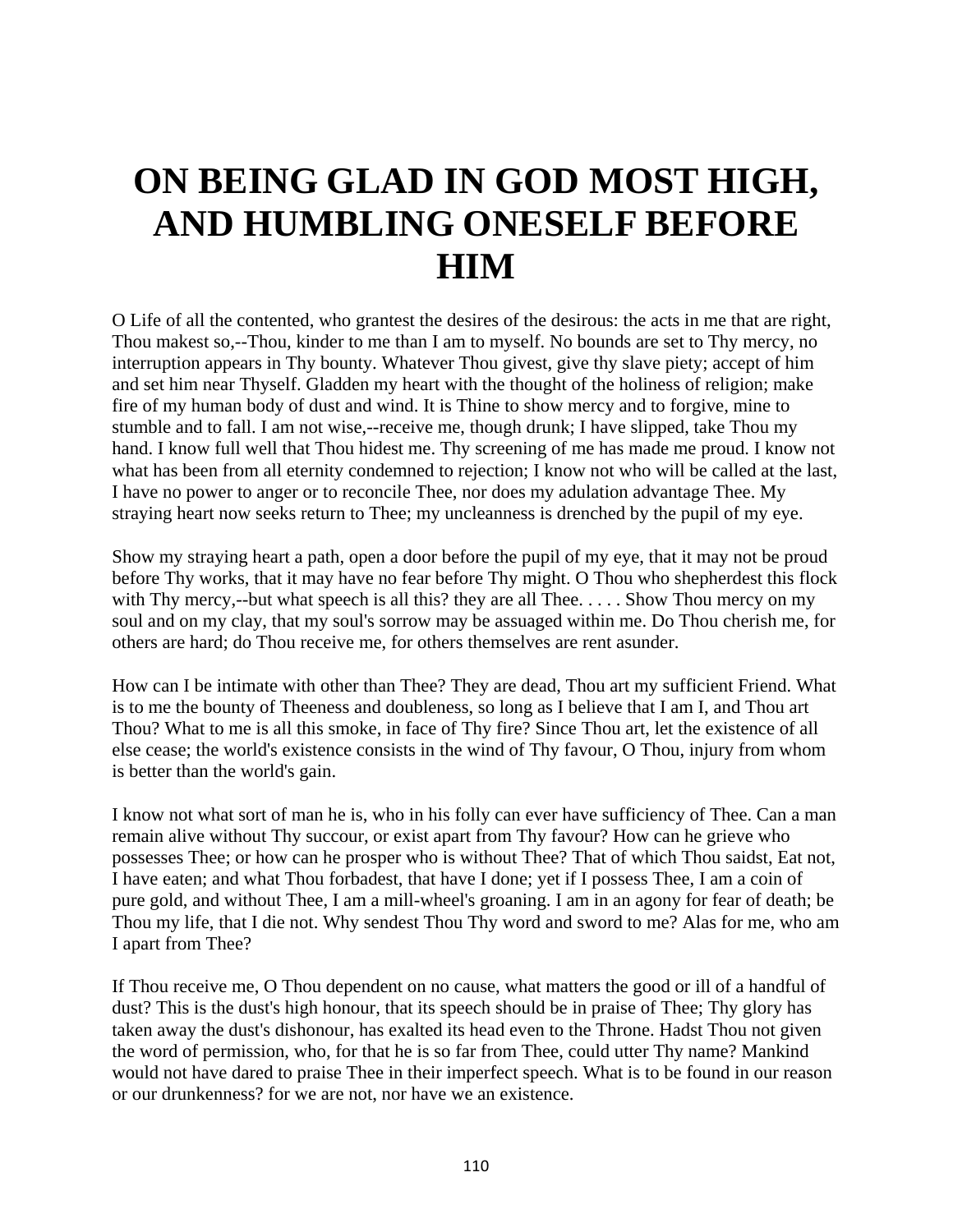Though we be full of self, purify us from our sins; by some way of deliverance save me from destruction. In presence of Thy decree, though I be wisdom's self, yet who am I that I should count as either good or evil? My evil becomes good when Thou acceptest it; my good, evil when Thou refusest it.

O Thou art all, O Lord, both my good and ill; and, wonderful to say, no ill comes from Thee! Only an evil-doer commits evil; Thou canst only be described as altogether good; Thou willest good for Thy servants continually, but the servants themselves know naught of Thee. Within this veil of passion and desire our ignorance can only ask for pardon at the hands of Thy Omniscience. If we have behaved like dogs in our duty, Thou hast found no tigerishness in us,- then pass over our offence. As we stand, awaiting the fulfilment of Thy promised kindness at the bountiful door of the Court of Thy generosity, on Thy side all is abundance; the falling short is in our works.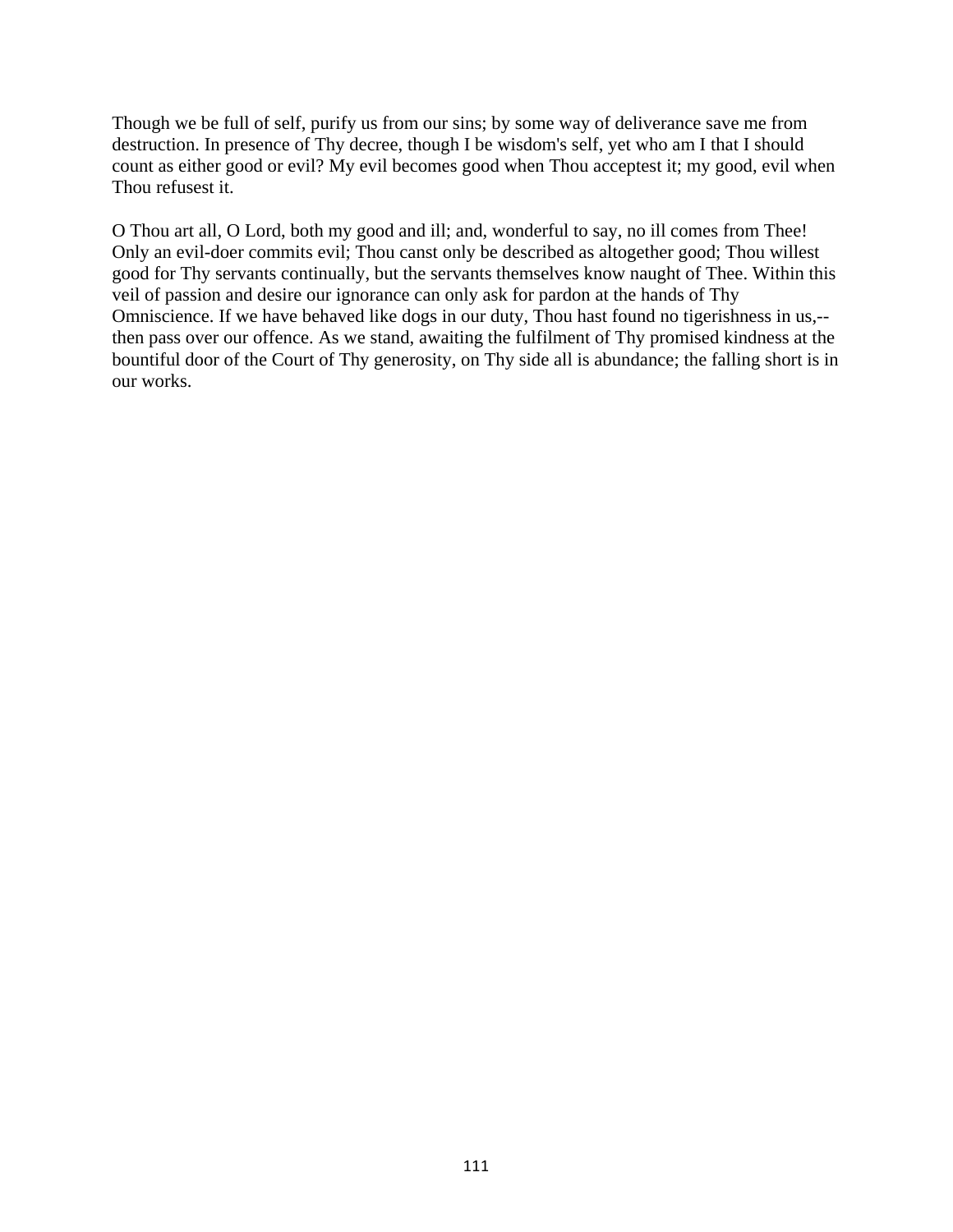# **ON HIS KINDNESS AND BOUNTY.**

O Lord, the Enduring, the Holy, whose kingdom is not of touch or sense; by Thee we conquer, without Thee we fail; in Thee we are content, apart from Thee unsatisfied. Though none amongst us is of any avail, is not Thy kindness a sufficient messenger of promise? Thou hast given us our religion, give us a sure belief in it; though we have the faith, give us yet more. Checkmated on the chessboard of our passions as we are, we thirst for the heavenly valley; none of us can tell the good from ill,--give us what Thou knowest to be good. O Thou, desire of the desirous, O Thou, the hope of those who hope, O Thou who seest what is manifest, who knowest what is hidden, Thou surely accomplishest my hope; all my hope is in Thy mercy,--life and daily bread, all is of Thy bounty. From the river of the true religion give to my thirsty heart a draught full of the light of the Truth.

Not by wisdom and not by skill can I obtain other intercessor with Thee than Thyself. All that Thy decree has written for me is well; it is not ill. I can dispense with ever thine,--all that is; but Thou art indispensable to me; receive me Thou In the rose-tree of the search the nightingale of love trills its song of "Thou art all!" The falcon of my glory flies up from the path of lowliness higher than the sidra-tree. He rules empires who presses on towards Thee; but whoso makes not for this door, wretched is he.

Who shall give me speech but Thou? Who shall save me from myself but Thou? Thou buyest not perfume and paint and deceit; save me from all this, O Thou who art all! Thou buyest weakness and helplessness and feebleness, but not indolence and stupidity and uncleanness. Pain becomes ease at Thy court, silence is perfect eloquence. Kill everything (i.e., All our desires, passions, follies and impurities) and, for it all, to be received by Thee will be sufficient blood-money. To turn the reins of hope away from Thee,--what is that but the sign and mark of a fall? Thy vengeance takes shape in the soul of whoso seeks aught but to be beloved of Thy presence; O Guardian of the mysteries, save our inward nature from the impress which marks the wicked!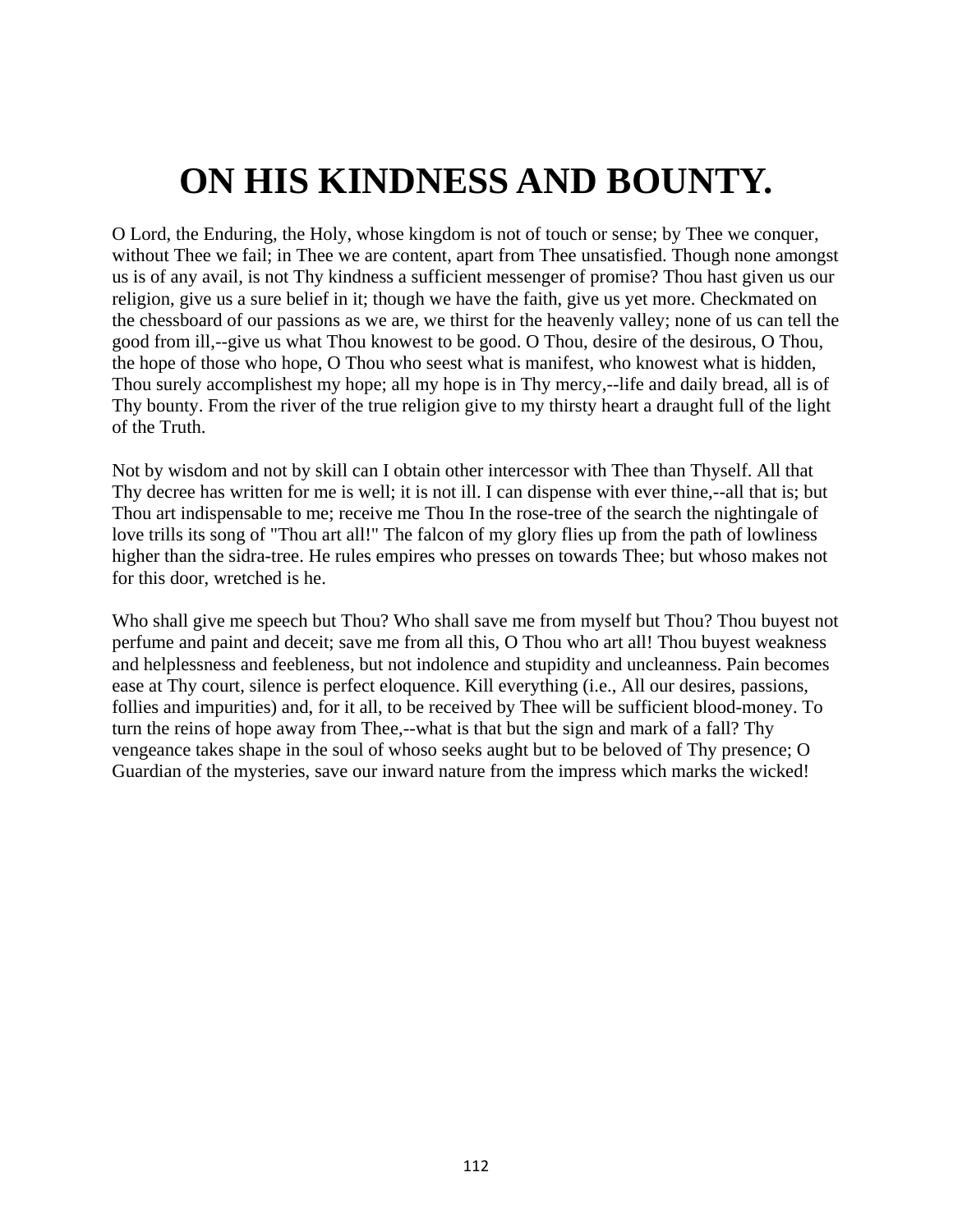## **ON TURNING TO GOD.**

O Creator of the world, who preservest the soul in beauty; O Thou who guidest the understanding to the path of true devotion; in the Paradise of the skies they are all raw youths; in Thy Paradise are those who drink of Hell. What are good and ill to me at Thy door? What is Heaven to me when Thou art there? Who can show forth in this deceptive mirror, the import of the words "All-knowing" and "All-powerful"?

When the heart's blood bores the liver, what is Hell, what a baker's live coal? Hell would become Heaven through fear of Him; how can clay become a brick without a mould? Those who love Thee weep in their laughter because of Thee; those who know Thee laugh in their weeping because of Thee. They rest in Paradise who are in Thy fire; but the most are contented apart from Thee with the maidens of the eyes. If Thou send me from Thy door to Hell, I will not go on foot but on my head; but whoso opposes Thy decree, his soul shall hold up a mirror to him, because of his recklessness.

His standing and his occupation Thou givest to everyone; a friend is a snake,--a snake a friend if sent by Thee. Though threatened with "*None will think himself secure*," I cannot have enough of Thee; nor do I become bold because of "*Be not in despair*." If Thou givest poison to my soul, I cannot mention anything bitterer than sugar. He only is secure from Thy craft who is mean and lowly; Thy peace and Thy craft appear alike, but at Thy craft the wise man trembles. We must not think ourselves secure against Thy craft, for neither obedienee nor sin is of avail; he only thinks himself secure, who knows not Thy craft in dealing with wickedness.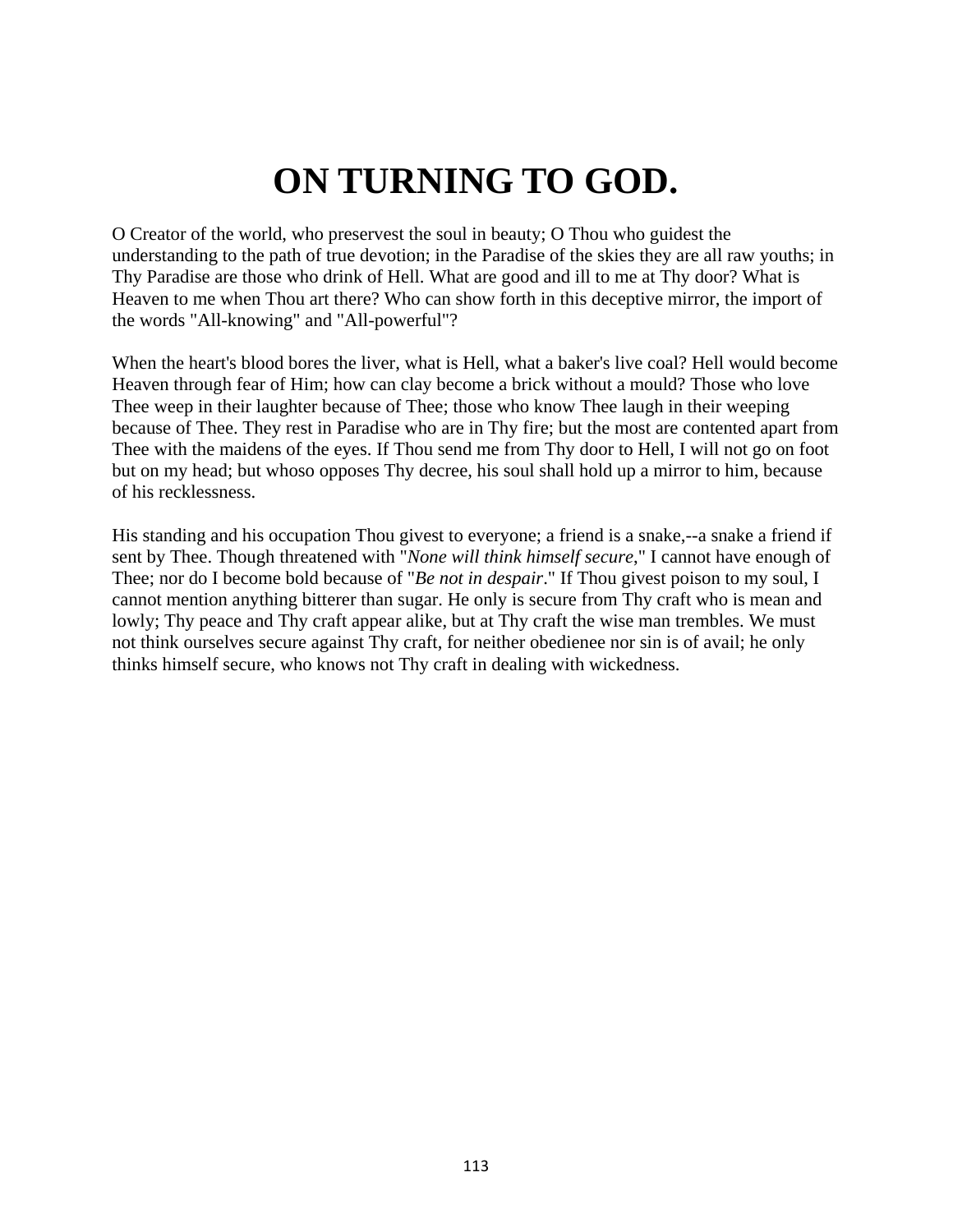### **HE WHO TRUSTS IN HIS SUBMISSION SUFFERS A MANIFEST HURT.**

An old fox said to another, "O master of wisdom and counsel and knowledge, make haste, take two hundred dirams, and convey our letter to these dogs." He said, "The pay is better than a headache, but it is a heavy and perilous task; when my life has been spent in this venture, what use will your dirams be then?"

A feeling of security against Thy decree, O God, is, rightly understood, the essence of error; it made both `Azâzîl and Bal`âm infamous.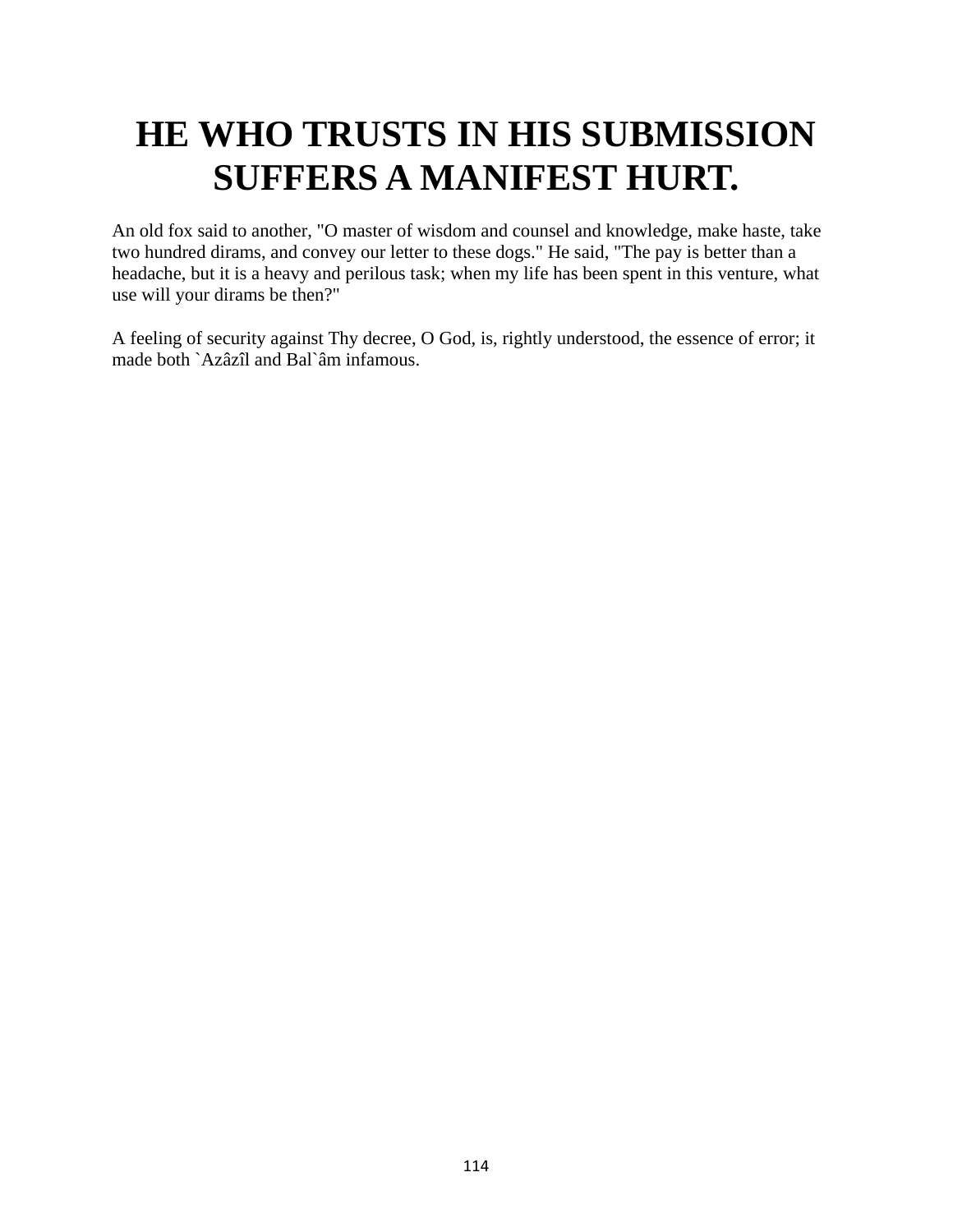## **ON DEVOTION TO GOD.**

Say "Grind sleep under the foot of the horsemen of thy thought:" for this is of Thy Court. When Thou strikest off the head of him in whom Self no long dwells, he rejoices in Thee, like a candle. If I have Thee, what care I for intellect, and honour, and gold? Thou art both world and faith; what care I for aught else? Do Thou give me a heart, and then see Thou my valour; call me to be Thy fox, and see how like a tiger I shall be. If I fill my quiver with Thy arrows, I grip Mount Qâf by loins and armpits. Thou art his Friend who is not knowledgeless; Thou belongest to him who belongs not to Self. No one who regards Self can see God; he who looks at Self is not one of the faith; if thou art a man of the Path, and of the true religion, cease for a time to contemplate thyself.

O God, Omnipotent, Forgiving, drive not Thy servant, from Thy door; make me Thy captive; take away my indifference; make me athirst for Thee,--give me not water! Why should I seek my soul in this or that? my pain itself leads me to Thee, my goal.

Like an ass without headstall before its greens, thou now beginnest to employ thy worthless life. Thou idly wanderest from city to city; seek thy ass on that road where thou hast lost it. If they have stolen thy ass from thee in `Irâq, why art thou to be seen in Yazd and Rai?

Till thou becomest perfect, there is a bridge for thee; when thou hast become perfect, what matters sea or bridge to thee? Let thy burden on this road be thine own right-doing and knowledge, and trouble not thyself about any bridge. Make not for the boat, for it is not safe; he who goes by boat knows nothing of the sea; it would be a strange sight to see a duck, however young and inexperienced, seeking for a boat. Though a duckling be born but yesterday, it goes up to its breast in the water. Be thou as a duck,--religion the stream; fear not the fordless sea's abyss; the duckling swims in the midst of the sea of `Umân, whence the ignorant boatman turns back. O Lord, for the honour of Adam, confound these fools of the world!

If thou maintain thy foot in the path of the Eternal, thou wilt hold the sea in thy hand; the surface of the outer encircling ocean is a bridge to the foot that speaks with the Eternal.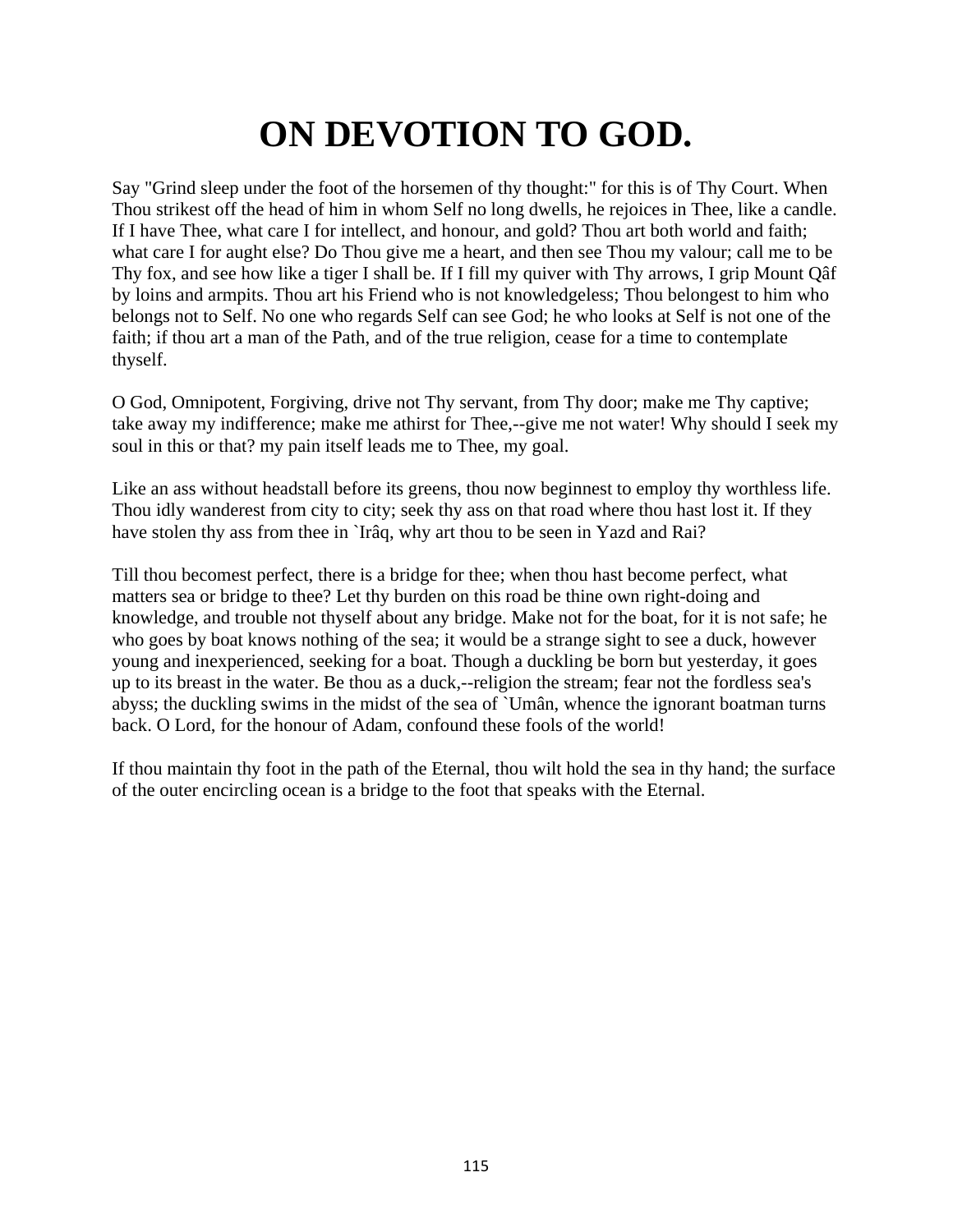# **[OF HIS MERCY.]**

Malice and rancour are far removed from His attributes: for hate belongs to him who is under command. It is not permissible to speak of anger in respect of God, for God has no quality of anger; anger and hatred are both due to constraint by superior force, and both qualities are far distant from God. Anger and passion and reconciliation and hatred and malice are not among the attributes of the one sole God; from God the Creator all is mercy; He is the Veiler of His slaves; of His mercy He gives thee counsel; He draws thee to Himself by the kindness of the noose. If thou comest not, He calls thee towards Himself, He offers thee Paradise in His kindness, but because thou livest in this abode of sorrow thou of thy folly hast taken the road of flight. Thou art as a shell for the pearl of the belief in the Unity; thou art a successor of the newly-created Adam; if thou lose that pearl of thy belief, in being dispossessed of it thou wilt be parted from thy substance; but if thou guard that pearl, thou shalt raise thy head beyond the seven (*planets*) and the four (*elements*); thou shalt reach eternal happiness, and no created thing shall harm thee; thou shalt be exalted in the present time, and upon the plain of eternity thou shalt be as a hawk; thy alighting-place shall be the hand of kings, thy feet shall be freed from the depths of the, mire.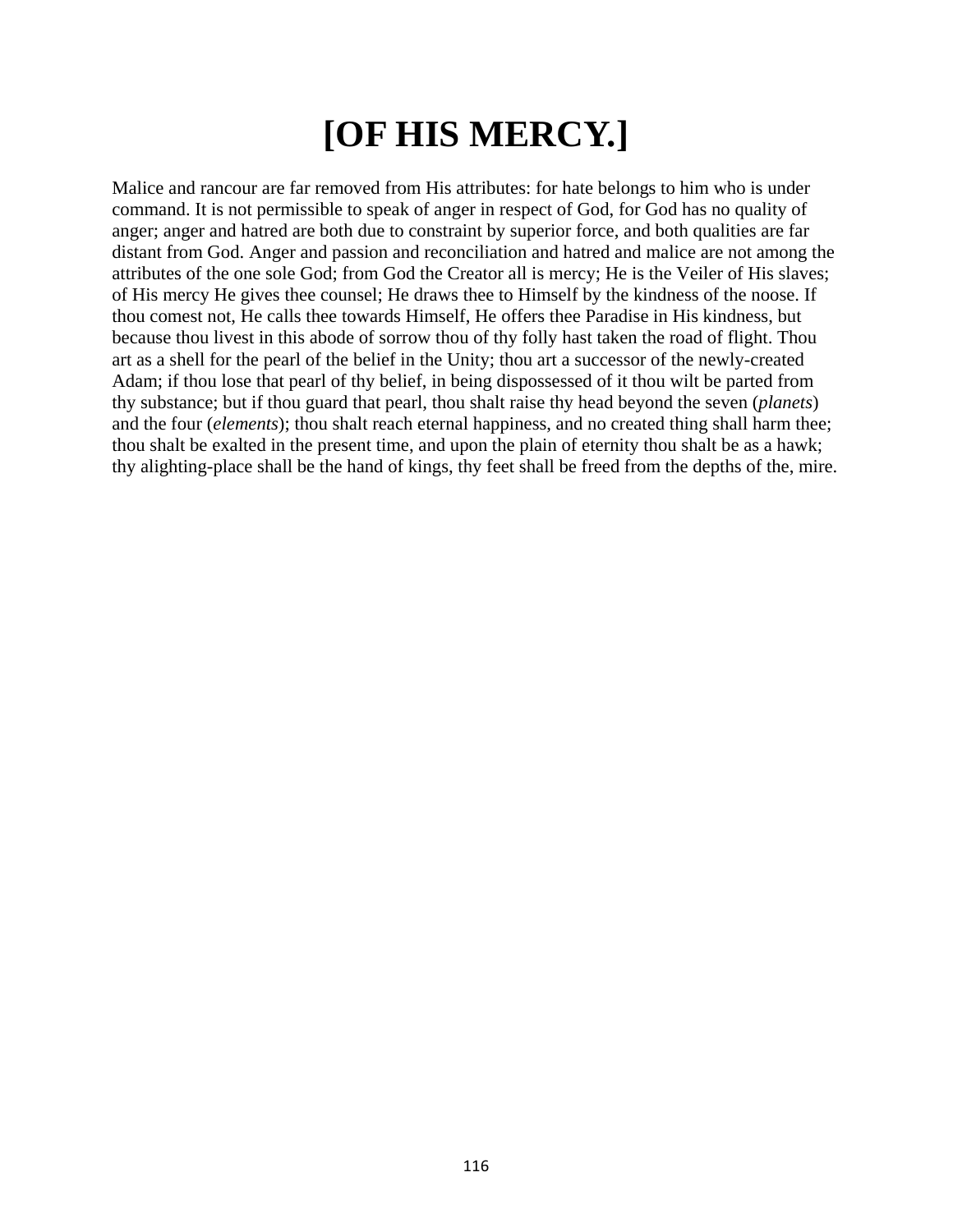### **OF HIM WHO FEEDS ME AND GIVES ME DRINK.**

When they capture the hawk in the wilds, they secure it neck and feet; they quickly cover up both its eyes and proceed to teach it to hunt. The hawk becomes accustomed and habituated to the strangers, and shuts its eyes upon its old associates; it is content with little food and thinks no more of what it used to eat. The falconer then becomes its attendant, and allows it to look out of one corner of an eye, so that it may only see himself, and come to prefer him before all others. From him it takes all its food and drink, and sleeps not for a moment apart from him. Then he opens one of its eyes completely, and it looks contentedly, not angrily, upon him; it abandons its former habits and disposition, and cares not to associate with any other. And now it is fit for the assembly and the hand of kings, and with it they grace the chase. Had it not suffered hardship it would still have been intractable, and would have flown out at everyone it saw.

Others are heedless,--do thou be wise, and on this path keep thy tongue silent. The condition laid on such an one is that he should receive all food and drink from the Causer, not from the causes. Go, suffer hardship, if thou wouldst be cherished; and if not, be content with the road to Hell. None ever attained his object without enduring hardship; till thou burn them, what difference canst thou see between the willow and aloes wood?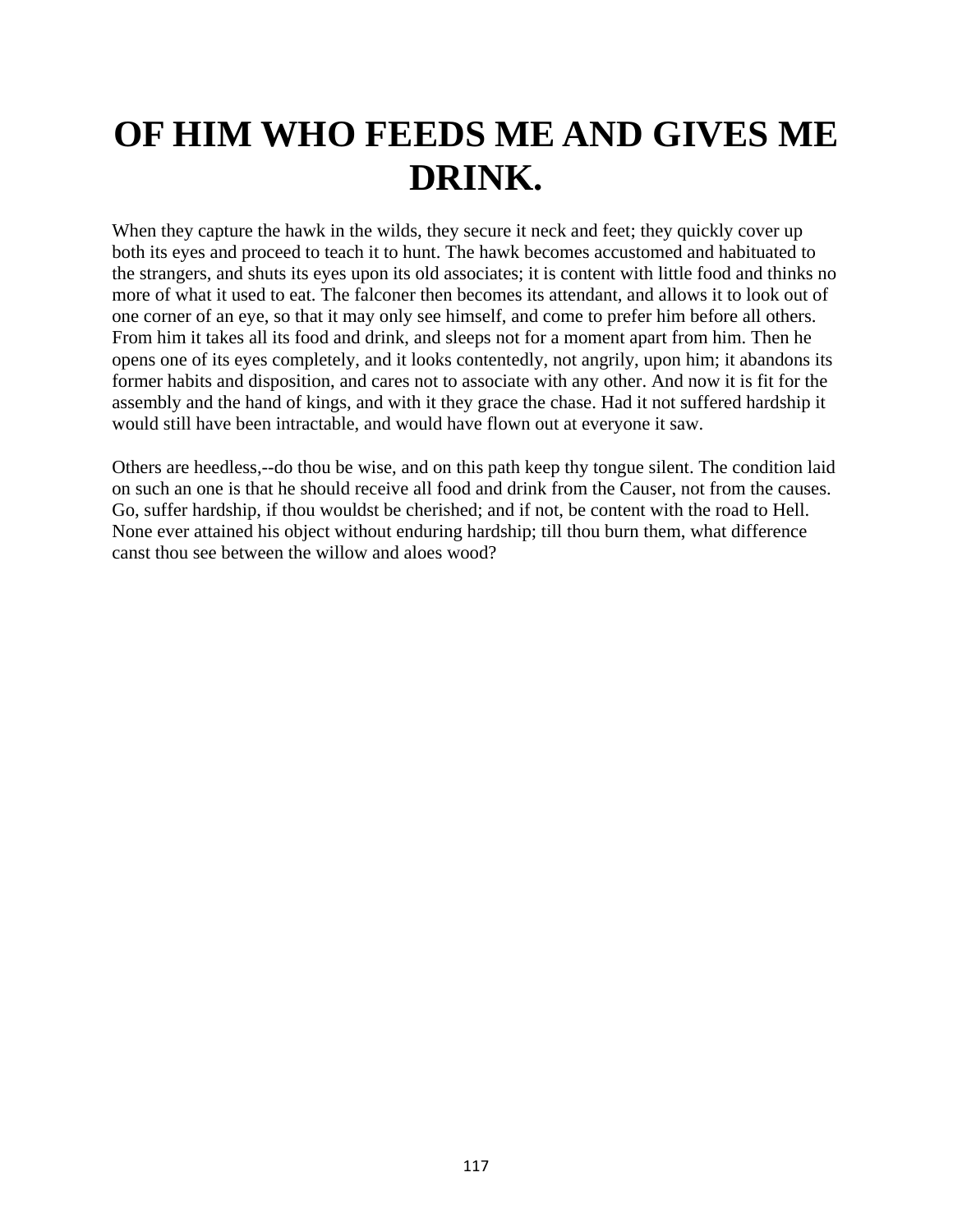### **OF THE MULTITUDE; THEY ARE LIKE CATTLE--NAY. THEY ARE MORE ERRING.**

On the colt that is full three years old the breaker puts the saddle and bridle; he gives him a training in manners, and takes his restiveness out of him; he makes him obedient to the rein,- what is called a hand horse. Then he is fit for kings to ride, and they deck him with gold and jewels.

If that colt had not experienced these necessary hardships, he would have been of less use than an ass, only fit to carry millstones; and would have been perpetually in pain from his loads, bearing now the Jew's baggage, now the Christian's, in pain and sorrow and tribulation.

The man who has never undergone hardship has not, so think tile wise, received a full measure of blessing; he is Hell's food, is in terror; even in Hell he is no more than a stone; his is the place of fear and dread; it is read in His incontrovertible book, "*Whose fuel is men*." (Qur. 2:22)

Though thou canst neither purpose nor compass aught without Him, yet religion's task is not to be accomplished without thee, ally more than without Him; religion's task is not all easy business, God's religion is always a thing of heaviness. God's religion is a man's crown and diadem; does a crown befit a worthless man?, Guard thy religion, so mayest thou attain thy kingdom; otherwise, know that without religion thou art a man of naught. Tread the path of religion, for if thou do so, thou shalt not tremble like a branch in nakedness. Sweet is religion's path and God's decree! leave the black mire, lift thy feet out of it.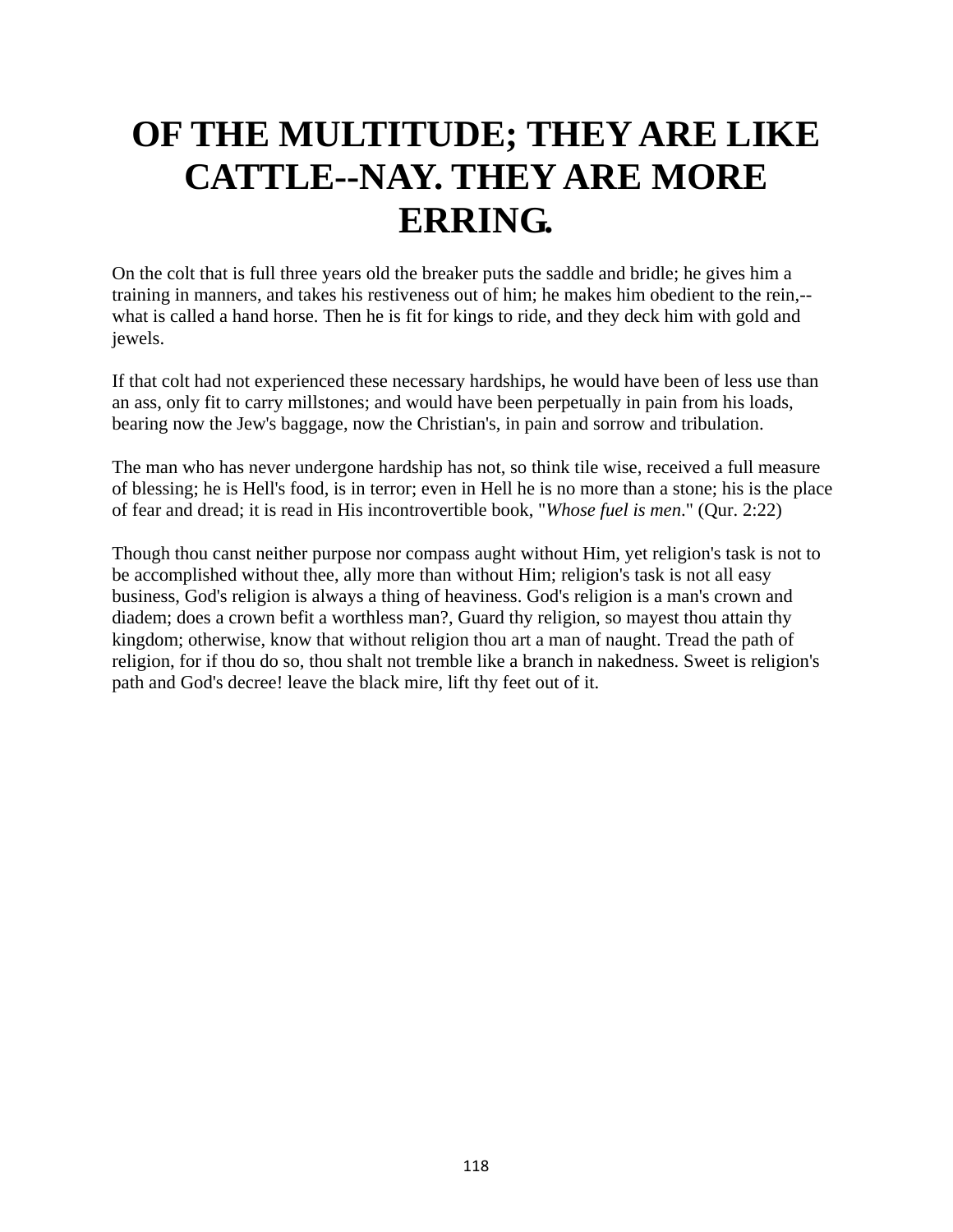## **ON THE DESIRE FOR GOD**

Thereafter the desire for God, existing in his heart and soul and reason and discernment, becomes his horse; when this creation has become a prison to him, his soul seeks freedom; a fire is kindled within him, which burns up soul and reason and religion.

So long as he seeks for love with self in view, there waits for him the crucible of renunciation; whoso has newly undertaken the way of love, his renunciation is the key of the gate. Desire, when it is joined to its mistress, is gladness, but he who seeks mistress is far from God. The legion of thy pleasures will cast thee into the fire; the following out of thy desire for God will keep thee safe as a virgin of Paradise.

Then when the soul sets forth from the gate, the old heart becomes new thereat; his form escapes from the bonds of nature, the heart gives back its charge to the spirit. From earth to God's throne comes forth a mighty shout by reason of his soul's progress; the dust raised by the wind of his desire and pain turns woman into man if it but pass by her. All that would cause him trouble in his way quits the path before him; before him the mountains in fear become coloured wool for his socks; the fire in him destroys the glory of the sea for the sake of his upward ascent. When he is roused to leave himself they throw down the stars before him; when his eye sees the brightness of the Path, the sun seems dark to him by its side. There is no evil or good in that world, no earth or sun or stars; but whoso walks not in love's street, nor in his heart seeks love, for him is made a different heaven, him they seat upon a different earth.

Because of the labour of his search Gabriel unceasingly bathes his face in the water of life. Understanding is bewildered by his soul's shout; devils become firewood for the lightning of his horse's hoofs; to pursue the path his pained heart would burn mankind with fire of sighs. None of the contented can know the secret of his sigh, none pious with earthly piety can ever find his footprints. When his horse's hoof scatters the dust, Gabriel makes of it a life-giving fragrance; as he makes towards the world of annihilation the wind cries 'Halt a moment'; Mus*t*afâ standing by his path in benevolence calls out 'O Lord, keep him safe!' Because of his high dignity God suspends the scales of justice from his heart; the friend of God sprinkles water in his path . Gabriel's self cracks the whip.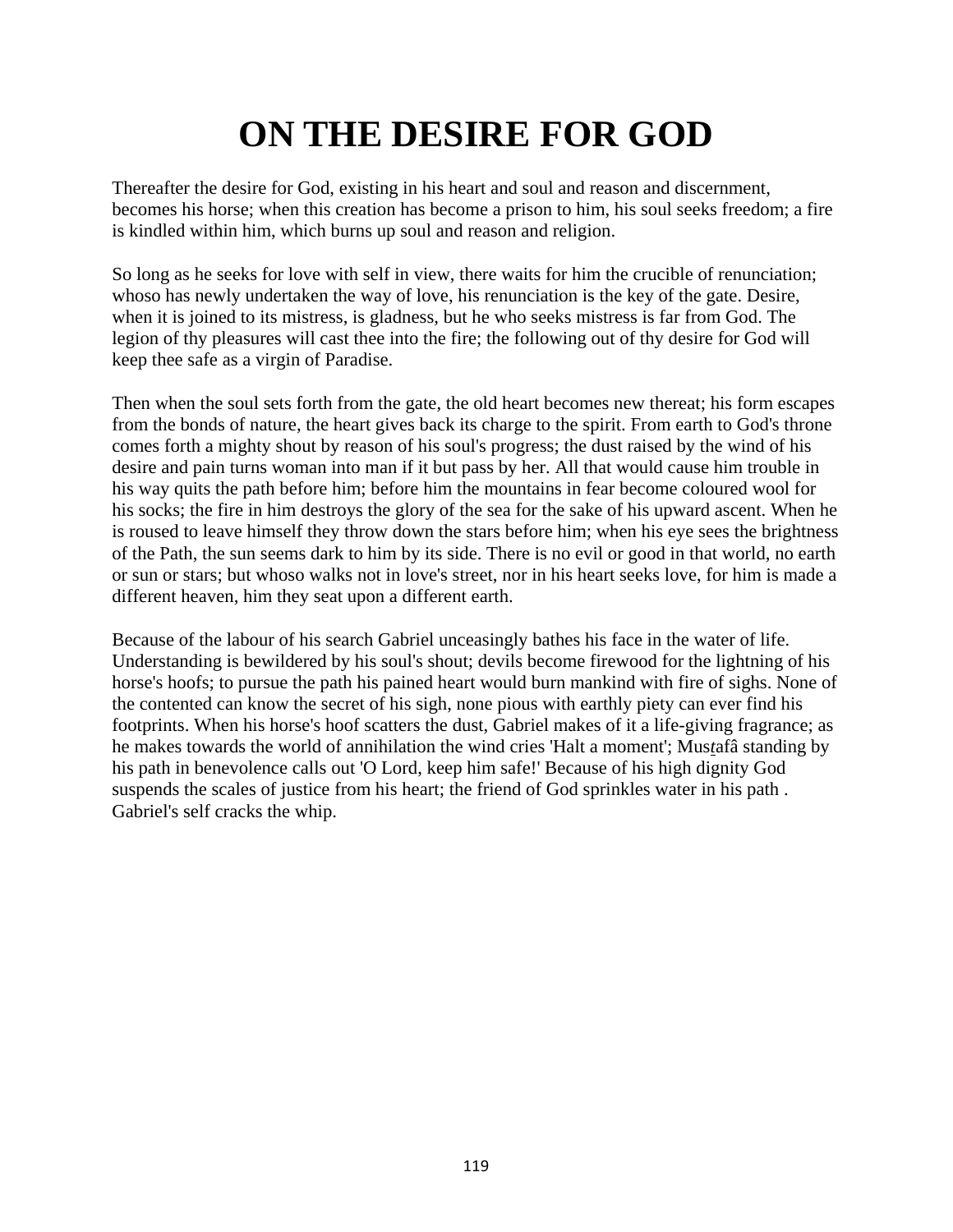### **ON HIS DECREE AND ORDINANCE AND HIS CREATIVE POWER.**

All that comes forth in the world is by decree, and what the prophet speaks is also by decree; infidelity and faith, good and evil, old and new,--all is referable to Him; whatso exists, is under the command of the Almighty; all things work in accordance with the decree. All are in subjection,--His Omnipotence the subduer; His creative Power appears high above all. All is subject to His Omnipotence, dependent on His mercy; all were preceded in time by His eternal Omniscience. The man of the people, or he of the philosophers, he who is under command, or who is of the learned,--all must return to His Presence; whoso possesses power, it is of His favour. His causes have displaced Reason from her position; His methods of deriving one thing from another have cut off the soul's feet.

The soul's relation to the world of life is like a blind man and a pearl of `Ummân. One showed a pearl to a blind man; the greedy fool asked him, 'How much wilt thou give for this pearl?' He said, 'A round cake and two fishes; for no one can discern ruby or pearl, why be angry?--except by the pearl of the eye. So, since God has not given me this pearl, do thou take away that other pearl, and talk no more folly. If thou dost not wish to be laughed at by the ass, take thy pearl to one who is skilled in pearls; as soon as he puts the sole of his foot upon the oyster, his art knows well its value." Understanding is a tent before His gate, the soul a soldier in His army; the soul from fear of being rejected by Him sweeps not the dust of His Court except by permission; all in place and time are His property, from the '*Be*' of His decree to the wicket of '*It was*.' His decree has commanded the service of His Court to all intelligences in the words '*Obey God*' from the vegetative to the reasonable soul all like slaves are seeking Him.

Well thou knowest that on the plain of eternity without beginning works the hand of the creative power of God, the Great and Glorious. God's decree has caused power in every sphere to become pregnant with act; so that when the way of the membranes is opened, there comes forth that wherewith they were pregnant. How shall Existence rebel against Him, to whom non-Existence is obedient? One word of command awakened the Universe; all things came together into the circle.

The soul that obeys the command, and commands; the intelligence that understands the Qur'ân and gives us our faith; wisdom, and life, and abstract form,--know that all proceed from the decree, and the decree from God. When the sun's light falls upon the water, the quiet water is stirred into activity; the sun's reflection from the water falls upon the wall and paints the ceiling with beauty; know that that too, that second reflection, of the water on the wall, is a reflection of the sun.

He has caused all things to return to Himself; for none can escape from Him. All things are, yet all are far from All; thou hast read in the Qur'ân "*All things return*." (Qur. 42:53) From Him are evil and good, power and might; '*the sentence is not changed*' is His decree (Qur. 50:28). His decree changes not: man can only stand in wonder before it.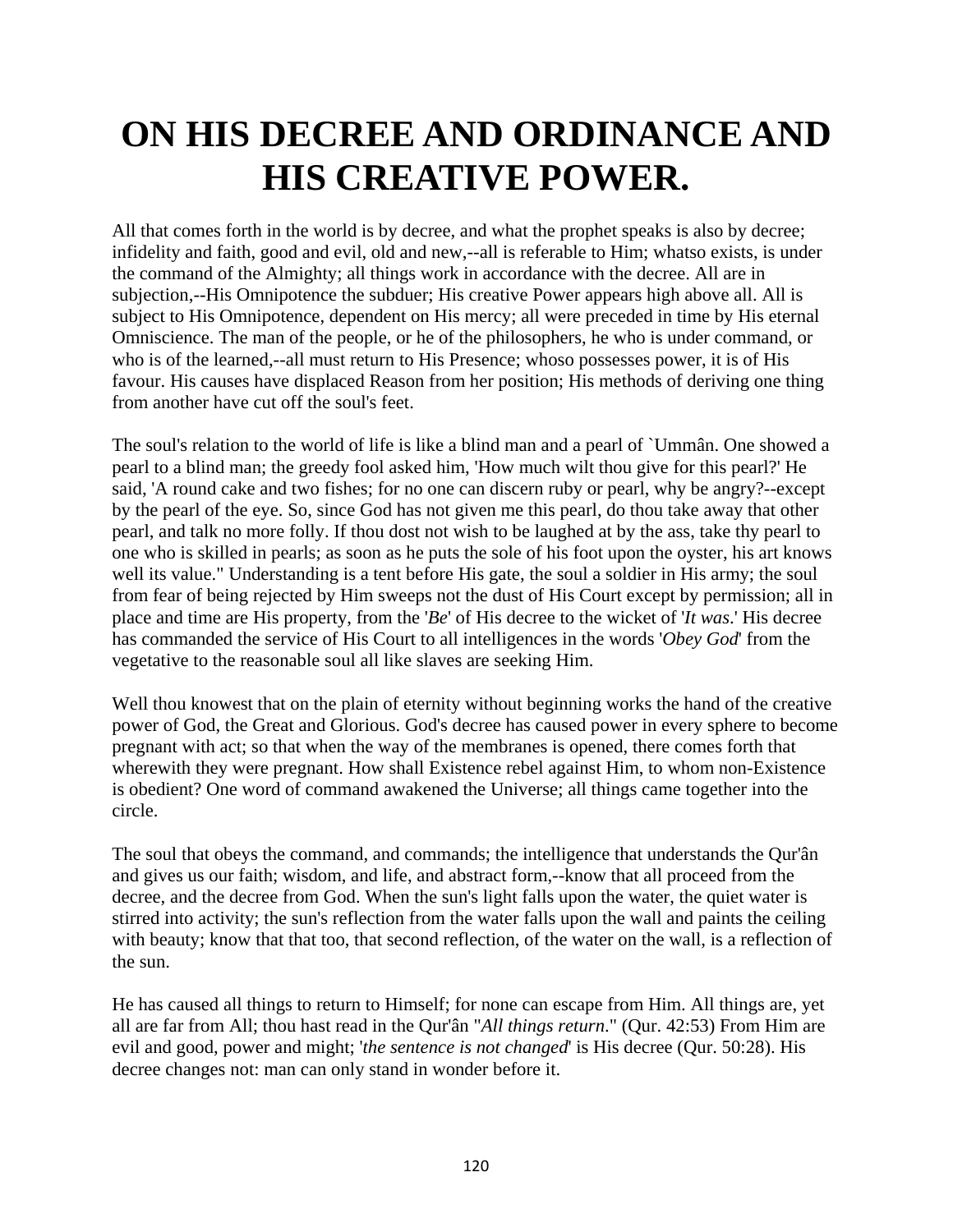He is all-powerful to do whatso He shall desire; whatso He wills, He does, for His is the dominion. He who, invested with His authority, is in His secrets, and he whom He compels to be His slave,--all are subjected or exalted according to His decree. Mankind heed not the good or evil; as to whatso has been, and whatso shall be, that only can they do which He commands. All that the Master has written and set forth, the boy in school cannot but read; if from His records He has written out a certain alphabet, he cannot turn his head away from it. Whether thou existest or not is naught to the workings of God in the path of His might and power: all is God's work,--happy is he who knows it.

Reason became the pen, the soul the paper; matter received form, and body was transformed into individual shapes. To Love He said, 'Fear none but me'; to Reason, 'Know thyself.' Reason is ever Love's vassal; Love's point of honour lies in scorning life. To Love He said, 'Do thou rule as king'; to human nature He said, 'Live thou in thy household; in sorrow make the elements thy food, and afterwards take in thy hand the water of life.' So that when the reasonable soul has made of it her riches, and expends it in the path of the Holy Spirit, that Holy Spirit rejoices in the soul, and the soul becomes pure as the Primal Reason. This is the soul's progress from life's beginning to its end.

In view of thy religion to fly from poetry is better,--to shatter thy verse as thou wouldst an idol; for religion and poetry, though at present they are on all equality, are utterly foreign to each other. The things that are permitted to us, are forbidden to one who is ignorant of both of these; he appreciates the difference between prohibition and permission who looks on ease in the light of a wound.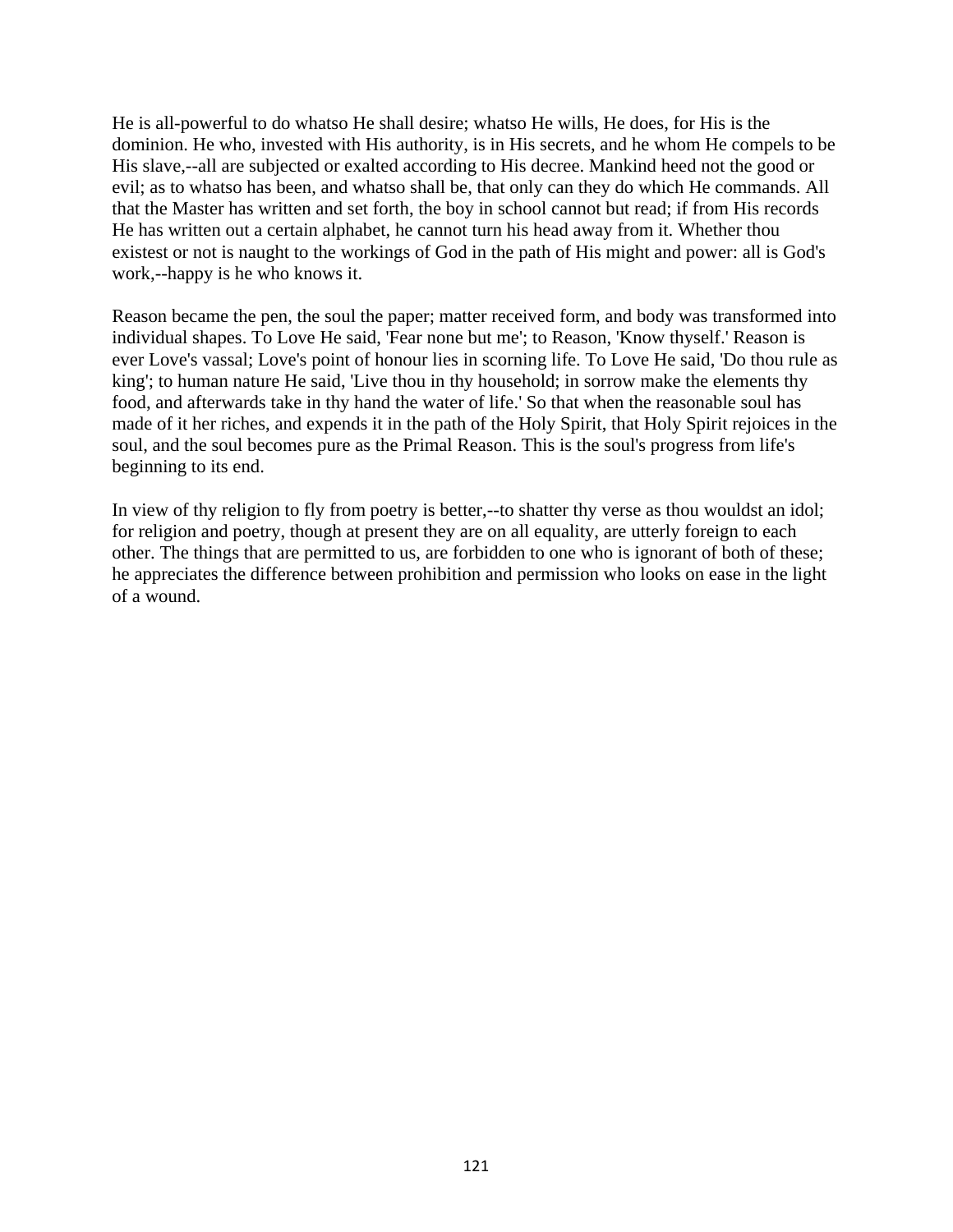#### **TO REMEMBER THE WORDS OF THE ALL-KNOWING LORD**

RENDERS EASY THE ACCOMPLISHMENT OF THE AIM. GOD MOST HIGH HAS SAID, SAY, IF MEN AND JINNS CONSPIRED TO BRING THE LIKE OF THIS QUR'ÂN, THEY COULD NOT BRING ITS LIKE, NOT THOUGH THEY HELPED EACH OTHER. (Qur. 17:90) AND SAID THE PROPHET (ON WHOM BE MERCY AND PEACE), THE QUR'ÂN IS RICHES; THERE IS NO POVERTY IF IT BE GIVEN, AND THERE IS NO RICHES BESIDE IT. AND HE SAID (PEACE BE UPON HIM), THE QUR'ÂN IS A MEDICINE FOR EVERY DISEASE EXCEPT DEATH.

By reason of its beauty and its pleasantness the discourse of the Qur'ân has no concern with clang of voice or travail of the letter; how shall phenomenal existence weigh its true nature, or written characters contain its discourse? Thought is bewildered before its outward shape, understanding stupefied before the secret of its sûras; full of meaning and beautiful are its words and sûras, ravishing and enchanting is its outward form. From it earth's produce and the sons of the angel-world have ever drawn their strength and nurture; in the loosing of perplexities its hidden meaning is souls' repose and hearts' ease. The Qur'ân is balm for the wounded heart, and medicine for the pain of the sore at heart. Do thou, if thou art not a parrot nor a donkey nor an ass, surely hold the word of God to be the root of the faith, and the cornerstone of piety, a, mine of rubies, a treasure of spiritual meaning. It is the canon of the wisdom of the wise, the standard of the practice of the learned; to praise it is joy to the soul, to look on it is solace to the mind. Its verses are healing to the soul of the pious, its banner is pain and grief to the evil-doer; it has thrown the Universal Reason into affliction, has made the Universal Soul sit down in widowhood. Reason and Soul but hold men back from its true essence; the eloquent are impotent to rival its manner.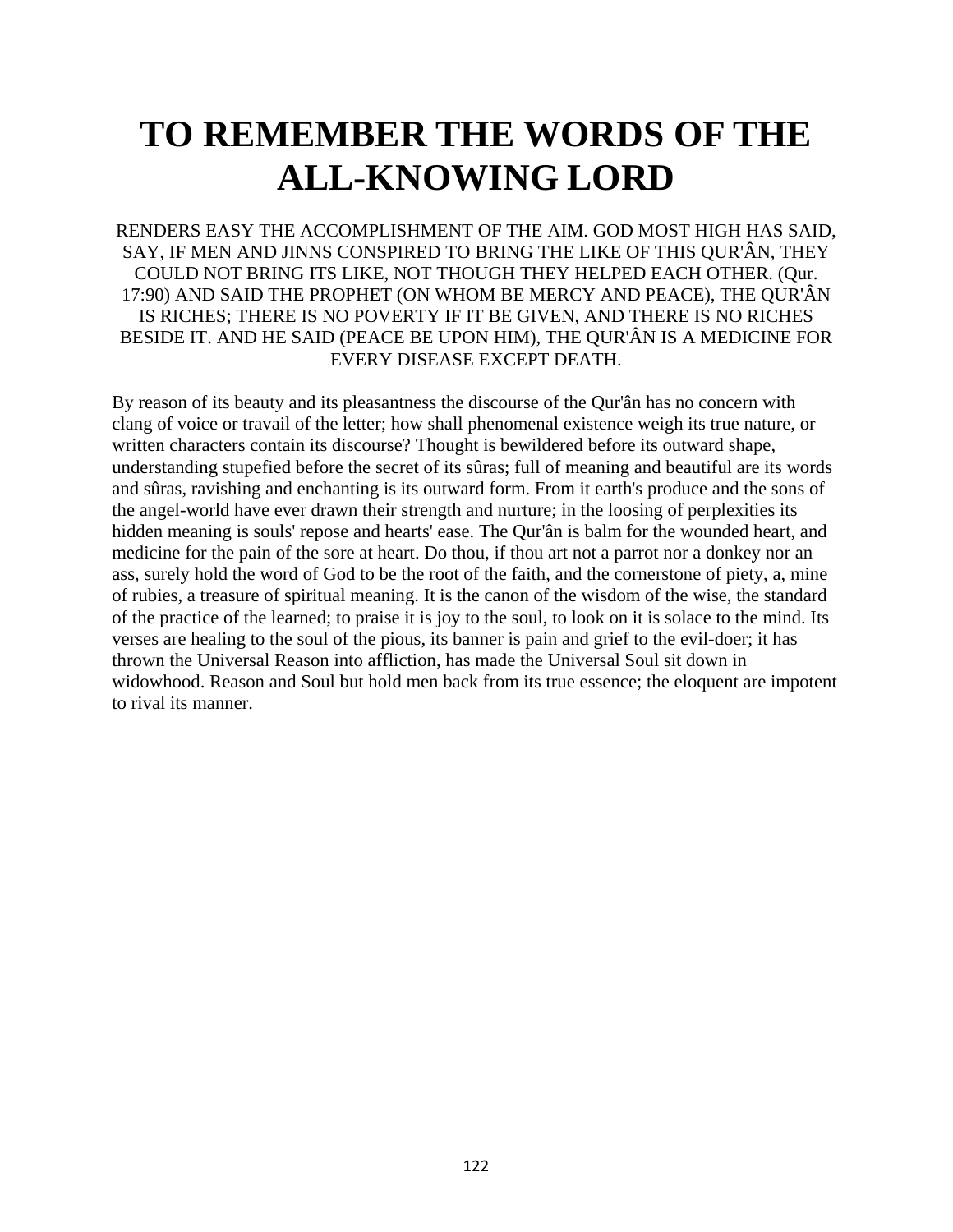# **ON THE GLORY OF THE QUR'ÂN.**

Glorious it is, though concealing its glory: and a guide, though under the veil of coquetry. Its discourse is bright and strong; its argument clear and apt; its words are a casket for the pearl of life, its precepts a tower over the water-wheel of the faith; to the Knowers it is love's garden, to the soul the highest heaven.

O thou to whom, by reason of thy heedlessness and sin, in reading the Qur'ân there comes upon thy tongue no sweetness from its words, into thy heart no yearning from their comprehension,- by its exceeding majesty and authority the Qur'ân, with argument and proof, is in its inner meaning the light of the high road of Islâm, in its outward significance the guardian of the tenets of the multitude; life's sweetness to the wise, to the heedless but a recitation on the tongue,- phrases upon their tongue whose sweetness they cannot taste, while careless of their spirit and design.

There is an eye which sees the spirit of the Qur'ân, and an eye which sees the letter;--for this the bodily eye, for that the eye of the soul; the body, through the ear, carries away the melody of its words; the soul, by its perceptive power, feeds on the delights of its spirit. For strangers the curtains of majesty are drawn together in darkness before its loveliness; the curtain and the chamberlain know not aught of the king;--he knows who is Possessed of sight, but how can the curtain know aught of him?

The revolutions of the azure vault have brought no weakening of its power, no dimming of its lustre; its syntax and form, pronunciation and nunation, prevail from earth to Pleiades.

Now hast thou in thy daily provision tasted the nut's first husk the first skin is rough and harsh, the second is like the moon's slough, the third is silk, pale and fine, and fourth is the succulent cool kernel; the fifth degree is thy abode, where the prophets' law becomes thy threshold. Seeing then thou mayest delight thy soul with the fifth, why halt at the first? Thou hast seen of the Qur'ân but its veil,--hast seen its letters, which do but hide it; it does not reveal its countenance to the unworthy,--him only the letters confront. If it had seen thee to be worthy, it would have rent this subtle veil and shown its face to thee, and there thy soul might have found rest; for it heals the wounded heart, and medicines the disappointed soul; the body tastes the flavour of the dregs that it may live; the soul knows the taste of the oil.

What can sense see, but that tile outward form is good? What there is within, wisdom knows. Thou recitest the form of its sûras, and its true nature thou knowest not; but know, that to him who truly reads the Qur'ân, the feast it gives comes not short of the guesthouse of Paradise. It has made the letter its veil, because it is to be concealed from alien eyes; material existence knows naught of its inmost soul,--know, its body is one thing, its soul a thing apart; from its outward form thou seest but so much as do the common men from the appearance of a king.

Why deemest thou that the words are the Qur'ân? What crude discourse is thine concerning it? Though the letter is its bedfellow, it knows it not, no more than the figures on the bath; nor do the sleepers and the cut-purses I see, like those who watch, the spirit of the Qur'ân.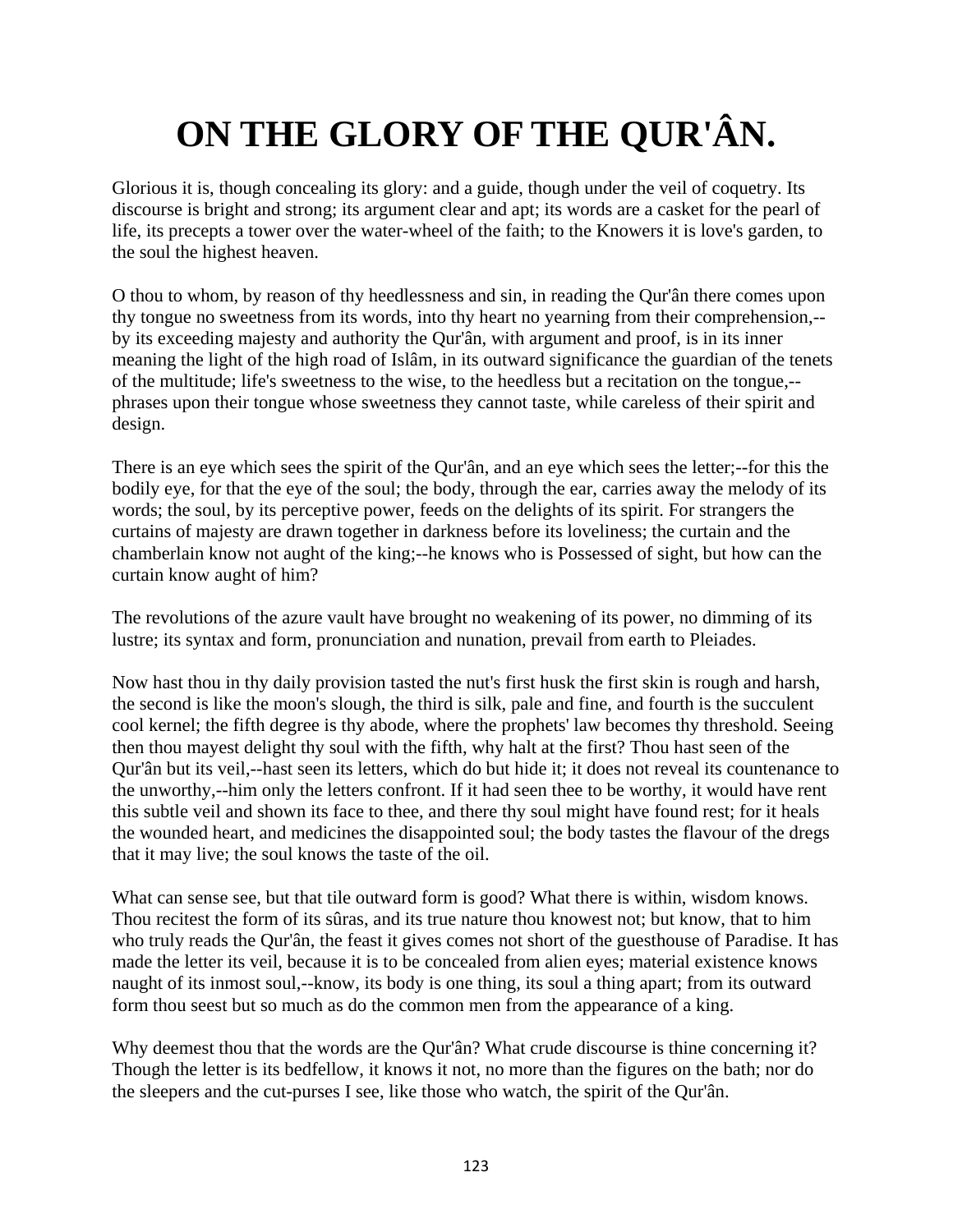### **OF THE RECITAL OF THE SECRET OF THE QUR'ÂN.**

Tongue cannot tell the secret of the Qur'ân, for His intimates keep it concealed; the Qur'ân indeed knows its own secret,--hear it from itself, for itself knows it. Except by the soul's eye none knows the mea, surer of words from the true reader of the Qur'ân;--I will not take upon myself to say that thou truly knowest the Qur'ân though thou be `Uthmân.

The world is like the summer's heat, its people like drunkards therein, all wandering in the desert of indifference; death the shepherd, men his flock; and in this waste of desire and wretchedness the hot sand shows as running water. The Qur'ân is as the cool water of Euphrates, whilst thou art like a thirsty sinner on the plain of the Judgment. The letter and Qur'ân hold thou as cup and water; drink the water, gaze not on the vessel. Because it is summer, thy home seems to thee a mine of enmity; because the water is cold, the vessel of turquoise, thou usest not to fast. To the pure heart suffering will tell in a cry of anguish the secret of the pure Qur'ân; how can Reason discover its interpretation? But a delight in it finds out its inmost secret.

Though the written characters are not of the word, the scent of Yûsuf is in his garment; the fair Yûsuf was cast away in Egypt, but the scent reached Ya'qûb in Canaan. The letter of the Qur'ân is to its sense as thy clothes to thy life; the letter may be uttered by the tongue, its soul can be read but by the soul. The letter is as the shell, the true Qur'ân the pearl; the heart of the free-born desires not the shell. Though its words are fair and finely traced, though the mountain becomes as carded wool before them, make music, of them in thy heart like Moses, not outwardly like the treble of the pipes. When the soul recites the Qur'ân it enjoys a luscious morsel; whoso hears it, mends his ragged robe. The words, the voice, the letters of the verses, are as three stalks in bowls of vegetables. Though the husk is not fair nor sweet, still it guards the kernel; but through thy impurity the mystery becomes a song, the word of God a tune through thy folly.

Whilst thou art in this tomb appointed for us, this residence contrived for us, in this world full of objects of pursuit, this abode of deceit, look with thy earthly sight upon the willow, and with thy soul upon the *t*ûbâ-tree; read with thy tongue the letter, and the sense with thy soul.

Sacrifice, to honour the Qur'ân, thy reason before its discourse; reason is no guide to its mysteries; reason is impotent here. Thou art now shameless, deceitful; thou art not worthy to have the curtain of the mystery drawn aside; thou knowest naught of its secret, hast not yet arrived at `Arafât. So long as thou desirest pleasure and cherishest desire, play as a child,--thou art not man enough for this.

But when wisdom has conquered the world of desire, pure goodness succeeds to evil; the devil of passion flies to Hell, and Sulaimân regains his ring; the Qur'ân's secret routs the demon;--what wonder if he flies in terror from the Qur'ân?

Wait, for when the day of true religion dawns, the night of thought and fancy and sense flies away. When the veiled ones of the unseen world see that thou art stainless, they will lead thee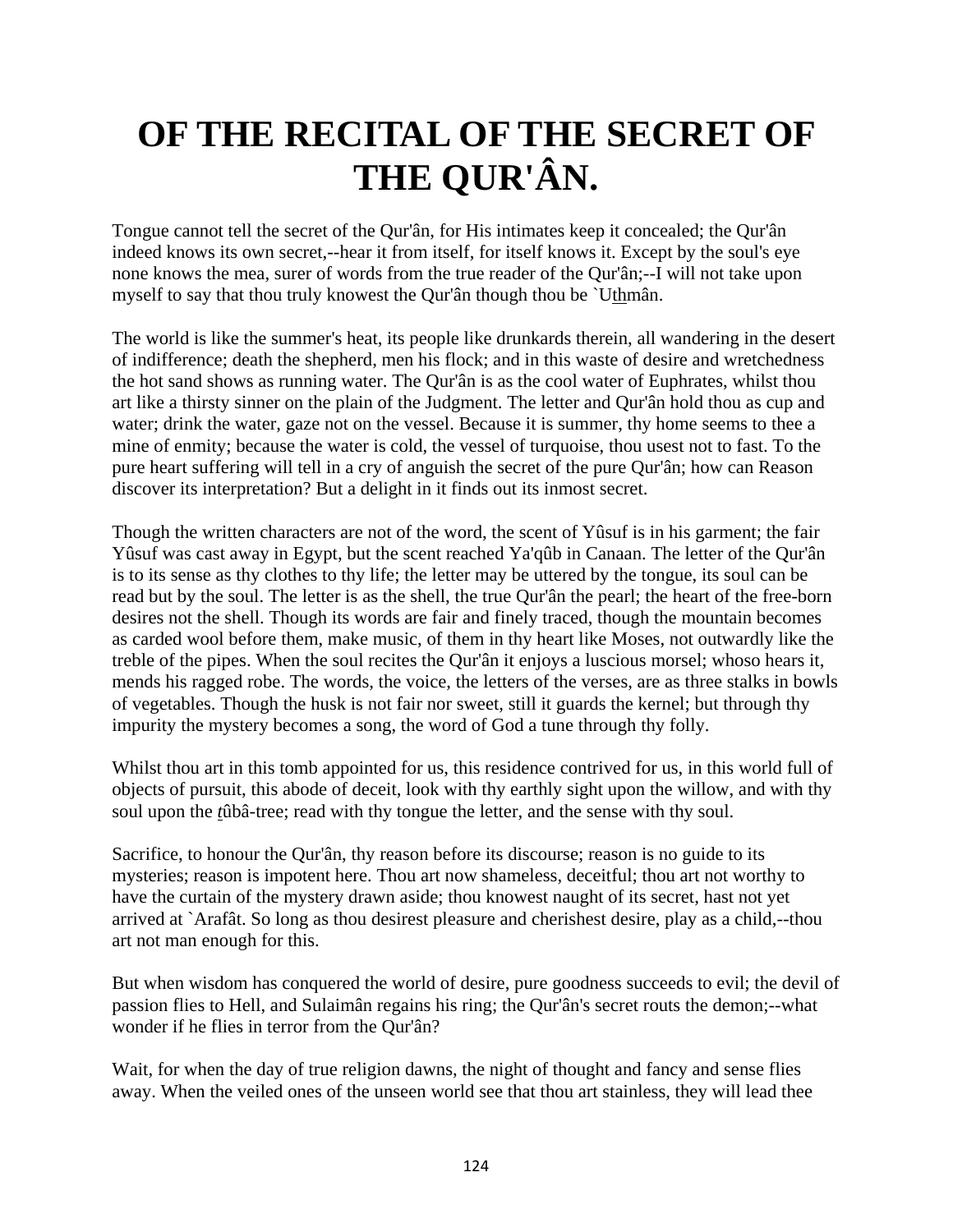into the invisible abode and reveal to thee their faces; and disclosing to thee the secret of the Qur'ân, they will withdraw the veil of letters. The earthy will have a reward of earth, the pure shall see purity. An understanding of the Qur'ân dwells not in the brain where pride starts up; the ass is dumb as a mere stone, and lends not his ear to the secret of God's word,--turns away from hearing the Qur'ân and pays no heed to the sûra's secret; but if the mind be disciplined of God it shall discover in the sûra the secret of the Qur'ân.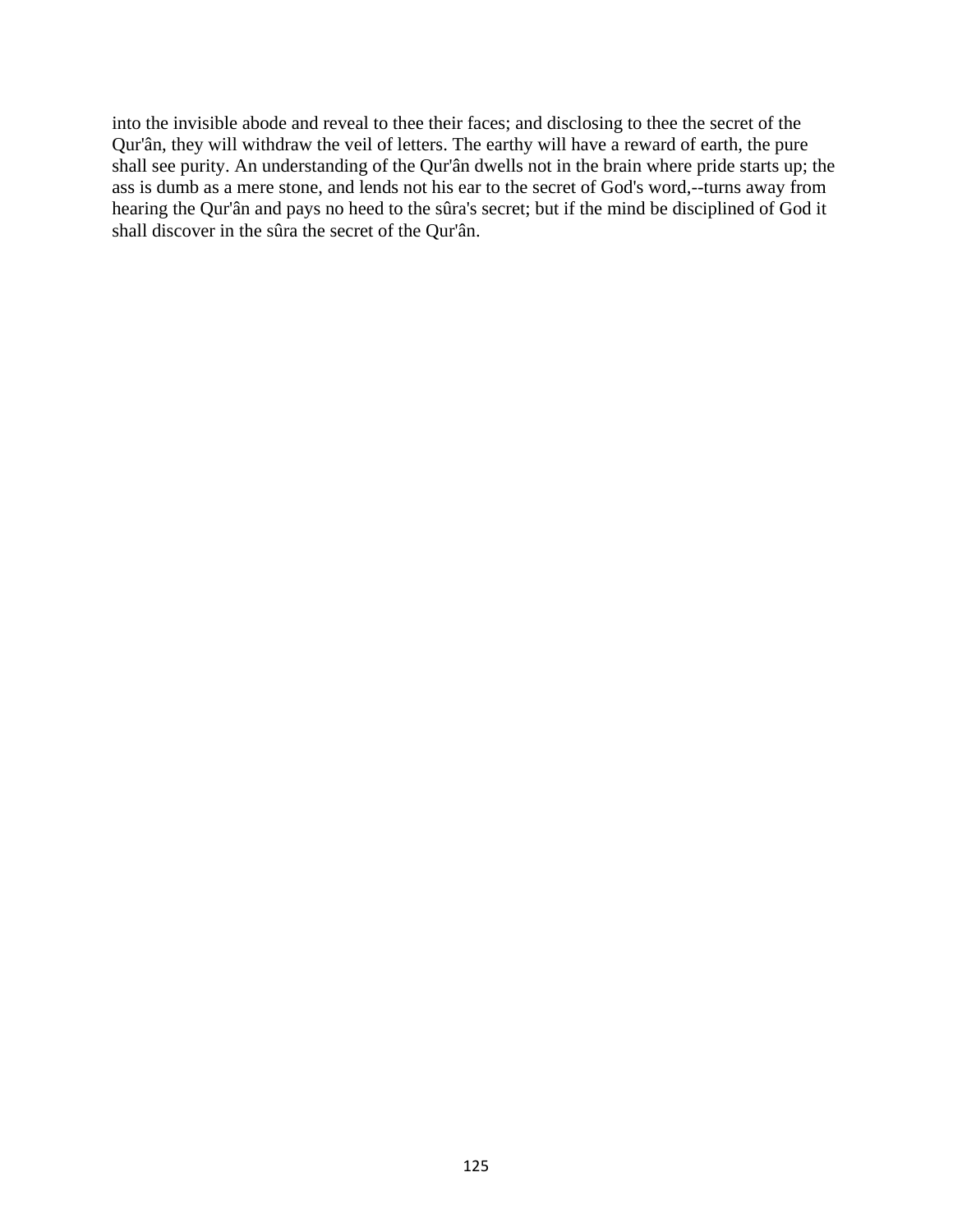### **IN THE RECITAL OF THE MIRACLE WROUGHT BY THE QUR'ÂN.**

O thou, who hast got into thy palm but the ocean's foam, and of thy possessions hast made the semblance of an array; thou hast not laid hold of the pearl's true substance, for that thou art occupied only concerning the shell; withhold thy hand from these lack-lustre shells, and bring up the bright pearl from the ocean depths. The pearl without its shell is cherished in the heart, the shell without its pearl is clay to be thrown aside; the pearl's value comes not from the shell,--the arrow's value comes from its hitting the mark.

He who knows of his own sight the pebbles of the sea-bottom will not mistake sheep's dung for pearls of the sea; while he who stands aside on this stream's shore can lay no claim to its shining pearls.

The, lines of the Qur'ân are like unto faith's shore, for it gives ewe to heart and soul; its bounty and its might are as the encircling sea around the soul's world; its depths are full of pearls and jewels, its shores abound in aloes-wood and ambergris; knowledge of first and last is scattered from it for benefit of soul and body both.

Be pure, that the hidden meanings may appear to thee from out the cage of the letters, for till a man come forth from his impurity how can the Qur'ân come forth from its letters? As long as thou art veiled inside thy Self, what difference, to thee or to thy understanding, is there between evil and good? In the letter of the Qur'ân is no healing for thy soul,--the goat grows not fat on the goatherd's call; nor soon nor late the water of his dream satisfies the thirsty one in his helplessness. Thou, who art in thraldom to pen and ink, canst not distinguish between face and veil; in the world of the Word at least, the word's outward characters are not esteemed to be its life.

When thou settest foot in that country. He will teach thee the alphabet of sincerity, and when thou shalt recite the alphabet of the faith thou shalt know sun and Pleiades for thy father and ancestors; such is the way of the loyal followers, and such too is the alphabet of the lovers.

Dark is the veil on the face of day; the verse of its conceits is very subtle. If thou wouldst have a treasure for thy soul and heart, recite with heart and soul a verse from it; that in it thou mayest find the jewel of the truth, the essential basis of thy faith; that thou mayest find the casket of the incomparable pearl, and know the pure gold from the silver; that glorious as the sun and moon there may appear to thee from behind the dark screen its own beautiful face, like a bride who comes forth lovely and joyous from out her gauzy veil.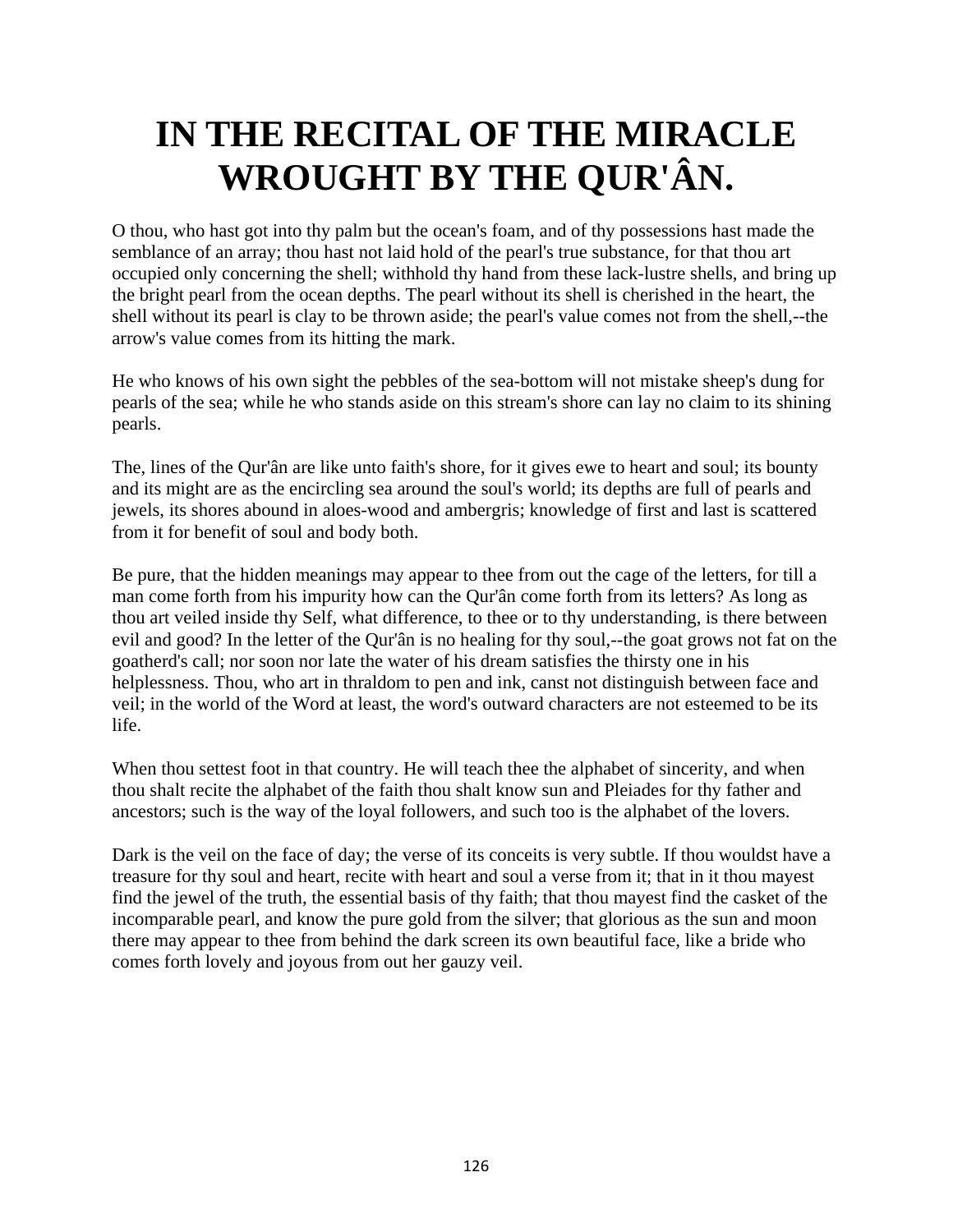# **OF THE GUIDANCE OF THE QUR'ÂN.**

It is the guide, and the lovers the travellers; it is a rope, and the heedless sit in the pit. Thy soul has its home at the pit's bottom; the Qur'ân's light is a rope let down to it; rise and seize the rope, so thou mayest haply find salvation; else thou art lost in the pit's depth,--flood and storm will destroy thee. Like Yûsuf thou art brought by Satan into the pit; be thy wisdom the glad tidings, thy rope the Qur'ân; if thou desirest to be as Yûsuf, and to enjoy high place, take hold of it and come forth from the well.

The wise use the rope to obtain the water of life, but thou makest ready thy rope to dance on it for daily bread. No one learns two letters of the Qur'ân in a thousand centuries with such an eye as thine; the understanding's arm turns about as does a wheel; body and soul are captives of thy passions. If thou desirest throne and crown and honour, why sittest thou for ever at the well's bottom? Thy Yûsuf is helpless in the well, thy heart reciting the sûra '*safah*'; (Qur. 2:12) make of sorrow a rope, of thy sighs a bucket, and draw up thy Yûsuf from the well.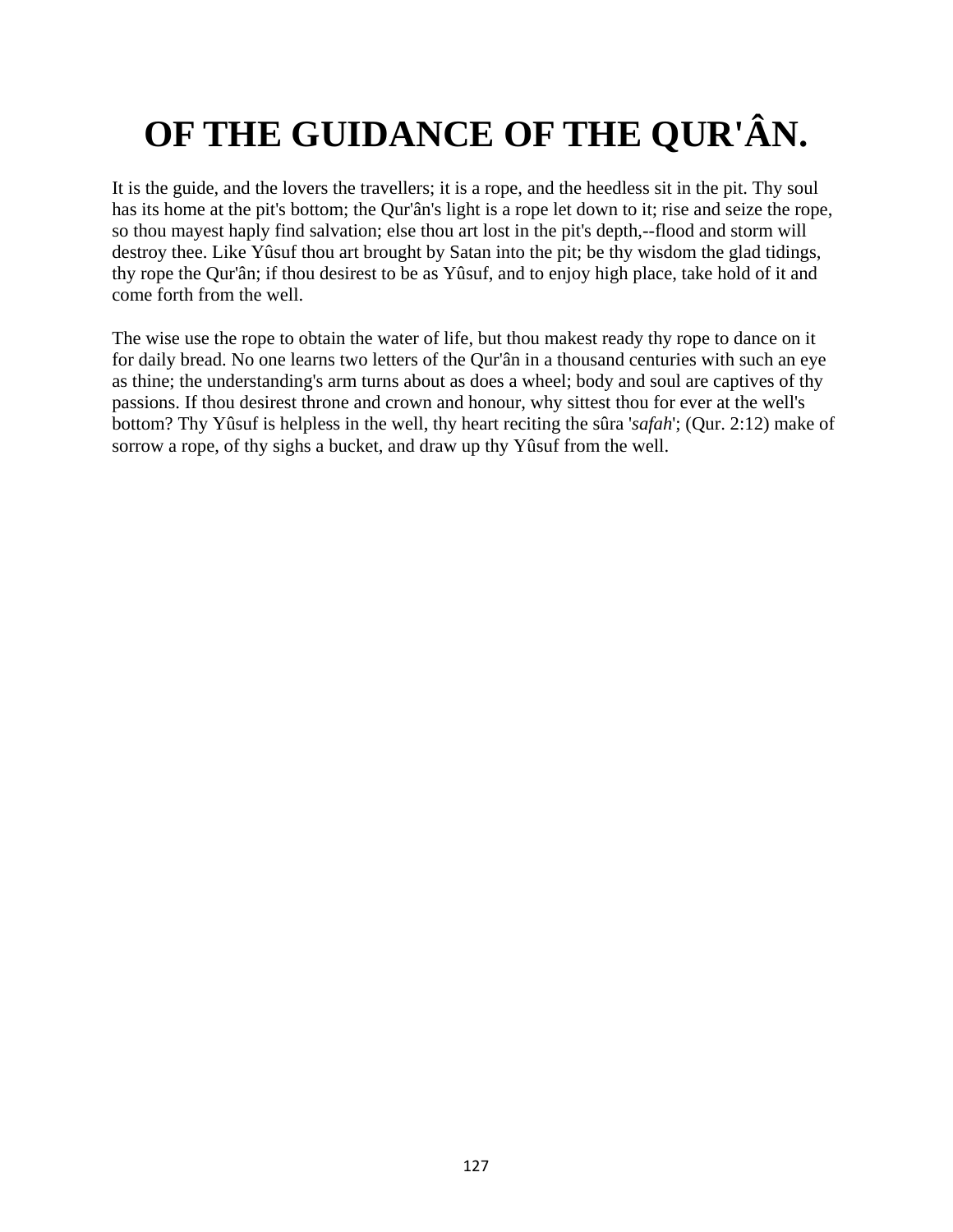### **ON THE GREATNESS OF THE QUR'ÂN,-- VERILY IT CONSISTS NOT IN ITS DIVISION INTO 'TENS' AND 'FIVES.'**

To attract a handful of boys thou hast made its honour to consist in the 'tens,' and 'fives'; thou hast abrogated the authority of every verse which abrogates another, art still unlearned in its doctrines the intricate passages seem to thee plain, while in its plain teachings thou hast no faith; thou hast abandoned the light of the Qur'ân, and for the sake of the multitude hast made its outward form the tool of thy hypocrisy for a measure of barley and two plates of chaff. Now thou intonest its cadences, now recitest its stories; sometimes thou makest of it a weapon for strife; sometimes in thy irreverence throwest it into disorder, sometimes esteemest it a prodigy; now thou interpretest it according to thine own conjecture, and again determinest to the contrary of that; now in thy fancy thou takest the conclusion of its passages for the beginning, now absurdly turnest its meaning inside out; again thou expoundest it by thine own opinion, and explainest it according to thine own knowledge; amongst the thirty caskets of the Qur'ân thou wanderest not except with railing.

Sometimes thou sayest to a foolish friend, perhaps a lazy clothweaver, "If I write thee a charm, keep it clean, O youth, and soil it not; but there must be a sacrifice in the morning,--the blood of a black bird is required." All this deceit for a diram or two, a supper or a breakfast for thy belly!

Thou hast wasted thy life in folly; what can I say? begone, and shame to thee! Thou creepest into some mosque or other in thy appetite, thy throat full of wind, like a pipe or a bell; shame on thy religion and thy faith for this appetite! May either wisdom be thy portion, or death! Shame on thee for such a nature, such accomplishments and science,--they bring thee no esteem!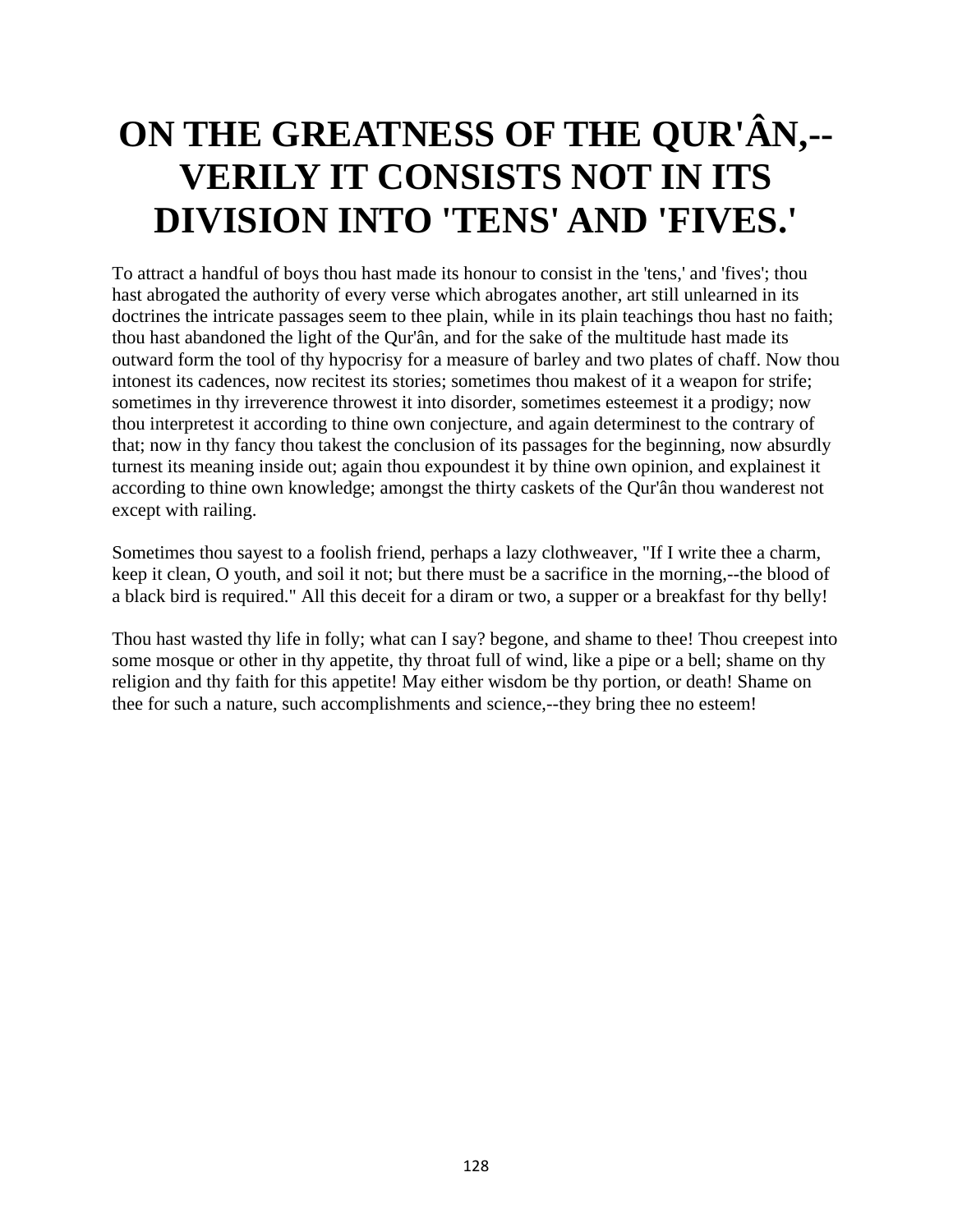### **ON THE ALLEGATIONS BROUGHT FORWARD BY THE WORD OF GOD.**

Wait till the Qur'ân shall make complaint of thee before God on the judgment day, and shall say, How much falsehood has this deceitful one, whom Thou trustedst, I drawn forth from Thy truth!- -shall say, O God, thou knowest both the manifest and the hidden; night and day he recited me loudly, and rendered not justice to a single word of me. Neither in grammar, nor meaning, nor pure pronunciation did I ever receive in the mihrâb my due from him with honesty. He has a good voice when he intones, and his robe of mourning is a pretty blue; but however he boasted his claims in respect of me, he knew not the depth of my meaning, for beyond talk and clamour this crowd are unable to utter a word. He never pushed forwards his horse towards my private grounds,--could not distinguish my face from my veil; when he entered my street he showed in his discussions no worth but only worthlessness. He surrendered not his mind and soul to my words, but forced me in the direction of his own decision and desire; now he wounded me with the sword of his lusts, and again he fettered me in the snare of his passions; now he brought me to his drinking parties, and again sang me as a song; sometimes he would recite me by way of profanity, making a noise like an ass in his shamelessness; now he would break through the frigidity of my words with his amorousness, as a gimlet through wood; now like a professional story-teller with his cadences he would scatter my words abroad to the stroke of his plectrum. O deviser of schemes! I ask for a just decision on the day of judgment against such an affliction!

For the sake of blandishment in this transitory abode,--sometimes in the crowded street and sometimes at time of prayer, sometimes by thy words and sometimes by thy voice,--thou shinest but to attract admiration. The words that have been polluted by thee, though they be wise, yet are they folly; for though the breeze is pleasant and delightful, yet if it pass over ordure it is not so. Has not God by His command plainly denied His Qur'ân to the impure?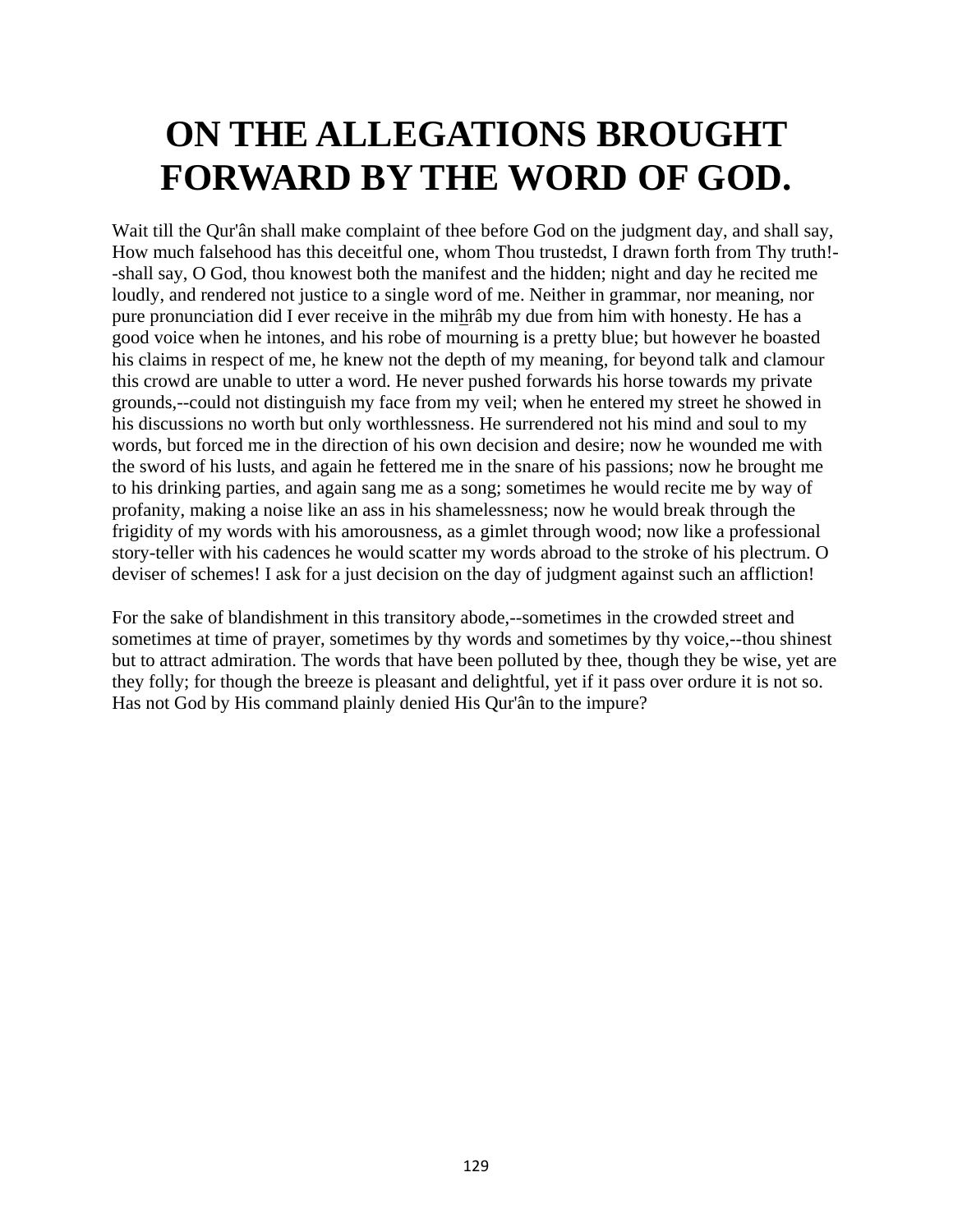# **ON THE SWEETNESS. OF THE QUR'ÂN.**

How shalt thou taste the flavour and delight of the Qur'ân, since thou chantest it without comprehension? Come forth through the door of the body into the landscape of the soul; come and view the garden of the Qur'ân, that all things may appear before thy soul,--what has been, what is, and what shall be, the world's dry and moist, within and without, whatsoever has been created by '*Be, and it was*,' the decrees ordained by Him,--all will be made plain to thee through it. God's attributes shall obey thee, and shall truly recount their narrations before thee.

When the hearer hears God's word, the utterance of it causes him to tremble.' Till thou see with the eye of purity, how canst thou recite the sûra *Ikhlâs*? (Qur, 112:1)--a sûra like a cypress of Ghâtfar, its rhythm like the violets of *T*abaristân. The Qur'ân's loftiness and sublimity, if thou ask thy preceptor, are as the throne and seat of God; its letters are the wings of the Spirit, the curtain of the Light; its diacritical points black moles on the checks of the virgins of Paradise. Regard thou in this wise its outward form, that so thou mayest understand the secret of its sûras; that it may place an *alif* in thy mind, and put *bâ* and *tâ* underneath thy feet; and, for the sake of life and wisdom, may dispose of thy fair Yûsuf for eighteen worthless pieces, (Qur. 12:20)--for in the street of the love of Unity and true wisdom beauty is valued no higher than this.

The crucible of desire shall try him, and afterwards he shall be made like gold of the mine; yet again is the crucible prepared, that in it all fraud and deceit may be melted out; then when the pure metal becomes soft, it is polished and made an ornament for its possessor's crown. The diadem and crown of every lord of rectitude and faith are such as this.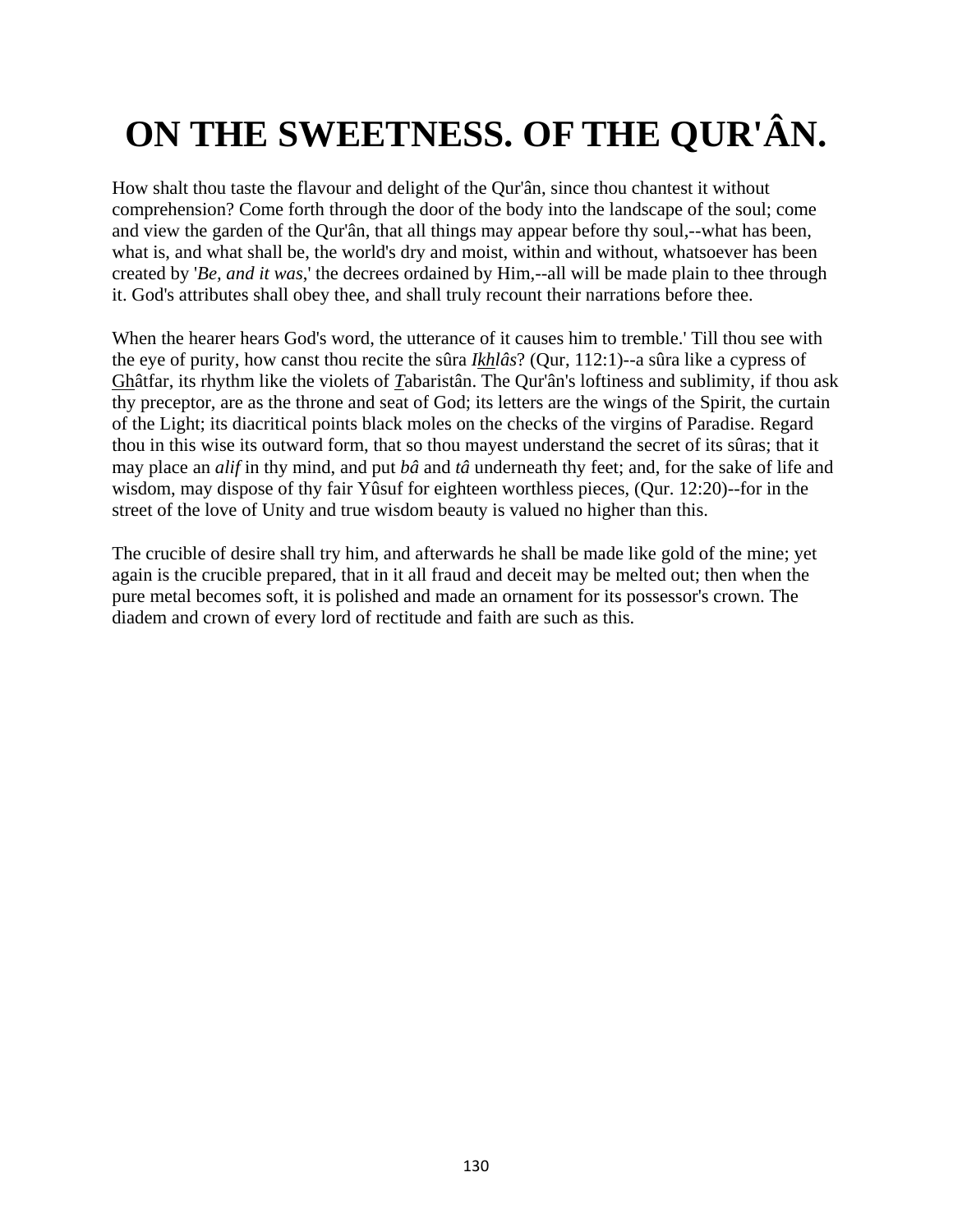# **ON THE HEARING OF THE QUR'ÂN.**

When the pious reader has set the book with reverence upon his lap, and has recited '*Let no one touch it*' (Qur. 56:78) over both his hands, for a single copper he gives forth a lusty cry, like a turtledove for a grain of corn. Hear God's word from God Himself, for the labour of the reader is only a veil. The Knower hears the word from the Truth; the force of his desire denies him sleep. The feelings may be captive to the professional reciter, but Love has its songster in the heart itself. Set a mole in thy inmost heart, and not upon thy cheek; for it is thy thoughts are the true index of thy state. The Qur'ân tells its secret to the discerning thought; turn and twist and pause are only matters of the voice, and whatso are matters of voice and written character and sound, reside outside the gate.

If there were any meaning in its song, a nightingale would not be sold for two coppers; seek for the essence of the matter in the meaning, not in the written words,--thou wilt find no scent in a picture of ambergris. The time of waiting in this transitory world deem but colour to the eye, and sound to the ear; but the session of the Soul is a place where hearing is not, and song is silence there. How shall Love deem worthy notice a sweet that can be tasted? Make not thy soul glad with song, for song brings no memories but of heaviness.

The friend who becomes thy friend at the bridge, take him not away from the water with thee; either drown him in thy hatred, or put him under ground, and then rest happy; but in Love, to bear the burden of its commands, whether good or whether evil, is wisdom. Give to the flames the gifts of the material world,--in thy smiling heart place instead of smiles a cry of lamentation; and when one of smiling heart gives forth a plaint, seize him by the foot and drag him off to Hell.

Knowest thou not, thou monster, that all those devils of thy lower nature, by using a hundred tricks and frauds and deceits, will break forth within thee, till thy reason and sense desert thee? O thou, who in this desert of injustice readest 'prosperity' for 'a whirlpool shame on thee! The path of religion consists not in works and words, not in syntax and accidence and metaphor; these kinds of things are far from God's word,--the contents of the Qur'ân are like scattered pearls. O Musalmâns, it may be the Qur'ân will one day depart again skywards; for though now its name is with us, its laws and commands are obeyed among us no longer.

The wise man listens to the Qur'ân with his soul, and abandons the letter and the outward elegance; his soul takes its delight in it, and sets to work afresh on all its duties. Know that to the eager disciple music and beating time are like poverty to a lover; the state of ecstasy that comes of skill and fraud is like the drowning cry of Pharaoh, his cry was useless to him as he drowned,- -the fire of his reconciliation gave forth no smoke.

On the path, the condition of pursuing which is the devotion of one's life. foolish shouting is asinine and shameless whoso gives forth three shouts in the assembly, know that he does it in his anxiety for two coppers; but the sigh of the disciple who has gained Love is like a serpent sleeping upon a treasure; if the serpent raises himself upon the treasure, the pearl in his mouth darts forth fire. What is the darwish's laughter?--folly; and what the crackling of a lamp?--water. When water is mixed with the oil, the light, depending on the purity of the oil, is affected; when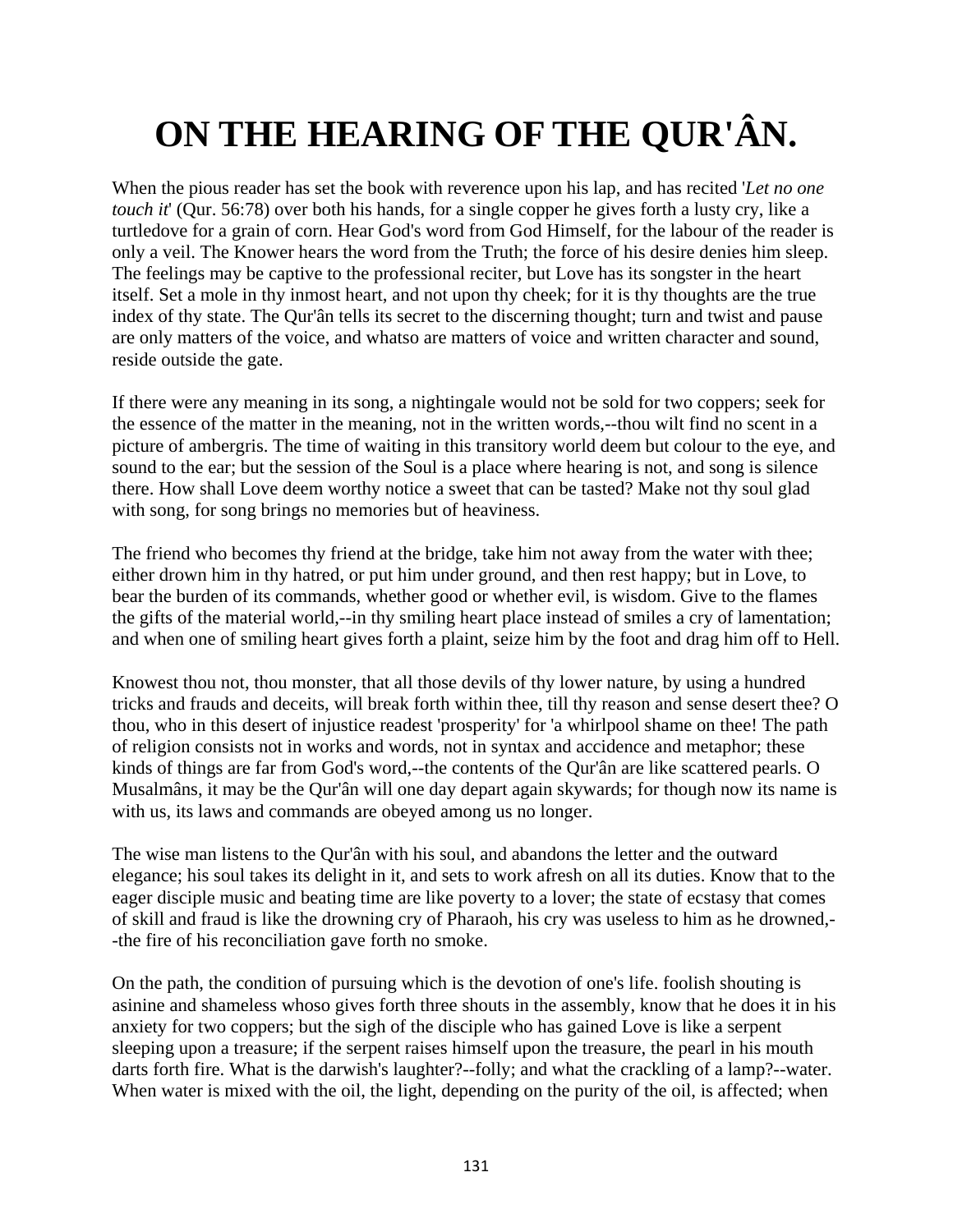the oil begins to burn, the foreign moisture announces itself. Thy sighing is mere self-adornment, thy proper path is to observe God's law;--thy path is a polished mirror, but thy sighs veil it over.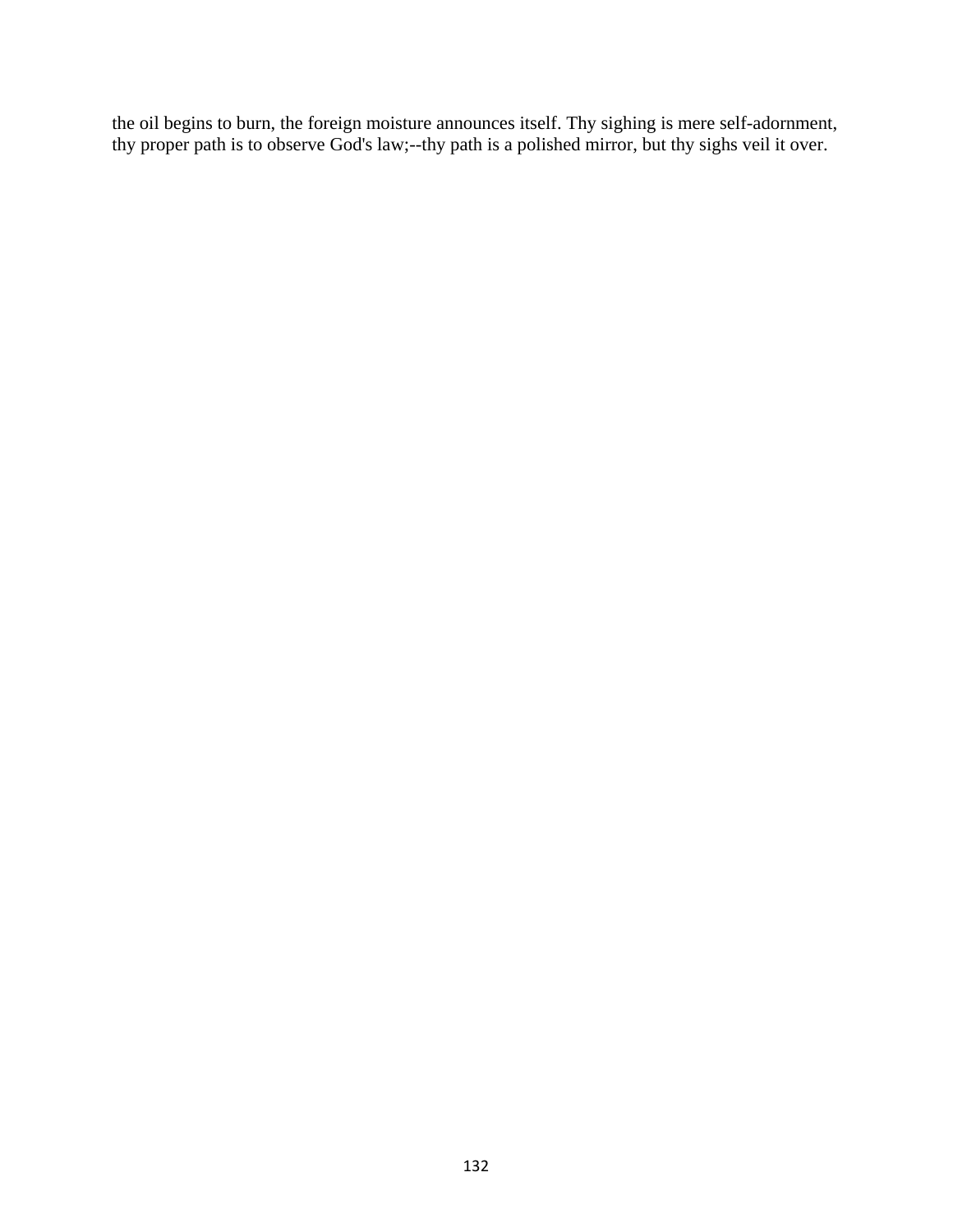### **THE COMPARISON OF THE CREATION OF ADAM AND OF JESUS SON OF MARY (ON BOTH OF WHOM BE PEACE!).**

Adam's father in this world was the same breath which begot the son of Mary; that which became his body was of the nature of humanity, and that which became his soul was of the fragrance of that breath. Whoso has in him that breath, is an Adam; and whoso has it not, is an effigy belonging to this world only. When Adam received that breath from the power of God his soul became conscious, and hastening towards the Universal Soul he asked, "What canst thou tell me of this breath?" Soul replied, "My cup and robe are empty; my robe and cup hold naught of it,--this precious gift has been given freely."

Wheresoever thou wilt incline, let it be in accordance with this breath; incline not towards thyself in opposition to it; and soar above the snares of earth, gaining the abode of Godhead, viewing the confines of the spirit-land, like Jesus, with the eye of thy divinity.

Claim no distinction for thyself in thy village, for thou art only distinguished in that to be naught is better than such distinction. Like a dot on the die used as a tool of the game, thou thinkest thyself to be something, but that something is naught; thou art indeed a unit, but like the dots on the dice hast a name merely for purposes of counting.

Fortunate is he who has effaced himself from the world; none seeks him, nor seeks he anyone. Whoso is caught in the bonds of this world, is a gainer if he escape from its forces; for this world is the source of pain and sorrow, and the wise man calls it 'the house of lodging.' Since in the light of reason and clear sight two flights at the proper time are as good as three victories, so thou, O full of excellencies, art a fool, if at this river thou stayest on the bridge or in the cave.

Let the guide of thy bodily and of thy spiritual life be for this world wisdom, for the other thy faith; fortunate is he whose guide is wisdom, for both worlds are his submissive servants. When the fruition of desire is attained, the go-between's talk becomes a heaviness; though she sets the business going, yet when the closet is reached she is only a bore to thee.